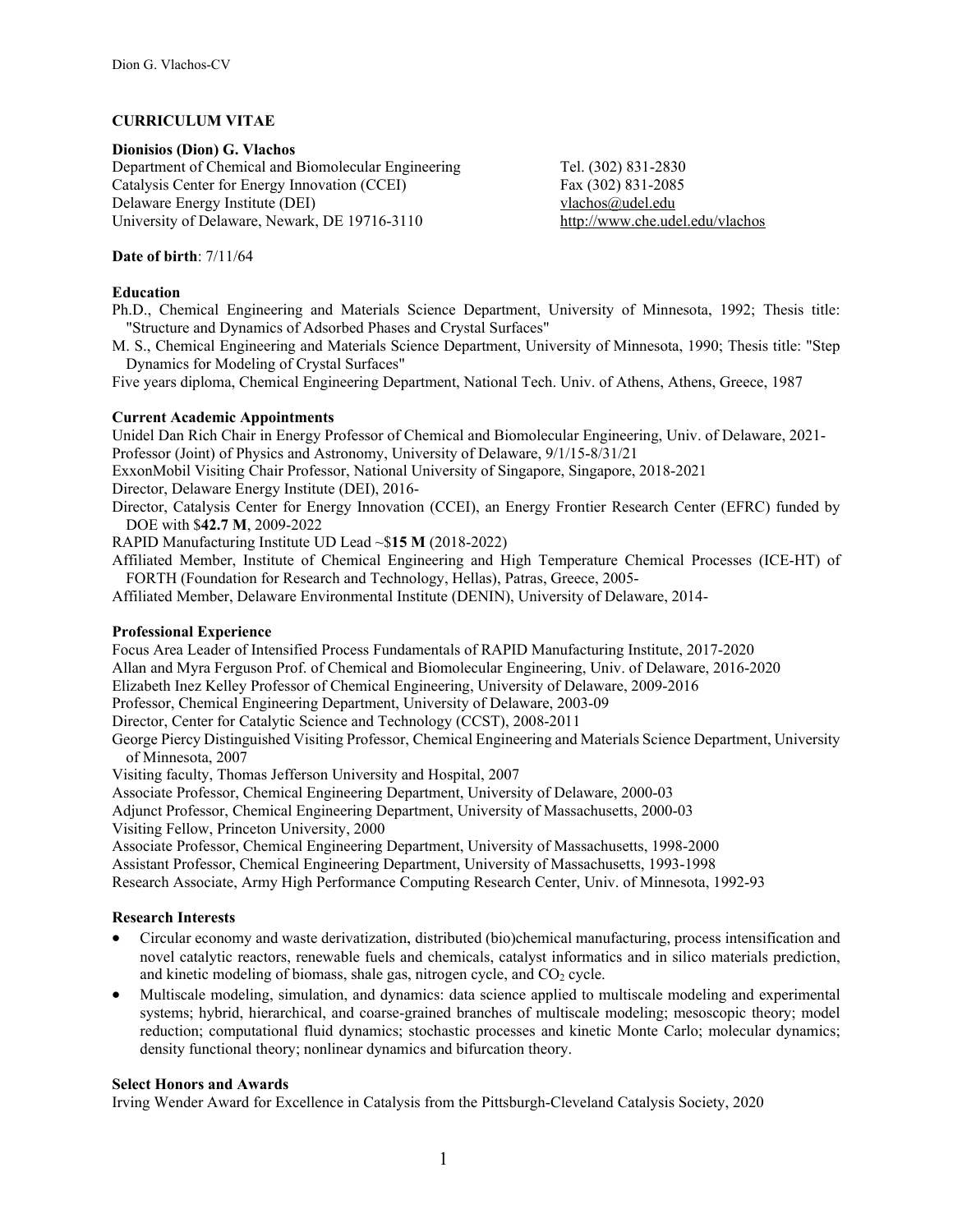ExxonMobil Visiting Chair Professorship, National University of Singapore, Singapore, 2018-2021

Emerging Feedstocks and Opportunities, Distinguished Lecture in Energy, EPFL ChemE seminar series, EPFL, November 30<sup>th</sup>, 2018

Lead of the Crosscut Panel for the Basic Energy Sciences (BES) Roundtable on Chemical Upcycling of Polymers,

April 30 – May 1, Bethesda, MD

Invited panelist and report writer, Basic Research Needs: Catalysis Science to Transform Energy Technologies workshop, 2017

Doumas Lecture, Department of Chemical Engineering, Virginia Tech, 2016

Philadelphia Catalysis Club Award, 2016

Allan and Myra Ferguson Professorship of Chemical and Biomolecular Engineering, Univ. of Delaware, 2016

ICI Distinguished Lecturer, DB Robinson Lectureship Series at the University of Alberta, 2014-2015

J. D. Lindsay Lecture Series, Chemical Engineering Department, Texas A&M University, Oct. 8, 2014

R. H. Wilhelm Award in Chemical Reaction Engineering, AIChE Institute Award, 2011

AAAS Fellow, 2009

Elizabeth Inez Kelley Professorship of Chemical Engineering, University of Delaware, 2009

Outstanding Junior Faculty Award, College of Engineering, UMass, 1997

National Science Foundation Career Award, 1997

Office of Naval Research Young Investigator Award, 1996

Outstanding Advisor Service Award, College of Engineering, UMass, 1996 and 1997

# **Editorial Boards/Scientific Advisory Committees**

*Executive Editor, Chemical Engineering Science, 8/1/11-7/31/14;* In 2013, CES broke through into the Top 25 journals in Engineering, Chemical category (ranked #24), edging out AIChE J.

 *Editorial Advisory Board Member*: Chemical Engineering and Processing: Process Intensification (1/1/17-); ACS Catalysis (11/1/13-10/31/17); Reaction Chemistry & Engineering (7/13/15-7/12/22); Industrial and Engineering Chemistry Research (I&ECR) (1/1/09-12/31/11); Applied Catalysis A: General (4/1/09-3/31/12); Proceedings of The Combustion Institute (ProCI; 2008-2012); The Open Energy and Fuels Journal, Bentham Science Publishers LTD (2007-); Journal of Nano Energy and Power Research (2010-); J. Chem. Eng. & Proc. Tech., OMICS Publishing Group, 2010-2013.

*International Scientific Committee/Board Member*: IUPAC International Conference on Green Chemistry, Athens, Greece, October 18-22, 2020, XXIV International Conference on Chemical Reactors CHEMREACTOR-24, Aug. 30-Sept. 4, 2020, Milan, Italy; 2<sup>nd</sup> International Process Intensification Conference (Leuven, Belgium, 27-29 May 2019); Process Systems Engineering International Programming Committee, San Diego, CA, July 1-5, 2018; International Conference on Structured Catalysts and Reactors, ICOSCAR 6, Bad Herrenalb/Karlsruhe, Germany, on September 11-14, 2019; TU Delft Process Technology Institute (2013-2019); ISCRE 24, Minneapolis, MN, 2016; ISCRE 22, Maastricht, Netherlands, September 2-5, 2012 and NASCRE 3, March 17-20, 2013, Houston; Coarse-graining of many-body systems: Analysis, computations and applications, Applied Math Center, Heraklion, Crete, Greece, acmac.tem.uoc.gr, 2010-2011; Int. Symposium Chem. Reaction Engineering (ISCRE) board (2008- 2020); Structured Catalysts and Reactors (2009-); International Zeolite Membranes (2007-)

# **Major Professional Activities, Memberships, and Services**

A participant, presenter, and writer of DOE CSGB Reactions/Separations Workshop, January 11-14, 2021.

A participant and presenter, DOE-Basic Energy Sciences-UK Catalysis Hub, October 8, 2020, joint virtual meeting. Co-organizer, Modeling – software – model library: The RAPID proposition, Modeling and Software Workshop, June 2019, Houston, TX

Leader of the Crosscut Panel for the Basic Energy Sciences (BES) Roundtable on Chemical Upcycling of Polymers, April 30 – May 1, 2019, Bethesda, MD

RAPID Leadership: Advised and co-developed with RAPID the research roadmap on modular manufacturing, 2018. Oversee the portfolio of RAPID projects in the Intensified Process Fundamentals Focus area, which consists of 6 large projects, of the order of 6 million per year or a total of >\$20 million for the duration of RAPID.

ISCRE Vice President (2017-2018), President (2019-20), and Past President (2021-22)

AIChE Awards Committee Member, 2012-2017

Council of Fellows, Delaware Environmental Institute (DENIN), 2017-

Modular Manufacturing Workshop Organizer, Arlington at Ballston, VA January 17/18, 2017, and Roadmap leader Director of ORCS, 2016

The representative of Philadelphia Catalysis Club (CCP) in the North American Catalysis Society (NACS), 2015-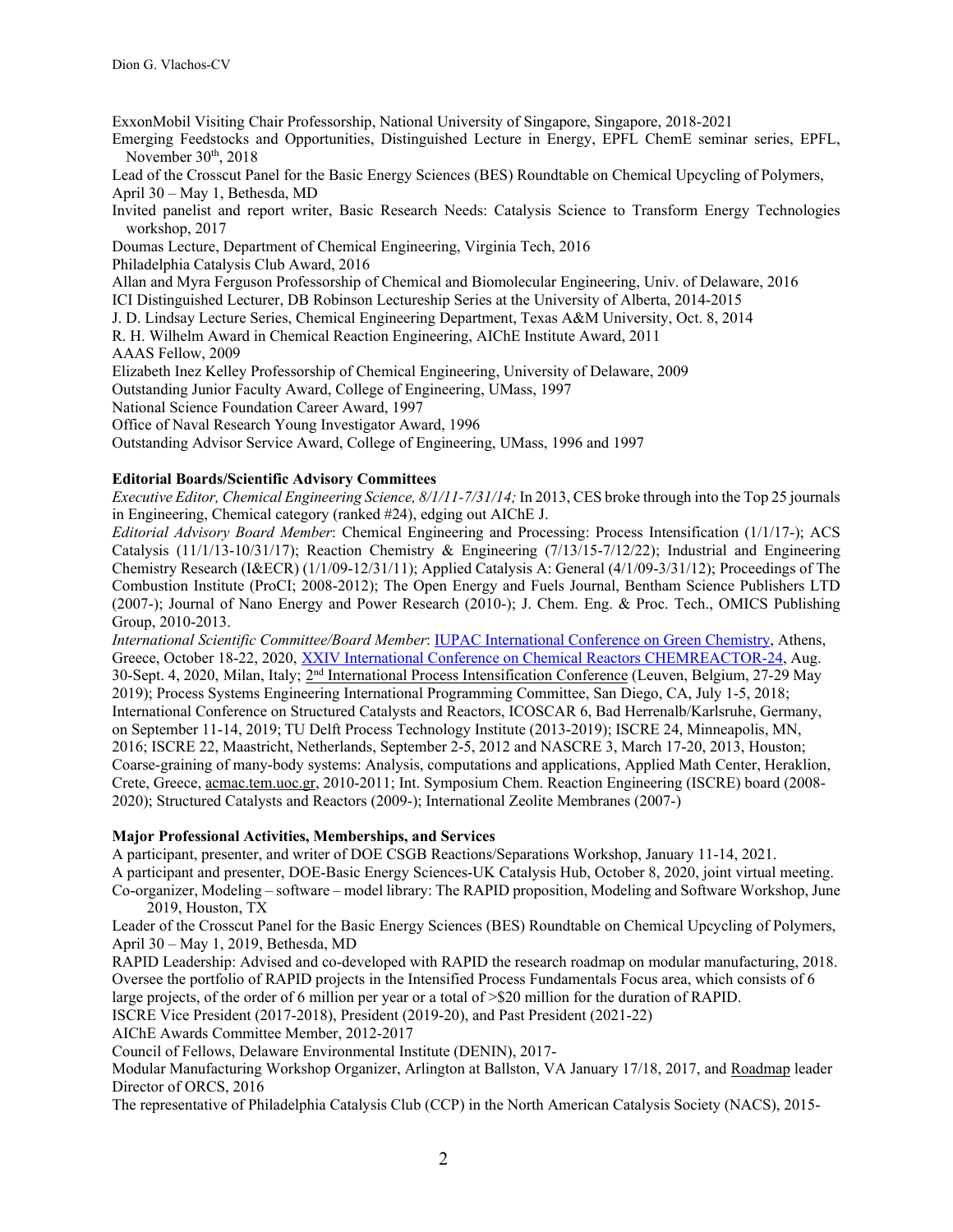International Program Committee Member of the TU Delft Process Technology Institute, 2012-2019 Scientific Committee, 23<sup>rd</sup> Int. Symp. Chem. Reaction Eng. (ISCRE 23<sup>rd</sup>), "Tailoring Sustainability through Chemical Reaction Engineering," Central World, Bangkok, Thailand, September 7-10, 2014 Breakout leader of the workshop 'Harnessing DOE's High-Performance Computing Expertise to Strengthen the US Chemical Enterprise,' Council for Chemical Research (CCR) and DOE, Washington, DC, March 10-11, 2011 AIChE Executive Board of the National Planning Committee (*EBPC*), 2011-2014 External Advisory Board, Center for Electrocatalysis, Transport Phenomena, and Materials (CETM), led by Grigorii L. Soloveichik of GE, an EFRC, 2010-2012

Int. Advisory Board, Combustion Energy Frontier Research Center, Univ. of Princeton, led by Ed Law, 2011-2013 Programming Chair of the Catalysis and Reaction Engineering Division of AIChE, 2008-2013

Chair, Philadelphia Catalysis Club, 2010-2011

Chair-elect, Philadelphia Catalysis Club, 2009-2010

Co-organizer of the Int. Symposium Chem. Reaction Engineering (ISCRE) 21 meeting, 2010

Co-organizer of the 5th International Zeolite Membrane Meeting (IZMM), May 23-26, 2010 Loutraki, Greece

Organizer of the reaction engineering topical area of the North American Catalysis Society (NACS) Meeting, San Francisco, CA, June 7-12, 2009

Board of Directors of the Center for Catalytic Science and Technology, 2000-07

Organizer of the Topical Conference on Multiscale Simulation, AIChE meeting, 2005

International Advisory Committee member of International Conference on "Computational Modeling and Simulation of Materials", in Simulation of nano-world meeting, Sicily, Italy, May 30-June 4, 2004

Director of the Catalysis and Reaction Engineering (CRE) Division of the AIChE, 2002-2005

Secretary: The Catalysis Society of New England (1995-97)

# **Consulting/Expert Witness**

DuPont, ExxonMobil, Conoco, Praxair, Rohm & Haas, BASF, Engelhard, Celanese, HelBio, Invista, Gore

# **Overview of Research and Educational Impact**

- **>430 refereed publications**; **>19,600 total citations, >2,000 citations per year** in 2018-2020, and an **h-index of 75 (by ISI); >26,600 total citations, >3,000 citations per year** in 2020, and an **h-index of 90 (**by **google scholar)**
- **High Impact Journal Papers**: Science (1), Sciences Advances (2), Nature Family Journals (10), ACS Catalysis (35), ACS Central Science (2), Energy & Environmental Science (5), Green Chemistry (8), J. Amer. Chem. Soc. (8), Nano Letters (3), Chemical Sciences (1)
- Research funding from recent grants (as the lead principal investigator) over **\$74,000,000**
- Developed **the highest ever thermal efficiency technology of converting chemical energy to electricity** for portable power generation (US Patent No. 7,862,331; employed by the Army Research Lab)
- Co-inventor in **10 disclosures, patent applications, or patents**
- Developed multiscale **reaction mechanisms** employed by **various companies** (e.g., ConocoPhillips, Praxair, Rohm-Haas (now Dow Chemicals, etc.) for designing chemical processes (e.g., remote conversion of natural gas to syngas to liquids, i.e., compact gas-to-liquid (GTL) technology), new catalysts, and low emissions
- Developed **microtechnology for portable and distributed energy generation and syngas production**, which has been demonstrated among others by Velocys and Oxford Catalysts and HelBio
- Pioneered various **multiscale computational and mathematical** (e.g., hybrid, hierarchical, coarse-grained Monte Carlo) **methods** spearheaded in various divisions of AIChE; introduced the correlative uncertainty quantification in multiscale modeling and atomistic design of catalysts
- Led strategically the **Catalysis Center of Energy Innovation (CCEI),** a DOE-funded Energy Frontier Research Center (EFRC) since 2009 among >20 investigators and many institutions with funding of **\$42.7 million** to **innovate many transformative technologies**, including the first production of renewable aromatics, e.g., paraxylene, the effective one-pot conversion of sugars to furans using homogeneous multifunctional catalysts, the first introduction of Lewis acid catalysts for the hydrodeoxygenation of furans, and the production of detergents, dienes, lubricants, and adhesives. One of the four centers, and the only one in catalysis, that has been renewed twice from the original 46 awarded centers
- Developed **the first comprehensive, fundamental mechanisms and kinetic models of biomass derivatives' transformations in complex media and over multifunctional catalysts** that have led to unprecedented yields of chemicals in his laboratory, by collaborators and the broader community, transforming the rather empirical field of biomass chemistry into a science-driven research enterprise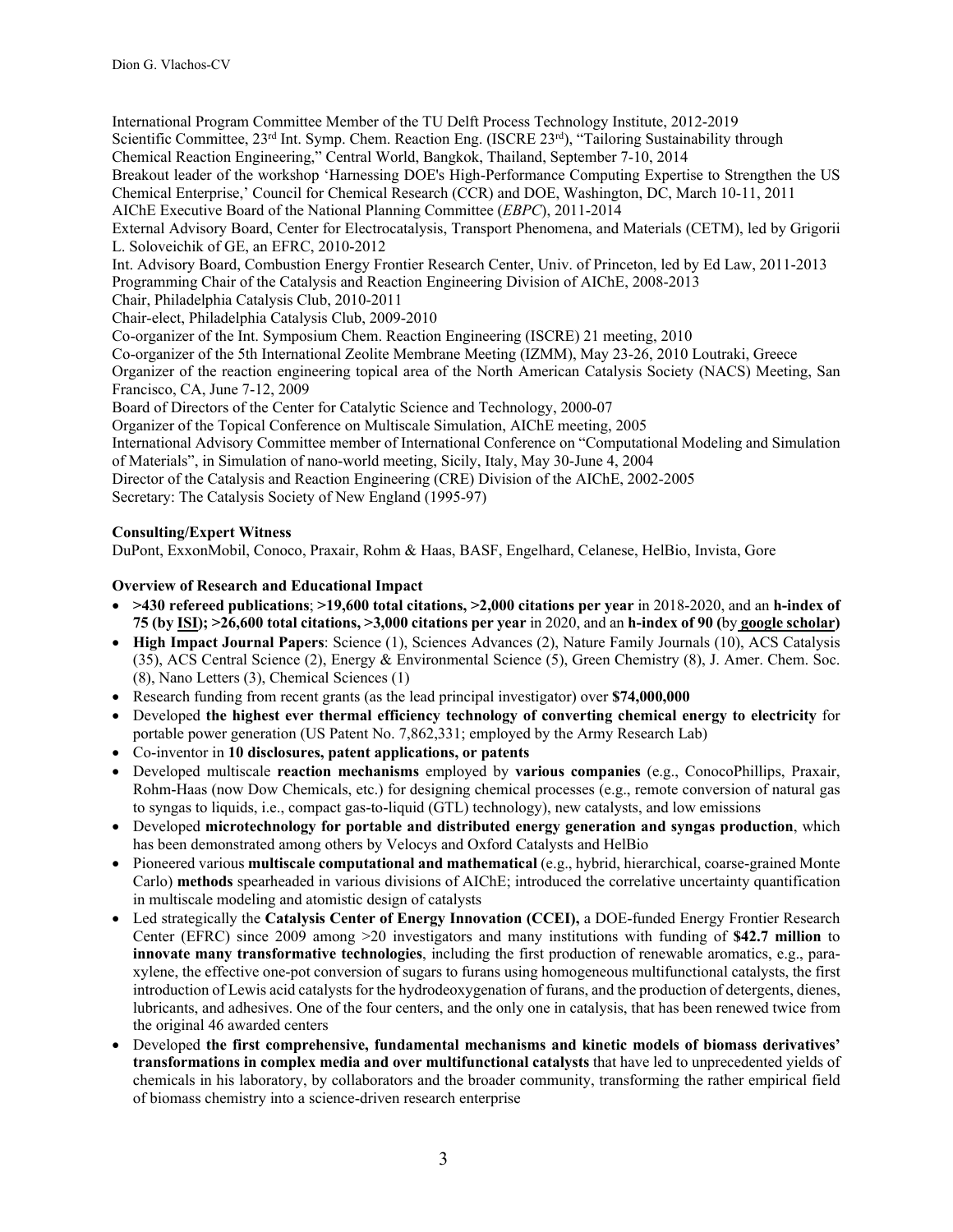- *Introduced multiscale modeling and simulation methodologies* along with their application to catalysis, biomass processing, and portable microchemical devices for power generation, nucleation and growth of nanomaterials, and fabrication of and transport in microporous thin films. And their *broad dissemination by creating the first sessions and short courses at the annual AIChE meetings*. Disseminated open-source software and databases (tauleap, exact stochastic simulation, graph-theoretical KMC, group additivity of furanics, microkinetic models, etc.).
- *Developed and disseminated education material into diverse and interdisciplinary audiences:* Taught various short courses and participated in workshops in applied mathematics, engineering, and chemistry. Teaching frequently multiscale kinetics tutorials at workshops. Created an exchange program of undergraduate, graduate, and postdoctoral fellows among CCEI institutions and the mathematics groups of UMass and UD. Led CCEI training and mentorship opportunities to 59 undergraduate researchers (most of whom went to graduate school) and five high school students, including students with special needs and from underrepresented groups over the past nine years. Created four new courses on applied mathematics (2), kinetics (1), and energy principles (1) at the graduate and advanced undergraduate level. Headed software implementation and tutorial development across the undergraduate and graduate curriculum of chemical engineering of UD.



#### **Scientific and Professional Societies**

American Institute of Chemical Engineers (AIChE); American Chemical Society (ACS); The Combustion Institute; Materials Research Society (MRS); The North American Catalysis Society (NACS); Society for Industrial and Applied Mathematics (SIAM)

#### **Graduate and Postdoctoral Advisors**

L. D. Schmidt, Ph.D. thesis and postdoctoral advisor, Dept. Chem. Eng. & Mat. Sci., Univ. of Minnesota. R. Aris, Ph.D. thesis and postdoctoral advisor, Dept. Chem. Eng. & Mat. Sci., Univ. of Minnesota. Deceased. K. F. Jensen, M. S. thesis advisor, Dept. Chem. Eng., M.I.T.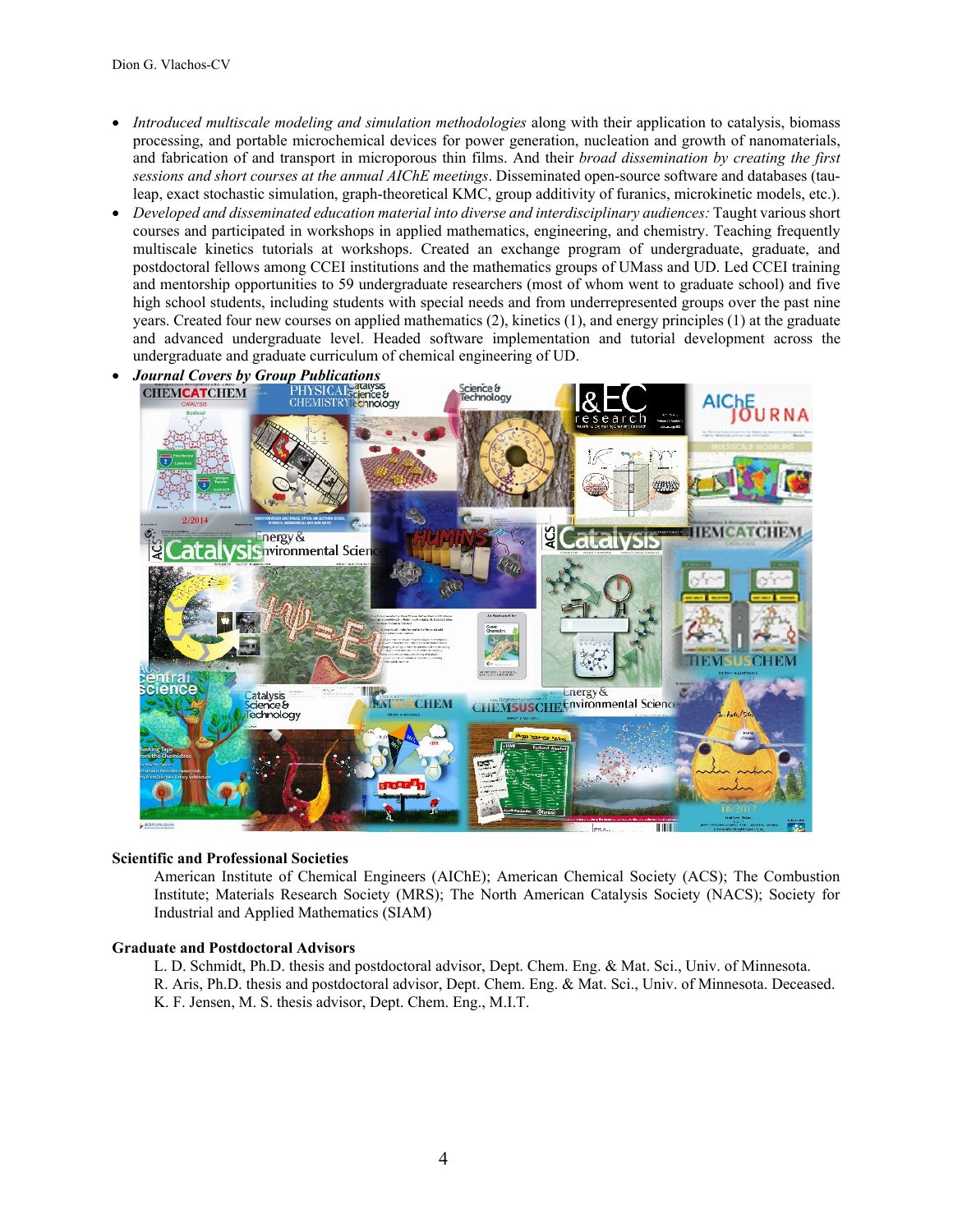# **PATENTS, PATENT APPLICATIONS, AND DISCLOSURES**

- 1. D. Norton, E. Wetzel, D. G. Vlachos, Catalytic Microcombustors for Compact Power or Heat Generation, US Patent No. 7,862,331.
- 2. P. J. Dauenhauer, C. L. Williams, W. Fan, C.-C. Chang, D. G. Vlachos, and R. F. Lobo, Production Of Para-Xylene By Catalytically Reacting 2,5-Dimethylfuran And Ethylene In A Solvent*.* U.S. Non-Provisional Patent Application 14/230,903 (filed on 3/31/2014).
- 3. D. S. Park, C. Krumm, M. Koehle, K. Joseph, D. G. Vlachos, R. F. Lobo, and P. J. Dauenhauer, Methods of Forming Aromatic and Linear Chain Containing Compounds*.* U.S. Provisional Patent Application 62/252,200 (filed on 11/6/2015).
- 4. L. Wang, S. Advani, A. Prasad, D. G. Vlachos, W. Zheng, Nanosizing Early Transition Metal Carbides Within Composite Membranes for Fuel Cell Applications. PCT/US2017/029306 (filed 4/25/17)
- 5. R. F. Lobo, D. G. Vlachos, E. Saraci, Precursor to Terephthalic Acid, U.S. Provisional Patent Application 62/375,915 (filed on 8/17/16)
- 6. D. G. Vlachos, B. Saha, S. Sadula, An Integrated Process for Direct Saccharification and Dehydration of Intact Biomass to Furfurals, PCT/US2017/46874 (filed on 8/15/17)
- 7. D. G. Vlachos, B. Saha, S. Dutta, A Process for Production of C-C Coupled Long Carbon Fuel Precursors Using Improved Graphene Oxide. U.S. Provisional Patent Application 62/375,995 (filed 8/17/16)
- 8. D. G. Vlachos, B. Saha, S. Dutta, Hydrophobic Graphene Oxide Sponge (GOS) for Efficient Oil Separation and C-C Coupling Reaction. U.S. Provisional Patent Application 62/465,864 (filed on 3/2/17)
- 9. B. Saha, S. Liu, D. G. Vlachos, Production of Furan-based Renewable Lubricants. U.S. Provisional Patent Application 62/546,603 (filed on 8/17/17)
- 10. T. Epps, S. Wang, B. Saha, L. Shuai, D. G. Vlachos, Lignin-Based Pressure Sensitive Adhesives, U.S. Provisional Patent Application 62/615,040 (filed on 1/9/18)
- 11. B. Saha, S. Liu, D. G. Vlachos, A. Norton, Bio-based base oils from fatty acids and biomass, PTC/US20 19/063325 (filed 11/29/28)
- 12. E. Ebikade and D. G. Vlachos, Production of Antioxidants, Furfurals, and Biochar From Food Waste (filled on 6/5/19)
- 13. E. Gottlieb, R. O'Dea, E. Ebikade, T. H. Epps, III, D. G. Vlachos, Low-pressure depolymerization of lignocellulosic biomass, PCT/US2020/046384 (filed on 6/27/19)
- 14. S. Liu and D. G. Vlachos, A new process for the production of fuels and lubricants from recycled plastics (filed 1/28/20)
- 15. S. Sadula, B. Saha, and D. G. Vlachos, A cost-efficient process for the production of monosaccharides and lignin from biomass (filed on 3/29/20)
- 16. W. Chen, A. Malhotra, and D. G. Vlachos, Reactor Configuration using a Microwave Absorbing Scaffold for Endothermic Reactions (filed on 8/28/20)

# **REFEREED PUBLICATIONS**

- 1. D. G. Vlachos, L. D. Schmidt, and R. Aris, "The effects of phase transitions, surface diffusion, and defects on surface catalyzed reactions: Oscillations and fluctuations," *J. Chem. Phys.* **93**, 8306-8313 (1990).
- 2. D. G. Vlachos, L. D. Schmidt, and R. Aris, "The effect of phase transitions, surface diffusion, and defects on heterogeneous reactions: Multiplicities and fluctuations," *Surf. Science* **249**, 248-264 (1991).
- 3. D. G. Vlachos, F. Schuth, R. Aris, and L. D. Schmidt, "Spatial and temporal patterns in catalytic oscillations," *Physica A* **188**, 302-321 (1992).
- 4. D. G. Vlachos and K. F. Jensen, "The roles of supersaturation, terrace width, and impurities on the formation of macrosteps on crystal surfaces using the terrace-ledge-kink model," *Surf. Science* **262**, 359-370 (1992).
- 5. D. G. Vlachos, L. D. Schmidt, and R. Aris, "Structure of small catalyst particles," *Chem. Eng. Sci.* **47**, 2769- 2774 (1992).
- 6. D. G. Vlachos, L. D. Schmidt, and R. Aris, "Structures of small metal clusters: I Low temperature behavior," *J. Chem. Phys.* **96**, 6880-6890 (1992).
- 7. D. G. Vlachos, L. D. Schmidt, and R. Aris, "Structures of small metal clusters: II Phase transitions and isomerization," *J. Chem. Phys.* **96**, 6891-6901 (1992).
- 8. D. G. Vlachos, L. D. Schmidt, and R. Aris, "Ignition and extinction of flames near surfaces: Combustion of H<sub>2</sub> in air," C*ombust. Flame* **95**, 313-335 (1993).
- 9. D. G. Vlachos, L. D. Schmidt, and R. Aris, "Kinetics of faceting of crystals in growth, etching, and equilibrium," *Phys. Rev. B* **47**, 4896-4909 (1993).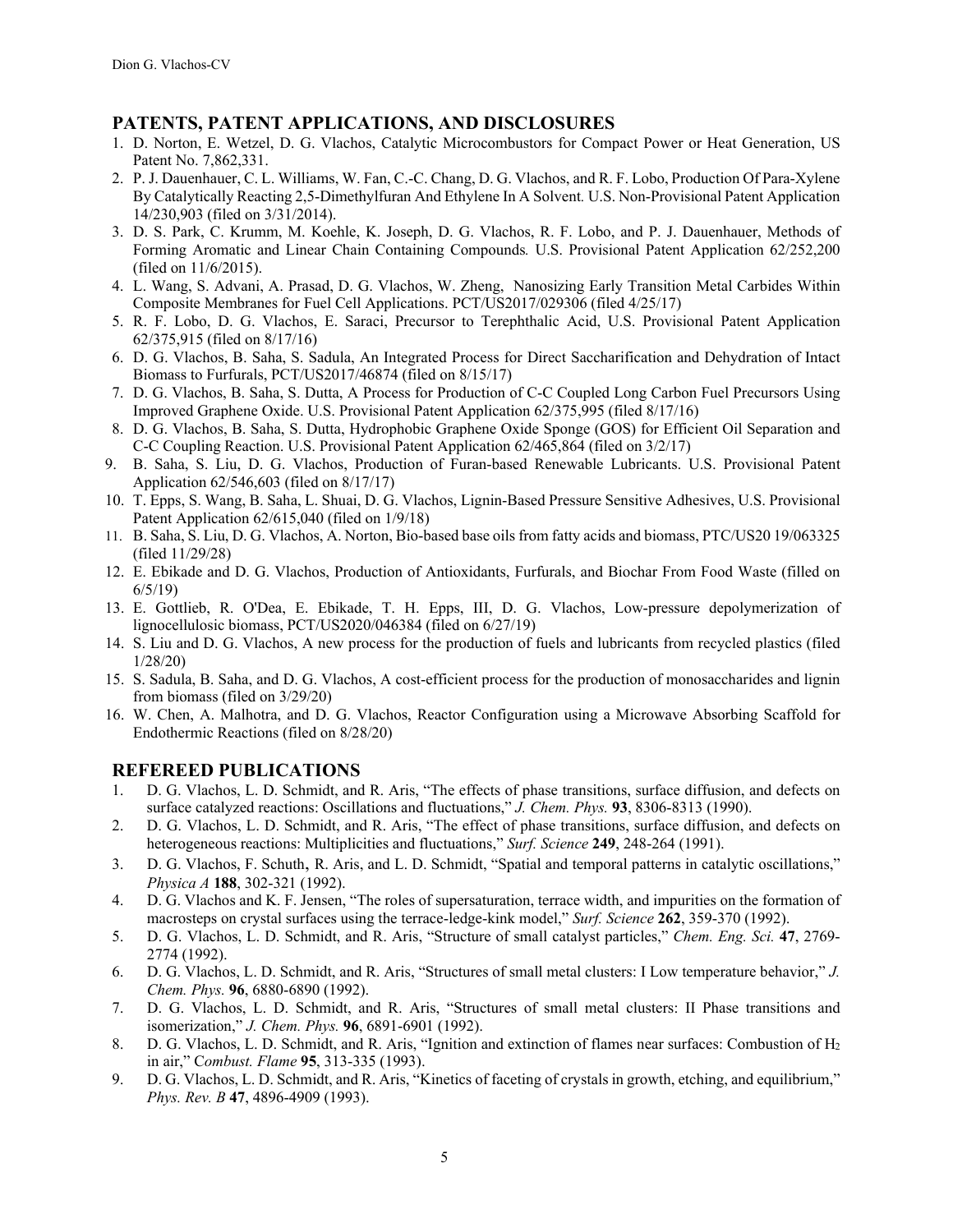- 10. D. G. Vlachos, L. D. Schmidt, and R. Aris, "Comparison of small metal clusters: Ni, Pd, Pt, Cu, Ag, Au," *Z. Phys. D-Atoms, Molecules and Clusters* **26**, S156-S158 (1993).
- 11. D. G. Vlachos, L. D. Schmidt, and R. Aris, "Ignition and extinction of flames near surfaces: Combustion of CH4 in air," *AIChE J.* **40(6)**, 1005-1017 (1994).
- 12. D. G. Vlachos, L. D. Schmidt, and R. Aris, "Products in methane combustion near surfaces," *AIChE J.* **40(6)**, 1018-1025 (1994).
- 13. D. G. Vlachos, "The interplay of transport, kinetics, and thermal interactions in the stability of premixed hydrogen/air flames near surfaces," *Combust. Flame* **103(1-2)**, 59-75 (1995).
- 14. D. G. Vlachos, "Growth of elongated nanostructures," *Mater. Sci. Eng. A* **204(1-2)**, 90-95 (1995).
- 15. S. Kalamatianos and D. G. Vlachos, "Bifurcation behavior of premixed hydrogen/air mixtures in a continuous stirred tank reactor," *Combust. Sci. Technol.* **109(1-6)**, 347-371 (1995).
- 16. D. G. Vlachos, "Instabilities in homogeneous nonisothermal reactors: Comparison of deterministic with Monte Carlo simulations," *J. Chem. Phys.* **102(4)**, 1781-1790 (1995).
- 17. P. A. Bui, D. G. Vlachos, and P. R. Westmoreland, "Homogeneous ignition of hydrogen/air mixtures over platinum," *in Twenty Sixth Symposium (International) on Combustion,* The Combustion Institute, Pittsburgh, 1996, p. 1763-1770.
- 18. D. G. Vlachos, "Homogeneous-heterogeneous oxidation reactions over platinum and inert surfaces," *Chem. Engng Sci.* **51(10)**, 2429-2438 (1996).
- 19. D. G. Vlachos, "Reduction of detailed kinetic mechanisms for ignition and extinction of premixed hydrogen/air flames," *Chem. Engng Sci.* **51(16)**, 3979-3993 (1996).
- 20. D. G. Vlachos and P. A. Bui, "Catalytic ignition and extinction of hydrogen: Comparison of simulations and experiments," *Surf. Science* **364(3)**, L625-L630 (1996).
- 21. D. G. Vlachos, "Growth of nanophase clusters and potential energy minima: Hysteresis, oscillations, and phase transitions," *J. Global Optimization* **11(1)**, 69-82 (1997).
- 22. M. Ziauddin, A. Balakrishna, D. G. Vlachos, and L. D. Schmidt, "Ignition of methane flames in oxygen near inert surfaces: Effects of composition, pressure, preheat, and residence time," *Combust. Flame* **110(3)**, 377-391 (1997).
- 23. P.-A. Bui, D. G. Vlachos, and P. R. Westmoreland, "Modeling ignition of catalytic reactors with detailed surface kinetics and transport: Combustion of H2/air mixtures over platinum surfaces," *Ind. Eng. Chem. Res.* **36(7)**, 2558-2567 (1997).
- 24. P.-A. Bui, E. A. Wilder, D. G. Vlachos, and P. R. Westmoreland, "Hierarchical reduced models for catalytic combustion: H2/air mixtures near platinum surfaces," *Combust. Sci. Technol.* **129**, 243-275 (1997).
- 25. D. G. Vlachos, "Multiscale integration hybrid algorithms for homogeneous-heterogeneous reactors," *AIChE J.*, **43(11)**, 3031-3041 (1997).
- 26. Y. K. Park and D. G. Vlachos, "Kinetically driven instabilities and selectivities in methane oxidation," *AIChE J.* **43**, 2083-2095 (1997).
- 27. P.-A. Bui, D. G. Vlachos, and P. R. Westmoreland, "Catalytic ignition of methane/oxygen mixtures over platinum surfaces: Comparison of detailed simulations and experiments," *Surf. Science* **385(2-3)**, L1029-L1034 (1997).
- 28. D. G. Vlachos, "Stochastic modeling of chemical microreactors with detailed kinetics: Induction times and ignitions of H2 in air," *Chem. Eng. Sci.* **53**, 157-168 (1998).
- 29. S. Kalamatianos, Y. K. Park, and D. G. Vlachos, "Two-parameter continuation algorithms for computing ignitions and extinctions: Sensitivity analysis, parametric dependence, mechanism reduction, and stability criteria," *Combust. Flame*, **112(1-2)**, 45-61 (1998).
- 30. Y. K. Park and D. G. Vlachos, "Isothermal chain-branching, reaction exothermicity, and transport interactions in the stability of methane/air mixtures," *Combust. Flame*, **114 (1-2)**, 214-230 (1998).
- 31. Y. K. Park and D. G. Vlachos, "Chemistry reduction and thermokinetic criteria for ignition of hydrogen/air mixtures at high pressures," *J. Chem. Soc. Faraday Trans.*, **94(6**), 735-743 (1998).
- 32. V. Nikolakis, D. G. Vlachos, and M. Tsapatsis, "Modeling of zeolite crystallization: The role of gel microstructure," *Microporous and Mesoporous Materials* **21(4)**, 337-346 (1998).
- 33. P. Aghalayam and D. G. Vlachos, "NOx and fuel emissions in combustion of hydrogen/air mixtures near inert surfaces," *in Twenty Seven Symposium (International) on Combustion, The Combustion Institute, Pittsburgh*, 1435-1442 (1998).
- 34. P.-A. Bui, D. G. Vlachos, and P. R. Westmoreland, "On the local stability of multiple solutions and oscillatory dynamics of spatially distributed flames," *Combust. Flame*, **117(1-2)**, 307-322 (1999).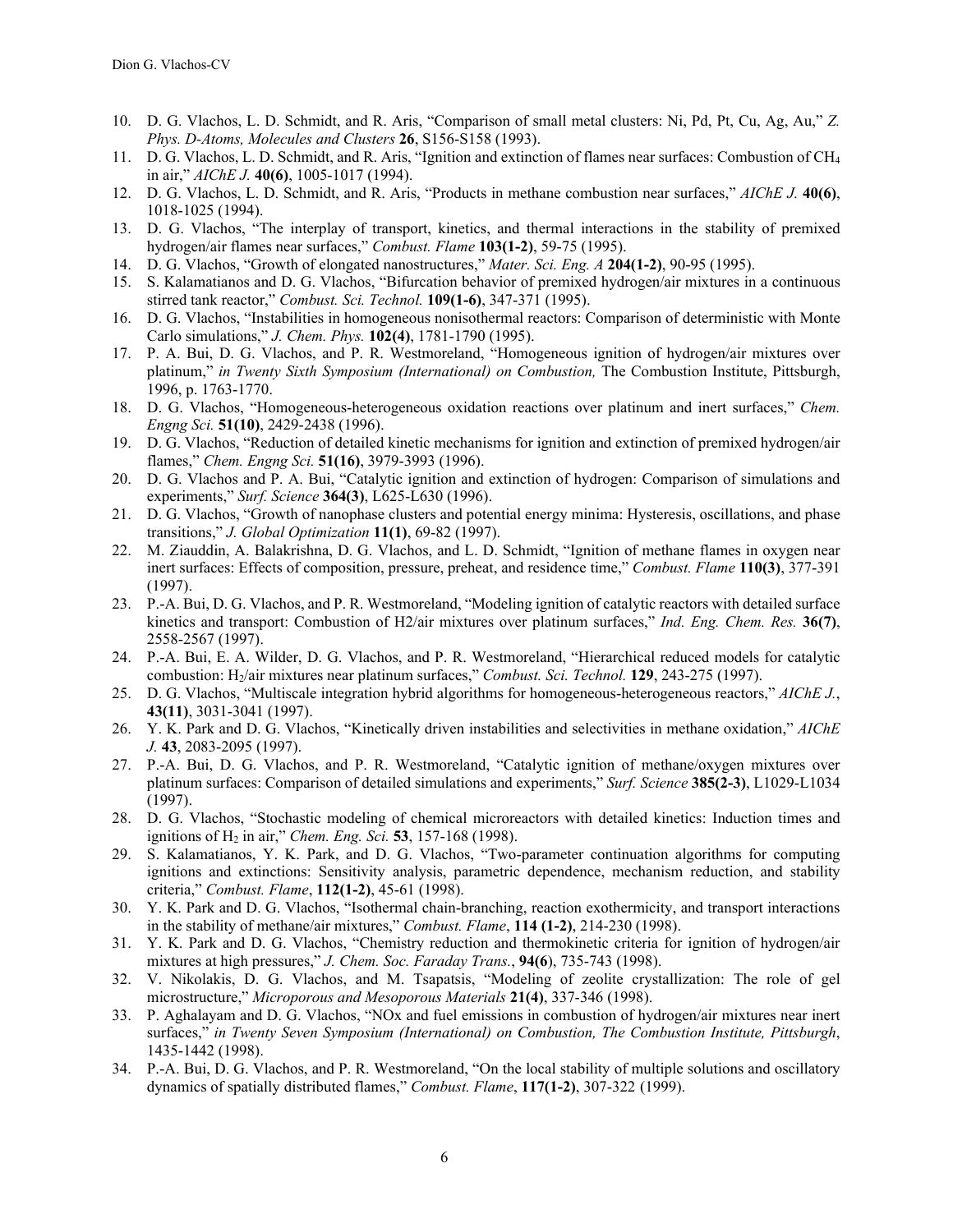- 35. Y. K. Park, P. A. Bui, and D. G. Vlachos, "Operation regimes in catalytic combustion: H<sub>2</sub>/air mixtures near Pt," *AIChE J.* **44(9)**, 2035-2043 (1998).
- 36. P. Aghalayam and D. G. Vlachos, "The roles of thermal and chemical quenching in  $NO<sub>x</sub>$  and fuel emissions: Combustion of surface-stabilized hydrogen/air mixtures," *AIChE J.* **44(9)**, 2025-2034 (1998).

*Highlighted in Chem. Eng. Progress (paper of the month), p. 10, 12, Sept. issue, 1998.*

- 37. P. Aghalayam, P. -A. Bui, and D. G. Vlachos, "The role of radical wall quenching in flame stability and wall heat flux: Hydrogen-air mixtures," *Combust. Theory Modeling* **2**, 515-530 (1998).
- 38. Y. K. Park, N. Fernandes, and D. G. Vlachos, "Effect of dilution on catalytic oxidation: Model validation through experiments and prediction of operation regimes," *Chem. Engng Sci.*, **54**, 3635-3642 (1999).
- 39. N. Fernandes, Y. K. Park, and D. G. Vlachos, "The autothermal behavior of platinum catalyzed hydrogen oxidation: Experiments and modeling," *Combust. Flame* **118(1-2)**, 164-178 (1999).
- 40. S. Raimondeau, M. Gummalla, Y. K. Park, and D. G. Vlachos, "Reaction network reduction for distributed systems by model training in lumped reactors: Application to bifurcations in combustion," *Chaos: an Interdisciplinary Journal of Nonlinear Science* **9(1),** 95-107 (1999).
- 41. M. Gummalla, P. A. Bui, and D. G. Vlachos, "Nonlinear dynamics of surface stabilized premixed and diffusion flames: Current trends and future directions," *Chem. Engng Sci.* **55**, 311-319 (2000).
- 42. D. G. Vlachos, "The role of macroscopic transport phenomena in film microstructure during the epitaxial growth," *Appl. Phys. Lett*. **74(19)**, 2797-2799 (1999).
- 43. V. Nikolakis, D. G. Vlachos, and M. Tsapatsis, "Modeling zeolite L crystallization using continuum time Monte Carlo simulations," *J. Chem. Phys.* **111(5)**, 2143-2150 (1999).
- 44. R. J. Olsen and D. G. Vlachos, "A complete pressure-temperature diagram for air oxidation of hydrogen in a continuous-flow stirred tank reactor," *J. Phys. Chem A* **103(40),** 7990-7999 (1999).
- 45. M. Gummalla, D. G. Vlachos, and M. A. Delichatsios, "Bifurcations and structure of surface stabilized methaneair diffusion flames," *Combust. Flame* **120(3)**, 333-345 (2000).
- 46. Y. K. Park, P. Aghalayam, and D. G. Vlachos, "A generalized approach for predicting coverage-dependent reaction parameters of complex surface reactions: Application to H<sub>2</sub> oxidation over platinum," *J. Phys. Chem. A* **103(40)**, 8101-8107 (1999).
- 47. M. Gummalla and D. G. Vlachos, "Complex dynamics of combustion flows by direct numerical simulations," *Phys. Fluids* **12(2)**, 252-255 (2000).
- 48. V. Nikolakis, E. Kokkoli, M. Tirrell, M. Tsapatsis, and D. G. Vlachos, "Zeolite growth by addition of subcolloidal particles: Modeling and experimental validation," *Chem. Mater.* **12**, 845-853 (2000).
- 49. M. A. Katsoulakis and D. G. Vlachos, "From microscopic interactions to macroscopic laws of cluster evolution," *Phys. Rev. Letters* **84(7)**, 1511-1514 (2000).
- 50. S. Raimondeau and D. G. Vlachos, "Low-dimensional approximations of multiscale epitaxial growth models for microstructure control of materials," *J. Comp. Phys*. **160**, 564-576 (2000).
- 51. P. Aghalayam, Y. K. Park, and D. G. Vlachos, "Partial oxidation of light alkanes in short contact time microreactors," Catalysis **15**, Spivey, J. J., ed., pp. 98-137 (2000) invited.
- 52. P. Aghalayam, Y. K. Park, and D. G. Vlachos, "A detailed surface reaction mechanism for CO oxidation on Pt," *Symposium (International) on Combustion* **28**, 1331-1339 (2000).
- 53. P. Aghalayam, Y. K. Park, and D. G. Vlachos, "Construction and optimization of complex surface reaction mechanisms," *AIChE J.* **46(10)**, 2017-2029 (2000).

## *Highlighted in Chem. Eng. Progress (paper of the month), Oct. issue, 2000.*

- 54. G. Bonilla, M. Tsapatsis, D. G. Vlachos, and G. Xomeritakis, "Fluorescence confocal optical microscopy of the grain boundary structure of zeolite MFI membranes made by secondary (seeded) growth," *J. Membrane Sci.* **182(1-2)**, 103-109 (2001).
- 55. \* D. G. Vlachos and M. A. Katsoulakis, "Derivation and validation of mesoscopic theories for diffusion of interacting molecules," *Phys. Rev. Letters* **85(18)**, 3898-3901 (2000).
- 56. G. Bonilla, D. G. Vlachos, and M. Tsapatsis, "Simulations and experiments on the growth and microstructure of zeolite MFI films and membranes by secondary growth", Micropor. Mesopor. Mat. **42(2-3)**, 191-203 (2001).
- 57. \* M. Tsapatsis, D. G. Vlachos, S. Kim, H. Ramanan, and G. R. Gavalas, "Spontaneous formation of periodically patterned deposits by chemical vapor deposition", *J. Am. Chem. Soc.* **122(51)**, 12864-12865 (2000).
- 58. V. Nikolakis, G. Xomeritakis, A. Abibi, M. Dickson, M. Tsapatsis, and D. G. Vlachos, "Growth of faujasitetype zeolite membrane and its application in the separation of saturated/unsaturated hydrocarbon mixtures," *J. Membrane Sci.* **184(2**), 209-219 (2001).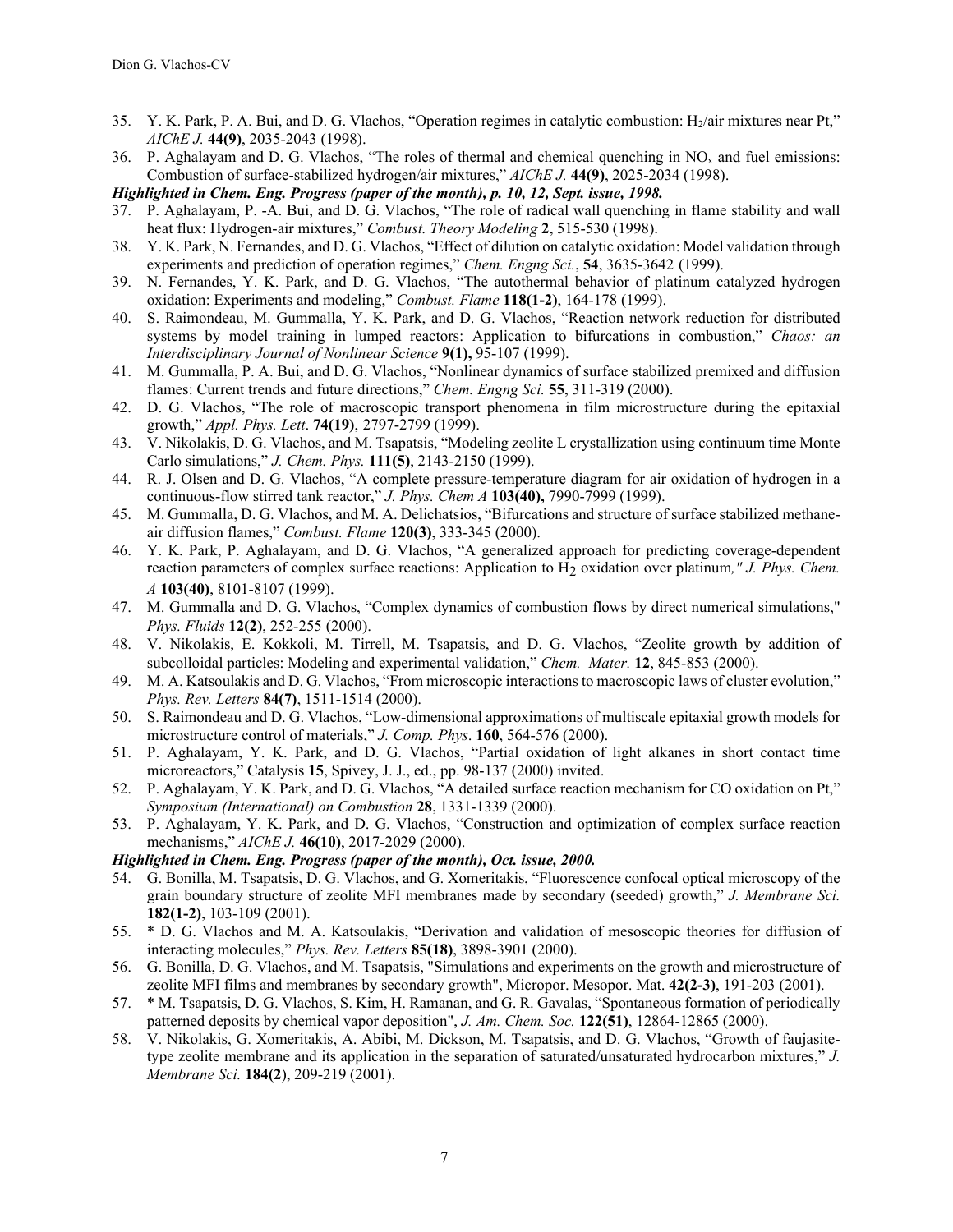- 59. N. E. Fernandes, S. M. Fisher, J. C. Poshusta, D. G. Vlachos, M. Tsapatsis, and J. J. Watkins, "Reactive deposition of metal thin films within porous supports from supercritical fluids," *Chem. Materials* **13**, 2023-2031 (2001).
- 60. R. Lam and D. G. Vlachos, "A multiscale model for epitaxial growth of films: Growth mode transition," *Phys. Rev. B* **6403(3)**, 35401 (2001).
- 61. J. Reese, S. Raimondeau, and D. G. Vlachos, "Monte Carlo algorithms for complex surface reaction mechanisms: Efficiency and accuracy," *J. Comp. Phys.* **173(1)**, 302-321 (2001).
- 62. D. J. Horntrop, M. A. Katsoulakis, and D. G. Vlachos, "Spectral methods for mesoscopic models of pattern formation," *J. Comp. Phys.* **173(1)**, 364-390 (2001).
- 63. R. Lam, T. Basak, D. G. Vlachos, and M. A. Katsoulakis, "Validation of mesoscopic theories and their application to computing effective diffusivities," *J. Chem. Phys.* **115(24)**, 11278-11288 (2001).
- 64. R. Lam, D. G. Vlachos, and M. A. Katsoulakis, "Homogenization of mesoscopic theories: Effective properties of model membranes," *AIChE J*. **48(5)**, 1083-1092 (2002).
- 65. S. Raimondeau and D. G. Vlachos, "Recent developments on multiscale, hierarchical modeling of chemical reactors," *Chem. Eng. J*. **90(1-2)**, 3-23 (2002).
- 66. S. Raimondeau and D. G. Vlachos, "The role of adsorbate-layer nonuniformities in catalytic reactor design: Multiscale simulations for CO oxidation on Pt," *Comput. Chem. Eng.* **26(7-8)**, 965-980 (2002).
- 67. A. B. Mhadeshwar, P. Aghalayam, V. Papavassiliou, and D. G. Vlachos, "Surface reaction mechanism development platinum catalyzed oxidation of methane," *Proc. Combust. Inst.* **29**, 997-1004 (2003).
- 68. S. Raimondeau, D. A. Norton, D. G. Vlachos, and R. I. Masel, "Modeling of high temperature microburners," *Proc. Combust. Inst.* **29**, 901-907 (2003).
- 69. P. Aghalayam, Y. K. Park, N. E. Fernandes, V. Papavassiliou, A. B. Mhadeshwar, and D. G. Vlachos, "A C1 mechanism for methane oxidation on platinum", *J. Catal.* **213**, 23-38 (2003).
- 70. M. A. Snyder, D. G. Vlachos, and M. A. Katsoulakis, "Mesoscopic modeling of transport and reaction in microporous crystalline membranes", *Chem. Eng. Sci.* **58**, 895-901 (2003).
- 71. S. Raimondeau and D. G. Vlachos, "Front propagation at low temperatures and multiscale modeling for the catalytic combustion of H2 on Pt", *Chem. Eng. Sci.* **58**, 657-663 (2003).
- 72. \* M. A. Katsoulakis, A. J. Majda, and D. G. Vlachos, "Coarse-grained stochastic processes for microscopic lattice systems", *Proc. Natl. Acad. Sci.* **100(3),** 782-787 (2003).

*Ranked 6th among 'The 20 Most-Frequently-Read Applied Mathematics Papers' in PNAS during March 2003, updated monthly and recorded since ~1996 (see http://www.pnas.org/reports/mfrAPP2.dtl).*

- 73. M. A. Katsoulakis, A. J. Majda, and D. G. Vlachos, "Coarse-grained stochastic processes and Monte Carlo simulations in lattice systems", *J. Comp. Phys*. **186**, 250-278 (2003).
- 74. S. Raimondeau, P. Aghalayam, A. B. Mhadeshwar, and D. G. Vlachos, "Parameter optimization in molecular models: Application to surface kinetics", *Ind. Eng. Chem. Res.* **42**, 1174-1183 (2003)*.*
- 75. D. G. Norton and D. G. Vlachos, "Combustion characteristics and flame stability at the microscale: A CFD study of premixed methane/air mixtures", *Chem. Eng. Sci.* **58**, 4871-4882 (2003).

#### **Ranked 3rd in citations on 4/12/13 among all papers published that year in the journal**

- 76. M. Gummalla, M. Tsapatsis, J. J. Watkins, and D. G. Vlachos, "The role of transients and nucleation in film deposition within a support", *Ind. Eng. Chem. Res.* **42**, 1321-1328 (2003).
- 77. \* Z. Lai, G. Bonilla, G. Nery, I. Diaz-Carretero, K. Sujaoti, M. A. Amat, E. Kokkoli, O. Terasaki, R. W. Thompson, M. Tsapatsis, D. G. Vlachos, "Microstructural optimization of a zeolite membrane for organic vapor separation", Science **300**, 456-460, (2003). **Cover art.**

#### *See also in C&E News, Science Concentrates, March 10, 2003 and in Materials Today, May 2003, pg. 9.*

- 78. V. Nikolakis, M. Tsapatsis, and D. G. Vlachos, "Physicochemical characterization of silicalite-1 surface and its implications for crystal growth", *Langmuir* **19(11)**, 4619-4626 (2003).
- 79. M. Bhattacharya, D. G. Vlachos and M. Tsapatsis, "Periodic patterning in materials deposition by self-regulating diffusion-reaction processes", *Appl. Phys. Letters* **82(19)**, 3357-3359 (2003).
- *Selected in the May 19, 2003 issue of the Virtual Journal of Nanoscale Science & Technology (http://www.vjnano.org)*
- 80. D. D. Kragten, J. M. Fedeyko, K. R. Sawant, J. D. Rimer, D. G. Vlachos, R. F. Lobo, and M. Tsapatsis, "The structure of the silica phase extracted from silica/TPAOH solutions containing nanoparticles", *J. Phys. Chem. B* **107***,* 10006-10016 (2003).
- 81. A. B. Mhadeshwar, H. Wang, and D. G. Vlachos, "Thermodynamic consistency in microkinetic development of surface reaction mechanisms", *J. Phys. Chem. B* **107**, 12721-12733 (2003).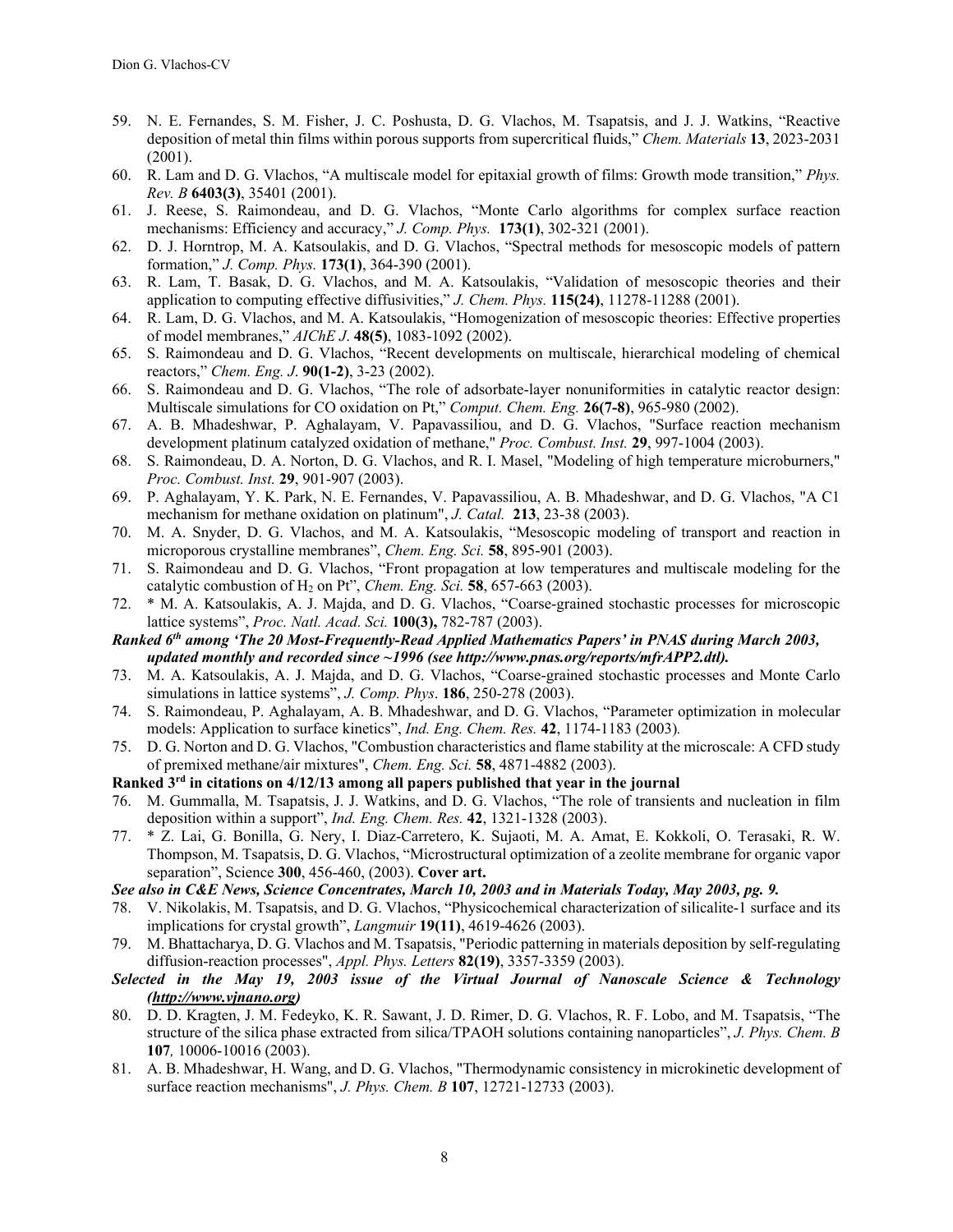- 82. S. G. Davis, A. B. Mhadeshwar, D. G. Vlachos, H. Wang, "A new approach to response surface development for detailed gas-phase and surface reaction kinetic model development and optimization", *Int. J. Chem. Kin.* **36**, 94-106 (2004).
- 83. M. A. Katsoulakis and D. G. Vlachos, "Coarse-grained stochastic processes and kinetic Monte Carlo simulators for the diffusion of interacting particles", *J. Chem. Phys.* **119(18)**, 9412-9428 (2003).
- 84. \* M. I. Lebedeva, D. G. Vlachos, and M. Tsapatsis, "Bifurcation analysis of Liesegang ring pattern formation", *Phys. Rev. Letters* **92(8)**, 088301-1-4 (2004).
- 85. M. Gummalla, M. Tsapatsis, J. J. Watkins, D. G. Vlachos, "Multiscale hybrid modeling of film deposition within porous substrates", *AIChE J.* **50(3)**, 684-695 (2004).
- 86. S. R. Deshmukh, A. B. Mhadeshwar, and D. G. Vlachos, "Microreactor modeling for hydrogen production from ammonia decomposition on ruthenium", *Ind. Eng. Chem. Res.* **43***,* 2986-2999 (2004).

#### *Cited by the DOE report 'Potential Roles of Ammonia in a Hydrogen Economy', March 2006.*

- 87. S. R. Deshmukh, A. B. Mhadeshwar, M. I. Lebedeva, and D. G. Vlachos, "From density functional theory to microchemical device homogenization: Model prediction of hydrogen production for portable fuel cells", *Int. J. Multiscale Comp. Eng.* **2(2)**, 221-238 (2004).
- 88. M. A. Snyder and D. G. Vlachos, "Rational, hierarchical parameterization of complex zeolite-guest molecular models", *Mol. Sim.* **30(9)**, 561-577 (2004).
- 89. M. A. Snyder and D. G. Vlachos, "Development of thermodynamically consistent, experiment-based molecular models of diffusion through thin microporous membranes", *Stud. Surf. Sci. Catal.* **154**(Part A-C), 2062-2069 (2004).
- 90. D. G. Norton and D. G. Vlachos, "A CFD study for propane/air microflame stability"*, Combust. Flame* **138**, 97– 107 (2004).

# **Ranked 5th in citations on 4/12/13 among all papers published in 2004 in the journal**

- 91. M. I. Lebedeva, D. G. Vlachos, and M. Tsapatsis, "Pattern Formation in porous media via the Liesegang ring mechanism", *Ind. Eng. Chem. Res.* **43***,* 3073-3084 (2004).
- 92. A. B. Mhadeshwar, J. R. Kitchin, M. A. Barteau, and D. G. Vlachos, "The role of adsorbate-adsorbate interactions in the rate controlling step and most abundant reaction intermediate of NH3 decomposition on Ru," *Cat. Letters,* **96(1-2)**, 13-22 (2004).
- 93. D. G. Norton, E. R. Wetzel, and D. G. Vlachos, "Fabrication of single-channel catalytic microburners: Effect of confinement on the oxidation of hydrogen/air mixtures"*, Ind. Eng. Chem. Res.* **43**, 4833-4840 (2004).
- 94. J. M. Fedeyko, J. D. Rimer, R. F. Lobo, and D. G. Vlachos, "Spontaneous formation of silica nanoparticles in basic solutions of small tetraalkylammonium cations"*, J. Phys. Chem. B* **108**, 12271-12275 (2004).
- 95. A. Chatterjee, D. G. Vlachos, and M. Katsoulakis "Numerical assessment of theoretical error estimates in coarsegrained kinetic Monte Carlo simulations: Application to surface diffusion"*, Int. J. Multiscale Comp. Eng.* **3**, 59 (2005).
- 96. A. Chatterjee, D. G. Vlachos, and M. A. Katsoulakis, "Spatially adaptive lattice coarse-grained Monte Carlo simulations for diffusion of interacting molecules"*, J. Chem. Phys.* **121(22)**, 11420-11431 (2004).

#### *Also selected in December 13, 2004 issue of Virtual Journal of Nanoscale Science & Technology.*

- 97. A. Chatterjee, M. A. Snyder, and D. G. Vlachos, "Mesoscopic modeling of chemical reactivity"*, Chem. Engng Sci.* **59**, 5559–5567 (2004), invited.
- 98. A. B. Mhadeshwar and D. G. Vlachos, "Microkinetic modeling for water-promoted CO oxidation, water-gas shift, and preferential oxidation of CO on Pt", *J. Phys. Chem. B* **108***,* 15246-15258 (2004).
- 99. M. A. Snyder, Z. Lai, M. Tsapatsis, and D. G. Vlachos, "Combining simultaneous reflectance and fluorescence imaging with SEM for conclusive identification of polycrystalline features of MFI membranes"*, Micro. Meso. Mat.* **76(1-3)**, 29-33 (2004).
- 100. J. Ludwig and D. G. Vlachos, "First principles modeling of dissociative adsorption at crystal surfaces: Hydrogen on Pt(111)"*, Mol. Sim.* **30(11-12)**, 765-771 (2004).
- 101. I. Diaz, G. Bonilla, Z. Lai, O. Terasaki, D. G. Vlachos, and M. Tsapatsis, "Silicalite-1 crystals with modified morphology: HRTEM imaging and synthesis of B-oriented films", *Stud. Surf. Sci. Catal.* **154,** 1160-1167 (2004).
- 102. J. M. Fedeyko, K. Sawant, D. Kragten, D. G. Vlachos, and R. F. Lobo, The Structure of Subcolloidal Zeolite Nanoparticle Precursors, *Stud. Surf. Sci. Cat*. **154**, 1267-1273 (2004).
- 103. G. Bonilla, G., I. Diaz, M. Tsapatsis, H.-K. Jeong, Y. Lee, and D. G. Vlachos, "Zeolite (MFI) crystal morphology control using organic structure-directing agents," *Chem. Mater.* **16**, 5697-5705, (2004).
- 104. M. A. Snyder, A. Chatterjee, and D. G. Vlachos, "Net-event kinetic Monte Carlo for overcoming stiffness in spatially homogeneous and distributed systems"*, Comput. Chem. Eng.* **29(4)**, 701-712 (2005).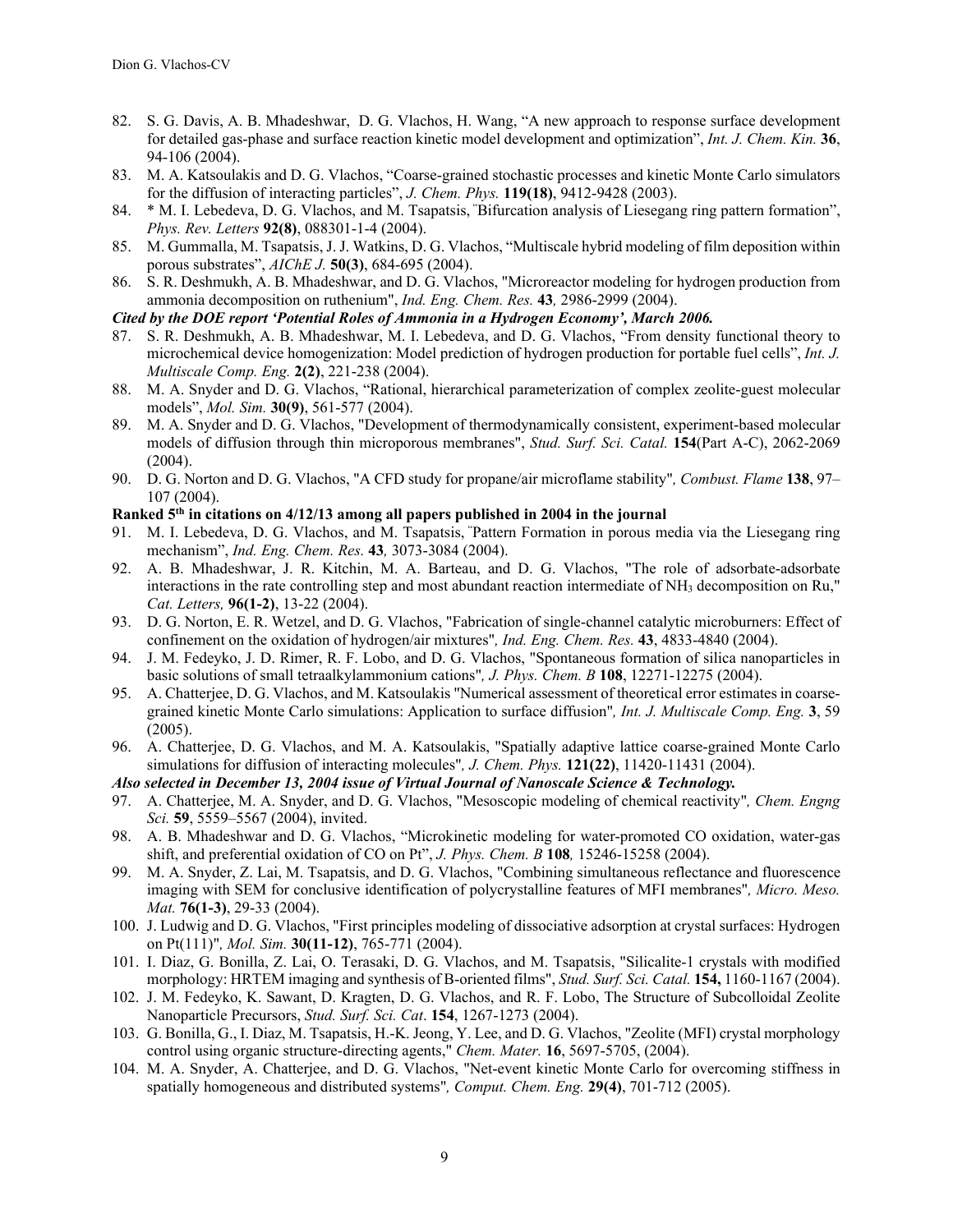- 105. D. G. Norton and D. G. Vlachos, "Hydrogen assisted self-ignition of propane/air mixtures in catalytic microburners"*, Proc. Combust. Inst.* **30**, 2473-2480 (2005).
- 106. A. Chatterjee, D. G. Vlachos, and M. A. Katsoulakis, "Binomial distribution based  $\tau$ -leap accelerated stochastic simulation"*, J. Chem. Phys.* **122**, 024112-1-6 (2005).
- 107. A. Chatterjee, M. A. Katsoulakis, and D. G. Vlachos, "Spatially adaptive grand canonical ensemble Monte Carlo simulations", *Phys. Rev. E* **71**, 026702-1-6 (2005).
- 108. A. Chatterjee, K. Mayawala, J. S. Edwards, and D. G. Vlachos, "Time accelerated Monte Carlo simulations of biological networks using the binomial -leap method", *Bioinformatics* **21**(9), 2136-2137 (2005).
- 109. K. Mayawala, D. G. Vlachos, and B. J. Edwards, "Heterogeneities in EGF receptor density at the cell surface can lead to concave up Scatchard plot of EGF binding", *FEBS (The Federation of European Biochemical Societies) Letters* **579**, 3043-3047 (2005).
- 110. A. B. Mhadeshwar and D. G. Vlachos, "Is the water-gas shift reaction on Pt simple? Computer-aided microkinetic model reduction, lumped rate expression, and rate-determining step", *Cat. Today* **105(1)**, 162-172 (2005).
- 111. J. M. Fedeyko, D. G. Vlachos, and R. F. Lobo, "Formation and Structure of Self-Assembled Silica Nanoparticles in Basic Solutions of Organic and Inorganic Cations", *Langmuir* **21,** 5197-5206 (2005).
- 112. M. A. Snyder and D. G. Vlachos, "Molecular sieve valves driven by adsorbate-adsorbate interactions: Hysteresis in permeation of microporous membranes", *J. Chem. Phys.* **122,** 204706-01-10 (2005).
- 113. M. A. Snyder and D. G. Vlachos, "Molecular valves actuated by intermolecular forces", *Phys. Rev. E* **Rapid Communications 71,** 060201-1-4 (2005).
- *Selected also for the July 4, 2005 issue of Virtual Journal of Nanoscale Science & Technology, http://www.vjnano.org.*
- 114. J. D. Rimer, D. G. Vlachos, and R. F. Lobo, **"**Evolution of Self-Assembled Silica-Tetrapropylammonium Nanoparticles at Elevated Temperatures", *J. Phys. Chem. B* **109(26)**, 12762–12771(2005).
- 115. S. R. Deshmukh and D. G. Vlachos, "CFD simulations of coupled, counter-current combustor/reformer microdevices for hydrogen production", *Ind. Eng. Chem. Res.* **44**(14), 4982-4992 (2005).
- 116. S. Caratzoulas, D. G. Vlachos, and M. Tsapatsis, "Molecular dynamics studies on the role of tetramethylammonium cations in the stability of the silica octamers  $Si_8O_{20}^{-8}$  in solution", *J. Phys. Chem. B* **109**(20), 10429-10434 (2005).
- 117. S. R. Deshmukh and D. G. Vlachos, "Effect of flow configuration on the operation of coupled combustor/reformer microdevices for hydrogen production", *Chem. Eng. Sci.* **60**(21), 5718-5728 (2005).
- 118. A. B. Mhadeshwar and D. G. Vlachos, "A thermodynamically consistent surface reaction mechanism for the CO oxidation on Pt", *Combust. Flame* **142**, 289–298 (2005).
- 119. A. B. Mhadeshwar and D. G. Vlachos, "Hierarchical, multiscale surface reaction mechanism development: CO and H2 oxidation, water-gas shift, and preferential oxidation of CO on Rh", *J. Catal.* **234**(1), 48-63 (2005).
- 120. J. D. Rimer, R. F. Lobo, and D. G. Vlachos, "Physical Basis for the Formation and Stability of Silica Nanoparticles in Basic Solutions of Monovalent Cations", *Langmuir* **21**, 8960-8971 (2005).
- 121. A. B. Mhadeshwar and D. G. Vlachos, "Hierarchical multiscale mechanism development for methane partial oxidation and reforming, and for thermal decomposition of oxygenates on Rh", *J. Phys. Chem. B* **109**, 16819- 16835 (2005).
- 122. J. D. Rimer, J. M. Fedeyko, D. G. Vlachos, and R. F. Lobo, "Silica Self-Assembly and the Synthesis of Microporous and Mesoporous Silicates", *Chem. Eur. J.* **12**, 2926-2934 (2006).
- 123. J. M. Fedeyko, D. G. Vlachos, and R. F. Lobo, "Understanding the Differences between Microporous and Mesoporous Synthesis through the Phase Behavior of Silica", *Micro. Meso. Mat.* **90 (1-3)**, 102-111 (2006).
- 124. A. Samant and D. G. Vlachos, "Overcoming stiffness in stochastic simulation stemming from partial equilibrium: A multiscale Monte Carlo algorithm", *J. Chem. Phys.* **123**, 144114-1-8 (2005).
- 125. M. A. Snyder and D. G. Vlachos, "The role of molecular interactions and interfaces in diffusion: Transport diffusivity and evaluation of the Darken approximation", *J. Chem. Phys.* **123**, 184707-1-11 (2005).
- 126. M. A. Snyder and D. G. Vlachos, "The role of molecular interactions and interfaces in diffusion: Permeation through single-crystal and polycrystalline microporous membranes", *J. Chem. Phys.* **123**, 184708-1-11 (2005).
- *Also in Nov. 21, 2005 issue of Virtual Journal of Nanoscale Science & Technology.*
- 127. S. R. Deshmukh and D. G. Vlachos, "Novel micromixers driven by flow instabilities: Application to postreactors", *AIChE J.* **51(12)**, 3193-3204 (2005).
- 128. P. Liu, Y. Huang, Y. Zhang, M. J. Bonder, G. C. Hadjipanayis, D. Vlachos, and S. R. Deshmukh, Magnetic and transport properties of Co nanoparticles embedded in a carbon matrix*, J. Appl. Phys.* **97**(10) No. 10J303, 1-3 (2005).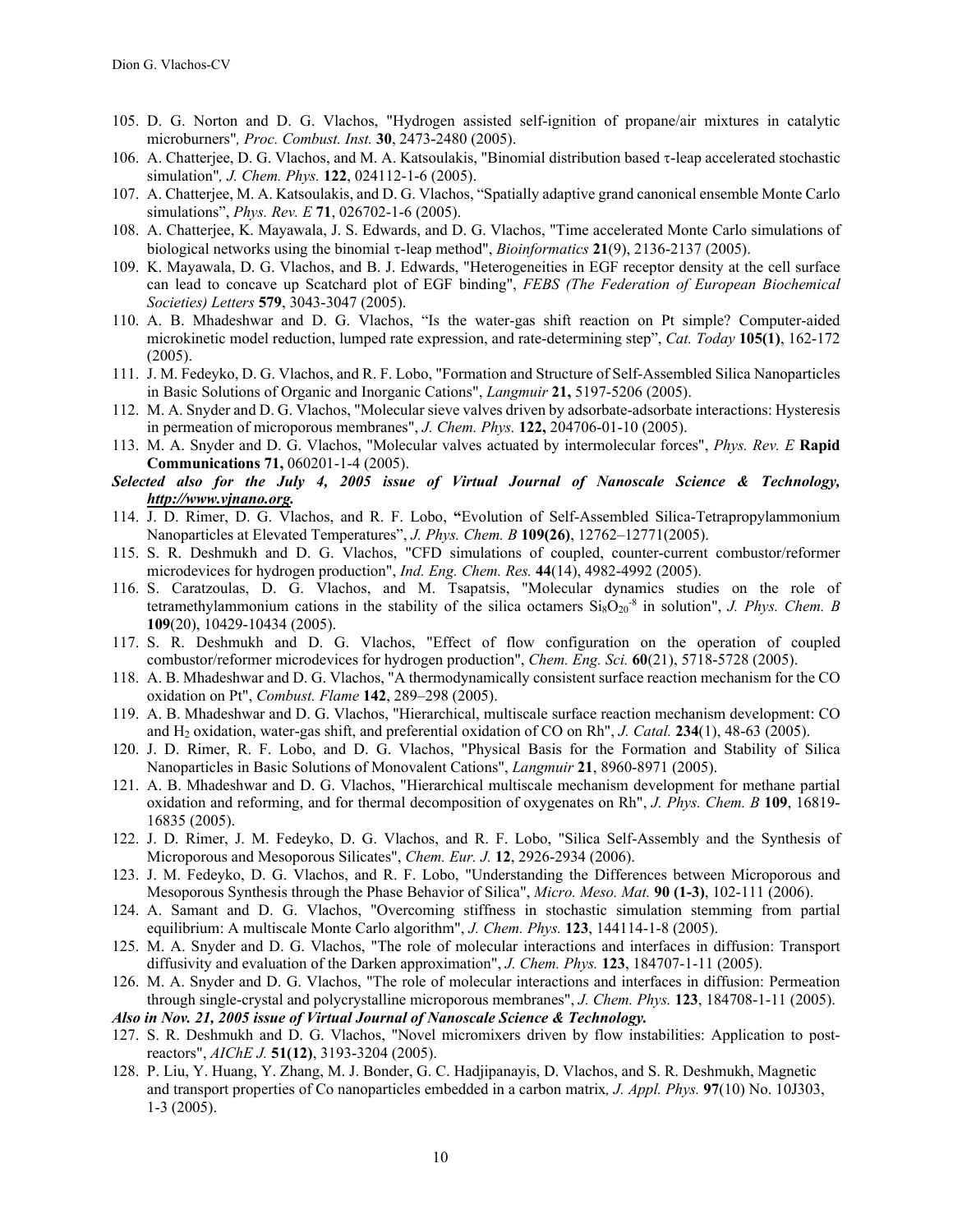- 129. D. G. Vlachos, "A review of multiscale analysis: Examples from systems biology, materials engineering, and other fluid-surface interacting systems", *Adv. Chem. Eng.* **30**, 1-61, invited (2005).
- 130. K. Mayawala, D. G. Vlachos, J. S. Edwards, 'Computational modeling reveals molecular details of epidermal growth factor binding', BMC Cell Biology 6: Art. No. 41 Nov. 30 (2005).
- 131. J. Ludwig, D. G. Vlachos, A. C. T. v. Duin, and W. A. G. III, "Dynamics of the Dissociation of Hydrogen on Stepped Platinum Surfaces Using ReaxFF", *J. Phys. Chem. B* **110**, 4274-4282 (2006).
- 132. A. Chatterjee and D. G. Vlachos, "Temporal acceleration of spatially distributed kinetic Monte Carlo simulations", *J. Comp. Phys.* **211**, 596–615 (2006).
- 133. \* S. Caratzoulas, D. G. Vlachos, and M. Tsapatsis, "On the role of tetramethylammonium cation and effects of solvent dynamics on the stability of the cage-like silicates  $Si_6O_{15}$ <sup>-6</sup> and  $Si_8O_{20}$ <sup>-8</sup> in aqueous solution. A molecular dynamics study", *J. Am. Chem. Soc.* **128**, 596-606 (2006).
- 134. D. G. Norton, E. D. Wetzel, and D. G. Vlachos, "Thermal management in catalytic microreactors", *Ind. Eng. Chem. Res.* **45**, 76-84 (2006).
- 135. D. G. Vlachos, A. B. Mhadeshwar, and N. Kaisare, "Hierarchical multiscale model-based design of experiments, catalysts, and reactors for fuel processing", *Comp. Chem. Eng.* **30**, 1712–1724 (2006).
- 136. A. Chatterjee and D. G. Vlachos, 'Multiscale spatial Monte Carlo simulations: Multigriding, computational singular perturbation, and hierarchical stochastic closures', *J. Chem. Phys.* **124**, 0641101-06411016 (2006).
- 137. K. Mayawala, D. G. Vlachos, and J. S. Edwards, "Spatial modeling of dimerization reaction dynamics in the plasma membrane: Monte Carlo vs. continuum differential equations", *Biophys. Chem.* **121**, 194–208 (2006).
- 138. J. L. Provis and D. G. Vlachos, 'Silica Nanoparticle Formation in the TPAOH-TEOS-H2O System: A Population Balance Model', *J. Phys. Chem. B* **110(7),** 3098-3108 (2006).
- 139. J. A. Federici, D. G. Norton, T. Brüggemann, K. W. Voit, E. D. Wetzel, and D. G. Vlachos, "Catalytic microcombustors with integrated thermoelectric elements for portable power production", *J. Power Sources* **161**, 1469-1478 (2006).
- 140. \* S. Caratzoulas, D. G. Vlachos, and M. Tsapatsis, "Potential of mean force for tetramethylammonium binding to cage-like oligosilicates in aqueous solution", *J. Am. Chem. Soc*. **128(50)**, 16138-16147 (2006).
- 141. N. S. Kaisare and D. G. Vlachos, "Extending the region of stable homogeneous micro-combustion through forced unsteady operation", *Proc. Combust. Inst.* **31(2)**, 3293-3300 (2007).
- 142. N. S. Kaisare and D. G. Vlachos, "Optimal Reactor Dimensions for Homogeneous Combustion in Small Channels", *Catal. Today* **120**, 96–106 (2007).
- 143. M. A. Snyder, D. G. Vlachos, and V. Nikolakis, "Quantitative analysis of membrane morphology, microstructure, and polycrystallinity via laser scanning confocal microscopy: Application to NaX zeolite membranes", *J. Membrane Sci.* **290(1-2)**, 1-18 (2007).
- 144. J. D. Rimer, D. D. Roth, D. G. Vlachos, and R. F. Lobo, "Self-assembly and phase behavior of germanium oxide nanoparticles in basic aqueous solutions", *Langmuir* **23(5)***,* 2784-2791 (2007).
- 145. J. M. Fedeyko, H. Egolf-Fox, D. W. Fickel, D. G. Vlachos, and R. F. Lobo, "Initial Stages of Self-Organization of Silica-Alumina Gels in Zeolite Synthesis", *Langmuir* **23**, 4532-4540 (2007).
- 146. A. Chatterjee and D. G. Vlachos, "Systems tasks in nanotechnology via hierarchical multiscale modeling: Nanopattern formation in heteroepitaxy", *Chem. Eng. Sci.* **62(18-20)**, 4852–4863 (2007).
- 147. A. Chatterjee and D. G. Vlachos, "An overview of spatial microscopic and accelerated kinetic Monte Carlo methods", *J. Comput.-Aided Mater. Des.* **14(2)**, 253-308 (2007) invited.
- 148. M. A. Snyder and D. G. Vlachos, "Nano-patterned standards for improving the quantitative capability of laser scanning confocal microscopy for materials characterization", *Micro. Meso. Mat.* **102**, 101–110 (2007).
- 149. K. Mayawala, D. G. Vlachos, and J. S. Edwards, "The role of reaction engineering in cancer biology: Bioimaging informatics reveals implications of the plasma membrane heterogeneities", *Chem. Eng. Sci.* **62(18-20)**, 5222–5231 (2007).
- 150. S. Deshmukh and D. G. Vlachos, "A reduced mechanism for methane and one-step rate expressions for fuellean catalytic combustion of small alkanes on noble metals", *Combust. Flame* **149**, 366-383 (2007).
- 151. A. B. Mhadeshwar and D. G. Vlachos, "A catalytic reaction mechanism for methane partial oxidation at short contact times, reforming, and combustion, and for oxygenate decomposition and oxidation on Pt", *Ind. Eng. Chem. Res.* **46***,* 5310-5324 (2007).
- 152. A.-M. S. Niehaus, D. G. Vlachos, J. S. Edwards, P. Plechac, and R. Tribe, "Microscopic Simulation of Epidermal Growth Factor Receptor Diffusion on Corralled Membrane Surfaces", *Biophys. J.* **94(5)**, 1551-1564 (2008).
- 153. A. Samant, B. A. Ogunnaike, and D. G. Vlachos, "A Hybrid Multiscale Monte Carlo Algorithm (HyMSMC) to Cope with Disparity in Time Scales and Species Populations in Well-Mixed Reaction Networks", *BMC Bioinformatics* **8:175**, 23 pages (24 May 2007); http://www.biomedcentral.com/1471-2105/8/175.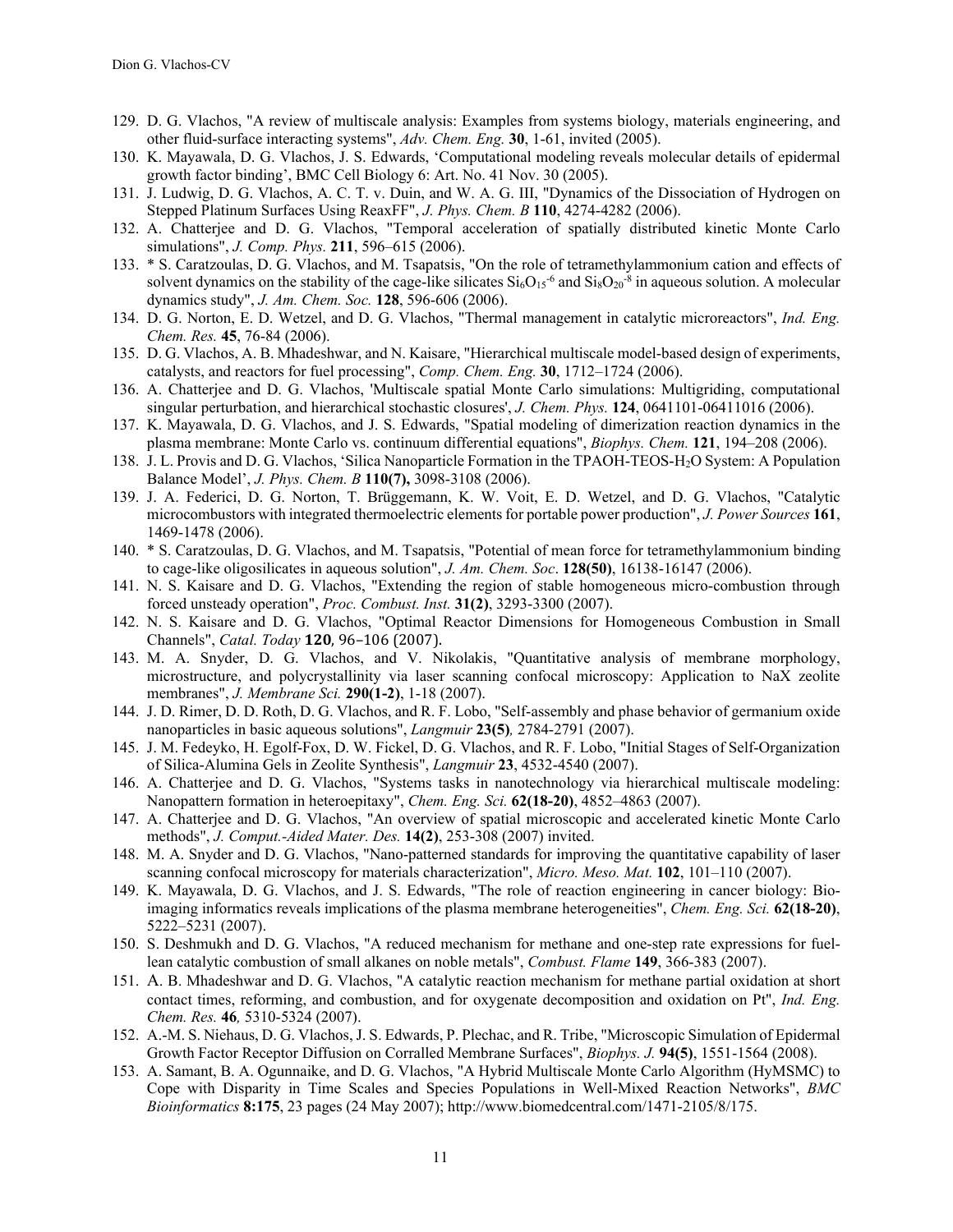154. A. Chatterjee and D. G. Vlachos, "A continuum mesoscopic framework for multiple interacting species and processes on multiple site types and/or crystallographic planes", *J. Chem. Phys.* **127(3)**, 034705-1-16 (2007).

*Also in Virtual Journal of Nanoscale Science & Technology, July 30, 2007.* 

- 155. J. Ludwig and D. G. Vlachos, "Self-consistent ab-initio molecular dynamics of hydrogen dissociation on metal surfaces using neural networks and novelty sampling", *J. Chem. Phys.* **127**, 154716-1-16 (2007).
- 156. J. D. Rimer, O. Trofymluk, A. Navrotsky, R. F. Lobo, and D. G. Vlachos, 'Kinetic and Thermodynamic Studies of Silica Nanoparticle Dissolution', *Chem. Mat.* **19(17)**, 4189-4197 (2007).
- 157. N. Kaisare, S. R. Deshmukh, and D. G. Vlachos, Stability and performance of catalytic microreactors: Simulations of propane catalytic combustion on Pt, *Chem. Engng Sci.* **63**, 1098–1116 (2008).
- 158. S. Caratzoulas and D. G. Vlachos, "Molecular dynamics study on the stabilization of the silica hexamer  $Si_6O_6^{-15}$ in aqueous and methanolic solutions", *J. Phys. Chem. B Letters* **112**, 7-10 (2008).
- 159. M. Maestri, T. Faravelli, G. Groppi, E. Tronconi, and D. G. Vlachos, "Two-dimensional detailed modeling of fuel-rich H<sub>2</sub> combustion over Rh/Al<sub>2</sub>O<sub>3</sub> catalyst ", *Chem. Engng Sci.* **63(10)**, 2657-2669 (2008).
- 160. J. Federici and D. G. Vlachos, "A computational fluid dynamics study of propane/air microflame stability in a heat recirculation reactor", *Combust. Flame* **153**, 258–269 (2008).
- 161. J. Ludwig and D. G. Vlachos, "Molecular dynamics of hydrogen dissociation on an oxygen covered Pt(111) surface", *J. Chem. Phys.* **128,** 154708 (2008).
- 162. A. Karim, J. Federici, and D. G. Vlachos, "Portable power production from methanol in an integrated thermoelectric/microreactor system", *J. Power Sources* **179**, 113–120 (2008).
- 163. G. Mpourmpakis and D. G. Vlachos, Insights into the early stages of metal nanoparticle formation via firstprinciple calculations: The roles of citrate and water*. Langmuir* **24(14)**, 7465-7473 (2008).
- 164. G. D. Stefanidis and D. G. Vlachos, Millisecond Methane Steam Reforming via Process and Catalyst Intensification*. Chem. Eng. Tech.* **31**(8), 1201-1209, (2008).
- 165. G. D. Stefanidis, N. Kaisare, and D. G. Vlachos, Modeling ignition in catalytic microreactors*. Chem. Eng. Tech.* **31**(8), 1170-1175 (2008).
- 166. M. -Y. Hsieh, S. Yang, M. A. Raymond-Stinz, S. Steinberg, D. G. Vlachos, W. Shu, B. Wilson, and J.S. Edwards, Stochastic simulations of ErbB homo and heterodimerisation: potential impacts of receptor conformational state and spatial segregation*. IET Systems Biology* **2(5)**, 256-272 (2008).
- 167. V. Prasad and D. G. Vlachos, Multiscale model and informatics-based optimal design of experiments: Application to the catalytic decomposition of ammonia on ruthenium*. Ind. Eng. Chem. Res.* **47**, 6555-6567 (2008).
- 168. L. J. Provis, J. D. Gehman, C. E. White, and D. G. Vlachos, Modeling silica nanoparticle dissolution in TPAOH-TEOS-H2O solutions*. J. Phys. Chem. C* **112**, 14769–14775 (2008).
- 169. J. D. Rimer, O. Trofymluk, R. F. Lobo, A. Navrotsky, and D. G. Vlachos, Thermodynamics of Silica Nanoparticle Self-Assembly in Basic Solutions of Monovalent Cations*. J. Phys. Chem. C* **112**, 14754–14761 (2008).
- 170. M. Maestri, D. G. Vlachos, A. Beretta, G. Groppi, and E. Tronconi, Steam and dry reforming of methane on Rh: Microkinetic analysis and hierarchy of kinetic models*. J. Catal.* **259**, 211–222 (2008).
- **Top 25 Hottest Articles, October-December, 2008.**
- 171. D. G. Vlachos, Temporal coarse-graining of microscopic-lattice kinetic Monte Carlo simulations via  $\tau$ -leaping. *Phys. Rev. E* **78**(4), 046713-1-7 (2008).
- *Selected in the November 1, 2008 issue of Virtual Journal of Biological Physics Research, published by the American Physical Society and the American Institute of Physics; http://www.vjbio.org.*
- 172. S. Collins, A. Chatterjee, and D. G. Vlachos, Coarse-grained kinetic Monte Carlo models: Complex lattices, multicomponent systems, and homogenization at the stochastic level*. J. Chem. Phys.* **129**, No. 184101, pg. 1-15 (2008).
- 173. G. D. Stefanidis, D. G. Vlachos, N. S. Kaisare, and M. Maestri, Methane steam reforming at microscales: Operation strategies for variable power output at millisecond contact times*. AIChE J.* **55**(1), 180-191 (2009).
- 174. N. Kaisare, G. D. Stefanidis, and D. G. Vlachos, "Comparison of ignition strategies for catalytic microburners", *Proc. Comb. Inst.* **32(2)**, 3027–3034 (2009).
- 175. G. D. Stefanidis and G. D. Vlachos, Controlling Homogeneous Chemistry in Homogeneous-Heterogeneous Reactors: Application to Propane Combustion. *Ind. Eng. Chem. Res.* **48(13)**, 5962–5968 (2009).
- 176. J. Federici, E. D. Wetzel, B. R. Geil, and D. G. Vlachos, "Single channel and heat recirculation catalytic microburners: an experimental and computational fluid dynamics study", *Proc. Comb. Inst.* **32**, 3011–3018 (2009).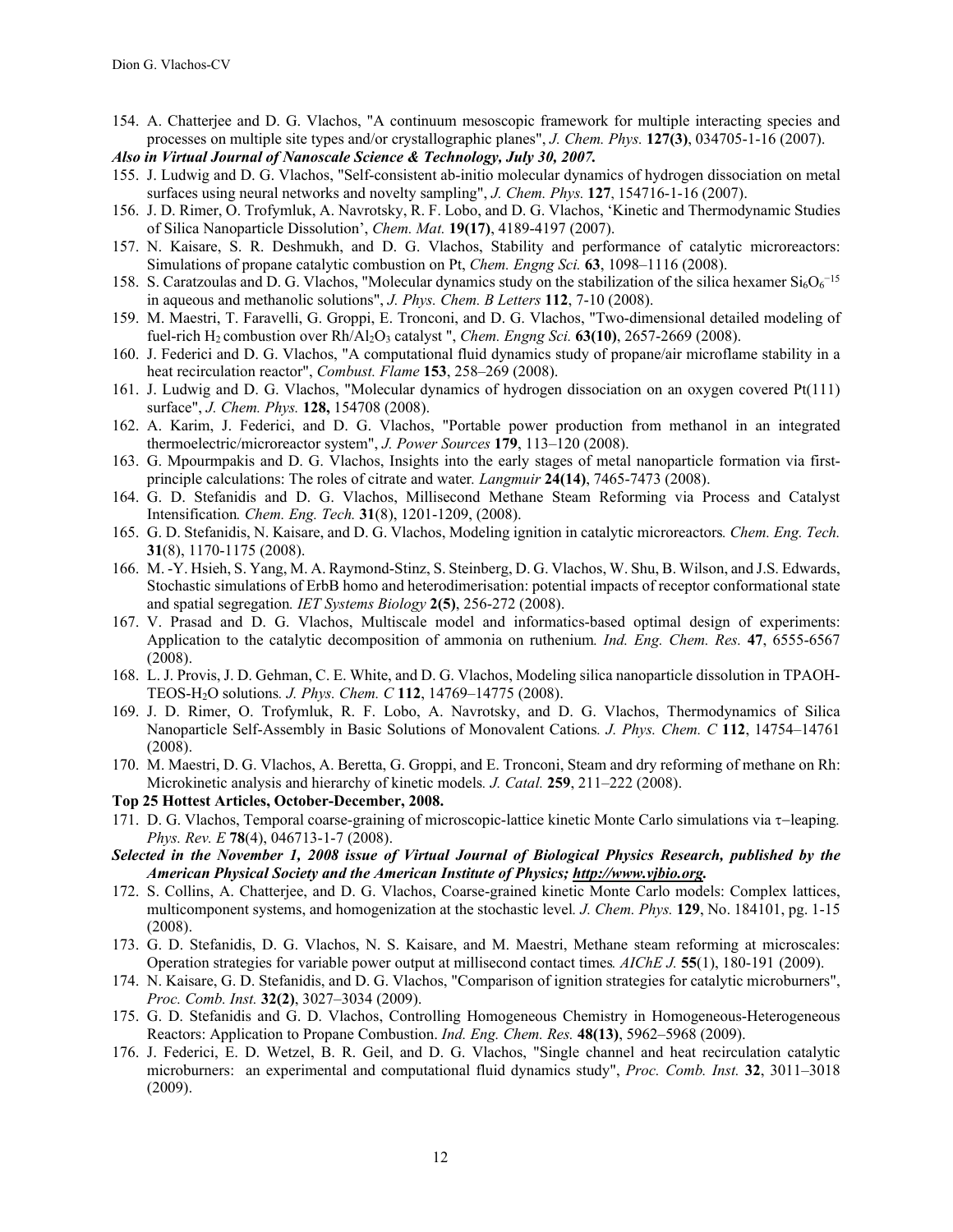- 177. A. Scarpa, R. Pirone, G. Russo, and D. G. Vlachos, Effect of heat recirculation on the self-sustained catalytic combustion of propane/air mixtures in a quartz reactor*. Combust. Flame* **156**, 947–953 (2009).
- 178. V. Prasad, A. Karim, A. Arya, and D. G. Vlachos, Assessment of Overall Rate Expressions and Multiscale, Microkinetic Model Uniqueness via Experimental Data Injection: Ammonia Decomposition on Ru/g-Al<sub>2</sub>O<sub>3</sub> for Hydrogen Production. *Ind. Eng. Chem. Res.* **48**, 5255-5265 (2009).
- 179. M. Maestri, D. G. Vlachos, A. Beretta, G. Groppi, and E. Tronconi, A C1 microkinetic model for methane conversion to syngas on Rh/Al2O3*. AIChE J.* **55(4)**, 993-1008 (2009).
- 180. \* G. Mpourmpakis and D. G. Vlachos, Growth Mechanisms of Metal Nanoparticles via First Principles*. Phys. Rev. Letters* **102**, No. 155505, pg. 1-4 (2009).
- **Selected in April 27, 2009 issue of Virtual Journal of Nanoscale Science & Technology.**
- 181. N. Kaisare, G. D. Stefanidis, and D. G. Vlachos, Millisecond Production of Hydrogen from Alternative, High Hydrogen Density Fuels in a Cocurrent Multifunctional Microreactor*. Ind. Eng. Chem. Res.* **48**, 1749–1760 (2009).
- 182. G. Mpourmpakis and D. G. Vlachos, The Effects of the MgO Support and Alkali Doping on the CO Interaction with Au*. J. Phys. Chem. C* **113***,* 7329–7335 (2009).
- 183. M. N. Costa, K. Radhakrishnan, B. S. Wilson, D. G. Vlachos, J. S. Edwards, Coupled Stochastic Spatial and Non-Spatial Simulations of ErbB1 Signaling Pathways Demonstrate the Importance of Spatial Organization in Signal Transduction, *PLoS One* **4(7)** e6316, pg. 1-9 (2009).
- 184. G. D. Stefanidis and D. G. Vlachos, High vs. low temperature reforming for hydrogen production via microtechnology, *Chem. Eng. Sci.* **64,** 4856-4865 (2009).
- 185. W. Hauptmann, M. Votsmeier, J. Gieshoff, D. G. Vlachos, A. Drochner, and H. Vogel, A Fast Approach to Predictive Models: NO-Oxidation in Exhaust Gas Aftertreatment Systems*, Topics Catal.* **52(13-20)**, 1925-1928 (2009).
- 186. \* A. M. Karim, V. Prasad, G. Mpourmpakis, W. W. Lonergan, A. I. Frenkel, J. G. Chen, and D. G. Vlachos, Correlating Particle Size and Shape of Supported Ru/g-Al2O3 with NH3 Decomposition Activity*, J. Am. Chem. Soc.* **131**, 12230–12239 (2009).
- 187. M. Maestri, D. G. Vlachos, A. Beretta, P. Forzatti, G. Groppi, and E. Tronconi, Dominant Reaction Pathways in the Catalytic Partial Oxidation of CH<sub>4</sub> on Rh, *Topics Catal*. **52**, 1983–1988 (2009).
- 188. D. G. Vlachos and S. Caratzoulas, The roles of catalysis and reaction engineering in overcoming the energy and the environment crisis, *Chem. Eng. Sci.* **65**, 18–29 (2010), Invited as part of the plenary lecture.
- 189. G. D. Stefanidis and D. G. Vlachos, Intensification of steam reforming of natural gas: Choosing combustible fuel and reforming catalyst*, Chem. Eng. Sci.* **65,** 398-404 (2010).
- 190. V. Prasad, A. M. Karim, Z. Ulissi, M. Zagrobelny, and D. G. Vlachos, High throughput multiscale modeling for design of experiments, catalysts, and reactors: Application to hydrogen production from ammonia, *Chem. Eng. Sci.* **65,** 240-246 (2010).
- 191. V. Papavassiliou, P. Pacouloute, K. T. Wu, R. Drnevich, D. Vlachos, J. Hemmings, and L. Bonnel, Catalytic Partial Oxidation Pilot Plant Study, *Ind. Eng. Chem. Res.* **49(1)**, 94–103 (2010).
- 192. \* D. A. Hansgen, D. G. Vlachos, and J. G. Chen, Using first principles to predict bimetallic catalysts for the ammonia decomposition reaction, *Nature Chemistry* **2**, 484-489 (2010).
- 193. W. W. Lonergan, D. G. Vlachos, and J. G. Chen, Correlating extent of Pt–Ni bond formation with lowtemperature hydrogenation of benzene and 1,3-butadiene over supported Pt/Ni bimetallic catalysts, *J. Catal.* **271(2)**, 239-250 (2010).
- 194. \* G. Mpourmpakis, A. N. Andriotis, and D. G. Vlachos, Identification of Descriptors for the CO Interaction with Metal Nanoparticles, *Nano Letters* **10**, 1041-1045 (2010).
- 195. Y. Chen and D. G. Vlachos, Hydrogenation of Ethylene and Dehydrogenation and Hydrogenolysis of Ethane on Pt(111) and Pt(211): A Density Functional Theory Study, *J. Phys. Chem. C* **114**, 4973–4982 (2010).
- 196. S. Collins, M. Stamatakis, and D. G. Vlachos, Adaptive coarse-grained Monte Carlo simulation of heterogeneous plasma membranes, *BMC Bioinformatics* **11**, 218 (2010).
- 197. \* G. Mpourmpakis, S. Caratzoulas, and D. G. Vlachos, What Controls Au Nanoparticle Dispersity during Growth?, *Nano Letters* **10(9)**, 3408–3413 (2010).
- 198. M. S. Mettler, G. D. Stefanidis, D. G. Vlachos, Scale out strategies for microchemical devices: Application to natural gas to syngas conversion, *Ind. Eng. Chem. Res.* **49**, 10942–10955 (2010).
- 199. D. G. Vlachos, J. G. Chen, R. J. Gorte, G. W. Huber, and M. Tsapatsis, Catalysis Center for Energy Innovation for Biomass Processing: Research Strategies and Goals, *Cat. Letters* **140**, 77–84 (2010).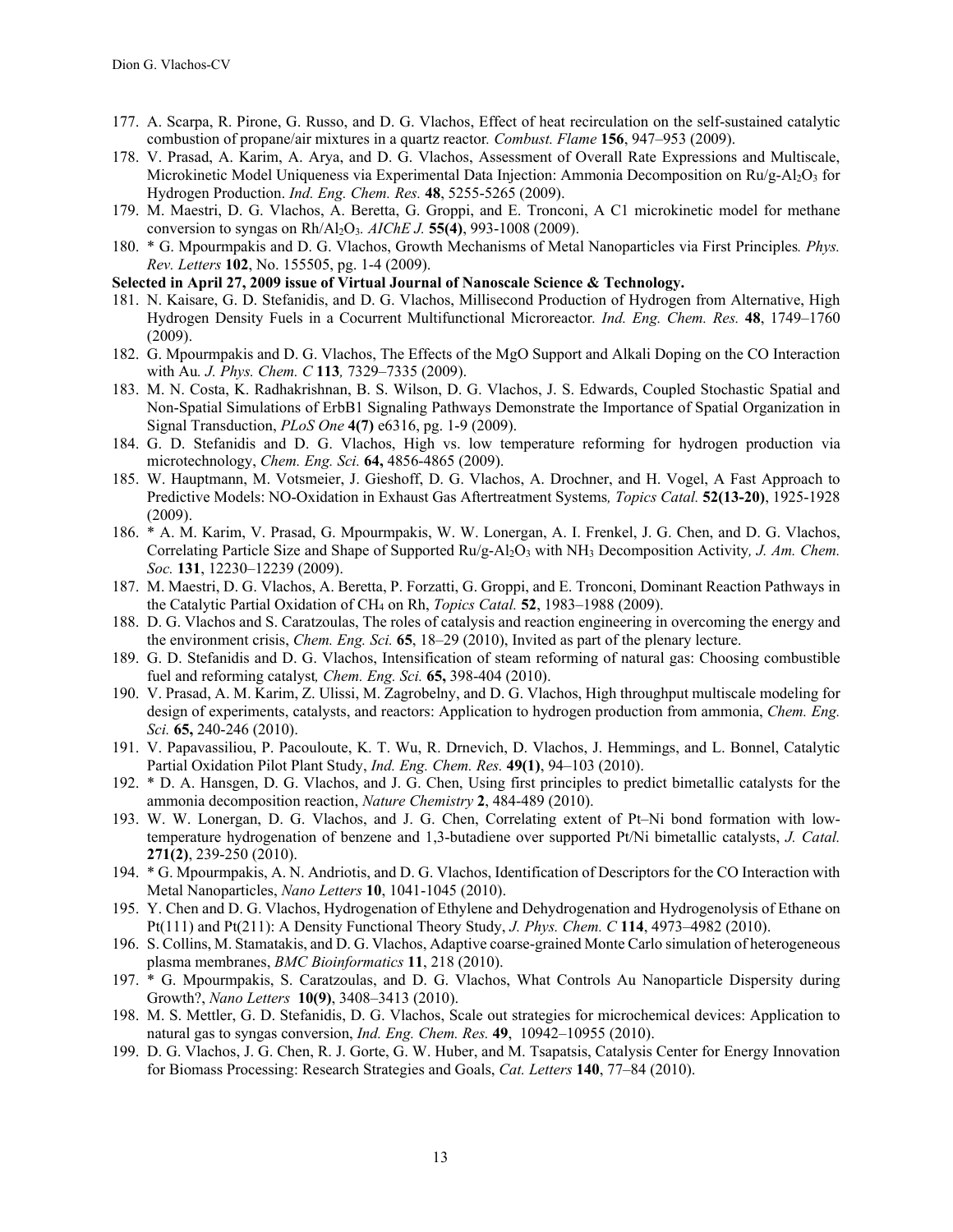- 200. A. Donazzi, M. Maestri, B. C. Michael, A. Beretta, P. Forzatti, G. Groppi, E. Tronconi, L. D. Schmidt<sup>,</sup> and D. G. Vlachos, Microkinetic modeling of spatially resolved autothermal CH4 catalytic partial oxidation experiments over Rh-coated foams, *J. Catal.* **275(2)**, 270-279 (2010).
- 201. K. A. Al-Majnouni, N. D. Hould, W. W. Lonergan, D. G. Vlachos, and R. F. Lobo, High Temperature Decomposition of Brønsted Acid Sites in Gallium-Substituted Zeolites, *J. Phys. Chem.* **114**, 19395–19405 (2010).
- 202. M. Salciccioli, Y. Chen, and D. G. Vlachos, DFT derived group additivity and linear scaling methods for prediction of oxygenate stability on metal catalysts: Adsorption of open-ring alcohol and polyol dehydrogenation intermediates on Pt based metals, *J. Phys. Chem. C* **114***,* 20155–20166 (2010).
- 203. H. Y. Wang, M. Stamatakis, D. A. Hansgen, S. Caratzoulas, and D. G. Vlachos, Understanding mixing of Ni and Pt in the Ni/Pt(111) bimetallic catalyst via molecular simulation and experiments, *J. Chem. Phys.* **133**, No. 224503 pg. 1-11 (2010).
- 204. K. Radhakrishnan, A. Halasz, D. G. Vlachos, and J. S. Edwards, Quantitative understanding of cell signaling: The importance of membrane organization, *Curr. Opinion Biotech.* **21(5)**, 677-682 (2010).
- 205. K. Bijjula and D. G. Vlachos, Catalytic ignition and autothermal combustion of JP-8 over a Pt/ $\gamma$ -Al<sub>2</sub>O<sub>3</sub> catalyst, *Proc. Comb. Inst.* **33**, 1801–1807 (2011).
- 206. M. Salciccioli, Y. Chen, and D. G. Vlachos, Microkinetic modeling and reduced rate expressions of ethylene hydrogenation and ethane hydrogenolysis on platinum, *Ind. Eng. Chem. Res.* **50**, 28–40 (2011).
- 207. M. S. Mettler, G. D. Stefanidis and D. G. Vlachos, Enhancing stability in parallel plate microreactor stacks for syngas production, *Chem. Eng. Sci.* **66**, 1051–1059 (2011).
- 208. J. A. Federici and D. G. Vlachos, Experimental studies on syngas catalytic combustion on Pt/Al<sub>2</sub>O<sub>3</sub> in a microreactor*, Combust. Flame* **158**, 2540–2543 (2011).
- 209. S. Caratzoulas and D. G. Vlachos, Converting fructose to 5-hydroxymethylfurfural: A quantum mechanics/molecular mechanics study of the mechanism and energetics, *Carb. Res.* **346**, 664–672 (2011).
- 210. W. Hauptmann, M. Votsmeier, H. Vogel, and D. G. Vlachos, Modeling the simultaneous oxidation of CO and H2 on Pt - Promoting effect of H2 on the CO-light-off, *Appl. Cat. A: General* **397**, 174–182 (2011).
- 211. G. Mpourmpakis and D. G. Vlachos, Computational-based catalyst design for thermochemical transformations, *MRS Bulletin* **36**, 211-215 (2011).
- 212. N. M. Abukhdeir, D. G. Vlachos, M. Katsoulakis, and M. Plexousakis, Long-time integration methods for mesoscopic models of pattern-forming systems, *J. Comp. Phys.* **230**, 5704–5715 (2011).
- 213. D. A. Hansgen, L. M. Thomanek, J. G. Chen, and D. G. Vlachos, Experimental and theoretical studies of ammonia decomposition activity on Fe-Pt, Co-Pt, and Cu-Pt bimetallic surfaces*, J. Chem. Phys.* **134** (No. 184701), pg. 1-7 (2011).
- 214. M. Stamatakis and D. G. Vlachos, A graph-theoretical kinetic Monte Carlo framework for on-lattice chemical kinetics*, J. Chem. Phys.* **134** (No. 214115), pg. 1-13 (2011).
- 215. M. Stamatakis, Y. Chen, and D. G. Vlachos, First-Principles-Based Kinetic Monte Carlo Simulation of the Structure Sensitivity of the Water-Gas Shift Reaction on Platinum Surfaces*, J. Phys. Chem. C* **115**(50), 24750- 24762 (2011).
- 216. Z. Ulissi, V. Prasad, and D. G. Vlachos, Effect of multiscale model uncertainty on identification of optimal catalyst properties, *J. Catal.* **281**, 339–344 (2011).
- 217. \* M. Salciccioli, W. Yu, M. A. Barteau, J. G. Chen, and D. G. Vlachos, Differentiation of O-H and C-H bond scission mechanisms of ethylene glycol on Pt and Ni/Pt using theory and isotopic labeling experiments, *J. Am. Chem. Soc.* **133**(20), 7996-8004 (2011).
- 218. M. Salciccioli and D. G. Vlachos, Kinetic modeling of Pt catalyzed and computation-driven catalyst discovery for ethylene glycol decomposition, *ACS Catal.* **1**(10), 1246–1256 (2011). **Cover art.**
- 219. \* N. M. Abukhdeir and D. G. Vlachos, Nano-scale surface pattern evolution in heteroepitaxial bimetallic films, *ACS Nano* **5(9)**, 7168–7175 (2011).
- 220. M. Salciccioli, M. Stamatakis, S. Caratzoulas, and D. G. Vlachos, A review of multiscale modeling of catalytic reactions: Mechanism development for complexity and emergent behavior. *Chem. Eng. Sci.* **66**, 4319–4355  $(2011)$ . As of 2015, it runs  $7<sup>th</sup>$  in citations among 614 papers published in the journal that year.
- 221. T. C. Brüggemann, D. G. Vlachos, and F. J. Keil, Microkinetic Modeling of the Fast Selective Catalytic Reduction of Nitrogen Oxide with Ammonia on H-ZSM5 Based on First Principles, *J. Catal.* **283**, 178–191 (2011).
- 222. N. Nikbin, G. Mpourmpakis, and D. G. Vlachos, A Combined DFT and statistical mechanics study for the CO oxidation on the Au<sub>10</sub><sup>-1</sup> cluster, *J. Phys. Chem. C* **115**, 20192–20200 (2011).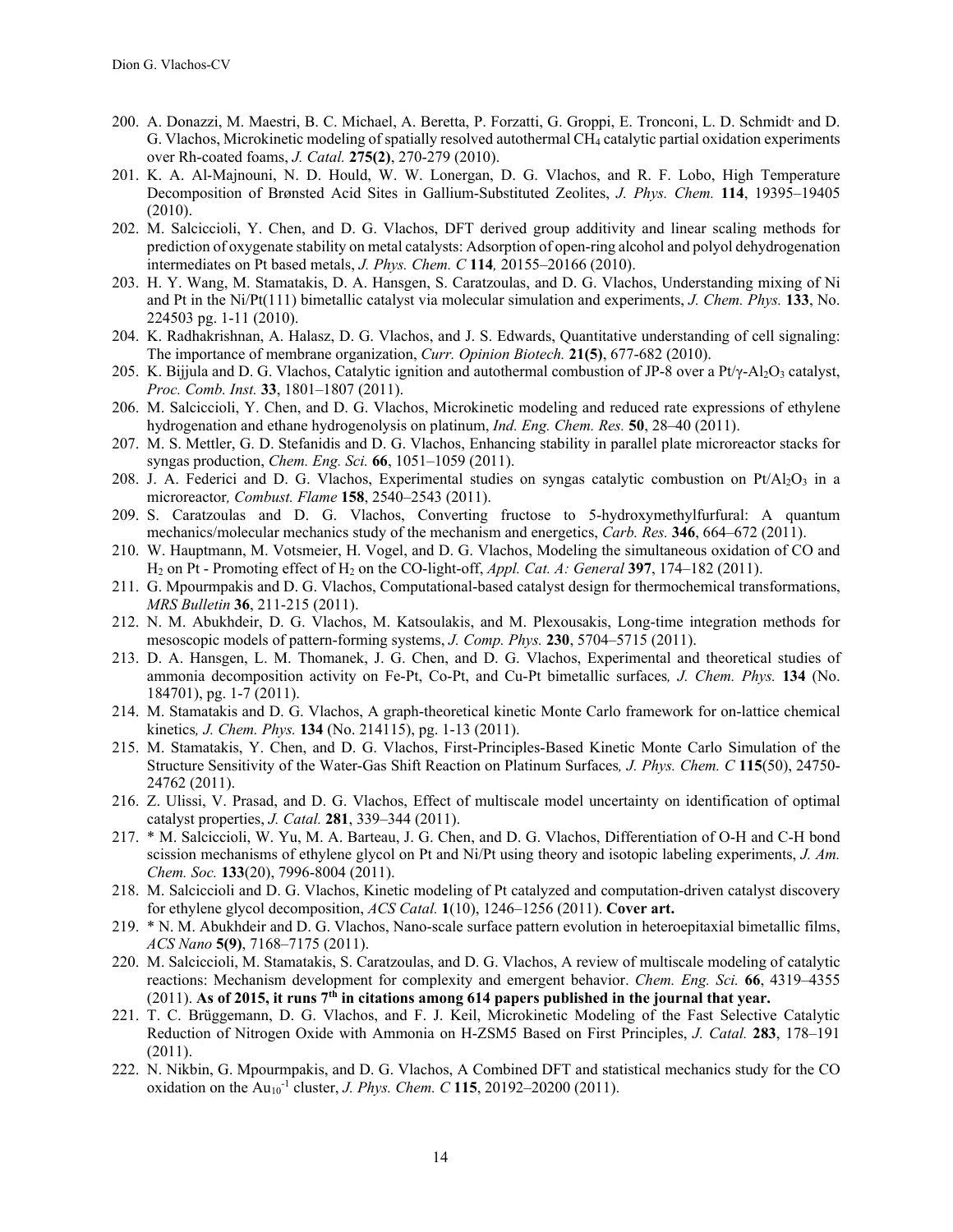- 223. D. Hansgen, D. G. Vlachos, and J. G. Chen, Ammonia decomposition activity on monolayer Ni supported on Ru, Pt and WC substrate*, Surf. Sci.* **605**, 2055–2060 (2011).
- 224. M. Stamatakis and D. G. Vlachos, Equivalence of on-Lattice Stochastic Chemical Kinetics with the Well-Mixed Chemical Master Equation in the Limit of Fast Diffusion, *Comput. Chem. Eng.* **35**(12), 2602-2610 (2011).
- 225. W. W. Lonergan, T. Wang, D. G. Vlachos, and J. G. Chen, Effect of Oxide Support Surface Area on Hydrogenation Activity: Pt/Ni Bimetallic Catalysts Supported on Low and High Surface Area Al<sub>2</sub>O<sub>3</sub> and ZrO<sub>2</sub>, *App. Cat. A: General* **408**, 87–95 (2011).
- 226. G. Mpourmpakis, M. Stamatakis, S. Herrmann, D. G. Vlachos, and A. N. Andriotis, Predicting the adsorption behavior in bulk from metal clusters*, Chem. Phys. Letters* **518**, 99-103 (2011).
- 227. Y. Chen, M. Salciccioli, and D. G. Vlachos, An efficient reaction pathway search method applied to the Decomposition of Glycerol on Platinum*, J. Phys. Chem. C* **115**(38), 18707-18720 (2011).
- 228. \*V. Choudhary, A. B. Pinar, S. I. Sandler, D. G. Vlachos, and R. F. Lobo, Xylose Isomerization to Xylulose and its Dehydration to Furfural in Aqueous Media*, ACS Catal.* **1**, 1724–1728 (2011).
- **Ranked 8th in citations on 4/12/13 among all papers published in 2011 in ACS Catal. and 9th on 6/7/15.**
- 229. R. C. Xiong, S. I. Sandler, and D. G. Vlachos, Alcohol Adsorption onto Silicalite from Aqueous Solution*, J. Phys. Chem. C* **115**(38), 18659-18669 (2011).
- 230. S. Caratzoulas, T. Courtney, and D. G. Vlachos, Hybrid Quantum Mechanics/Molecular Mechanics-Based Molecular Dynamics Simulation of Acid-Catalyzed Dehydration of Polyols in Liquid Water*, J. Phys. Chem. A* **115**(32), 8816-8821 (2011).
- 231. L. Yang, S. I. Sandler, D. G. Vlachos, C. Peng, H. Liu, and Y. Hu, Adsorption and Diffusion of Methanol, Glycerol, and Their Mixtures in a Metal Organic Framework*, Ind. Eng. Chem. Res.* **50**, 14084-14089 (2011).
- 232. E. Kalligiannaki, M. Katsoulakis, P. Plechac, and D. G. Vlachos, Multilevel coarse graining and nano-pattern discovery in many particle stochastic systems*, J. Comp. Phys.* **231**(6), 2599-2620 (2012).
- 233. \* M. S. Mettler, S. H. Mushrif, A. D. Paulsen, A. D. Javadekar, D. G. Vlachos, and P. J. Dauenhauer, Revealing Pyrolysis Chemistry for Biofuels Production: Conversion of Cellulose to Furans and Small Oxygenates*, Energy Environ. Sci.* **5**, 5414-5424 (2012).
- **Highlighted in** *Nature Chemistry* **4, 68-69 (2012).**
- 234. C. Bramsiepe, S. Sievers, T. Seifert, G. D. Stefanidis, D. G. Vlachos, H. Schnitzer, B. Muster, C. Brunner, J. P. M. Sanders, M. E. Bruins, and G. Schembecker, Low-cost small scale processing technologies for production applications in various environments—Mass produced factories*, Chem. Eng. Processing: Process Intensification* **51**, 32– 52 (2012).
- 235. \* N. Kaisare and D. G. Vlachos, A review on microcombustion: Fundamentals, devices and applications*, Prog. Energy Comb. Sci.* **38**, 321-359 (2012).
- 236. V. Choudhary, R. Burnett, D. G. Vlachos and S. I. Sandler, Dehydration of Glucose to 5- (Hydroxymethyl)furfural and Anhydroglucose: Thermodynamic Insights*, J. Phys. Chem. C* **116**, 5116-5120 (2012).
- 237. \* N. Guo, S. Caratzoulas, D. J. Doren, S. I. Sandler and D. G. Vlachos, A Perspective on the Modeling of Biomass Processing*, Energy Environ. Sci.* **5**(5), 6703-6716 (2012). **Perspective and cover art.**
- 238. J. McGill, B. Ogunnaike and D. G. Vlachos, Efficient Gradient Estimation Using Finite Differencing and Likelihood Ratios for Kinetic Monte Carlo Simulations*, J. Comp. Phys.* **231**(21), 7170-7186 (2012).
- 239. S. H. Mushrif, S. Caratzoulas and D. G. Vlachos, Understanding solvent effects in the selective conversion of fructose to 5-hydroxymethyl-furfural: A molecular dynamics investigation*, Phys. Chem. Chem. Phys.* **14**, 2637– 2644 (2012).
- 240. N. Nikbin, S. Caratzoulas and D. G. Vlachos, A first principles-based microkinetic model for the conversion of fructose to 5-hydroxymethylfurfural, *ChemCatChem* **4**, 504-511 (2012).
- 241. M. Salciccioli, S. M. Edie and D. G. Vlachos, Adsorption of Acid, Ester, and Ether Functional Groups on Pt: Fast Prediction of Thermochemical Properties of Adsorbed Oxygenates via DFT-Based Group Additivity Methods*, J. Phys. Chem. C* **116**, 1873–1886 (2012).
- 242. R. Xiong, S. I. Sandler and D. G. Vlachos, Molecular Screening of Alcohol and Polyol Adsorption onto MFItype Zeolites*, Langmuir* **28**, 4491–4499 (2012).
- 243. D. G. Vlachos, Multiscale modeling for emergent behavior, complexity, and combinatorial explosion*, AIChE J.* **58**(5), 1314–1325 (2012). **Cover art.**
- 244. M. Salciccioli and D. G. Vlachos, Kinetic modeling of Pt-catalyzed glycolaldehyde decomposition to syngas*, J. Phys. Chem. A* **116**(18), 4621-4628 (2012).
- 245. Y. Huang, D. G. Vlachos and J. G. Chen, Synthesis of rigid and stable large-inner-diameter multiwalled carbon nanotubes*, RSC Advances* **2**, 2685–2687 (2012).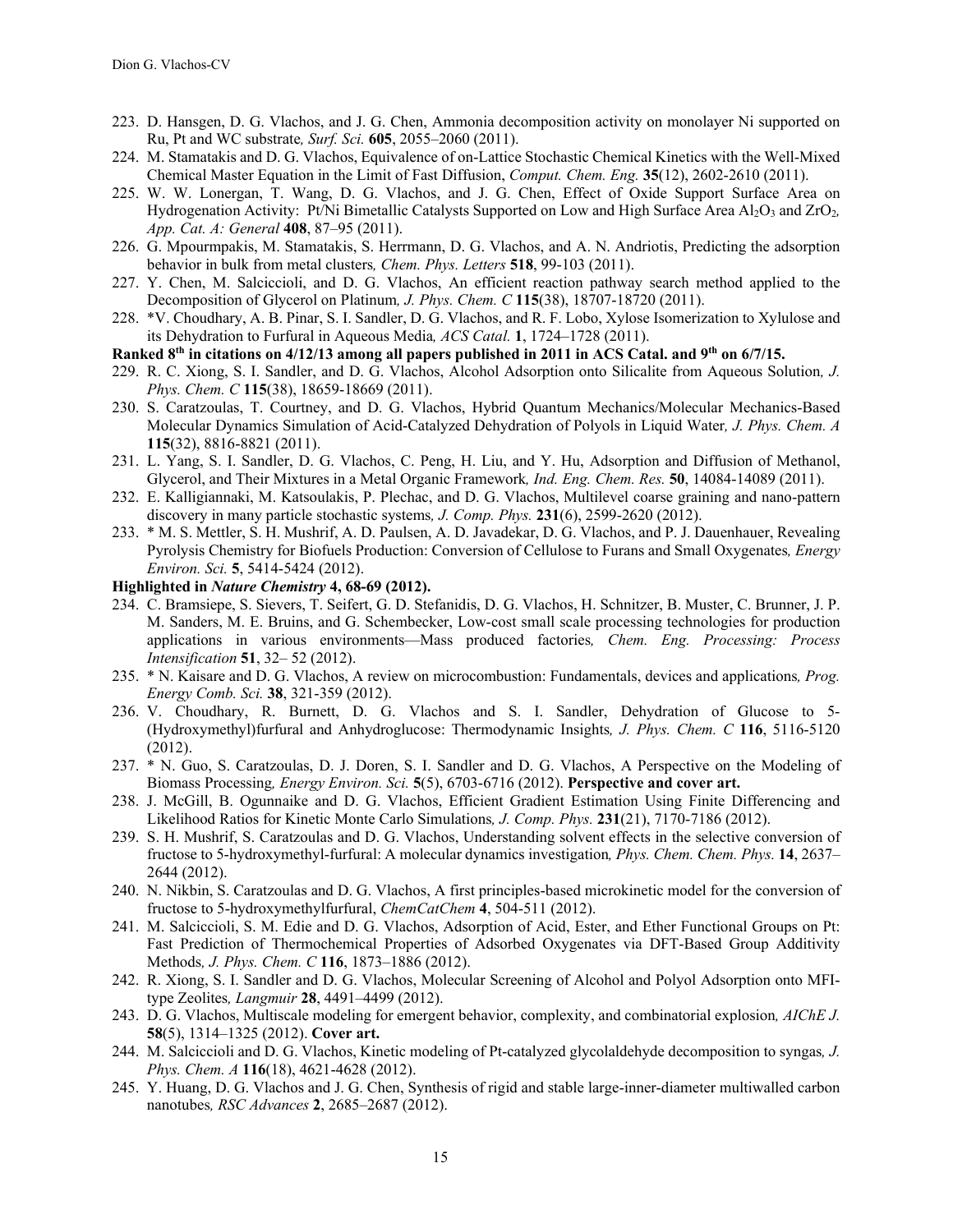- 246. \* M. S. Mettler, A. D. Paulsen, D. G. Vlachos and P. J. Dauenhauer, Pyrolytic Conversion of Cellulose to Fuels: Levoglucosan Deoxygenation via Elimination and Cyclization within Molten Biomass*, Energy Environ. Sci.* **5**, 7864-7868 (2012). **Cover art.**
- 247. M. S. Mettler, A. D. Paulsen, D. G. Vlachos and P. J. Dauenhauer, The Chain Length Effect in Pyrolysis: Bridging the Gap Between Glucose and Cellulose*, Green Chem.* **14**, 1284-1288 (2012).
- 248. \* M. S. Mettler, D. G. Vlachos and P. J. Dauenhauer, Top Ten Fundamental Challenges of Biomass Pyrolysis for Biofuels*, Energy Environ. Sci.* **5**, 7797-7809 (2012).
- 249. \*C. L. Williams, C.-C. Chang, P. Do, N. Nikbin, S. Caratzoulas, D. G. Vlachos, R. F. Lobo, W. Fan and P. J. Dauenhauer, Cycloaddition of Biomass-derived Furans for Catalytic Production of p-Xylene*, ACS Catal.* **2**, 935- 939 (2012).
- 250. M. A. Christiansen and D. G. Vlachos, Microkinetic modeling of Pt-catalyzed ethylene glycol steam reforming*, App. Cat. A: General* **431-432**, 18-24 (2012).
- 251. J. S. Kruger, V. Nikolakis and D. G. Vlachos, Carbohydrate dehydration using porous catalysts*, Current Opinion Chem. Eng.***1**, 312-320 (2012).
- 252. Y. Huang, F. Deng, C. Ni, J. G. Chen and D. G. Vlachos, Synthesis of Mesoporous Silica Nanobamboo with Highly Dispersed Tungsten Carbide Nanoparticles*, Dalton Trans.* **41**, 6914-6918 (2012).
- 253. V. Nikolakis, S. H. Mushrif, B. Herbert, K. S. Booksh and D. G. Vlachos, Fructose-Water-Dimethylsulfoxide Interactions by Vibrational Spectroscopy and Molecular Dynamics Simulations, *J. Phys. Chem. B* **116**(36), 11274–11283 (2012).
- 254. M. Stamatakis, M. A. Christiansen, D. G. Vlachos and G. Mpourmpakis, Multiscale Modeling Reveals Poisoning Mechanisms of MgO-Supported Au Clusters in CO Oxidation, *Nano Lett.* **12**, 3621−3626 (2012).
- 255. S. Tupy, A. Karim, C. Bagia, W. Deng, Y. Huang, D. G. Vlachos and J. G. Chen, Correlating ethylene glycol reforming activity with in-situ EXAFS detection of Ni segregation in supported NiPt bimetallic catalysts, *ACS Catal.* **2,** 2290–2296 (2012).
- 256. R. C. Catapan, A. A. M. Oliveira, Y. Chen and D. G. Vlachos, DFT Study of the Water-Gas Shift Reaction and Coke Formation on Ni(111) and Ni(211) Surfaces, *J. Phys. Chem. C* **116**(38), 20281–20291 (2012).
- 257. \*V. Choudhary, S. I. Sandler and D. G. Vlachos, Conversion of Xylose to Furfural using Lewis and Brønsted Acid Catalysts in Aqueous Media, *ACS Catal.* **2**(9), 2022−2028 (2012).
- 258. J. R. McManus, W. Yu, M. Salciccioli, D. G. Vlachos, J. G. Chen and J. M. Vohs, Biomass-derived Oxygenate Reforming on Pt(111): A Demonstration of Surface Science Using D-glucose and its Model Surrogate Glycolaldehyde, *Surf. Sci.* **606**(23-24), L91–L94 (2012).
- 259. \*S. Roy, G. Mpourmpakis, D.-Y. Hong, D. G. Vlachos, A. Bhan and R. J. Gorte, Mechanistic Study of Alcohol Dehydration on γ-Al2O3, *ACS Catal.* **2**(9), 1846–1853 (2012).
- 260. \*V. Vorotnikov, G. Mpourmpakis and D. G. Vlachos, A DFT Study of Furfural Conversion to Furan, Furfuryl Alcohol, and 2-Methylfuran on Pd(111), *ACS Catal.* **2**, 2496-2504 (2012).
- 261. T. D. Courtney, V. Nikolakis, G. Mpourmpakis, J. G. Chen and D. G. Vlachos, Liquid-phase Dehydration of Propylene Glycol using Solid-Acid Catalysts, *Appl. Catal. A: General* **449**, 59-68 (2012).
- 262. Y. Chen and D. G. Vlachos, Density Functional Theory Study of Methane Oxidation and Reforming on Pt(111) and Pt(211), *Ind. Eng. Chem. Res.* **51**(38), 12244-12252 (2012).
- 263. J. R. McManus, M. Salciccioli, W. Yu, D. G. Vlachos, J. G. Chen and J. M. Vohs, Correlating the Surface Chemistry of  $C_2$  and  $C_3$  Aldoses with a  $C_6$  Sugar: Reaction of Glucose, Glyceraldehyde, and Glycolaldehyde on Pd(111), *J. Phys. Chem. C* **116**(35), 18891-18898 (2012).
- 264. N. R. Peela, I. C. Lee and D. G. Vlachos, Design and Fabrication of a High-Throughput Microreactor and Its Evaluation for Highly Exothermic Reactions, *Ind. Eng. Chem. Res.* **51**(50), 16270-16277 (2012).
- 265. \*M. Stamatakis and D. G. Vlachos, Unraveling the Complexity of Catalytic Reactions via Kinetic Monte Carlo Simulation: Current Status and Frontiers, *ACS Catal.* **2**(12), 2648-2663 (2012).
- 266. \*J. E. Sutton and D. G. Vlachos, A Theoretical and Computational Analysis of Linear Free Energy Relations for the Estimation of Activation Energies, *ACS Catal.* **2**(8), 1624-1634 (2012).
- 267. N. Nikbin, P. T. Do, S. Caratzoulas, R. F. Lobo, P. J. Dauenhauer and D. G. Vlachos, A DFT Study of the Acidcatalysed Conversion of 2,5-Dimethylfuran and Ethylene to p-Xylene, *J. Catal.* **297**, 35-43 (2013).
- 268. J. E. Sutton and D. G. Vlachos, Error Estimates in Semi-empirical Estimation Methods of Surface Reactions, *J. Catal.* **297**, 202-216 (2013).
- 269. J. E. Sutton, P. Panagiotopoulou, X. E. Verykios and D. G. Vlachos, Combined DFT, Microkinetic, and Experimental Study of Ethanol Steam Reforming on Pt, *J. Phys. Chem. C* **117**(9), 4691-4706 (2013).
- 270. V. Choudhary, S. Caratzoulas and D. G. Vlachos, Insights into the Isomerization of Xylose to Xylulose and Lyxose by a Lewis Acid Catalyst, *Carbohyd. Res.* **368,** 89-95 (2013).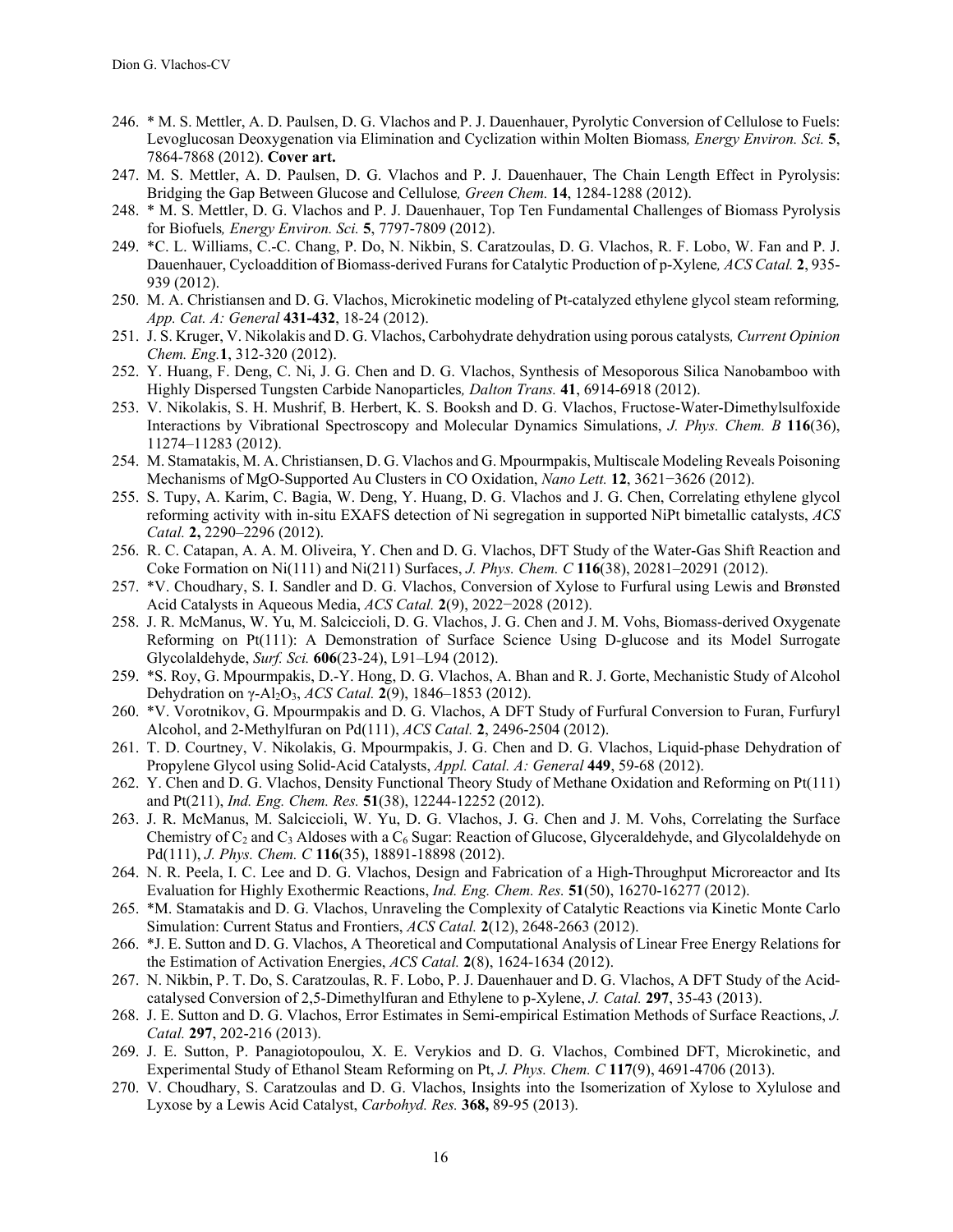- 271. \*V. Choudhary, S. H. Mushrif, C. Ho, A. Anderko, V. Nikolakis, N. S. Marinkovic, A. I. Frenkel, S. I. Sandler and D. G. Vlachos, Insights into the Interplay of Lewis and Brønsted Acid Catalysts in Glucose and Fructose Conversion to 5-(Hydroxymethyl)furfural and Levulinic Acid in Aqueous Media, *J. Am. Chem. Soc.* **135**(10), 3997-4006 (2013).
- 272. M. A. Delichatsios, M. Gummala and D. G. Vlachos, Extinction of Surface Stabilized Gaseous Diffusion Flames: Part I Simplified Numerical Model and Implications for Solid Fuels in Fires, *Fire Safety J.* **55**, 152-159 (2013).
- 273. M. A. Delichatsios, M. Gummala and D. G. Vlachos, Extinction in Solid Fuel Combustion: Part II Detailed Model, *Fire Safety J.* **56**, 1-8 (2013).
- 274. W. Guo and D. G. Vlachos, Effect of Local Metal Microstructure on Adsorption on Bimetallic Surfaces: Atomic Nitrogen on Ni/Pt (111), *J. Chem. Phys.* **138**(17), 174702 (2013).
- 275. J. S. Kruger, V. Choudhary, V. Nikolakis and D. G. Vlachos, Elucidating the Roles of Zeolite H-BEA in Aqueous-Phase Fructose Dehydration and HMF Rehydration, *ACS Catal.* **3**(6), 1279-1291 (2013).
- 276. M. León, T. D. Swift, V. Nikolakis and D. G. Vlachos, Adsorption of the Compounds Encountered in Monosaccharide Dehydration in Zeolite Beta, *Langmuir* **29**(22), 6597-6605 (2013).
- 277. H. Ren, W. Yu, M. Salciccioli, Y. Chen, Y. Huang, K. Xiong, D. G. Vlachos and J. G. Chen, Selective Hydrodeoxygenation of Biomass-Derived Oxygenates to Unsaturated Hydrocarbons using Molybdenum Carbide Catalysts, *ChemSusChem* **6**(5), 798-801 (2013).
- 278. J. Jae, W. Zheng, R. F. Lobo and D. G. Vlachos, Production of Dimethylfuran from Hydroxymethylfurfural through Catalytic Transfer Hydrogenation with Ruthenium Supported on Carbon, *ChemSusChem* **6**(7), 1158- 1162 (2013).
- 279. T. D. Swift, C. Bagia, P. Dornath, V. Nikolakis, W. Fan and D. G. Vlachos, Reactive Adsorption for the Selective Dehydration of Sugars to Furans: Modeling and Experiments, *AIChE J.* **59**(9), 3378-3390 (2013).
- 280. T. Wang, G. Mpourmpakis, W. W. Lonergan, D. G. Vlachos and J. G. Chen, Effect of Oxide Supports in Stabilizing Desirable Pt–Ni Bimetallic Structures for Hydrogenation and Reforming Reactions, *Phys. Chem. Chem. Phys.* **15**(29), 12156-12164 (2013).
- 281. S. A. Tupy, J. G. Chen and D. G. Vlachos, Comparison of Ethylene Glycol Steam Reforming over Pt and NiPt Catalysts on Various Supports, *Top. Catal.* **56**, 1644-1650 (2013).
- 282. V. Choudhary, A. B. Pinar, R. F. Lobo, D. G. Vlachos and S. I. Sandler, Comparison of Homogeneous and Heterogeneous Catalysts for Glucose-to-Fructose Isomerization in Aqueous Media, *ChemSusChem* **6**(12), 2369- 2376 (2013).
- 283. M. A. Christiansen, G. Mpourmpakis and D. G. Vlachos, Density Functional Theory-Computed Mechanisms of Ethylene and Diethyl Ether Formation from Ethanol on γ-Al2O3(100), *ACS Catal.* **3**(9), 1965-1975 (2013).
- 284. \*W. Guo, M. Stamatakis and D. G. Vlachos, Design Principles of Heteroepitaxial Bimetallic Catalysts, *ACS Catal.* **3**(10), 2248-2255 (2013).
- 285. N. Nikbin, S. Caratzoulas and D. G. Vlachos, On the Brønsted Acid-Catalyzed Homogeneous Hydrolysis of Furans, *ChemSusChem* **6**(11), 2066-2068 (2013).
- 286. Y. Pantazis, M. A. Katsoulakis and D. G. Vlachos, Parametric sensitivity analysis for biochemical reaction networks based on pathwise information theory, *BMC Bioinformatics* **14,** Article 311 (2013).
- 287. N. R. Peela, W. Zheng, I. C. Lee, A. M. Karim and D. G. Vlachos, Core–Shell Nanocatalyst Design by Combining High-Throughput Experiments and First-Principles Simulations, *ChemCatChem* **5**(12), 3712-3718 (2013).

**Cover art:** http://onlinelibrary.wiley.com/doi/10.1002/cctc.201300553/abstract

- 288. \*N. Rai, S. Caratzoulas and D. G. Vlachos, Role of Silanol Group in Sn-Beta Zeolite for Glucose Isomerization and Epimerization Reactions, *ACS Catal.* **3,** 2294-2298 (2013).
- 289. J. Jae, E. Mahmoud, R. F. Lobo and D. G. Vlachos, Cascade of Liquid-Phase Catalytic Transfer Hydrogenation and Etherification of Hydroxymethylfurfural to Potential Bio-diesel Components over Lewis Acid Zeolites, *ChemCatChem* **6**(2), 508-513 (2014).

**Cover art:** http://onlinelibrary.wiley.com/doi/10.1002/cctc.201490013/abstract

- 290. J. Jae, W. Zheng, A. M. Karim, W. Guo, R. F. Lobo and D. G. Vlachos, The Role of Ru and RuO<sub>2</sub> in the Catalytic Transfer Hydrogenation of 5-Hydroxymethylfurfural for the Production of 2,5-Dimethylfuran, ChemCatChem **6**(3), 848-856 (2014).
- 291. W. Guo and D. G. Vlachos, On Factors Controlling Activity of Submonolayer Bimetallic Catalysts: Nitrogen Desorption, *J. Chem. Phys.* **140**(1), Article Number: 014703 (2014). **2014 Editors' Choice**
- 292. J. S. Kruger, V. Nikolakis and D. G. Vlachos, Aqueous-Phase Fructose Dehydration Using Brønsted Acid Zeolites: Catalytic Activity of Dissolved Aluminosilicate Species, *Appl. Catal. A: General* **469,** 116-123 (2014).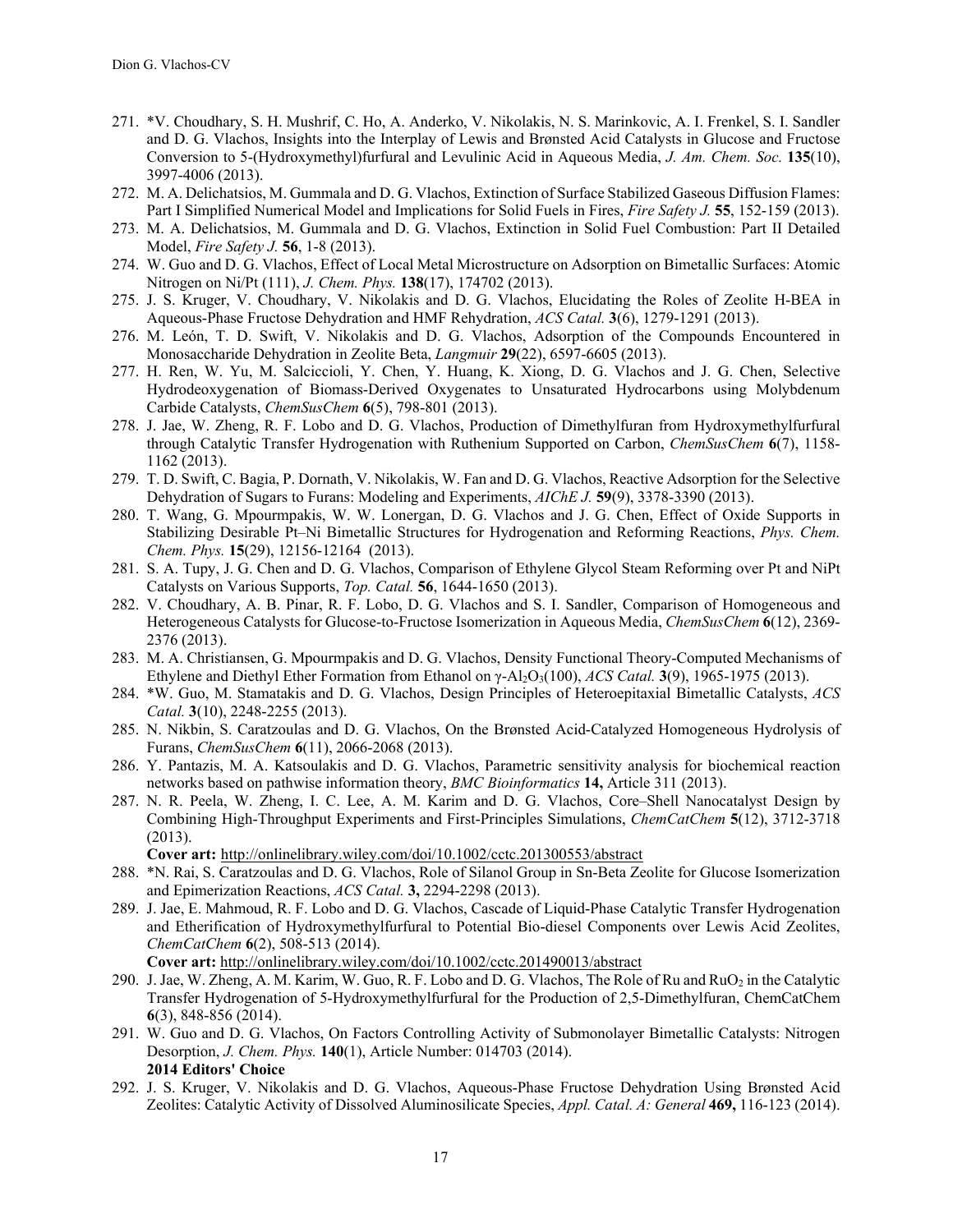- 293. J. McGill, B. Ogunnaike and D. G. Vlachos, A robust and efficient triangulation-based optimization algorithm for stochastic black-box systems, *Comput. Chem. Eng.* **60**, 143-153 (2014).
- 294. H. Ren, Y. Chen, Y. Huang, W. Deng, D. G. Vlachos and J. G. Chen, Tungsten carbides as selective deoxygenation catalysts: experimental and computational studies of converting C3 oxygenates to propene, *Green Chem.* **16**, 761-769 (2014).
- 295. \*T. D. Swift, C. Bagia, V. Choudhary, G. Peklaris, V. Nikolakis and D. G. Vlachos, Kinetics of Homogeneous Brønsted Acid Catalyzed Fructose Dehydration and 5-Hydroxymethyl Furfural Rehydration: A Combined Experimental and Computational Study, *ACS Catal.* **4**, 259-267 (2014).
- 296. \*S. Wang, V. Vorotnikov, J. E. Sutton and D. G. Vlachos, Brønsted-Evans-Polanyi and Transition State Scaling Relations of Furan Derivatives on Pd(111) and Their Relation to Those of Small Molecules, *ACS Catal.* **4**, 604- 612 (2014).
- 297. S. Wang, V. Vorotnikov and D. G. Vlachos, A DFT study of furan hydrogenation and ring opening on Pd(111), *Green Chem.* **16**, 736-747 (2014).
- 298. R. Xiong, M. León, V. Nikolakis, S. I. Sandler and D. G. Vlachos, Adsorption of HMF from Water/DMSO Solutions onto Hydrophobic Zeolites: Experiment and Simulation, *ChemSusChem* **7**(1), 236-244 (2014).
- 299. \*W. Yu, M. Salciccioli, K. Xiong, M. A. Barteau, D. G. Vlachos and J. G. Chen, Theoretical and Experimental Studies of C-C versus C-O Bond Scission of Ethylene Glycol Reaction Pathways via Metal-Modified Molybdenum Carbides, *ACS Catal.* **4(5)**, 1409-1418 (2014).
- 300. P. Panagiotopoulou and D. G. Vlachos, Liquid Phase Catalytic Transfer Hydrogenation of Furfural Over Ru/C Catalyst, *Appl. Catal. A: General* **480**, 17-24 (2014).
- 301. G. R. Jenness, M. A. Christiansen, S. Caratzoulas, D. G. Vlachos and R. J. Gorte, Site-Dependent Lewis Acidity of γ-Al2O3 and Its Impact on Ethanol Dehydration and Etherification, *J. Phys. Chem. C* **118(24)**, 12899-12907 (2014).
- 302. N. R. Peela, J. E. Sutton, I. C. Lee and D. G. Vlachos, Microkinetic Modeling of Ethane Total Oxidation on Pt, *Ind. Eng. Chem. Res.* **53(24)**, 10051-10058 (2014).
- 303. W. S. Lee, Z. S. Wang, W. Q. Zheng, D. G. Vlachos and A. Bhan, Vapor phase hydrodeoxygenation of furfural to 2-methylfuran on molybdenum carbide catalysts, *Catal. Sci. Technol.* **4(8)**, 2340-2352 (2014).
- 304. J. Luo, J. Y. Yu, R. J. Gorte, E. Mahmoud, D. G. Vlachos and M. A. Smith, The effect of oxide acidity on HMF etherification, *Catal. Sci. Technol.* **4(9)**, 3074-3081 (2014).
- 305. P. Panagiotopoulou, N. Martin and D. G. Vlachos, Effect of hydrogen donor on liquid phase catalytic transfer hydrogenation of furfural over a Ru/RuO2/C catalyst, *J. Mol. Catal. A: Chem.* **392**, 223-228 (2014).
- 306. V. Vorotnikov, S. G. Wang and D. G. Vlachos, Group Additivity for Estimating Thermochemical Properties of Furanic Compounds on Pd(111), *Ind. Eng. Chem. Res.* **53(30)**, 11929-11938 (2014).
- 307. S. H. Mushrif, J. J. Varghese and D. G. Vlachos, Insights into the Cr(III) catalyzed isomerization mechanism of glucose to fructose in the presence of water using *ab initio* molecular dynamics, *Phys. Chem. Chem. Phys.* **16(36)**, 19564-19572 (2014).
- 308. R. C. Xiong, S. I. Sandler, D. G. Vlachos and P. J. Dauenhauer, Solvent-tuned hydrophobicity for faujasitecatalyzed cycloaddition of biomass-derived dimethylfuran for renewable *p*-xylene, *Green Chem.* **16(9)**, 4086- 4091 (2014).
- 309. S. Caratzoulas, M. E. Davis, R. J. Gorte, R. Gounder, R. F. Lobo, V. Nikolakis, S. I. Sandler, M. A. Snyder, M. Tsapatsis and D. G. Vlachos, Challenges of and Insights into Acid-Catalyzed Transformations of Sugars, *J. Phys. Chem. C* **118(40)**, 22815-22833 (2014). **Feature article and cover art.**
- 310. M. S. Mettler, A. D. Paulsen, D. G. Vlachos and P. J. Dauenhauer, Tuning cellulose pyrolysis chemistry: selective decarbonylation via catalyst-impregnated pyrolysis, *Catal. Sci. Technol.* **4(11)**, 3822-3825 (2014). **Cover art.**
- 311. N. Nikbin, S. Caratzoulas and D. G. Vlachos, On the oligomerization mechanism of Brønsted acid-catalyzed conversion of furans to diesel-range fuels, *Appl. Catal. A-Gen.* **485**, 118-122 (2014).
- 312. N. Nikbin, S. T. Feng, S. Caratzoulas and D. G. Vlachos, *p*-Xylene Formation by Dehydrative Aromatization of a Diels-Alder Product in Lewis and Bronsted Acidic Zeolites, *J. Phys. Chem. C* **118(42)**, 24415-24424 (2014).
- 313. T. R. Josephson, G. Tsilomelekis, C. Bagia, V. Nikolakis, D. G. Vlachos and S. Caratzoulas, Solvent-Induced Frequency Shifts of 5-Hydroxymethylfurfural Deduced via Infrared Spectroscopy and *ab Initio* Calculations, *J. Phys. Chem. A* **118(51)**, 12149-12160 (2014).
- 314. J. E. Sutton and D. G. Vlachos, Building large microkinetic models with first-principles' accuracy at reduced computational cost, *Chem. Eng. Sci.* **121**, 190-199 (2015). **Invited**.
- 315. \*R. E. Patet, N. Nikbin, C. L. Williams, S. K. Green, C.-C. Chang, W. Fan, S. Caratzoulas, P. J. Dauenhauer,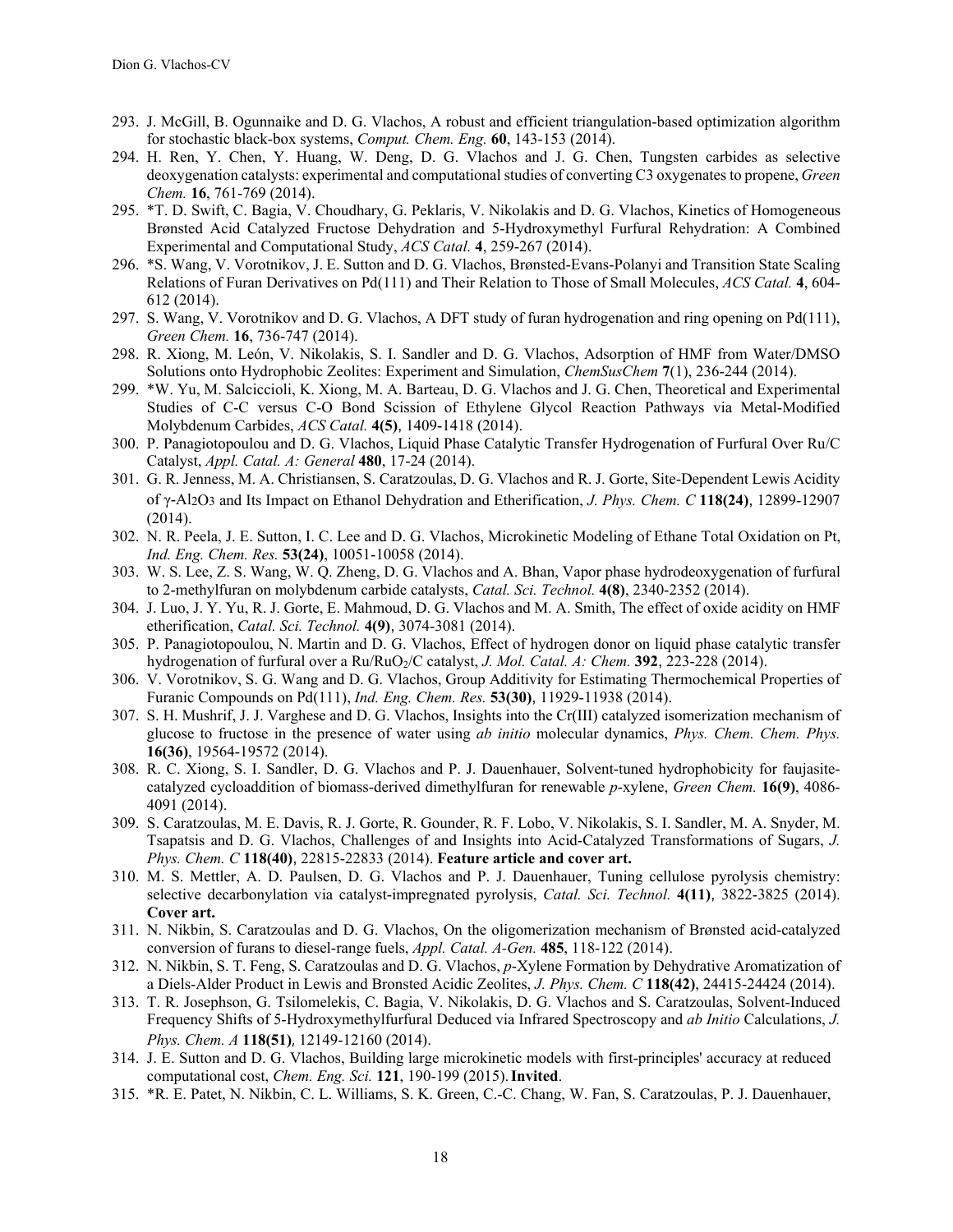and D. G. Vlachos, Kinetic Regime Change in the Tandem Dehydrative Aromatization of Furan Diels–Alder Products*, ACS Catalysis* **5(4)**, 2367-2375 (2015). **ACS Editors' Choice; Date: March 21, 2015**.

- 316. A. V. Mironenko, M. J. Gilkey, P. Panagiotopoulou, G. Facas, D. G. Vlachos, and B. Xu, Ring Activation of Furanic Compounds on Ruthenium-Based Catalysts*, J. Phys. Chem. C* **119(11)**, 6075-6085 (2015).
- 317. G. R. Jenness, and D. G. Vlachos, DFT Study of the Conversion of Furfuryl Alcohol to 2-Methylfuran on RuO2 (110)*, J. Phys. Chem. C* **119(11)**, 5938-5945 (2015).
- 318. M. A. Christiansen, G. Mpourmpakis, and D. G. Vlachos, DFT-driven multi-site microkinetic modeling of ethanol conversion to ethylene and diethyl ether on γ-Al2O3(111)*, J. Catal.* **323**, 121-131 (2015).

#### **Selected as a Featured Article in the March 2015 issue**.

- 319. J. Luo, L. Arroyo-Ramirez, R. J. Gorte, D. Tzoulaki and D. G. Vlachos, Hydrodeoxygenation of HMF Over Pt/C in a Continuous Flow Reactor, *AIChE J.* **61(2)**, 590-597 (2015).
- 320. \*S. G. Wang, V. Vorotnikov and D. G. Vlachos, Coverage-Induced Conformational Effects on Activity and Selectivity: Hydrogenation and Decarbonylation of Furfural on Pd(111), *ACS Catal.* **5(1)**, 104-112 (2015).
- 321. K. Xiong, W. Yu, D. G. Vlachos and J. G. Chen, Reaction Pathways of Biomass-Derived Oxygenates over Metals and Carbides: From Model Surfaces to Supported Catalysts, *ChemCatChem* **7(9)**, 1402-1421 (2015).

## **Invited Review.**

322. L. Yang, G. Tsilomelekis, S. Caratzoulas and D. G. Vlachos, Mechanism of Brønsted Acid-Catalyzed Glucose Dehydration, *ChemSusChem* **8(8)**, 1334-1341 (2015).

#### **Cover art.**

- 323. T. D. Swift, H. Nguyen, A. Anderki, V. Nikolakis, D. G. Vlachos, Tandem Lewis/Bronsted homogeneous acid catalysis: conversion of glucose to 5hydoxymethylfurfural in an aqueous chromium(III) chloride and hydrochloric acid solution, *Green Chem.* **17(10)**, 4725-4735 (2015).
- 324. K. Lee, G. H. Gu, C. A. Mullen, A. A. Boateng and D. G. Vlachos, Guaiacol Hydrodeoxygenation Mechanism on Pt(111): Insights from Density Functional Theory and Linear Free Energy Relations, *ChemSusChem* **8(2)**, 315-322 (2015).
- 325. N. Nikbin, N. Austin, D. G. Vlachos, M. Stamatakis and G. Mpourmpakis, Catalysis at the Sub-nanoscale: Complex CO Oxidation Chemistry on a Few Au Atoms, *Catal. Sci. Technol.* **5(1)**, 134-141 (2015).

#### **Cover art.**

- 326. M. Nunez and D. G. Vlachos, Steady State Likelihood Ratio Sensitivity Analysis for Stiff Kinetic Monte Carlo Simulations, *J. Chem. Phys.* **142(4)**, No. 0441087, 7 pages (2015).
- 327. V. Vorotnikov and D. G. Vlachos, Group Additivity and Modified Linear Scaling Relations for Estimating Surface Thermochemistry on Transition Metal Surfaces: Application to Furanics, *J. Phys. Chem. C* **119(19)**, 10417-10426 (2015).
- 328. P. Panagiotopoulou, N. Martin and D. G. Vlachos, Liquid-Phase Catalytic Transfer Hydrogenation of Furfural over Homogeneous Lewis Acid-Ru/C Catalysts, *ChemSusChem* **8(12)**, 2046-2054 (2015).

## **Cover art.**

- 329. J. E. Sutton and D. G. Vlachos, Ethanol Activation on Closed-Packed Surfaces, *Ind. Eng. Chem. Res.* **54(16)**, 4213-4225 (2015).
- 330. \*M.J. Gilkey, P. Panagiotopoulou, A. V. Mironenko, G. R. Jenness, D. G. Vlachos and B. Xu, Mechanistic Insights into Metal Lewis Acid-Mediated Catalytic Transfer Hydrogenation of Furfural to 2-Methylfuran, *ACS Catal.* **5(7)**, 3988–3994 (2015).
- 331. \*J. Rosen, G. S. Hutchings, Q. Lu, S. Rivera, Y. Zhou, D.G. Vlachos and F. Jiao, Mechanistic Insights into the Electrochemical Reduction of CO2 to CO on Nanostructured Ag Surfaces, *ACS Catal.* **5(7)**, 4293- 4299 (2015).
- 332. \*J. R. Christianson, S. Caratzoulas and D. G. Vlachos, Computational Insight into the Effect of Sn-Beta Na Exchange and Solvent on Glucose Isomerization and Epimerization, *ACS Catal.* **5(9)**, 5256-5263 (2015).
- 333. \*W. Guo and D. G. Vlachos, Patched bimetallic surfaces are active catalysts for ammonia decomposition, *Nature Communications* 6, No. 8619 (2015).

#### **Highlighted in Chemistry Views (chemistry.views.org), Bimetallic Catalysts with Important Defects, October 10, 2015.**

334. \*S. K. Green, R. E. Patet, N. Nikbin, C. L. Williams, C. C. Chang, J. Y. Yu, R. J. Gorte, S. Caratzoulas, W. Fan, D. G. Vlachos, P. J. Dauenhauer, Diels-Alder cycloaddition of 2 methylfuran and ethylene for renewable toluene, *Appl. Catal. B-Env.* **180**, 487-496 (2016).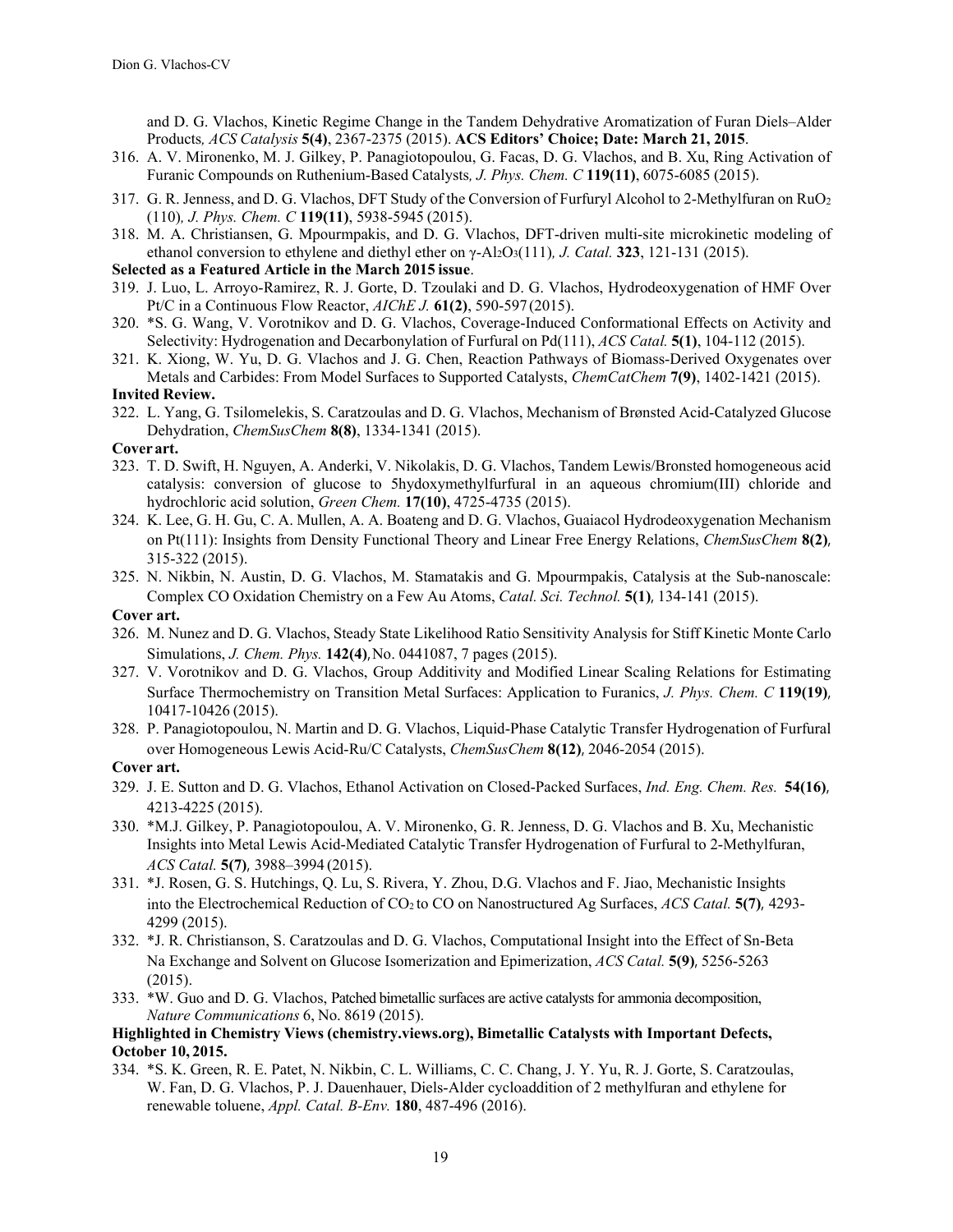- 335. C. L. Williams, K. P. Vinter, C. C. Chang, R. C. Xiong, S. K. Green, S. I. Sandler, D. G. Vlachos, W. Fan, P. J. Dauenhauer, Kinetic regimes in the tandem reactions of HBEA catalyzed formation of pxylene from dimethylfuran, *Catal. Sci. Technol.* **6(1)**, 178-187 (2016).
- 336. \*Z. Zhuang, S. A. Giles, J. Zheng, G. R. Jenness, S. Caratzoulas, D. G. Vlachos, Y. Yan, Nickel supported on nitrogen-doped carbon nanotubes as hydrogen oxidation reaction catalyst in alkaline electrolyte*, Nature Communications* **7**, No. 10141 (2016).

**Highlighted in Energy Storage - today, Green Car Congress, the Trendy Things, and 'A New Milestone for Fuel Cell Cost" in New Energy and Fuel, January 15, 2016.**

- 337. \*S. S. M. Konda, S. Caratzoulas, and D. G. Vlachos, Computational Insights into the Role of Metal and Acid Sites in Bifunctional Metal/Zeolite Catalysts: A Case Study of Acetone Hydrogenation to 2-Propanol and Subsequent Dehydration to Propene*. ACS Catal.* **6**(1), 123-133 (2016).
- 338. \*J. E. Sutton, W. Guo, M. A. Katsoulakis and D. G. Vlachos, Effects of correlated parameters and uncertainty in electronic-structure-based chemical kinetic modelling, *Nature Chemistry* **8**, 331–337 (2016); doi:10.1038/nchem.2454 [**in the 96% of the 252,381 tracked articles of a similar age in all journals and 77% in** *Nature Chemistry as of 10/5/16*].
- 339. T. D. Swift, H. Nguyen, Z. Erdman, J. S. Kruger, V. Nikolakis, and D. G. Vlachos, Tandem Lewis acid/Bronsted acid-catalyzed conversion of carbohydrates to 5-hydroxymethylfurfural using zeolite beta*. J. Catal.* **333**, 149-161 (2016).
- 340. C. P. O'Brien, G. R. Jenness, H. Dong, D. G. Vlachos, I. C. Lee, Deactivation of Pt/Al<sub>2</sub>O<sub>3</sub> during propane oxidation at low temperatures: Kinetic regimes and platinum oxide formation. *J. Catal.* **337**, 122-132 (2016).
- 341. J. E. Sutton and D. G. Vlachos, Effect of errors in linear scaling relations and Bronsted-Evans-Polanyi relations on activity and selectivity maps. *J. Catal.* **338**, 273-283 (2016).
- 342. G. Tsilomelekis, M. J. Orella, Z. X. Lin, Zheng, W. Q., Nikolakis, V., Vlachos, D. G., Molecular structure, morphology and growth mechanisms and rates of 5-hydroxymethyl furfural (HMF) derived humins. *Green Chem.* **18**, 1983-1993 (2016).
- 343. R. E. Patet, S. Caratzoulas, and D. G. Vlachos, Adsorption in zeolites using mechanically embedded ONIOM clusters. *Phys. Chem. Chem. Phys.* **18**, 26094-26106 (2016).
- 344. \*D. S. Park, K. E. Joseph, M. Koehle, C. Krumm, L. M. Ren, J. N. Damen, M. H. Shete, H.S. Lee, X. B. Zuo, B. Lee, W. Fan, and D. G. Vlachos, R. F. Lobo, M. Tsapatsis, and P. J. Dauenhauer, Tunable Oleo-Furan Surfactants by Acylation of Renewable Furans. *ACS Central Sci.* **2**, 820-824 (2016).
- 345. \*H. Nguyen, V. Nikolakis, and D. G. Vlachos, Mechanistic Insights into Lewis Acid Metal Salt-Catalyzed Glucose Chemistry in Aqueous Solution. *ACS Catal.* **6**, 1497-1504 (2016).
- 346. \*A. V. Mironenko and D. G. Vlachos, Conjugation-Driven "Reverse Mars-van Krevelen"-Type Radical Mechanism for Low-Temperature C-O Bond Activation. *J. Am. Chem. Soc.* **138**, 8104-8113 (2016).
- 347. \*J. Luo, H. Yun, A. V. Mironenko, K. Goulas, J. D. Lee, M. Monai, C. Wang, V. Vorotnikov, C. B. Murray, D.G. Vlachos, P. Fornasiero, and R.J. Gorte, Mechanisms for High Selectivity in the Hydrodeoxygenation of 5-Hydroxymethylfurfural over PtCo Nanocrystals. *ACS Catal.* **6**, 4095-4104 (2016).
- 348. \*J. Lee, B. Saha, and D. G. Vlachos, Pt catalysts for efficient aerobic oxidation of glucose to glucaric acid in water. *Green Chem.* **18**, 3815-3822 (2016).
- 349. \*G. R. Jenness, W. M. Wan, J. G. G. Chen, and D. G. Vlachos, Reaction Pathways and Intermediates in Selective Ring Opening of Biomass-Derived Heterocyclic Compounds by Iridium. *ACS Catal.* **6**, 7002-7009 (2016).
- 350. A. Hashemi, M. Nunez, P. Plechac, and D. G. Vlachos, Stochastic averaging and sensitivity analysis for two scale reaction networks. *J. Chem. Phys.* **144,** 074104 (2016).
- 351. G. H. Gu and D. G. Vlachos, Group Additivity for Thermochemical Property Estimation of Lignin Monomers on Pt(111). *J. Phys. Chem. C* **120**, 19234-19241 (2016).
- 352. \*G. H. Gu, C. A. Mullen, A. A. Boateng, and D. G. Vlachos, Mechanism of Dehydration of Phenols on Noble Metals via First-Principles Microkinetic Modeling. *ACS Catal.* **6**, 3047-3055 (2016).
- 353. \*S. K. Green, R. E. Patet, N. Nikbin, C. L. Williams, C. C. Chang, J. Y. Yu, R. J. Gorte, S. Caratzoulas, W. Fan, D. G. Vlachos, and P. J. Dauenhauer, Diels-Alder cycloaddition of 2-methylfuran and ethylene for renewable toluene. *Appl. Catal. B-Environ.* **180**, 487-496 (2016).
- 354. M. J. Gilkey, A. V. Mironenko, L. Yang, D. G. Vlachos, and B. J. Xu, Insights into the Ring-Opening of Biomass-Derived Furanics over Carbon-Supported Ruthenium. *ChemSusChem* **9**(21), 3113-3121 (2016).
- 355. S. K. Brand, T. R. Josephson, J. A. Labinger, S. Caratzoulas, D. G. Vlachos, and M. E. Davis, Methyl-ligated tin silsesquioxane catalyzed reactions of glucose. *J. Catal.* **341**, 62-71 (2016).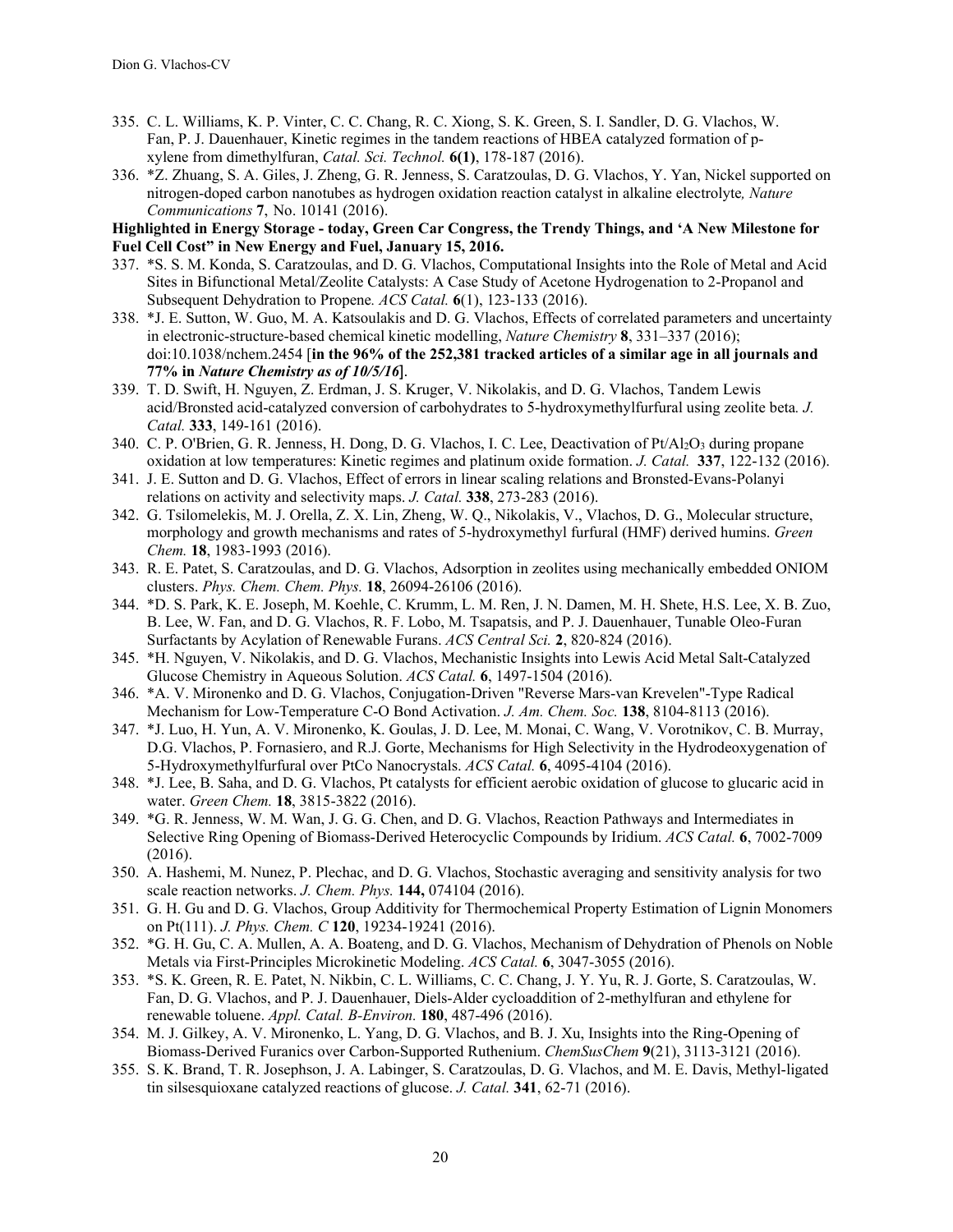- 356. \*C. L. Williams, K. P. Vinter, R. E. Patet, C. C. Chang, N. Nikbin, S. T. Feng, M. R. Wiatrowski, S. Caratzoulas, W. Fan, D. G. Vlachos, and P. J. Dauenhauer, Inhibition of Xylene Isomerization in the Production of Renewable Aromatic Chemicals from Biomass-Derived Furans. *ACS Catal.* **6**(3), 2076-2088 (2016).
- 357. \*T. R. Josephson, S. K. Brand, S. Caratzoulas, and D. G. Vlachos, 1,2-H- versus 1,2-C-Shift on Sn-Silsesquioxanes. *ACS Catal.* **7**(1), 25-33 (2017).
- 358. O. A. Abdelrahman, D. S. Park, K. P. Vinter, C. S. Spanjers, L. Ren, H. J. Cho, D. G. Vlachos, W. Fan, M. Tsapatsis, and P. J. Dauenhauer, Biomass-Derived Butadiene by Dehydra-Decyclization of Tetrahydrofuran. *ACS Sustain. Chem. Eng.* **5**(5), 3732-3736 (2017).
- 359. G. S. Hutchings, W. Luc, Q. Lu, Y. Zhou, D. G. Vlachos, and F. Jiao, Nanoporous Cu-Al-Co Alloys for Selective Furfural Hydrodeoxygenation to 2-Methylfuran. *Ind. Eng. Chem. Res.* **56**(14), 3866-3872 (2017).
- 360. T. R. Josephson, G. R. Jenness, D. G. Vlachos, and S. Caratzoulas, Distribution of open sites in Sn-Beta zeolite. *Micropor. Mesopor. Mat.* **245**, 45-50 (2017).
- 361. E. Miliordos, S. Caratzoulas, and D. G. Vlachos, A periodic-DF'T study of retro-aldol fragmentation of fuctose on MoO3. *Appl. Catal. A-Gen.* **530**, 75-82 (2017).
- 362. W. M. Wan, G. R. Jenness, K. Xiong, D. G. Vlachos, and J. G. G. Chen, Ring-Opening Reaction of Furfural and Tetrahydrofurfuryl Alcohol on Hydrogen-Predosed Iridium(111) and Cobalt/Iridium(111) Surfaces. *ChemCatChem* **9**(9), 1701-1707 (2017).
- 363. M. J. Gilkey, D. G. Vlachos, and B. J. Xu, Poisoning of Ru/C by homogeneous Bronsted acids in hydrodeoxygenation of 2,5-dimethylfuran via catalytic transfer hydrogenation. *Appl. Catal. A-Gen.* **542**, 327- 335 (2017).
- 364. R. E. Patet, M. Koehle, R. F. Lobo, S. Caratzoulas, and D. G. Vlachos, General Acid-Type Catalysis in the Dehydrative Aromatization of Furans to Aromatics in H-[AI] -BEA, H-[Fe]-BEA, H-[Ga]-BEA, and H-[B]- BEA Zeolites. *J. Phys. Chem. C* **121**(25), 13666-13679 (2017).
- 365. R. E. Patet, W. Fan, D. G. Vlachos, and S. Caratzoulas, Tandem Diels-Alder Reaction of Dimethylfuran and Ethylene and Dehydration to para-Xylene Catalyzed by Zeotypic Lewis Acids. *ChemCatChem* **9**(13), 2523- 2535 (2017).
- 366. \*S. Dutta, A. Bohre, W. Q. Zheng, G. R. Jenness, M. Nunez, B. Saha, and D. G. Vlachos, Solventless C-C Coupling of Low Carbon Furanics to High Carbon Fuel Precursors Using an Improved Graphene Oxide Carbocatalyst. *ACS Catal.* **7**(6), 3905-3915 (2017).
- 367. R. E. Patet, S. Caratzoulas, and D. G. Vlachos, Tandem Aromatization of Oxygenated Furans by Framework Zinc In Zeolites. A Computational Study. *J. Phys. Chem. C* **121**(40), 22178-22186 (2017).
- 368. \*H. Nguyen, N. Xiao, S. Daniels, N. Marcella, J. Timoshenko, A. Frenkel, and D. G. Vlachos, Role of Lewis and Bronsted Acidity in Metal Chloride Catalysis in Organic Media: Reductive Etherification of Furanics. *ACS Catal.* **7**(10), 7363-7370 (2017).
- 369. S. B. Liu, S. Dutta, W. Q. Zheng, N. S. Gould, Z. W. Cheng, B. J. Xu, B. Saha, and D. G. Vlachos, Catalytic Hydrodeoxygenation of High Carbon Furylmethanes to Renewable Jet-fuel Ranged Alkanes over a Rhenium-Modified Iridium Catalyst. *ChemSusChem* **10**(16), 3225-3234 (2017).
- 370. S. Li, T. Josephson, D. G. Vlachos, and S. Caratzoulas, The origin of selectivity in the conversion of glucose to fructose and mannose in Sn-BEA and Na-exchanged Sn-BEA zeolites. *J. Catal.* **355**, 11-16 (2017).
- 371. \*J. L. Lansford, A. V. Mironenko, and D. G. Vlachos, Scaling relationships and theory for vibrational frequencies of adsorbates on transition metal surfaces. *Nat. Commun.* **8, 9** (2017).
- 372. \*M. J. Gilkey, A. V. Mironenko, D. G. Vlachos, and B. J. Xu, Adipic Acid Production via Metal-Free Selective Hydrogenolysis of Biomass-Derived Tetrahydrofuran-2,5-Dicarboxylic Acid. *ACS Catal.* **7**(10), 6619-6634 (2017).
- 373. J. Y. Fu, E. S. Vasiliadou, K. A. Goulas, B. Saha, and D. G. Vlachos, Selective hydrodeoxygenation of tartaric acid to succinic acid. *Catal. Sci. Technol.* **7**(21), 4944-4954 (2017).
- 374. \*W. Q. Zheng, L. Wang, F. Deng, S. A. Giles, A. K. Prasad, S. G. Advani, Y. S. Yan, and D. G. Vlachos, Durable and self-hydrating tungsten carbide-based composite polymer electrolyte membrane fuel cells. *Nat. Commun.* **8**, Article number: 418 (2017).
- 375. M. Nunez, T. Robie, and D. G. Vlachos, Acceleration and sensitivity analysis of lattice kinetic Monte Carlo simulations using parallel processing and rate constant rescaling. *J. Chem. Phys.* **147**(16), 10 (2017).
- 376. H. Nguyen, R. F. DeJaco, N. Mittal, J. I. Siepmann, M. Tsapatsis, M. A. Snyder, W. Fan, B. Saha, and D. G. Vlachos, A Review of Biorefinery Separations for Bioproduct Production via Thermocatalytic Processing, Annual Review of Chemical and Biomolecular Engineering **8**, 115-137 (2017).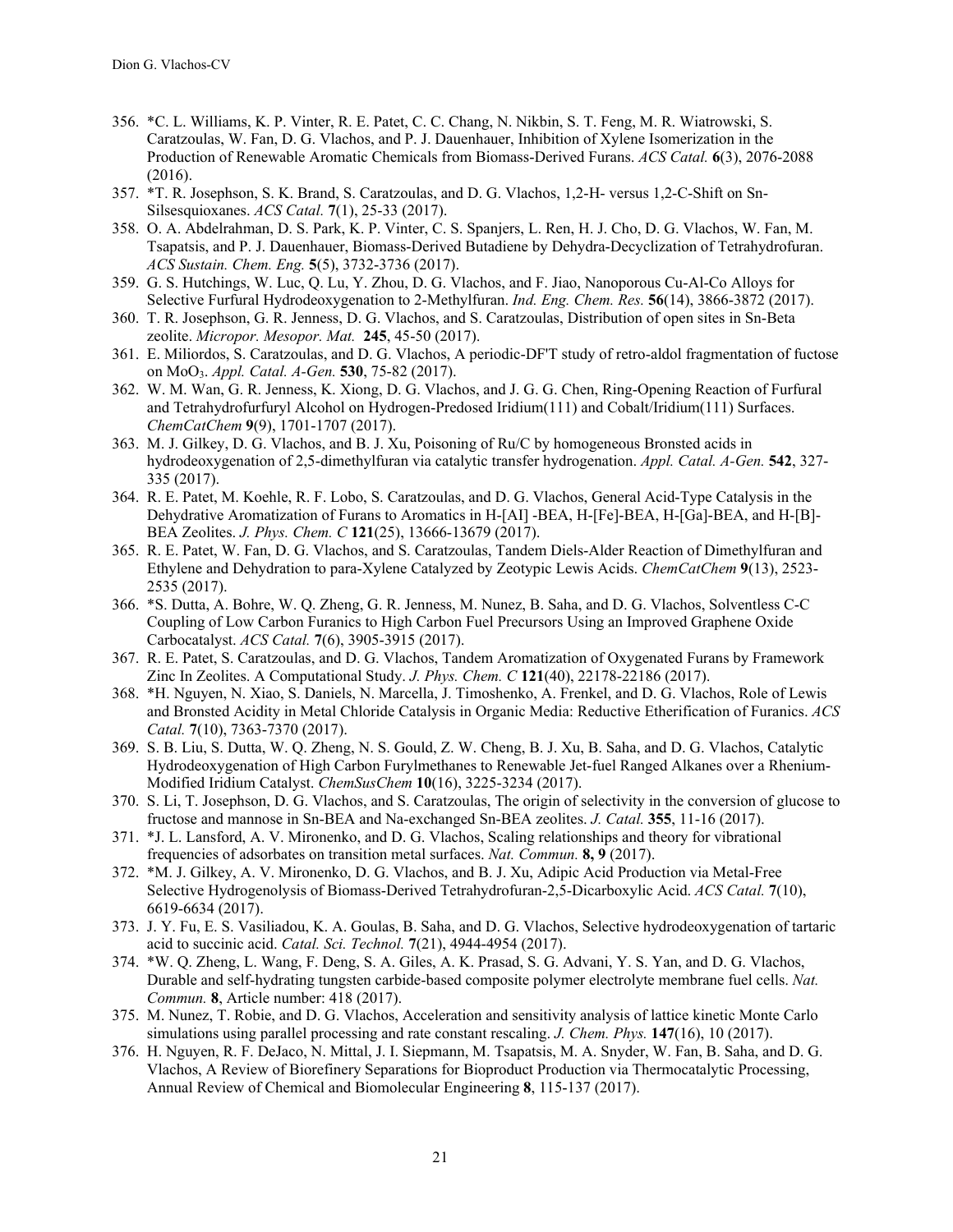- 377. G. H. Gu, B. Schweitzer, C. Michel, S. N. Steinmann, P. Sautet, and D. G. Vlachos, Group Additivity for Aqueous Phase Thermochemical Properties of Alcohols on Pt(111). *J. Phys. Chem. C* **121**(39), 21510-21519 (2017).
- 378. K. A. Goulas, M. Shiramizu, J. R. Lattner, B. Saha, and D. G. Vlachos, Oxidation of aromatic oxygenates for the production of terephthalic acid. *Appl. Catal. A-Gen.* **552**, 98-104 (2018).
- 379. M. J. Gilkey, C. Brady, D. G. Vlachos, and B. J. Xuo, Characterization of Oxidation States in Metal/Metal Oxide Catalysts in Liquid-Phase Hydrodeoxygenation Reactions with a Trickle Bed Reactor*. Ind. Eng. Chem. Res.* **57**(16), 5591-5598 (2018). DOI:10.1021/acs.iecr.8b00797.
- 380. J. C. Feng, J. Lansford, A. Mironenko, D. B. Pourkargar, D. G. Vlachos, and M. A. Katsoulakis, Nonparametric correlative uncertainty quantification and sensitivity analysis: Application to a Langmuir bimolecular adsorption model*. AIP Adv.* **8**(3), 16 (2018). DOI:10.1063/1.5021351.
- 381. Z. W. Cheng, J. L. Everhart, G. Tsilomelekis, V. Nikolakis, B. Saha, and D. G. Vlachos, Structural analysis of humins formed in the Bronsted acid catalyzed dehydration of fructose*. Green Chem.* **20**(5), 997-1006 (2018). DOI:10.1039/c7gc03054a.
- 382. M. J. Gilkey, R. Balakumar, D. G. Vlachos, and B. J. Xu, Adipic acid production catalyzed by a combination of a solid acid and an iodide sal from biomass-derived tetrahydrofuran-2,5-dicarboxylic acid, *Catal. Sci. Technol.* **8**(10), 2661-2671 (2018). DOI: 10.1039/c8cy00379c
- 383. \*S. Wang, L. Shuai, B. Saha, D. G. Vlachos, and T. H. Epps, From Tree to Tape: Direct Synthesis of Pressure Sensitive Adhesives from Depolymerized Raw Lignocellulosic Biomass. *ACS Central Science* **8**(6), 701-708 (2018). DOI: 10.1021/acscentsci.8b00140
- 384. A. M. Norton, H. Nguyen, N. L. Xiao, and D. G. Vlachos, Direct speciation methods to quantify catalytically active species of AlCI3 in glucose isomerization, *RSC Advances* **8**(31), 17101-17109 (2018). DOI: 10.1039/c8ra03088j.
- 385. T. P. de Carvalho, R. C. Catapan, A. A. M. Oliveira, D. G. Vlachos, Microkinetic Modeling and Reduced Rate Expression of the Water-Gas Shift Reaction on Nickel, *Ind. Eng. Chem. Res.* **57**(31), 10269-10280 (2018). DOI: 10.1021/acs.iecr.8b01957.
- 386. G. H. Gu, P. Plechac, D. G. Vlachos, Thermochemistry of gas-phase and surface species via LASSO-assisted subgraph selection, *React. Chem. Eng.* **3**(4), 14 (2018), DOI: 10.1021/acs.iecr.8b01957.
- 387. \*T. R. Josephson, R. F. Delaco, S. Pahari, L. M. Ren, Q. Guo, M. Tsapatsis, J. I. Siepmann, D. G. Vlachos, S. Caratzoulas, Cooperative Catalysis by Surface Lewis Acid/Silanol for Selective Fructose Etherification on Sn-SPP Zeolite, *ACS Catal.* **9**(10), 9056-9065 (2018). DOI: 10.1021/acscatal.8b01615.
- 388. M. Koehle, Z. Q. Zhang, K. A. Goulas, S. Caratzoulas, D. G. Vlachos, R. F. Lobo, Acylation of Methylfuran with Bronsted and Lewis Acid Zeolites, *Applied Catalysis A-General* **564**, 90-101 (2018), DOI: 10.1016/j.apcata.2018.06.005.
- 389. Z. W. Cheng, B. Saha, and D. G. Vlachos, Catalytic Hydrotreatment of Humins to Bio-Oil in Methanol over Supported Metal Catalysts*. ChemSusChem* **11**(20), 3609-3617 (2018). DOI:10.1002/cssc.201801535.
- 390. S. A. Giles, J. C. Wilson, J. Nash, B. J. Xu, D. G. Vlachos, and Y. S. Yan, Recent advances in understanding the pH dependence of the hydrogen oxidation and evolution reactions*. J. Catal.* **367**, 328-331 (2018). DOI:10.1016/j.jcat.2018.09.030.
- 391. K. A. Goulas, J. D. Lee, W. Q. Zheng, J. Lym, S. Y. Yao, D. S. Oh, C. Wang, R. J. Gorte, J. G. G. Chen, C. B. Murray, and D. G. Vlachos, Spectroscopic characterization of a highly selective NiCu<sub>3</sub>/C hydrodeoxygenation catalyst*. Catal. Sci.Tech.* **8**(23), 6100-6108 (2018). DOI:10.1039/c8cy01280f.
- 392. \*C. Wang, A. V. Mironenko, A. Raizada, T. Q. Chen, X. Y. Mao, A. Padmanabhan, D. G. Vlachos, R. J. Gorte, and J. M. Vohs, Mechanistic Study of the Direct Hydrodeoxygenation of m-Cresol over WOx-Decorated Pt/C Catalysts*. ACS Catal.* **8**(9), 7749-7759 (2018). DOI:10.1021/acscatal.8b01746.
- 393. E. Ebikade, J. Lym, G. Wittreich, B. Saha, D. G. Vlachos, Kinetic Studies of Acid Hydrolysis of Food Waste-Derived Saccharides, *Ind. & Eng. Chem. Research* **57**(51), 17365-17374 (2018). DOI: 10.1021/acs.iecr.8b04671. **Cover art.**
- 394. \*S. Liu, T. R. Josephson, A. Athaley, Q. P. Chen, A. Norton, M. Ierapetritou, J. I. Siepmann, B. Saha, and D. G. Vlachos, Renewable Lubricants with Tailored Molecular Architecture, *Science Advances* F5(2):eaav5487 (2019). doi: 10.1126/sciadv.aav5487.
- 395. Y. Q. Su, Y. F. Wang, J. X. Liu, I. A. W. Filot, K. Alexopoulos, L. Zhang, V. Muravev, B. Zijlstra, D. G. Vlachos, and E. J. M. Hensen, Theoretical Approach To Predict the Stability of Supported Single-Atom Catalysts*. ACS Catal.* **9**(4), 3289-3297 (2019). DOI:10.1021/acscatal.9b00252.
- 396. B. Saha, and D. G. Vlachos, Bio-based lubricant base-oils: Tuning synthesis to meet market desirability*. The Catalyst Reviews, Inc.* **32**(5), pgs. 1 & 6 (2019).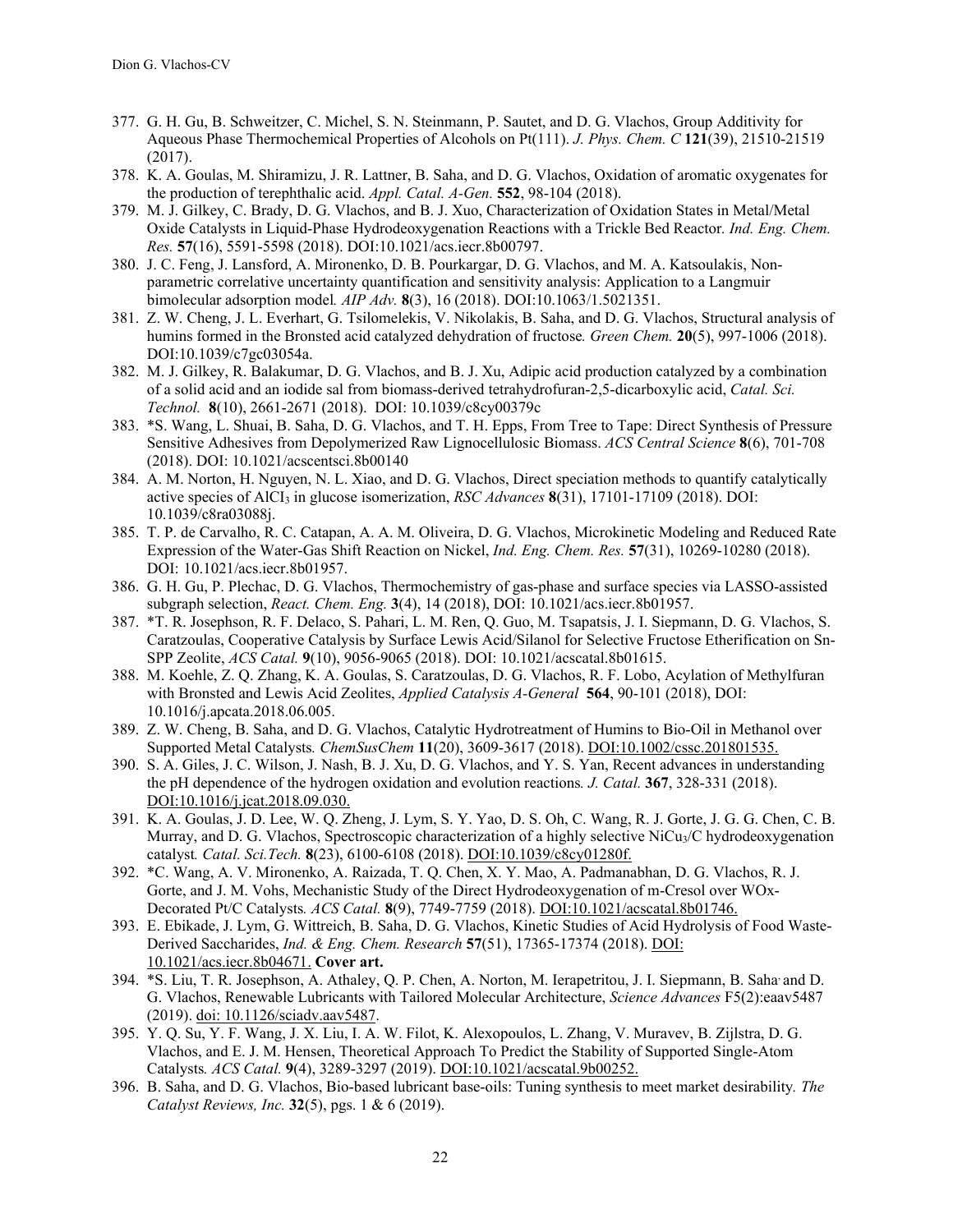- 397. M. Nunez, and D. G. Vlachos, Multiscale Modeling Combined with Active Learning for Microstructure Optimization of Bifunctional Catalysts*. Ind. & Eng. Chem. Res.* **58**(15), 6146-6154 (2019). DOI:10.1021/acs.iecr.8b04801.
- 398. \*M. Núñez, J. L. Lansford, and D. G. Vlachos, Optimization of the facet structure of transition-metal catalysts applied to the oxygen reduction reaction*. Nature Chemistry* **11**, 449–456 (2019). DOI:doi.org/10.1038/s41557- 019-0247-4.
- 399. \*J. Li, J. J. Zhang, S. Wang, G. Y. Xu, H. Wang, and D. G. Vlachos, Chemoselective Hydrodeoxygenation of Carboxylic Acids to Hydrocarbons over Nitrogen-Doped Carbon-Alumina Hybrid Supported Iron Catalysts*. ACS Catal.* **9**(2), 1564-1577 (2019). DOI:10.1021/acscatal.8b04967.
- 400. G. H. Gu, G. R. Wittreich, and D. G. Vlachos, Microkinetic modeling of aqueous phase biomass conversion:Application to ethylene glycol reforming*. Chem. Eng. Sci.* **197**, 415-418 (2019). DOI:10.1016/j.ces.2018.12.036.
- 401. \*K. A. Goulas, A. V. Mironenko, G. R. Jenness, T. Mazal, and D. G. Vlachos, Fundamentals of C–O bond activation on metal oxide catalysts*. Nature Catalysis* **2**(3), 269-276 (2019). DOI:10.1038/s41929-019-0234-6.
- 402. \*S. A. Giles, Y. S. Yan, and D. G. Vlachos, Effect of Substitutionally Doped Graphene on the Activity of Metal Nanoparticle Catalysts for the Hydrogen Oxidation Reaction*. ACS Catal.* **9**(2), 1129-1139 (2019). DOI:10.1021/acscatal.8b03338.
- 403. \*K. Alexopoulos, Y. Wang, D. G. Vlachos, First-Principles Kinetic and Spectroscopic Insights into Single-Atom Catalysis, *ACS Catal.* **9**(6), 5002-5010 (2019). DOI: 10.1021/acscatal.9b00179.
- 404. \*S. B. Liu, B. Saha, and D. G. Vlachos, Catalytic production of renewable lubricant base oils from bio-based 2-alkylfurans and enals. *Green Chem.* **21**(13), 3606-3614 (2019). DOI:10.1039/c9gc01044k.
- 405. J. Lym, G. H. Gu, Y. Jung, and D. G. Vlachos, Lattice Convolutional Neural Network Modeling of Adsorbate Coverage Effects. *J. Phys. Chem. C* **123**(31), 18951-18959 (2019). DOI:10.1021/acs.jpcc.9b03370.
- 406. \*P. Desir, B. Saha, and D. G. Vlachos, Ultrafast flow chemistry for the acid-catalyzed conversion of fructose. *Energy & Environ. Sci.***12**(8), 2463-2475 (2019). DOI:10.1039/c9ee01189g.
- 407. \*S. B. Liu, W. Q. Zheng, J. Y. Fu, K. Alexopoulos, B. Saha, and D. G. Vlachos, Molybdenum Oxide-Modified Iridium Catalysts for Selective Production of Renewable Oils for Jet and Diesel Fuels and Lubricants. *ACS Catal.* 9(9), 7679-7689 (2019). DOI:10.1021/acscatal.9b02693.
- 408. \*A. M. Norton, S. Liu, B. Saha, and D. G. Vlachos, Branched Bio-Lubricant Base Oil Production through Aldol Condensation. *ChemSusChem* **12**(21), 4780-4785 (2019). DOI:10.1002/cssc.201901838.
- 409. \*Q. Y. Liu, Q. Z. Ma, S. K. Sabnis, W. Q. Zheng, D. G. Vlachos, W. Fan, W. Z. Li, and L. L. Ma, Production of high-yield short-chain oligomers from cellulose via selective hydrolysis in molten salt hydrates and separation. *Green Chemistry* **21**(18), 5030-5038 (2019). DOI:10.1039/c9gc02297j.
- 410. \*N. R. Quiroz, A. M. D. Padmanathan, S. H. Mushrif, and D. G. Vlachos, Understanding Acidity of Molten Salt Hydrate Media for Cellulose Hydrolysis by Combining Kinetic Studies, Electrolyte Solution Modeling, Molecular Dynamics Simulations, and C<sup>13</sup> NMR Experiments. *ACS Catal.* **9**(11), 10551-10561 (2019). DOI:10.1021/acscatal.9b03301.
- 411. \*N. R. Quiroz, A. M. Norton, H. Nguyen, E. Vasileiadou, and D. G. Vlachos, Homogeneous Metal Salt Solutions for Biomass Upgrading and Other Select Organic Reactions. *ACS Catal*. **9**(11), 9923-9952 (2019). DOI:10.1021/acscatal.9b01853.
- 412. \*S. Li, O. A. Abdelrahman, G. Kumar, M. Tsapatsis, D. G. Vlachos, S. Caratzoulas, and P. J. Dauenhauer, Dehydra-Decyclization of Tetrahydrofuran on H-ZSM5: Mechanisms, Pathways, and Transition State Entropy. *ACS Catal.* **9**(11), 10279-10293 (2019). DOI:10.1021/acscatal.9b03129.
- 413. G. Lee, W. Q. Zheng, I. C. Lee, and D. G. Vlachos, Volcano curves for homologous series reactions: Oxidation of small alkanes. *Appl. Catal. A-General* **587**, Article No. 117255 (2019). DOI:10.1016/j.apcata.2019.117255.
- 414. G. R. Wittreich, K. Alexopoulos, and D. G. Vlachos, *Microkinetic Modeling of Surface Catalysis*, in *Handbook of Materials Modeling: Applications: Current and Emerging Materials*, W. Andreoni and S. Yip, Editors. 2020, Springer International Publishing: Cham. p. 1377-1404.
- 415. Z. X. Wang, S. Bhattacharyya, and D. G. Vlachos, Solvent selection for biphasic extraction of 5 hydroxymethylfurfural via multiscale modeling and experiments*. Green Chemistry* **22**(24), 8699-8712 (2020). DOI:10.1039/d0gc03251d.
- 416. Y. F. Wang, Y. Q. Su, E. J. M. Hensen, and D. G. Vlachos, Finite-Temperature Structures of Supported Subnanometer Catalysts Inferred via Statistical Learning and Genetic Algorithm-Based Optimization*. ACS Nano* **14**(10), 13995-14007 (2020). DOI:10.1021/acsnano.0c06472.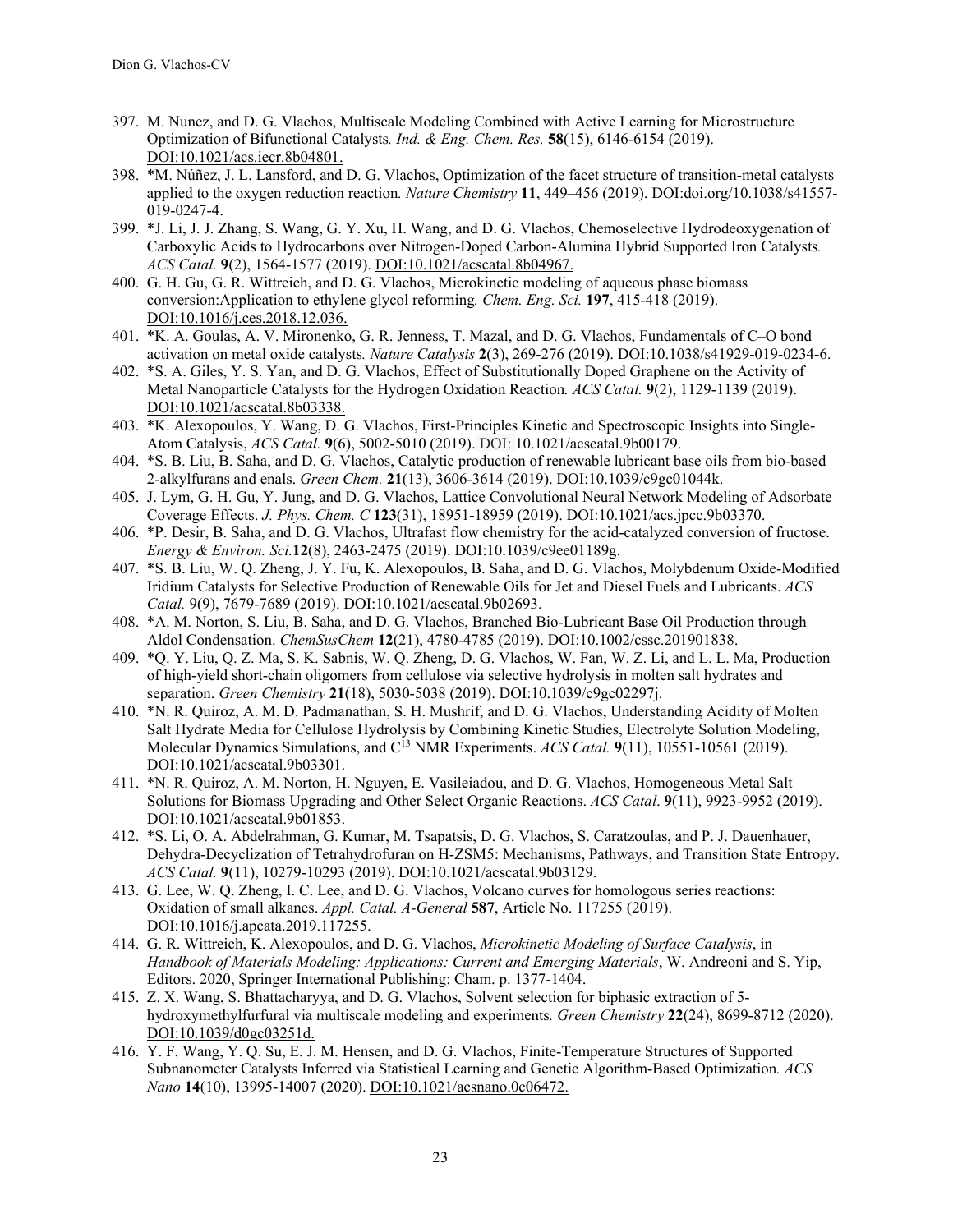- 417. C. Wang, G. R. Wittreich, C. Lin, R. J. Huang, D. G. Vlachos, and R. J. Gorte, Hydrodeoxygenation of m-Cresol Over Pt-WOx/C Using H-2 Generated In Situ by n-Hexane Dehydrogenation*. Catalysis Letters* **150**(4), 913-921 (2020). DOI:10.1007/s10562-019-03027-8.
- 418. Y. Q. Su, L. Zhang, Y. F. Wang, J. X. Liu, V. Muravev, K. Alexopoulos, I. A. W. Filot, D. G. Vlachos, and E. J. M. Hensen, Stability of heterogeneous single-atom catalysts: a scaling law mapping thermodynamics to kinetics*. npj Comput. Mater.* **6**(1), 7 (2020). DOI:10.1038/s41524-020-00411-6.
- 419. A. M. Norton, D. Kim, W. Q. Zheng, N. Akter, Y. X. Xu, S. A. Tenney, D. G. Vlachos, M. Tsapatsis, and J. A. Boscoboinik, Reversible Formation of Silanol Groups in Two-Dimensional Siliceous Nanomaterials under Mild Hydrothermal Conditions*. J. Phys. Chem. C* **124**(33), 18045-18053 (2020). DOI:10.1021/acs.jpcc.0c03875.
- 420. J. Lym, G. R. Wittreich, and D. G. Vlachos, A Python Multiscale Thermochemistry Toolbox (pMuTT) for thermochemical and kinetic parameter estimation*. Comput. Phys. Commun.* **247**, 13 (2020). DOI:10.1016/j.cpc.2019.106864.
- 421. S. B. Liu, R. Bhattacharjee, S. Li, A. Danielson, T. Mazal, B. Saha, and D. G. Vlachos, Thiol-promoted catalytic synthesis of high-performance furan-containing lubricant base oils from biomass derived 2 alkylfurans and ketones*. Green Chemistry* **22**(22), 7896-7906 (2020). DOI:10.1039/d0gc01897j.
- 422. J. Li, J. X. Liu, J. J. Zhang, T. Wan, L. Huang, X. T. Wang, R. Z. Pan, Z. D. An, and D. G. Vlachos, An unconventional DCOx favored Co/N-C catalyst for efficient conversion of fatty acids and esters to liquid alkanes*. Appl. Catal. A-Gen.* **591**, 9 (2020). DOI:10.1016/j.apcata.2019.117385.
- 423. J. L. Lansford, and D. G. Vlachos, Infrared spectroscopy data- and physics-driven machine learning for characterizing surface microstructure of complex materials*. Nature Communications* **11**(1), 1513 (2020). DOI:10.1038/s41467-020-15340-7.
- 424. U. Gupta, and D. G. Vlachos, Reaction Network Viewer (ReNView): An open-source framework for reaction path visualization of chemical reaction systems*. SoftwareX* **11**, 100442 (2020). DOI:https://doi.org/10.1016/j.softx.2020.100442.
- 425. H. Goyal, and D. G. Vlachos, Multiscale modeling of microwave-heated multiphase systems*. Chemical Engineering Journal* **397**, 125262 (2020). DOI:https://doi.org/10.1016/j.cej.2020.125262.
- 426. H. Goyal, A. Mehdad, R. F. Lobo, G. D. Stefanidis, and D. G. Vlachos, Scaleup of a Single-Mode Microwave Reactor*. Industrial & Engineering Chemistry Research* **59**(6), 2516-2523 (2020). DOI:10.1021/acs.iecr.9b04491.
- 427. M. J. Gilkey, H. J. Cho, B. M. Murphy, J. C. Wu, D. G. Vlachos, and B. J. Xu, Catalytic Adipic Acid Production on Zeolites from Biomass-Derived Tetrahydrofuran-2,5-dicarboxylic Acid*. Acs Applied Energy Materials* **3**(1), 99-105 (2020). DOI:10.1021/acsaem.9b01954.
- 428. J. Y. Fu, J. Lym, W. Q. Zheng, K. Alexopoulos, A. V. Mironenko, N. Li, J. A. Boscoboinik, D. Su, R. T. Weber, and D. G. Vlachos, C-O bond activation using ultralow loading of noble metal catalysts on moderately reducible oxides*. Nat. Catal.* **3**(5), 446-453 (2020). DOI:10.1038/s41929-020-0445-x.
- 429. J. Feng, J. L. Lansford, M. A. Katsoulakis, and D. G. Vlachos, Explainable and Trustworthy Artificial Intelligence for Correctable Modeling in Chemical Sciences*. Science Advances* **6**(42), eabc3204 (2020). DOI:10.1126/sciadv.abc3204.
- 430. O. E. Ebikade, N. Samulewicz, S. Q. Xuan, J. D. Sheehan, C. Q. Wu, and D. G. Vlachos, Reductive catalytic fractionation of agricultural residue and energy crop lignin and application of lignin oil in antimicrobials*. Green Chemistry* **22**(21), 7435-7447 (2020). DOI:10.1039/d0gc02781b.
- 431. E. O. Ebikade, Y. Wang, N. Samulewicz, B. Hasa, and D. Vlachos, Active learning-driven quantitative synthesis–structure–property relations for improving performance and revealing active sites of nitrogen-doped carbon for the hydrogen evolution reaction*. Reaction Chemistry & Engineering*, (2020). DOI:10.1039/D0RE00243G.
- 432. E. Ebikade, A. Athaley, B. Fisher, K. Yang, C. Q. Wu, M. G. Ierapetritou, and D. G. Vlachos, The Future is Garbage: Repurposing of Food Waste to an Integrated Biorefinery*. Acs Sustainable Chemistry & Engineering* **8**(22), 8124-8136 (2020). DOI:10.1021/acssuschemeng.9b07479.
- 433. P. Desir, T. Y. Chen, M. Bracconi, B. Saha, M. Maestri, and D. G. Vlachos, Experiments and computations of microfluidic liquid-liquid flow patterns*. Reaction Chemistry & Engineering* **5**(1), 39-50 (2020). DOI:10.1039/c9re00332k.
- 434. M. D. de Mello, G. Kumar, T. Tabassum, S. K. Jain, T. H. Chen, S. Caratzoulas, X. Y. Li, D. G. Vlachos, S. I. Han, S. L. Scott, P. Dauenhauer, and M. Tsapatsis, Phosphonate-Modified UiO-66 Bronsted Acid Catalyst and Its Use in Dehydra-Decyclization of 2-Methyltetrahydrofuran to Pentadienes*. Angewandte Chemie-International Edition* **59**(32), 13260-13266 (2020). DOI:10.1002/anie.202001332.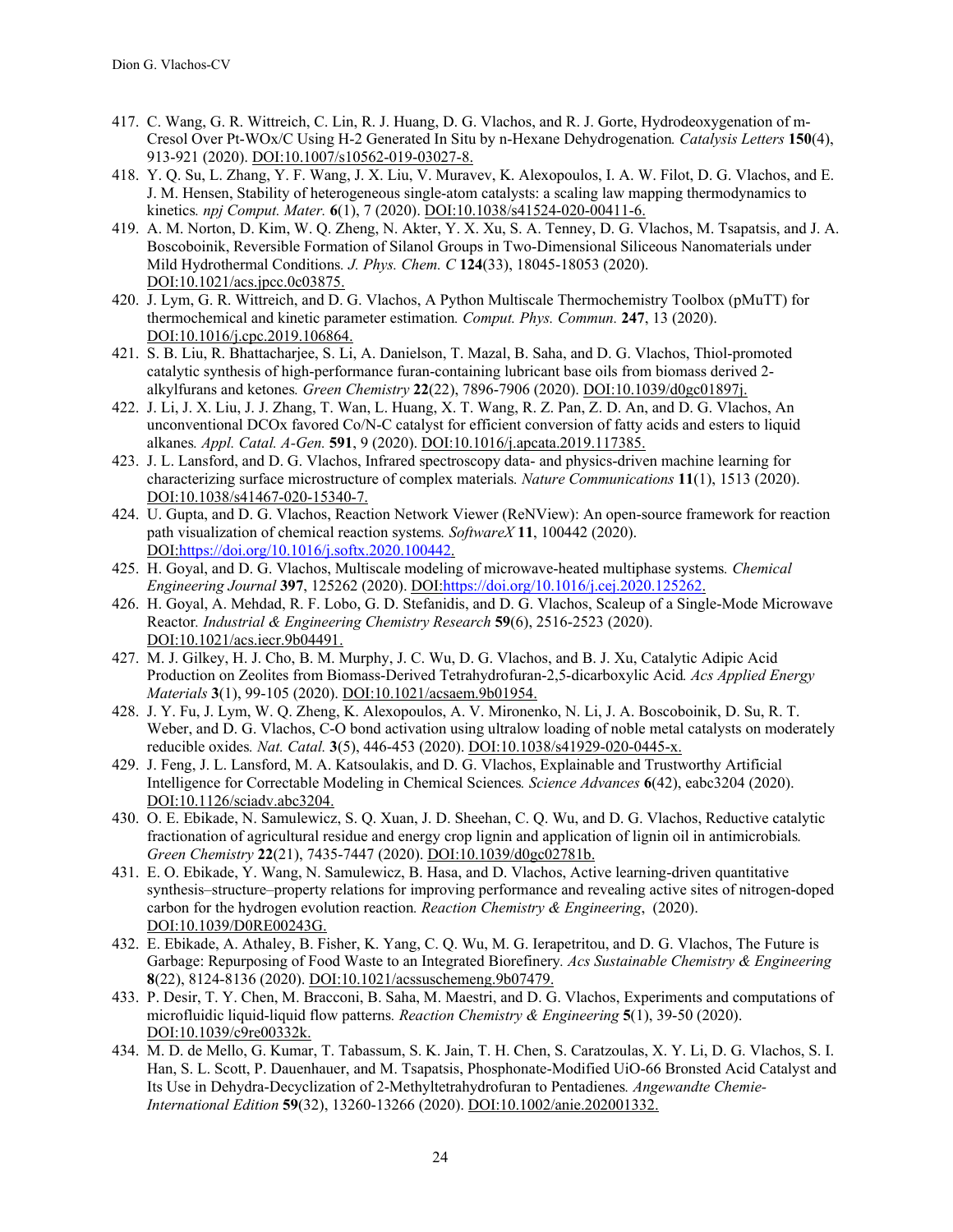- 435. Z. W. Cheng, K. A. Goulas, N. Q. Rodriguez, B. Saha, and D. G. Vlachos, Growth kinetics of humins studied via X-ray scattering*. Green Chemistry* **22**(7), 2301-2309 (2020). DOI:10.1039/c9gc03961a.
- 436. T. Y. Chen, M. Baker-Fales, and D. G. Vlachos, Operation and Optimization of Microwave-Heated Continuous-Flow Microfluidics*. Industrial & Engineering Chemistry Research* **59**(22), 10408-10417 (2020). DOI:10.1021/acs.iecr.0c01650.
- 437. H. Bhattacharjee, and D. G. Vlachos, Thermochemical Data Fusion Using Graph Representation Learning*. Journal of Chemical Information and Modeling* **60**(10), 4673-4683 (2020). DOI:10.1021/acs.jcim.0c00699.
- 438. M. A. Ardagh, M. Shetty, A. Kuznetsov, Q. Zhang, P. Christopher, D. G. Vlachos, O. A. Abdelrahman, and P. J. Dauenhauer, Catalytic resonance theory: parallel reaction pathway control*. Chemical Science* **11**(13), 3501- 3510 (2020). DOI:10.1039/c9sc06140a.
- 439. K. Alexopoulos, and D. G. Vlachos, Surface chemistry dictates stability and oxidation state of supported single metal catalyst atoms*. Chemical Science* **11**(6), 1469-1477 (2020). DOI:10.1039/c9sc05944j.

\* Impact journal article (IF>8)

# **RESEARCH TEXTBOOKS, SOFTWARE, EDITORIALS, PROCEEDINGS, AND OTHER REPORTS**

#### **Textbooks**

- An introduction to multiscale analysis for well-mixed, chemical and biological reacting systems (in preparation).
- Graduate kinetics and reactor textbook; anticipated publication date in June 2019.

#### **Software**

- **pMuTT**: Python Multiscale Thermochemistry Tool; J. Lym, G. Wittreich and D. G. Vlachos
- **OpenMKM**: Microkinetic Modeling for Complex Reaction Networks; B. Medasani and D. G. Vlachos
- **ReNView:** Reaction Network Viewer; An open-source framework for reaction path visualization of chemical reaction systems; U. Gupta and D. G. Vlachos

#### **Perspectives (Not Peer Reviewed)**

B. Saha and D. G. Vlachos, Bio-based lubricant base-oils: Tuning synthesis to meet market desirability*. The catalyst reviews, Inc.* 32(5), pgs. 1 & 6 (2019).

#### **Editorial Reviews**

- 1. Review of Handbook of Nanophase Materials Edited by Avery N. Goldstein (The Dow Chemical Company). Dekker: New York. 1997, *J. Am. Chem. Soc.* **120(18**), 4556-4556 1998. 10.1021/ja9756026 S0002- 7863(97)05602-3.
- 2. D. G. Vlachos, Plastics from Renewable Sources, *J. Chem. Eng. Process Technol.* **3(4)**, 1000e108 (2012).

## **Invited Papers**

- 1. P. Aghalayam, Y. K. Park, and D. G. Vlachos, "Partial oxidation of light alkanes in short contact time microreactors," Catalysis **15**, Spivey, J. J., ed., pp. 98-137 (2000).
- 2. A. Chatterjee, M. A. Snyder, and D. G. Vlachos, "Mesoscopic modeling of chemical reactivity"*,* ISCRE Issue of *Chem. Eng. Sci.* **59**, 5559–5567 (2004).
- <sup>3.</sup> D. G. Vlachos, "A review of multiscale analysis: Examples from systems biology, materials engineering, and other fluid-surface interacting systems", *Adv. Chem. Eng.* **30**, 1-61 (2005).
- 4. D. G. Vlachos, "Molecular modeling for non-equilibrium chemical processes", in *Encyclopedia of Chemical Processing*, Ed. Lee, S., Decker Encyclopedia of Chemical Processing, Taylor & Francis, New York, pg. 1717- 1726 (2006).
- 5. A. Chatterjee and D. G. Vlachos, "An overview of spatial microscopic and accelerated kinetic Monte Carlo methods", *J. Comput.-Aided Mater. Des.* **14(2)**, 253-308 (2007).

### **Ranked 1st in citations on 4/12/13 among all papers published in 2007 in the journal**

6. D. G. Vlachos, Microreaction Engineering: Processes, Detailed design and Modeling, in *Microfabricated Power Generation Devices*, ed. P. I. Barton and A. Mitsos, Wiley-VCH, Berlin (2009), p. 179-198.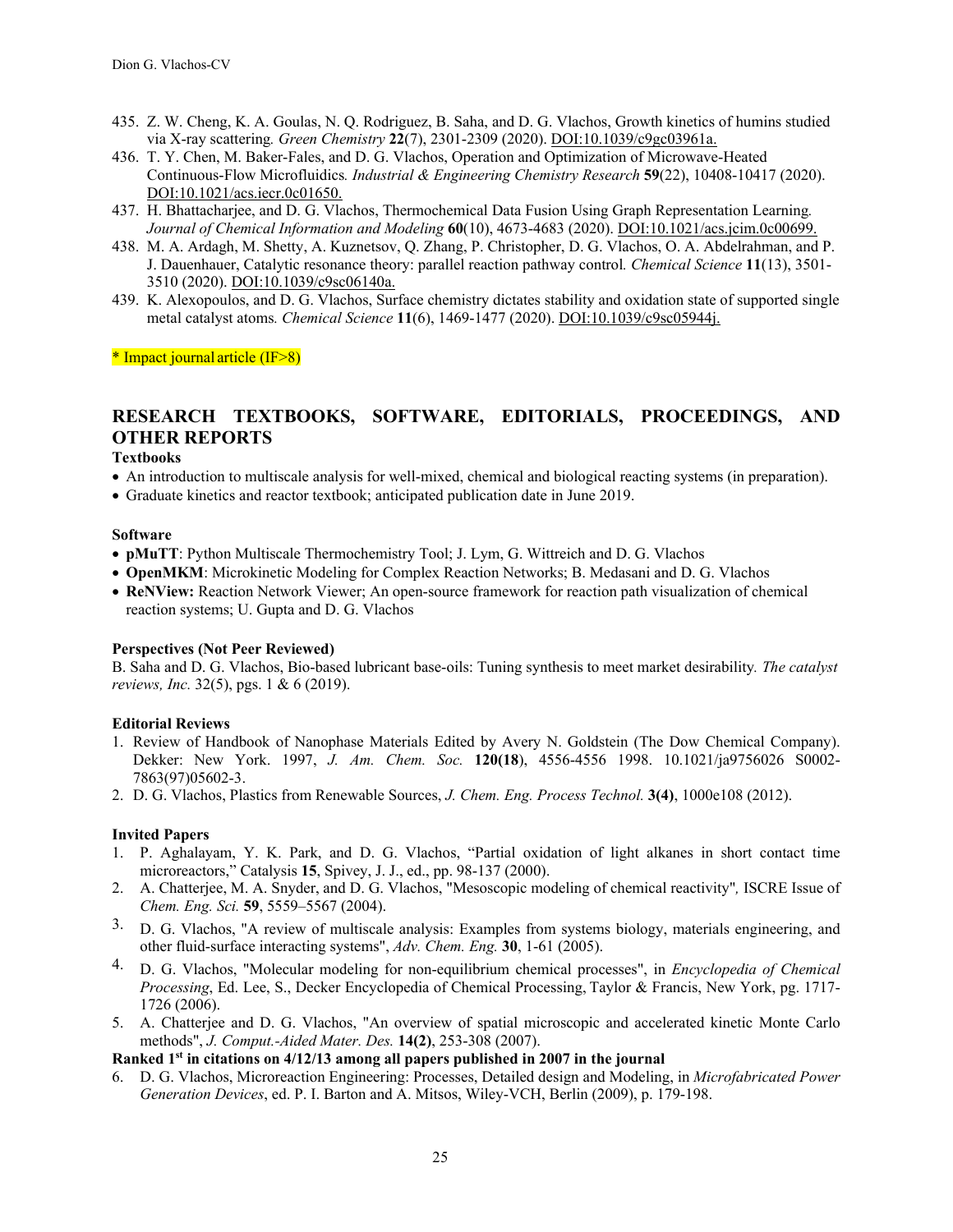- 7. N. Kaisare, G. D. Stefanidis, and D. G. Vlachos, *Transport Phenomena in Microscale Reacting Flows*, in *Handbook of Micro Reactors: Fundamentals, Operations and Catalysts*, V. Hessel et al., Editors. Wiley-VCH, Berlin (2009), p. 283-302.
- 8. D. G. Vlachos and S. Caratzoulas, The roles of catalysis and reaction engineering in overcoming the energy and the environment crisis, *Chem. Eng. Sci.* **65**, 18–29 (2010), invited as a plenary talk at the ICSRE 20th meeting.
- 9. D. G. Vlachos, J. G. Chen, R. J. Gorte, G. W. Huber, and M. Tsapatsis, Catalysis Center for Energy Innovation for Biomass Processing: Research Strategies and Goals, *Cat. Letters* **140**, 77–84 (2010).
- 10. G. Mpourmpakis and D. G. Vlachos, Computational-based catalyst design for thermochemical transformations, *MRS Bulletin* **36**, 211-215 (2011).
- 11. M. Salciccioli, M. Stamatakis, S. Caratzoulas, and D. G. Vlachos, A review of multiscale modeling of catalytic reactions: Mechanism development for complexity and emergent behavior. *Chem. Eng. Sci.* **66**, 4319–4355  $(2011)$ . In 2015, it run  $7<sup>th</sup>$  in citations of the journal for that year and remains as one of the most cited **Chem. Eng. Sci. papers since 2010.**
- 12. N. Kaisare and D. G. Vlachos, Micropower technology: A review and a research roadmap for portable and distributed power generation, *Prog. Energy Comb. Sci.* **38**, 321-359 (2012).
- 13. N. Guo, S. Caratzoulas, D. J. Doren, S. I. Sandler, and D. G. Vlachos, A Perspective on the Modeling of Biomass Processing, *Energy Environ. Sci*. **5(5)**, 6703-6716 (2012). **Perspective and cover art.**
- 14. D. G. Vlachos, Multiscale modeling for emergent behavior, complexity, and combinatorial explosion*, AIChE* **58**(5), 1314–1325 (2012). **Perspective and cover art.**
- 15. S. Caratzoulas, M. E. Davis, R. J. Gorte , R. Gounder, R. F. Lobo, V. Nikolakis, S. I. Sandler, M. A. Snyder, M. Tsapatsis, D. G. Vlachos, Challenges of and insights into acid-catalyzed transformations of sugars, J. Phys. Chem. C **118(40)**, 22815-22833 (2014). **Feature article and cover art.**
- 16. J. E. Sutton and D. G. Vlachos, Building large microkinetic models with first-principles' accuracy at reduced computational cost, *Chem. Eng. Sci.* **121**, 190-199 (2015). **Invited**.
- 17. K. Xiong, W. Yu, D. G. Vlachos and J. G. Chen, Reaction Pathways of Biomass-Derived Oxygenates over Metals and Carbides: From Model Surfaces to Supported Catalysts, *ChemCatChem* **7(9)**, 1402-1421 (2015). **Invited Review.**
- 18. Invitations by ACS Catal. and Nature Catal.

## **Book Chapters and Chapters in Encyclopedias and Handbooks**

- 1. D. G. Vlachos, L. D. Schmidt, and R. Aris, "Bifurcation and global stability in surface catalyzed reactions using the Monte Carlo method," in Patterns and Dynamics in Reactive Media, edited by H. Swinney, R. Aris, and D. Aronson, Springer-Verlag, 1992, p. 187-206.
- 2. M. M. Zacharias and D. G. Vlachos, "Simulated annealing calculations for optimization of nanoclusters: The roles of quenching, nucleation, and isomerization in cluster morphology," in Global minimization of nonconvex energy functions: Molecular conformation and protein folding, edited by P. M. Pardalos, D. Shalloway, and G. Xue, Vol. 23, American Mathematical Society, 1996, p. 251-271.
- 3. D. G. Vlachos, P. -A. Bui, Y. K. Park, and P. Aghalayam, "Numerical bifurcation theory applied to real chemistry premixed flames: Flame stability and pollution abatement," in Advanced Computation & Analysis of Combustion, edited by G. D. Roy, S. M. Frolov, and P. Givi, ENAS Publishers, Moscow, 1997, p. 100-113.
- 4. P. Aghalayam, P. -A. Bui, and D. G. Vlachos, "The role of flame-surface interactions in flame stability and pollutant emissions," in *Advances in Chemical Propulsion-Science to Technology,* CRC Press, edited by G. Roy, 2001.
- 5. M. A. Katsoulakis and D. G. Vlachos, "Mesoscopic modeling of surface processes," in Dispersive Transport Equations and Multiscale Models, Edited by: N. B. Abdallah, A. Arnold, P. Degond, I. Gamba, R. Glassey, C. D. Levermore, and C. Ringhofer (Springer-Verlag, IMA, Vol. 136, 2003), p. 179-198.
- 6. Díaz, I., G. Bonilla, Z. Lai, O. Terasaki, D. G. Vlachos, and M. Tsapatsis, *Silicalite-1 crystals with modified morphology: HRTEM imaging and synthesis of b-oriented films*. ed. E.V. Steen, L.H. Callanan, and M. Claeys. Studies in Surface Science and Catalysis. Vol. 154, 1160-1167 (2004).
- 7. Norton, D. G., S. R. Deshmukh, E. D. Wetzel, and D. G. Vlachos, "Downsizing chemical processes for portable hydrogen production", in *Microreactor Technology and Process Intensification*, Y. Wang and J. D. Holladay, Editors. ACS Symposium Series 914, Washington, DC, p. 179-193 (2005).
- 8. M. A. Katsoulakis and D. G. Vlachos, "Mathematical strategies for the coarse-graining of microscopic models", in *Handbook of Materials Modeling*, Ed. by S. Yip, Springer, Dordrecht, Netherlands, pg. 1477-1490 (2005).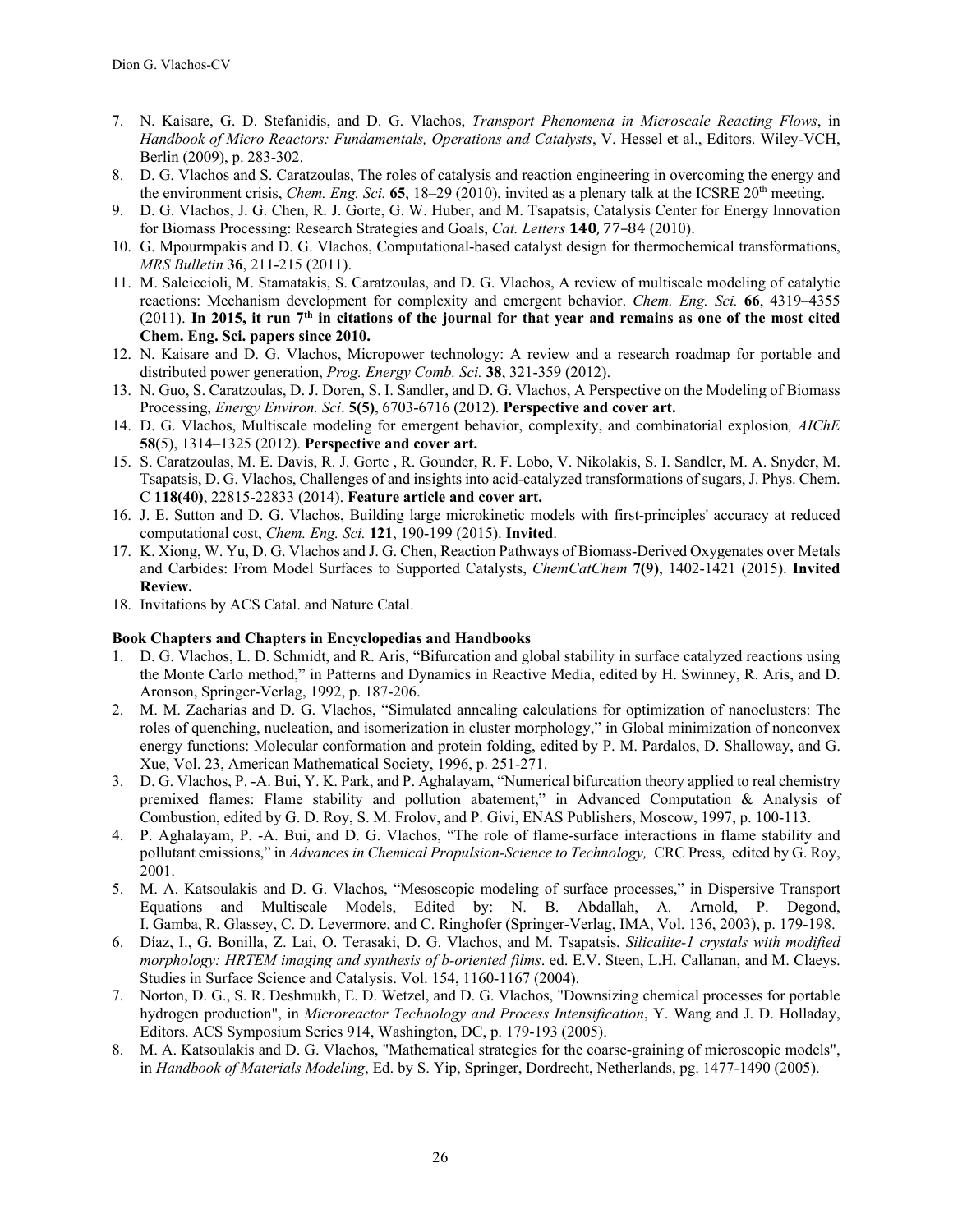- 9. D. G. Vlachos, "Molecular modeling for non-equilibrium chemical processes", in *Encyclopedia of Chemical Processing*, Ed. Lee, S., Decker Encyclopedia of Chemical Processing, Taylor & Francis, New York, pg. 1717- 1726 (2006).
- 10. D. G. Vlachos, Microreaction Engineering: Processes, Detailed design and Modeling, in *Microfabricated Power Generation Devices*, ed. P. I. Barton and A. Mitsos, Wiley-VCH, Berlin (2009), p. 179-198.
- 11. N. Kaisare, G. D. Stefanidis, and D. G. Vlachos, *Transport Phenomena in Microscale Reacting Flows*, in *Handbook of Micro Reactors: Fundamentals, Operations and Catalysts*, V. Hessel et al., Editors. Wiley-VCH, Berlin (2009), p. 283-302.
- 12. C. Catapan, M. A. Christiansen, A. A. M. Oliveira, and D. G. Vlachos, eds. *Catalytic Kinetics and Dynamics*. Heterogeneous Catalysis at the Nanoscale for Energy Applications, ed. F. Tao, W. Schneider, and P.V. Kamat. 2015, Wiley, pg. 161-189.
- 13. G. R. Wittreich, K. Alexopoulos, and D. G. Vlachos, Microkinetic Modeling of Surface Catalysis, Springer International Publishing AG, Part of Springer Nature 2018, W. Andreoni, S. Yip (eds.), *Handbook of Materials Modeling*, https://doi.org/10.1007/978-3-319-50257-1\_5-1.

## **Proceedings Publications and Reports**

- 1. D. G. Vlachos and K. F. Jensen, "Crystal growth at high supersaturation based on the step propagation mechanism," *UMSI Report* **90/95** (1990).
- 2. D. G. Vlachos, L. D. Schmidt, and R. Aris, "Kinetics of facet formation during growth and etching of crystals," in *Interface Dynamics and Growth,* edited by K. S. Liang, M. P. Anderson, R. F. Bruinsma, and G. Scoles, Vol. 237, (Mat. Res. Soc. Symp. Proc., 1992), p. 145-150.
- 3. A. Balakrishna, D. G. Vlachos, L. D. Schmidt, and R. Aris, "Effect of pressure on ignition and extinction of methane near inert surfaces," *in Central States Section, Combustion Fundamentals & Applications,* The Combustion Institute, Madison, WI, 1994, p. 463-467.
- 4. P. A. Bui, D. G. Vlachos, and P. R. Westmoreland, "Inhibition of homogeneous ignition by a catalytic surface," *in Eastern States Section, Chemical and Physical Processes in Combustion,* The Combustion Institute, Worcester, MA, 1995, p. 147-150.
- 5. S. Kalamatianos and D. G. Vlachos, "Dynamics near ignitions and extinctions of premixed H2/air mixtures," *in Eastern States Section, Chemical and Physical Processes in Combustion*, The Combustion Institute, Worcester, MA, 1995, p. 131-134.
- 6. M. A. Delichatsios and D. G. Vlachos, "Critical conditions for extinction and transient pyrolysis decay in solid material fires," *in Eastern States Section, Chemical and Physical Processes in Combustion,* Hilton Head, SC, 1996, p. 285-288.
- 7. M. Tsapatsis and D. G. Vlachos, "Continuum and stochastic modeling on the role of gel microstructure in zeolite crystallization," in *Microporous and macroporous materials,* edited by J. S. Beck, L. E. Iton, D. R.Corbin, R. F. Lobo, and M. E. Davis, Vol. 431, (Mat. Res. Soc. Symp. Proc., San Francisco, CA, 1996), p. 197-202.
- 8. D. G. Vlachos and S. -J. He, "Particle formation in chemical reactors," *in Fifth World Congress of Chemical Engineering*, Vol. 5, San Diego, CA, 1996, p. 79-84.
- 9. P. -A. Bui, D. G. Vlachos, and P. R. Westmoreland, "Self-sustained oscillations in distributed flames modeled with detailed chemistry," *in Eastern States Section, Chemical and Physical Processes in Combustion, October 27-29*, The Combustion Institute, 1997, p. 337-340.
- 10. R. J. Olsen and D. G. Vlachos, "A multiparameter investigation of oscillatory ignition in the air oxidation of hydrogen in a continuous-flow stirred tank reactor," *in Eastern States Section, Chemical and Physical Processes in Combustion, October 27-29*, The Combustion Institute, 1997, p. 233-236.
- 11. Y. K. Park and D. G. Vlachos, "Methane/air instabilities driven by chain-branching and thermal feedback: The premixed nature of ignition," *in Eastern States Section, Chemical and Physical Processes in Combustion, October 27-29*, The Combustion Institute, 1997, p. 229-232.
- 12. D. G. Vlachos, "Two-dimensional detailed chemistry simulations in catalytic monoliths for methane combustion," *in Eastern States Section, Chemical and Physical Processes in Combustion, October 27-29*, The Combustion Institute, 1997, p. 305-308.
- 13. D. G. Vlachos, P. Aghalayam, and M. H. Zullo, "NOx formation and destruction near inert and catalytic surfaces," *in Eastern States Section, Chemical and Physical Processes in Combustion, October 27-29,* The Combustion Institute, 1997, p. 395-398.
- 14. P. R. Westmoreland, P. -A. Bui, I. B. Graff, and D. G. Vlachos, "Experimental gas-phase kinetics for parallelplate PECVD," Fundamental gas-phase and surface chemistry of vapor-phase materials synthesis, (M.D.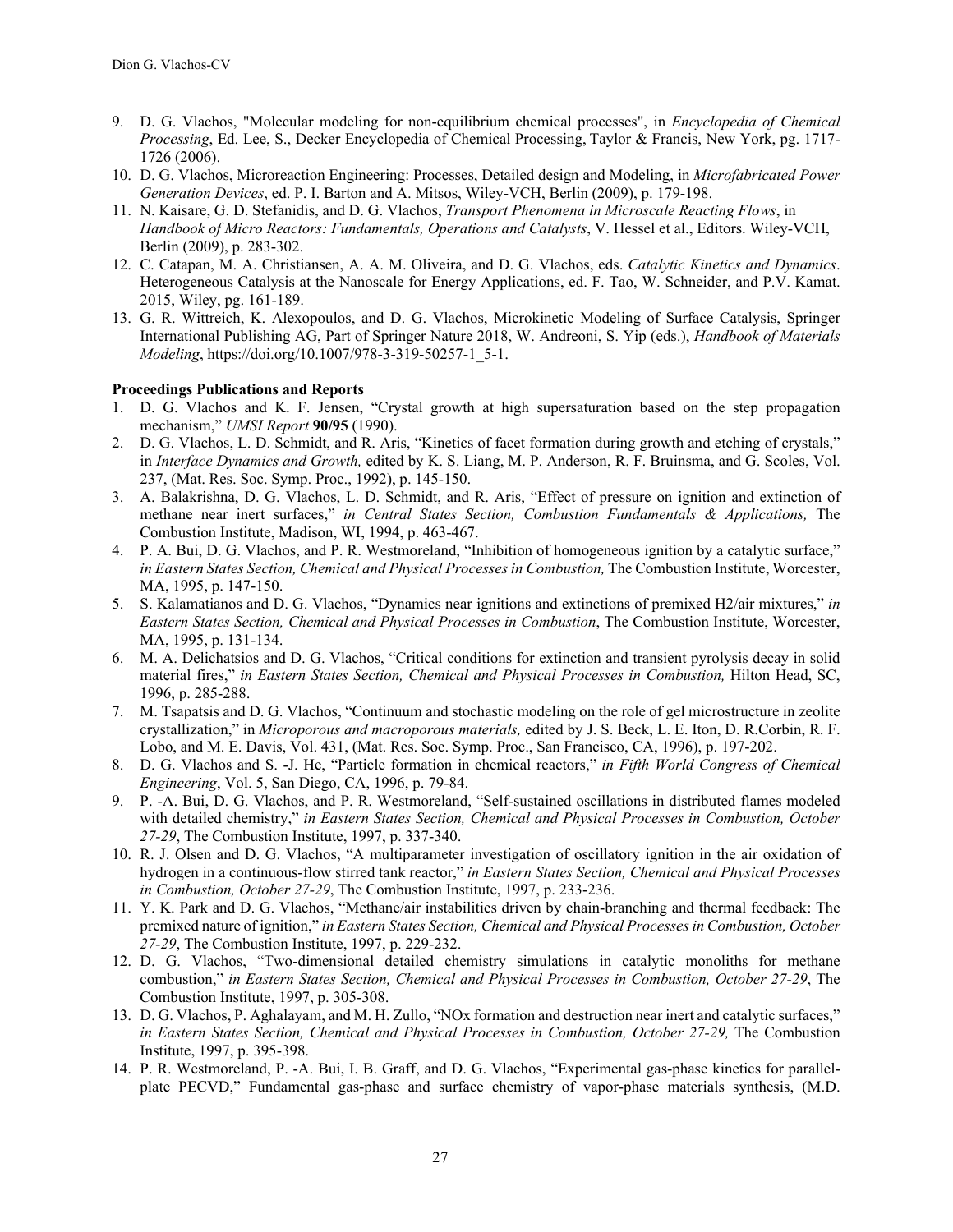Allendorf, M.R. Zachariah, T.J. Mountziaris, A.H. McDaniel, eds.), The Electrochemical Society, Pennington NJ: Proceedings Volume 98-23, pp. 167-178 (1999).

- 15. P. Aghalayam, Y. K. Young, and D. G. Vlachos, "Detailed surface reaction mechanisms for methane oxidation on platinum," in Joint Combustion Meeting of the U.S. Sections of the Combustion Institute, March 14-17, The Combustion Institute, Washington, DC, 1999, p. 745-748.
- 16. M. Gummalla, H. Burmudez, D. G. Vlachos, and M. A. Delichatsios, "Flammability of diffusion flames near surfaces," in Joint Combustion Meeting of the U.S. Sections of the Combustion Institute, March 14-17, The Combustion Institute, Washington, DC, 1999, p. 741-744.
- 17. M. Gummalla, H. Bermudez, D. G. Vlachos, and M. A. Delichatsios, "Flammability, multiplicity and oscillation in surface stabilized diffusion flames: Application to fire extinction," in Mediterranean Combustion Symposium, Antalya, Turkey, June 20-25, 1999.
- 18. S. Raimondeau and D. G. Vlachos, "Two-dimensional detailed chemistry simulation of methane in short contact time catalytic monoliths," in Mediterranean Combustion Symposium, Antalya, Turkey, June 20-25, 1999.
- 19. M. Gummalla, D. G. Vlachos, and M. A. Delichatsios, "Effect of dilution on extinction limits of surface interacting diffusion flames with detailed chemistry and transport," *in Eastern States Section, Chemical and Physical Processes in Combustion,* The Combustion Institute, Raleigh, NC, Oct. 10-13, 1999, p. 188-191.
- 20. P. Aghalayam and D. G. Vlachos, "Development of an analytical criterion for the ignition of premixed alkane/air mixtures near platinum surfaces," *in Eastern States Section, Chemical and Physical Processes in Combustion,*  The Combustion Institute, Raleigh, NC, Oct. 10-13, 1999, p. 217-220.
- 21. M. Gummalla and D. G. Vlachos, "Oscillatory instabilities and chaotic dynamics in premixed hydrogen-air flames", Proceedings of FEDSM: 2000 ASME Fluids Engineering Division, June 11-15, Boston, MA.
- 22. S. Raimondeau, P. Aghalayam, M. A. Katsoulakis, and D. G. Vlachos, "Bridging the gap of multiple scales: From microscopic, to mesoscopic, to macroscopic models," P. T. Cummings and P. R. Westmoreland (eds.), Foundations of Molecular Modeling and Simulations, AIChE Symposium Series No. 325, **97**, 155-158 (2001).
- 23. D. E. Zak, F. J. Doyle, D. G. Vlachos, and J. S. Schwaber, "Stochastic Kinetic Analysis of Transcriptional Feedback Models for Circadian Rhythms", Proc. 40th IEEE Conf. Decision & Control 2001, pg. 849-854.
- 24. S. Raimondeau, D. G. Vlachos, and R. I. Masel, "Two-dimensional modeling of homogeneous and catalytic microburners", Proceedings of the 40th Power Sources Conference, June 10-13, 2002, Cherry Hill, NJ, p. 415- 418.
- 25. M. A. Snyder and D. G. Vlachos, "Mesoscopic modeling of binary diffusion through microporous zeolite membranes", MRS proceedings, 752, 161-166, (2002), Boston, MA 2002.
- 26. D. G. Norton, K. W. Voit, T. Brüggemann, D. G. Vlachos, and E. D. Wetzel, "Portable power generation via integrated catalytic microcombustion-thermoelectric devices", 24th Army Science Conference *(*2004).D. G. Norton, E. D. Wetzel, and D. G. Vlachos, "*Design and Development of Catalytic Microburners*", in Proceedings of the Joint Comb. Mtg. of the Comb. Inst., Philadelphia, PA, March 20-23, 2005 (paper #B41, session B-8).S. R. Deshmukh and D. G. Vlachos, 'The power of microreactors', Fluent News, Summer 2005, p. 15.
- 29. D. G. Vlachos, A. B. Mhadeshwar, and N. Kaisare, "Hierarchical multiscale model-based design of experiments, catalysts, and reactors for fuel processing", *Proc. Chem. Proc. Control* 7, Paper No. 45, (2006). Lake Louise, Alberta, Canada, January 8-13, 2006.
- 30. M. Maestri, D. G. Vlachos, A. Beretta, P. Forzatti, G. Groppi, E. Tronconi, Microkinetic modeling of heterogeneous catalysis: from the rate equation to the rate constant, Italian Ass. Chem. Eng., 2008.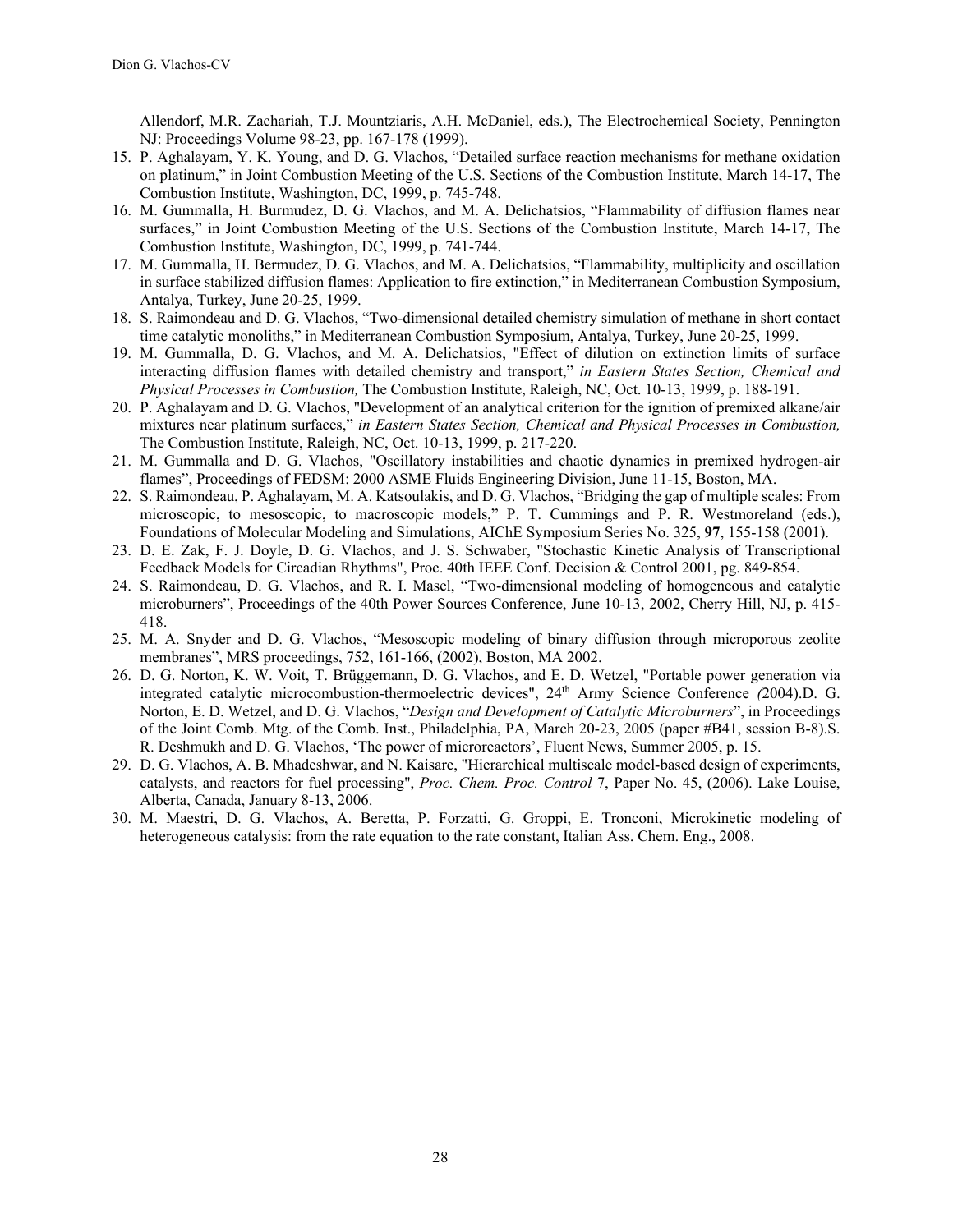# **INVITED AND PLENARY TALKS**

- 1. "Combustion near surfaces: Flame structure and numerical bifurcation", SANDIA National Laboratories, Livermore, CA, February 1, 1993.
- 2. "Combustion near surfaces: Flame structure and numerical bifurcation", Dept. Mech. Eng., Univ. of California at Berkeley, Berkeley, CA, February 2, 1993.
- 3. "Ignitions and extinctions near surfaces", Dept. Chem. Eng., University of Massachusetts, Amherst, MA, October 14, 1993.
- 4. "Structures and dynamics of nanophase systems: Surface reactions and materials processing", Dept. Chem. Eng., University of Nebraska, Lincoln, NE, March 14, 1994.
- 5. "Simulated annealing calculations for structure optimization of nanoclusters", workshop on *Global minimization of nonconvex energy functions: Molecular conformation and protein folding* (P. M. Pardalos, D. Shalloway, and G. Xue, eds.), AMS, Center for Discrete Mathematics and Theoretical Computer Science, Rutgers University, March 20-21, 1995.
- 6. "Transport phenomena, kinetics, and safety in oxidation reactors for chemical and materials synthesis", Minnesota Supercomputer Institute, University of Minnesota, Minneapolis, MN, May 24, 1995.
- 7. "Homogeneous-heterogeneous oxidation reactors: Reactor safety, chemical synthesis, and pollution abatement," Tufts University, Medford, MA, September 11, 1995.
- 8. "Oxidation reactors: Flames, chemical synthesis, and pollution abatement," State Univ. of NY at Buffalo, NY, April 22, 1996.
- 9. "A multiscale approach to homogeneous-heterogeneous oxidation reactors: Reactor safety, chemical synthesis, and pollution abatement", Dept. Chem. Eng., University of Massachusetts, Amherst, MA, September 18, 1997.
- 10. "A multiscale approach to homogeneous-heterogeneous oxidation reactors: Reactor safety, chemical synthesis, and pollution abatement", Dept. of Chem. Eng., Penn State Univ., PA, October 14, 1997.
- 11. "Modeling of homogeneous-heterogeneous oxidation reactors: Recent progress and future directions", Praxair Inc., NY, January 15, 1998.
- 12. "A multiscale approach to homogeneous-heterogeneous oxidation reactors", Dept. of Chem. Eng., Northwestern University, Evanston, IL, January 22, 1998.
- 13. "A multiscale approach to homogeneous-heterogeneous oxidation reactors", Dept. of Chem. Eng., University of Delaware, Newark, DE, January 22, 1998.
- 14. "Experimental Gas-Phase Kinetics for Parallel Plate PECVD," in Fundamental Gas-Phase and Surface Chemistry of Vapor-Phase Materials Synthesis, 194th Meeting of Electrochemical Society, Boston, MA, Nov. 1-6, 1998 (with P. R. Westmoreland, B. Graff, and P. -A. Bui).
- 15. "New reactor designs for minimization of waste byproducts and performance optimization," in Second Annual Green Chemistry and Engineering Conference, Washington, DC, June 30-July 2, 1998 (with Z. -T. Liu, and M. Tsapatsis).
- 16. "A multiscale approach to chemical reactors: From partial oxidation to complete combustion", in Dept. of Chem. Eng., University of Pennsylvania, Philadelphia, PA, November 30, 1998.
- 17. "A multiscale approach to chemical reactors: From partial oxidation to complete combustion," in Dept. of Chem. Eng., Kansas University, Manhattan, December 7, 1998.
- 18. "Ignitions, extinctions, and emissions of flames interacting with inert and catalytic surfaces", Univ. of Tokyo, January 21, 1999.
- 19. "Recent advances in oxidation microreactors and microstructure control in materials synthesis", in Dept. of Chem. and Biochemical Eng., Rutgers Univ., April 18, 1999.
- 20. "Recent advances in oxidation microreactors", Exxon Research and Engineering Company, Annandale, May 19, 1999.
- 21. "Recent advances in oxidation microreactors and microstructure control in materials synthesis", in Dept. of Chem. Eng., Drexel Univ., January 24, 2000.
- 22. "Multiscale models for complex systems: Chemistry, microstructure, and pattern formation", in Dept. of Chem. Eng., The City College of the City University of New York, NY, March 17, 2000.
- 23. "Multiscale models for complex systems: Chemistry, microstructure, and pattern formation", in Dept. of Chem. Eng., Univ. of California at Santa Barbara, CA, April 18, 2000.
- 24. "Multiscale models for complex systems: Chemistry, microstructure, and pattern formation", Fritz Haber Institute der Max Blank, Berlin, May 12, 2000.
- 25. "Recent advances in catalytic combustion", Paul Scherrer Institute, Zurich, Switzerland, May 16, 2000 (ERCOFTAC visitor).
- 26. "Nonlinear dynamics in laminar flames", ETH, Zurich, Switzerland, May 15, 2000.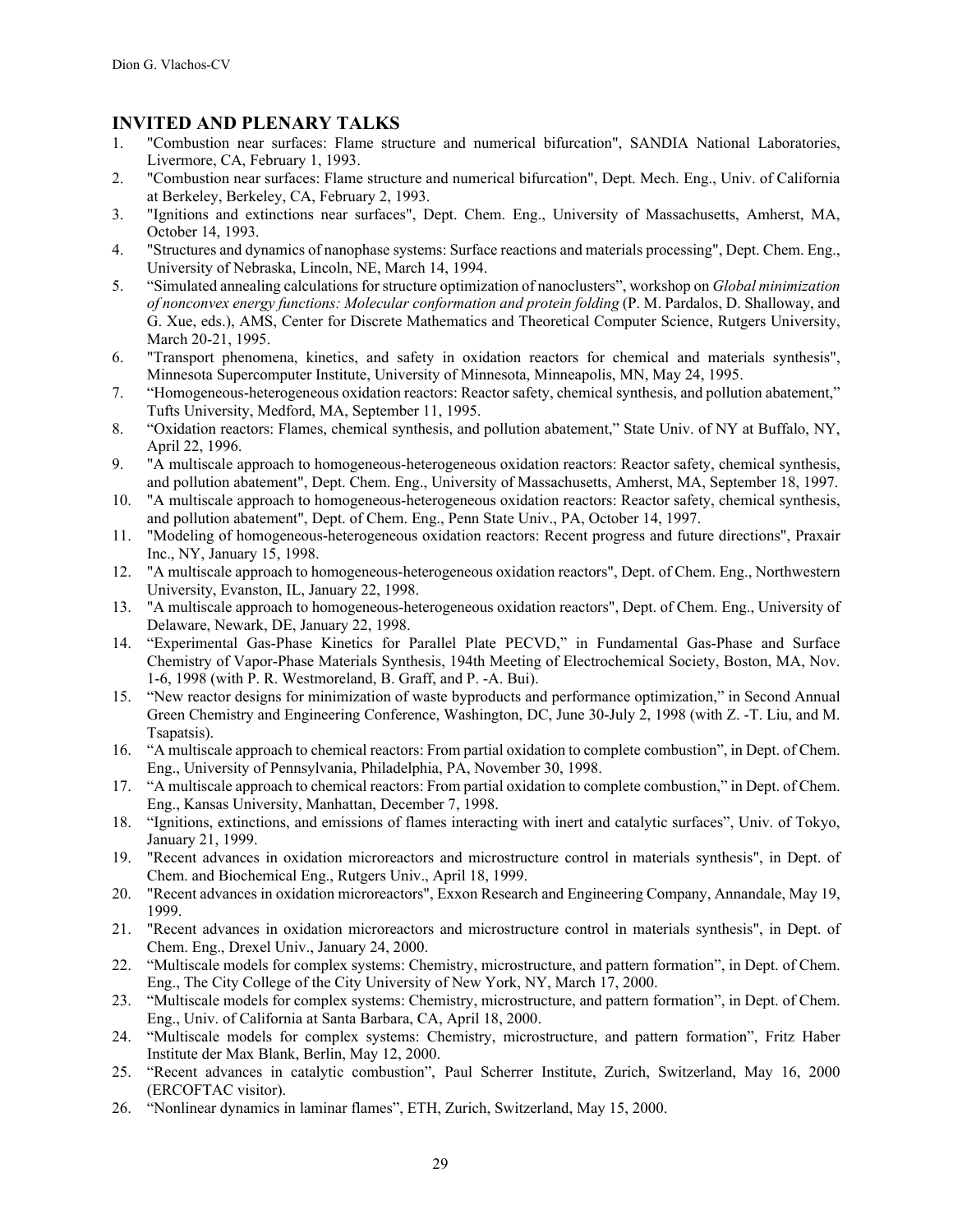- 27. "Recent advances in catalytic combustion", ABB Co., Zurich, Switzerland, May 18, 2000.
- 28. "Multiscale models for chemical reactors", in "Multiscale Models for Surface Evolution and Reacting Flows, Institute of Mathematics and its Applications (IMA) Workshop", Minneapolis, MN, June 5-9, 2000 (with S. Raimondeau, P. Aghalayam, V. Nikolakis, G. Bonilla, and M. Tsapatsis).
- 29. "Nonlinear dynamics in homogeneous and catalytic combustion", in Oscillations and dynamics, Gordon Research Conference, Bristol, RI, Aug. 20-25, 2000 (with M. Gummalla, P. K. Young, P. Aghalayam, and R. J. Olsen).
- 30. "Methods for continuation/bifurcation", 2nd Int. Workshop on Chemkin in Combustion, Edinburgh, Scotland, July 30, 2000.
- 31. "Multiscale modeling for chemical reactors: From atoms to reactor design", Technical university of Delft, Netherlands, July 5, 2001.
- 32. "Multiscale modeling for chemical reactors and membranes", Knowledge Foundation Workshop on Multiscale Modeling, Boston, MA, Aug 13-14, 2001.
- 33. Keynote Lecture of Chemical kinetics and Reactor Design: "Multiscale modeling for chemical reactors: From atoms to reactor design", EuropaCat V, Limerick, Ireland, Sept. 6, 2001.
- 34. "Multiscale modeling for chemical reactors", in AIChE meeting, Catalysis and Reaction Engineering and Topical T1 - Applying Molecular Simulations and Computational Chemistry, Session: "Multi-scale approaches to reaction engineering", Reno, 2001.
- 35. Modeling of high temperature microchemical systems, ExxonMobil, Annandale, 2001.
- 36. "Short contact time microreactors", Rohm Haas, Springhouse, PA, January 9, 2002.
- 37. "Short contact time microreactors: Chemistry and design", DuPont, Wilmington, DE, February 6, 2002.
- 38. "Recent advances in multiscale modeling of oxidation microreactors",Department of Mechanical and Aerospace Engineering, Univ. of Southern California, Los Angeles, CA, Feb. 13, 2002.
- 39. "Multiscale modeling for linking growth, microstructure, and transport-chemistry properties of inorganic microporous films", NASA workshop, Hampton, VA, March 5-6, 2002.
- 40. "Multiscale modeling: Application to materials nanotechnology and microreactors", Department of Mechanical and Industrial Engineering, Univ. of Illinois at Urbana-Champaign, IL, April 21, 2002.
- 41. "Bridging length and time scales in materials modeling", DOE workshop on Nanosciences, San Francisco, CA, May 10-11, 2002.
- 42. "Bridging length and time scales in materials modeling", in Methods for Advancing Length and Time Scales in Modeling Nanostructured Materials Session, AIChE meeting, Indianapolis, IN, Nov. 3-8, 2002.
- 43. "Bridging length and time scales in materials modeling", Department of Chemical Engineering and Materials Science, University of Minnesota, Minneapolis, MN, March 25, 2003.
- 44. Microchemical Systems for Lightweight Multifunctional Structures, ARL, Aberdeen, MD, April 17, 2003.
- 45. "Bridging length and time scales in materials modeling", SIAM, Snowbird, UT, May 29, 2003.
- 46. "Short contact time microreactors: Chemistry and design", BOC, NJ, June 25, 2003.
- 47. Multiscale simulations for zeolite membrane growth and permeation, Department of Chemical and Biomolecular Engineering, Georgia Tech., Atlanta, Sept. 24, 2003.
- 48. Multiscale simulation for zeolite nanoparticle and membrane growth, CECAM-SIMU Workshop: "Molecular simulation of zeolites, towards *in silico* design?" Lyon, France, October 2-4, 2003.
- 49. From chemistry to design concepts of portable fuel processing devices, Catalysis Center, Northwestern University, Oct. 29, 2003.
- 50. From chemistry to design concepts of portable fuel processing devices, Department of Chemical Engineering, Lehigh University, Nov. 12, 2003.
- 51. Multiscale simulations of zeolite nanoparticle and membrane growth, 7th NECZA meeting, Philadelphia, PA, December 12, 2003.
- 52. Multiscale modeling and simulation in materials growth, Department of Mathematics, Univ. of Delaware, April 24, 2004.
- 53. Surface reactivity as a many body multiscale problem, in "molecular modeling and reaction chemistry' Symposium, ACS meeting, March 31st, Anaheim, CA, 2004.
- 54. Multiscale simulation of zeolite nanoparticle and membrane growth, in honor of the Ipattief Award recipient, ACS meeting, March 31<sup>st</sup>, Anaheim, CA, 2004.
- 55. Energy integration for microchemical systems, in 'Thermal management for micro power sources', ARO/DARPA meeting, Chicago, IL, May 17<sup>th</sup>, 2004.
- 56. Multiscale simulations of nucleation and growth of ceramic and metal-composite nanoparticles and membranes, in Simulation of nano-world, Sicily, Italy, May 30-June 4, 2004.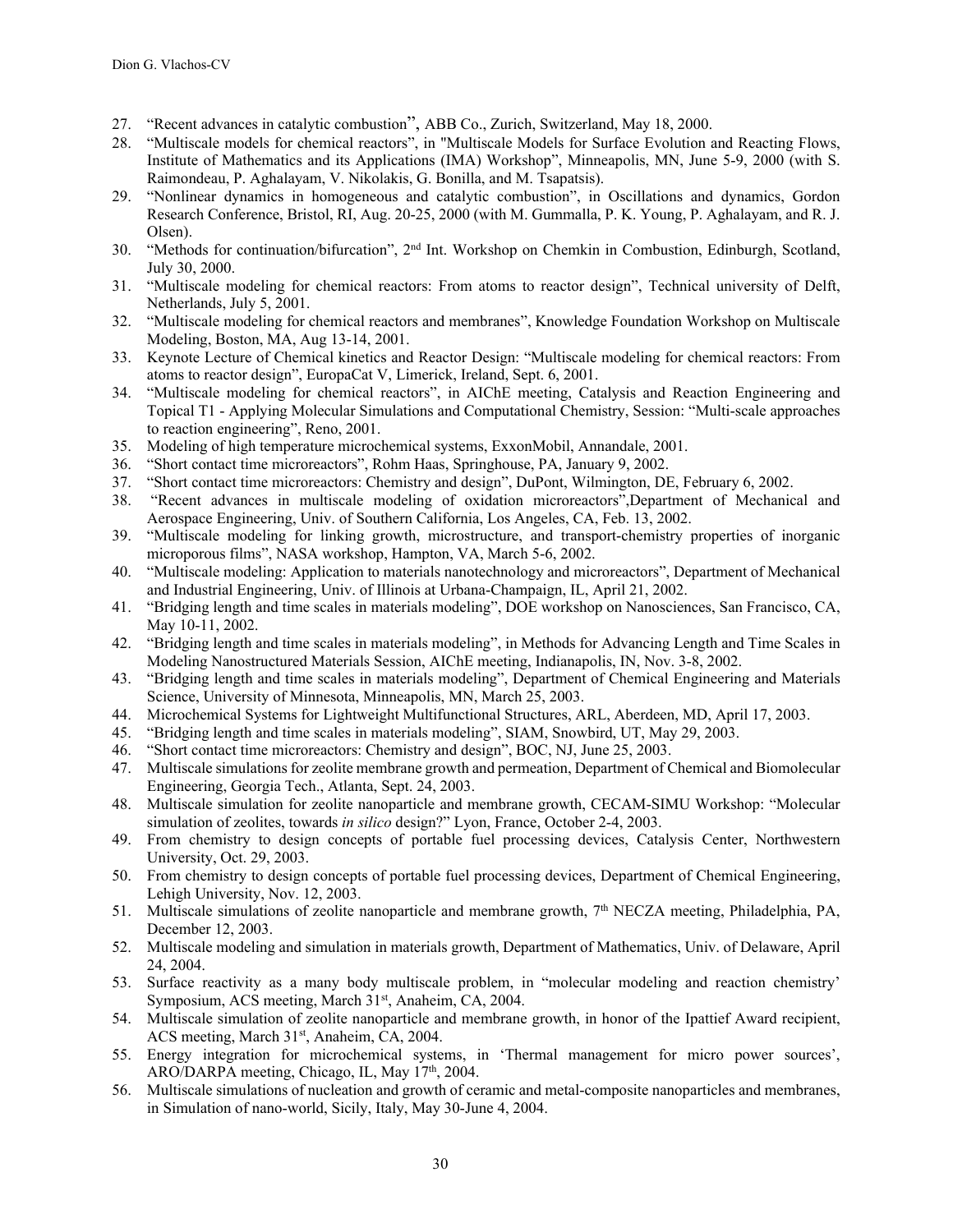- 57. Challenges and opportunities from hierarchical multiscale simulation for catalyst design and reactor optimization and control, ISCRE 18th meeting, Chicago, IL, June 6-9, 2004.
- 58. Coarse-Graining of Stochastic Processes and Associated Lattice Monte Carlo Simulations, *in* session "Simulation and control of multiscale processes", American Control Conference, Boston, MA, June 30th, 2004.
- 59. Portable Microchemical Devices for Hydrogen Production, Department of Chemical Engineering, University of Houston, Houston, TX, Oct. 15, 2004.
- 60. The emerging field of multiscale simulation in the chemical sciences, Department of Chemical Engineering, Drexel University, Philadelphia, PA, Oct. 29, 2004.
- 61. Multiscale Simulations of Nucleation and Growth in Porous Media, In memory of Stratis Sotirchos, AIChE meeting, Austin, TX, Nov. 8, 2004.
- 62. 14th International Zeolite Conference, Cape Town, South Africa, April 25-30, 2004.
- 63. J. M. Fedeyko, J. D. Rimer, D. G. Vlachos, and R. F. Lobo, "The First Stage of Microporous Silicate growth: Characterization of Zeolite Nanoparticle Precursors and Role of Nanoparticles in the Growth Mechanism of Silicalite-1", invited talk at National Institute of Standards and Technology, Center for Neutron Research, Gaithersburg, MD (2004).
- 64. Quantitative characterization of grain boundaries and defects within microporous zeolite membranes and their effect upon transport properties, keynote presentation, 8th International Conference in Inorganic Membranes, Cincinnati, Ohio, July 18-22, 2004 (with M. A. Snyder, D. G. Vlachos, Z. Lai, and M. Tsapatsis).
- 65. The emerging field of multiscale simulation in the chemical sciences, Department of Chemical and Biological Engineering, Rensselaer Polytechnic Institute, Troy, NY, Jan. 26, 2005.
- 66. The emerging field of multiscale simulation in the chemical and biological sciences, Department of Chemical Engineering, UCLA, Feb. 25, 2005.
- 67. Chemical kinetics and design concepts of portable fuel processing devices, Philadelphia Catalysis Club, April 27, 2005.
- 68. Design concepts of portable power generators: Hierarchical multiscale simulations and experiments, Aerospace Engineering, Univ. of Maryland, College Park, MD, May 13, 2005.
- 69. Design concepts of portable power generators: Hierarchical multiscale simulations and experiments, GE, Albany, NY, June 3, 2005.
- 70. The emerging field of multiscale simulation in the chemical and biological sciences, in Institute of Chemical Engineering and High Temperature Chemical Processes (ICE-HT), Patras, Greece, June 17, 2005.
- 71. Multiscale CFD simulations of Portable Microchemical Devices for Hydrogen Production, in "Single and multiphase chemically reacting flows: CFD with detailed chemistry, population balances, fine-particle formation, and other mixing-sensitive processes" as part of the Conference on "Computational Fluid Dynamics in Chemical Reaction Engineering IV", Il Ciocco, Barga, Italy, June 26 – July 1, 2005.
- 72. Combustion and partial oxidation at the microscale: Hierarchical multiscale simulations and experiments, Praxair, Buffalo, NY, Aug. 2, 2005.
- 73. On the understanding of zeolite nanoparticle and membrane growth mechanisms, in International Symposium entitled "Catalytic processes on advanced micro- and mesoporous materials", Nessebar, Bulgaria, September 2- 5, 2005.
- 74. Design concepts for portable power generators: Hierarchical multiscale simulations and experiments, *China/USA/Japan Joint Chemical Engineering Conference*, Beijing, China, October 11-13, 2005. Keynote Lecture
- 75. Multiscale Methods for Stochastic Simulation, in Workshop II: Multiscale Modeling in Condensed Matter and Materials Sciences, including Mini-Workshop: Time Acceleration Methods in Atomistic Simulations, IPAM, Los Angeles, CA, October 17-22, 2005.
- 76. The emerging field of multiscale simulation, Fluent Inc., Nov. 16, 2005.
- 77. Hierarchical multiscale model-based design of experiments, catalysts, and reactors for portable power generators, in Emerging Applications: Microchemical and Fuel Cell Systems of the Chemical Process Control 7th (CPC7) Meeting, Lake Louise, Canada, January 8-13, 2006.
- 78. Insights into stochasticity of Liesegang ring formation from nonlinear analysis and multiscale Monte Carlo simulation, in the workshop "Stochastic Effects in Liesegang Patterns Formation", Sils-Maria, Switzerland, January 15-19, 2006.
- 79. The emerging field of multiscale simulation in the chemical and biological sciences, UD Computational Science Day, Feb. 14, 2006.
- 80. The role of catalysis in the hydrogen cycle, NSF Workshop on Research Frontiers for Combustion in the Hydrogen Economy, Arlington, VA, March 9-10, 2006.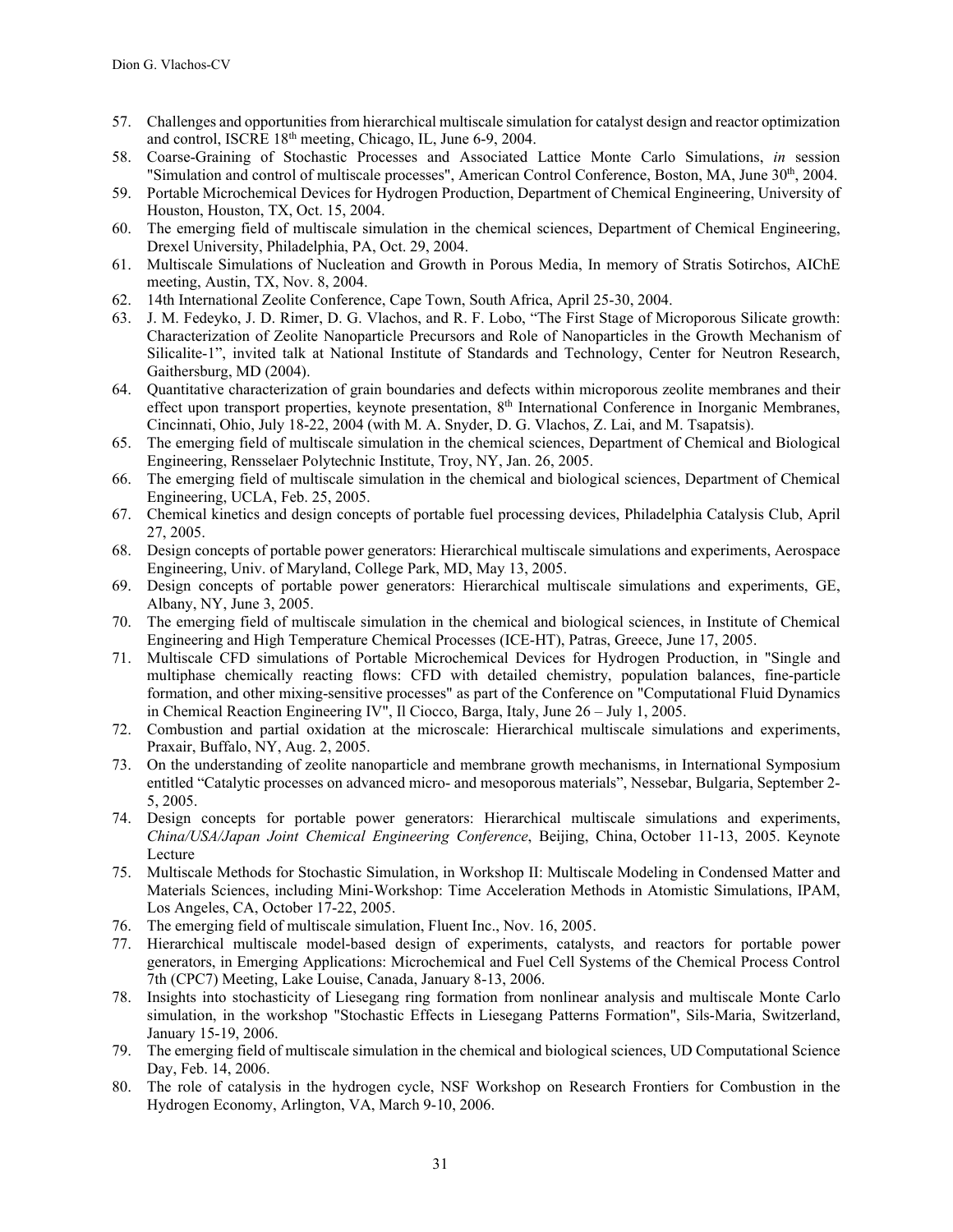- 81. Multiscale model-based process and product engineering, Imperial College, London, UK, March 17, 2006.
- 82. Trends in energy research, Department of Chemical Engineering, Univ. of Patras, March 20, 2006.
- 83. Multiscale simulations and experiments of zeolite-nanoparticle self-assembly and growth, Department of Chemical Engineering, Univ. of Patras, March 24, 2006.
- 84. Catalytic Microcombustors for Compact Power Generation, Army Research Lab, Delphi, MD, April 4, 2006.
- 85. The emerging field of multiscale simulation: Relation to cyber-infrastructure and educational needs, NSF Workshop on Cyber-based Combustion Science, Arlington, VA, April 19-20, 2006.
- 86. The emerging field of multiscale simulation in the biological sciences, Department of Molecular Genetics and Microbiology, University of New Mexico Cancer Research and Treatment Center, Albuquerque, NM, May 3rd, 2006.
- 87. The emerging field of multiscale simulation in the biological sciences, Los Alamos National Laboratories, Los Alamos, NM, May 4, 2006.
- 88. Microkinetic modeling: Development, model-based design of experiments, catalysts, and reactors for fuel processing, ExxonMobil Research and Engineering Company, Annandale, NJ, June 5, 2006.
- 89. On the understanding of zeolite precursor nanoparticles: Implications for control of zeolite particle and membrane morphology, ExxonMobil Research and Engineering Company, Annandale, NJ, June 5, 2006.
- 90. Multiscale modeling of catalytic processes and catalyst synthesis, ExxonMobil Research and Engineering Company, Annandale, NJ, June 23, 2006.
- 91. Hierarchical multiscale model-based design of experiments, catalysts and reactors, in  $16<sup>th</sup>$  European Symposium on Computer Aided Process Engineering (ESCAPE) and 9<sup>th</sup> International Symposium on Process Systems Engineering (PSE), Garminsch-Partkenkirchen, Germany, July 9-13, 2006.
- 92. Insights into the nucleation and growth of zeolite nanoparticles from multiscale modeling, CECAM workshop on 'Computational aspects of building blocks, nucleation, and synthesis of porous materials', Lyon, France, Aug. 29-31, 2006.
- 93. Microkinetic modeling: Development and use, General Motors, Warren, MI, Sept. 14, 2006.
- 94. Hierarchical multiscale model-based design of experiments, catalysts, and reactors for portable power generation, UPenn, Philadelphia, PA, Oct. 4, 2006.
- 95. The emerging field of multiscale simulation in the chemical, materials, and biological sciences, School of Chemical, Biological, and Materials Engineering, The University of Oklahoma, Norman, OK, Oct. 26, 2006.
- 96. The emerging field of multiscale simulation in the chemical, materials, and biological sciences, UW-Madison Chemical & Biological Engineering Dept., October 31, 2006.
- 97. Multiscale model-based process engineering: Application to portable and decentralized power generation, NASCRE II meeting, Houston, Feb. 4-7, 2007.
- 98. The emerging field of multiscale simulation in the chemical, materials, and biological sciences, Stevens, March 28, 2007.
- 99. The emerging field of multiscale simulation: Application to scale-up of nanotechnological processes and control of cellular engineering, Univ. of Florida, April 23, 2007.
- 100. The emerging field of multiscale simulation: Application to scale-up of nanotechnological processes and control of cellular engineering, Department of Chemical and Biological Engineering, Tufts University, Boston, MA, April 30, 2007.
- 101. The emerging field of multiscale simulation: Application to scale-up of nanotechnological processes and control of cellular engineering, EPFL (Ecole Polytechnique Federale de Lausanne), Lausanne, Switzerland, June 7, 2007.
- 102. Temporal acceleration of stochastic simulation, Workshop on 'Mathematical and Computational Methods for Accelerated Molecular and Stochastic Simulations', Institute for Computational and Applied Mathematics (IACM), Foundation for Research and Technology-Hellas (FORTH), Heraklion, Crete, Greece, June 25-27, 2007.
- 103. Methods for spatial acceleration of stochastic simulation, Workshop on 'Mathematical and Computational Methods for Accelerated Molecular and Stochastic Simulations', Institute for Computational and Applied Mathematics (IACM), Foundation for Research and Technology-Hellas (FORTH), Heraklion, Crete, Greece, June 25-27, 2007.
- 104. The multiple branches of the emerging field of multiscale simulation in the chemical, materials, and biological sciences, Workshop on 'Mathematical and Computational Methods for Accelerated Molecular and Stochastic Simulations', Institute for Computational and Applied Mathematics (IACM), Foundation for Research and Technology-Hellas (FORTH), Heraklion, Crete, Greece, June 25-27, 2007.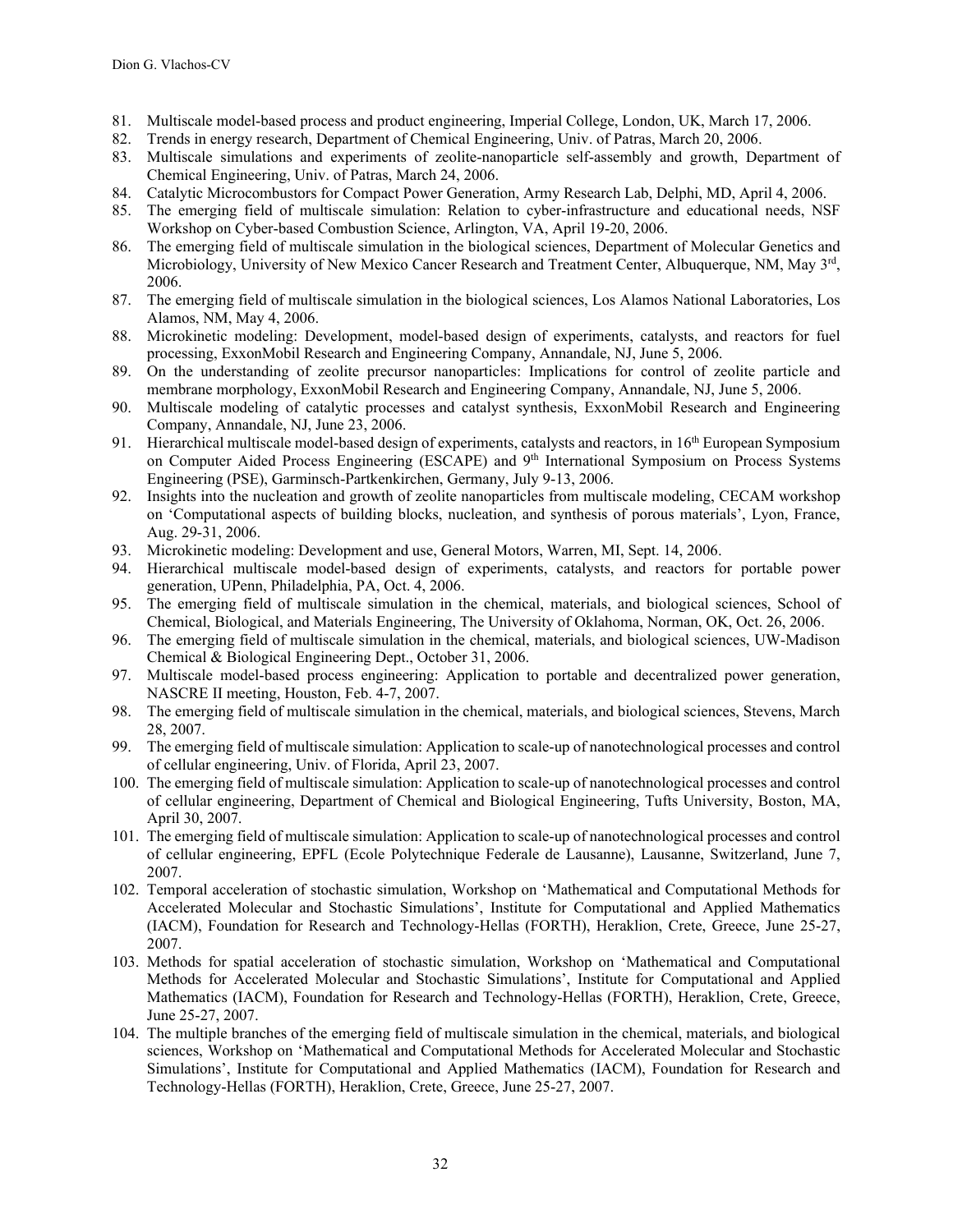- 105. Multiscale model-based product engineering, Plenary at the Association of Crystallization Technology Meeting on the topic "Molecular Modeling in Crystallization", Madison, WI, October 7-10, 2007.
- 106. Multiscale Simulation for Cellular Engineering and Scale-up of Nanotechnological Processes, Department of Chemical Engineering and Materials Science, University of Minnesota, Minneapolis, MN, October 18, 2007.
- 107. The role of microreaction engineering in portable and distributed energy, Eastern Mediterranean Meeting of Chemical Engineering, Italy, May 20-24, 2008.
- 108. Uncertainty in multiscale modeling of materials, SIAM meeting, May, 2008.
- 109. Hierarchical Multiscale Modeling of Nanopattern Formation in Heteroepitaxy, IUTAM Symposium on Modeling Nanomaterials and Nanosystems, Aalborg, May 19-22, 2008.
- 110. The role of microreaction engineering in portable and distributed energy Production, Cetrato, Italy, 5<sup>th</sup> Chemical Engineering Conference for Collaborative Research in the Eastern Mediterranean Countries, May 25-29, 2008.
- 111. Molecular insights into nucleation and growth of zeolitic materials, Nanoporous Materials Gordon Conference, Maine, June 16, 2008.
- 112. Molecular Simulations: MD, KMC & TST, Lecture for the EC-funded Marie Curie Training Course, 'EF2: Nanostructured material and membrane modeling and simulation', Patras, Greece, June 19, 2008.
- 113. Multiscale modeling for development of surface reaction mechanisms and design of catalysts and reactors for decentralized hydrogen production, Laboratory of Catalysis and Catalytic Processes - Dipartimento di Energia, Politecnico di Milano, June 25, 2008.
- 114. Multiscale Simulation for Bioimaging Informatics of Cells, in mini-symposium 'Multiscale Methods in Biological Modeling: Hybrid Systems and Coarsening Methods', SIAM Conference on Life Sciences, Montreal, Quebec, Canada, August 4-7, 2008.
- 115. Coping with the challenges of energy and the environment: Emerging opportunities for reaction engineering, Plenary Lecture in ISCRE 20<sup>th</sup> meeting, Kyoto, Japan, September 7-10, 2008.
- 116. The role of microreaction engineering in portable and distributed energy production, 7th International Workshop on Catalytic Combustion and Future Concepts in Energy Related Catalysis, Pfäffikon SZ, Switzerland, September 29-October 1, 2008.
- 117. Catalysis for decentralized hydrogen production, Panhellenic Symposium of Catalysis, Metsovo, Greece, Oct. 3-4, 2008.
- 118. Multiscale Monte Carlo simulations for biological, materials, and chemical engineering applications, in workshop "Stochastic Differential Equations: Models and Numerics", Stockholm, Sweden, Oct. 20-22, 2008.
- 119. The role of catalysis and reaction engineering in coping with the energy crisis, Univ. of South Carolina, Dec. 4, 2008.
- 120. The role of catalysis and reaction engineering in coping with the energy crisis, UCLA, Jan. 30, 2009.
- 121. The role of catalysis and reaction engineering in coping with the energy crisis, Penn State, March 17, 2009.
- 122. Catalysis for decentralized hydrogen production, Spring Symposium of the Catalysis Society of Metropolitan New York, Princeton University, March 18, 2009.
- 123. Hierarchical Multiscale Modeling and Control of Nanomaterials, Foundations of Molecular Modeling and Simulation (FOMMS), Plenary lecture, Washington, July 12-17, 2009.
- 124. Microkinetic modeling development and use in exhaust gas after-treatment technologies, 12<sup>th</sup> U.S. Department of Energy's Cross-Cut Lean Exhaust Emissions Reduction Simulation (CLEERS) workshop, Michigan, April 28-30, 2009.
- 125. Overcoming Complexity and Emergent Behavior via Multiscale Modeling, in Future Directions in Reaction Engineering, CRE Division, AIChE meeting, Nashville, Tennessee, Nov. 8-13, 2009.
- 126. The role of catalysis and reaction engineering in the energy arena, Department of Chemical and Biomolecular Engineering, University of Notre Dame, November 17, 2009.
- 127. Kinetic Monte Carlo Simulations of Receptor Clustering in Heterogeneous Cell Membranes, The New Mexico Center for the Spatiotemporal Modeling of Cell Signaling, Univ. of New Mexico, Dec. 4, 2009.
- 128. Living in a multiscale world, Inaugural lecture, Univ. of Delaware, Newark, DE, Dec. 8, 2009.
- 129. Kinetic Monte Carlo Simulations of EGFR Clustering in Heterogeneous Cell Membranes, Tokyo Medical and Dental University, Biomedical Science International PhD School, Systems Biology, December 7 - 11, 2009.
- 130. Scale-out strategies for portable and distributed processing, Int. Conf. on Microreactor Technology (IMRTE) 11, Kyoto, Japan, March 8-11, 2010; keynote lecture.
- 131. The role of catalysis and reaction engineering in the energy arena, General Electric, Albany, NY, February 24, 2010.
- 132. Complexity and emergent behavior in catalytic reactions: CO oxidation on gold and ammonia decomposition on single metals and bimetallics, Tokyo Univ., Tokyo, Japan, March 10, 2010.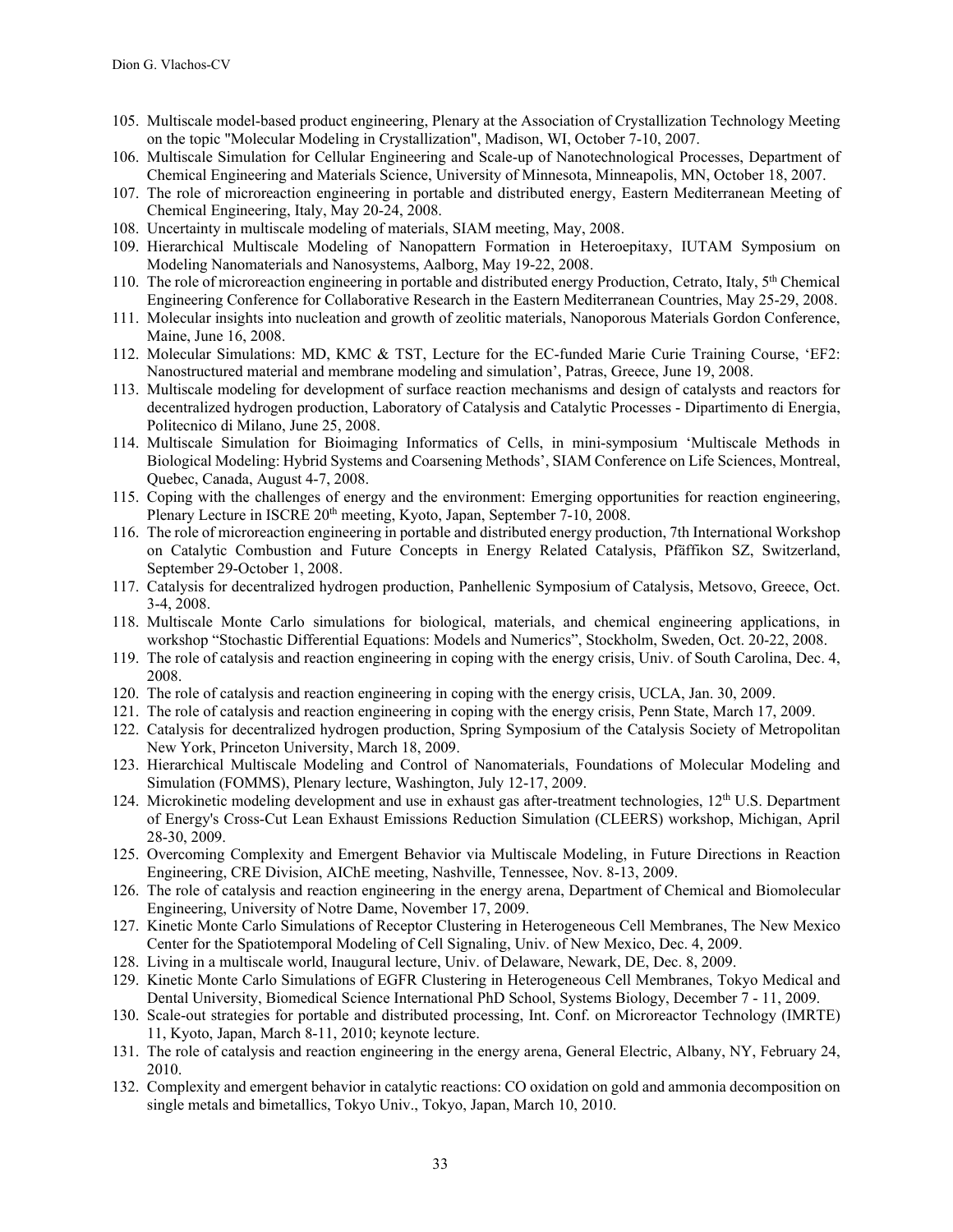- 133. Modern catalytic technologies for converting biomass to fuels, Biomass 2010 Conference, Crystal City, VA, March  $30<sup>th</sup>$  - 31, 2010, Panel talk.
- 134. Emerging frontiers in multiscale modeling: Combinatorial complexity, uncertainty, and emergent behavior, DOE Applied Mathematics Meeting, Berkeley, CA, May 3, 2010, Plenary talk.
- 135. The role of catalysis and reaction engineering in the energy arena, Chemical & Biomolecular Engineering Department, Ohio State University, May 6, 2010.
- 136. Emerging frontiers in multiscaling: Combinatorial complexity, uncertainty, and emergent behavior, Department of Applied Mathematics, University of Crete, Crete, Greece, July 26th, 2010.
- 137. Highlights of the Catalysis Center for Energy Innovation, BESAC meeting, Rockville, MD, August 5-6, 2010.
- 138. An introduction to the Catalysis Center for Energy Innovation, UD Energy & Sustainability 2010 conference, Newark, DE, 09/23/10-09/25/10; http://www.energy-sustainability-2010.com.
- 139. Complexity and emergent behavior in catalytic reactions: CO oxidation on gold, biomass processing, and ammonia decomposition, Frontiers in Catalysis Science and Engineering talk, Pacific Northwest National Labs, Richland, WA, September 14, 2010.
- 140. Complexity and emergent behavior in catalytic reactions: Biomass processing and ammonia decomposition, Department of Chemical and Petroleum Engineering, Kansas University, Lawrence, KS, November 16th, 2010.
- 141. Complexity and emergent behavior in catalytic reactions, Department of Chemical Engineering, Michigan University, Ann Arbor, MI, December 7, 2010.
- 142. Modern catalytic technologies for converting biomass to renewable fuels and chemicals, NECZA, PA, December  $10^{th}$ , 2010.
- 143. Mechanism and energetics of fructose dehydration in solution and on nanomaterials for green chemicals, Pacifichem meeting, Honolulu, Hawaii, December 15-20, 2010.
- 144. Enablers for renewable chemicals and fuels, Department of Chemical Engineering, University of Delaware, Newark, DE, February 3, 2011.
- 145. Sustainable chemistry via catalysis: UD Capabilities and Prospects, Delaware Sustainable Chemistry Alliance (DESCA), Delaware Technology Park - Biotechnology Institute, Univ. of Delaware, Newark, DE, February 11, 2011.
- 146. Multiscale modeling in the catalysis center for energy innovation for biomass conversion to fuels and chemicals, Invited talk at Energy Frontier Symposium, ACS Spring meeting, Anaheim, CA, March 27-31, 2011.
- 147. Combinatorial complexity, uncertainty, and emergent behavior in the design of catalytic materials, Invited talk in Honor of Arvind Varma, ACS Spring meeting, Anaheim, CA, March 27-31, 2011.
- 148. Modern catalytic technologies for converting biomass to renewable fuels and chemicals, Invited talk at Special Symposium on Acid, Base and Zeolite Catalysis, ACS Spring meeting, Anaheim, CA, March 27-31, 2011.
- 149. Design of Emergent-Behaving Catalytic Materials, Chicago Catalysis Club, Chicago, IL, April 11, 2011.
- 150. Plenary talk: The role of microcombustion in portable and distributed energy, 13th International Conference on Numerical Combustion, April 27-29, 2011, Corfu, Greece.
- 151. Development of detailed reaction mechanisms for catalytic combustion, Invited Talk at Microcombustion Minisymposium, 13th International Conference on Numerical Combustion, April 27-29, 2011, Corfu, Greece.
- 152. Advanced Catalytic Reactor Technologies for Energy Applications, Keynote talk at the North American Catalysis Meeting, Detroit, MI, June 5-10, 2011.
- 153. Combinatorial complexity, uncertainty, and emergent behavior in the design of catalytic materials, Invited talk, Applied Math Center, Heraklion, Crete, Greece, June 27-July 1, 2011.
- 154. Design of Emergent-Behaving Catalytic Materials, EuropaCat X, Glasgow, Scotland, August28-September 2, 2011.
- 155. Modern Catalytic Technologies for Converting Biomass to Renewable Fuels and Chemicals, BES/DOE Contractors meeting, Annapolis, MD, October 2-5, 2011.
- 156. Advanced Catalytic Reactor Technologies for Energy Applications, CCST Symposium, Newark, DE, October 6, 2011.
- 157. The role of catalysis and reaction engineering in the energy arena*,* Pennergy Institute, University of Pennsylvania, Philadelphia, October 24, 2011.
- 158. Modern catalytic technologies for converting biomass to renewable fuels and chemicals: An overview of the Catalysis Center for Energy Innovation, the Catalysis Society of Metropolitan New York, ExxonMobil, Clinton, NJ, March 14, 2012.
- 159. Hierarchical multiscale microkinetic modeling for chemical processing, ExxonMobil, Clinton, NJ, March 19, 2012.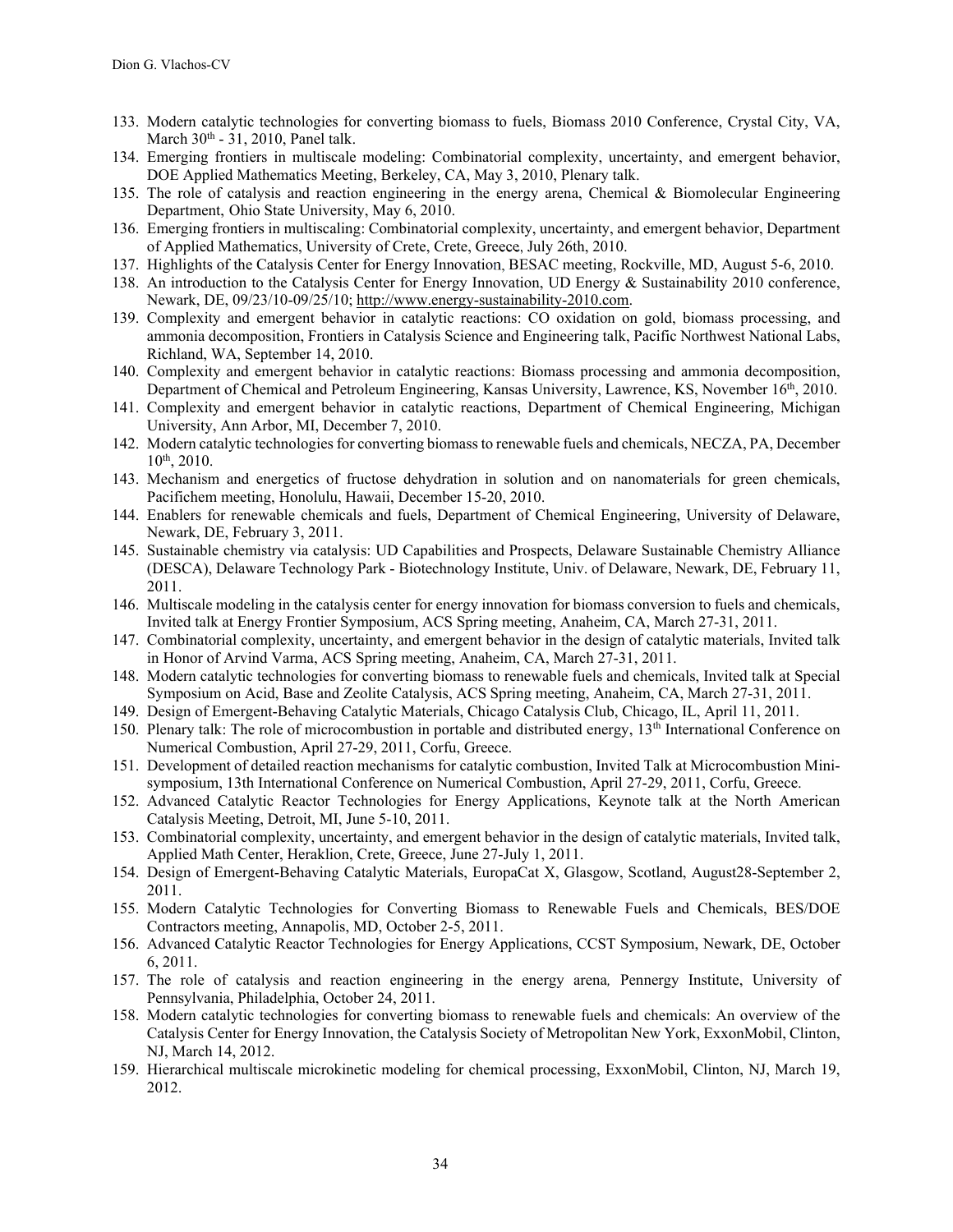- 160. Modern catalytic technologies for converting biomass to renewable fuels and chemicals: An overview of the Catalysis Center for Energy Innovation, Division of Physical Chemistry, Frontiers in Heterogeneous Catalysis, 243rd ACS National Meeting, San Diego, CA, March 25-29 2012.
- 161. High-throughput Multiscale Modeling: Informatics Strategies for Experimental Assessment, Catalyst Screening, Model Reduction, and Uncertainty Analysis, 243rd ACS National Meeting, San Diego, CA, March 25-29, 2012.
- 162. Recent Advances in Multiscale Modeling for Biomass Conversion, 243rd ACS National Meeting, San Diego, CA, March 25-29, 2012.
- 163. The role of catalysis and reaction engineering in the energy arena, Department of Chemical & Biochemical Engineering, Rutgers University, April 18, 2012.
- 164. Recent advances in multiscale modeling: Application to biomass conversion, Plenary talk at Int. Conf. on Theoretical Aspects of catalysis-14 (ICTAC-14), Vlissingen, the Netherlands, June 26-30, 2012.
- 165. An overview of multiscale simulation: Application to reactions and reactors, ExxonMobil, Clinton, NJ, July 26, 2012.
- 166. Modern Catalytic Technologies for Converting Biomass Derived Sugars to Chemicals: An Overview of the Catalysis Center for Energy Innovation, 244th ACS National Meeting & Exposition, Philadelphia, PA, August 19-23, 2012.
- 167. First-Principles-Based Multiscale Modeling of the Water-Gas Shift Reaction on Platinum and Nickel Surfaces, 244th ACS National Meeting & Exposition, Philadelphia, PA, August 19-23, 2012.
- 168. Challenges in multiscale model-based process systems engineering, in Future Innovation in Process System Engineering (FIPSE 1)**,** Aldemar-Olympian Village, Greece, August 29-31, 2012.
- 169. Recent advances in catalysis: Application to renewable chemicals. 3M Company, St. Paul, MN, October 1, 2012.
- 170. Combinatorial complexity, uncertainty, and emergent behavior in the design of catalytic materials and processes, Chemical & Biomolecular Engineering, Cornell University, Ithaca, NY, November 12, 2012.
- 171. Modern catalytic technologies for converting biomass to renewable fuels and chemicals, Delft University, Netherlands, November 26, 2012.
- 172. Combinatorial complexity, uncertainty, and emergent behavior in the design of catalytic materials and processes, Department of Chemical Engineering, University of Washington, Seattle, WA, December 3, 2012.
- 173. The role of catalysis and reaction engineering in the energy arena, Department of Chemical & Environmental Engineering, Yale University, New Haven, CT, February 27, 2013.
- 174. Process and catalyst intensification for biomass processing, Keynote lecture, 3rd North American Symposium on Chemical Reaction Engineering (NASCRE-3), Chemical Reaction Engineering for a Sustainable Future: Addressing New Challenges and Revisiting Persistent Problems in Energy, Environmental, and Chemicals Research, Houston, TX, March 17-20, 2013.
- 175. Modern Catalytic Technologies for Converting Biomass to Renewable Fuels and Chemicals, The Michigan Catalysis Society, Detroit, MI, April 17, 2013.
- 176. Process and Catalyst Intensification for Biomass Processing, Archer Daniels Midland Company (ADM), Decatur, IL, May 15, 2013.
- 177. W. Guo and D. G. Vlachos, Multiscale KMC-DFT Simulation on Bimetallic Catalysts, Society for Industrial and Applied Mathematics (SIAM) 2013, Philadelphia, PA, June 8-12, 2013.
- 178. Multiscale Simulation of Chemical Reactions and Reactors: Combinatorial Complexity, Uncertainty, and Emergent Behavior, Symposium on 'Frontiers in Chemical Reaction Engineering', Gent, Belgium, June 25, 2013.
- 179. Renewable Chemicals and Fuels from Biomass, ExxonMobil, Clinton, NJ, August 22, 2013.
- 180. Combinatorial complexity, uncertainty, and emergent behavior in the design of catalytic materials, Symposium on New Theoretical Concepts and Directions in Catalysis, Santa Barbara, CA, August 27-30, 2013.
- 181. Design principles of bimetallic core-shell catalysts, CCST symposium, Newark, DE, October 10, 2013.
- 182. Multiscale Simulation of Chemical Reactions and Reactors: Combinatorial Complexity, Uncertainty, and Emergent Behavior, AIChE Symposium on Multiscale Modeling, San Francisco, CA, November 4, 2013.
- 183. Heteroepitaxial materials: self-assembly, control, and emergent properties, Waterloo Institute for Nanotechnology, Waterloo, Canada, March 13, 2014.
- 184. Renewable fuels and chemicals, Princeton Plasma Physics Laboratory Colloquium (PPPL), Princeton, NJ, March 19, 2014.
- 185. Multiscale ab initio modeling of catalysts, Workshop on Catalysis from first principles (Cat1P): Heterogeneous catalysis meets electrocatalysis, Castle Reisensburg, Germany, May 25-28, 2014.
- 186. Renewable Chemicals and Fuels from Biomass, Gordon Research Conference, Catalysis: From Art to Science, New London, NH, June 22-27, 2014.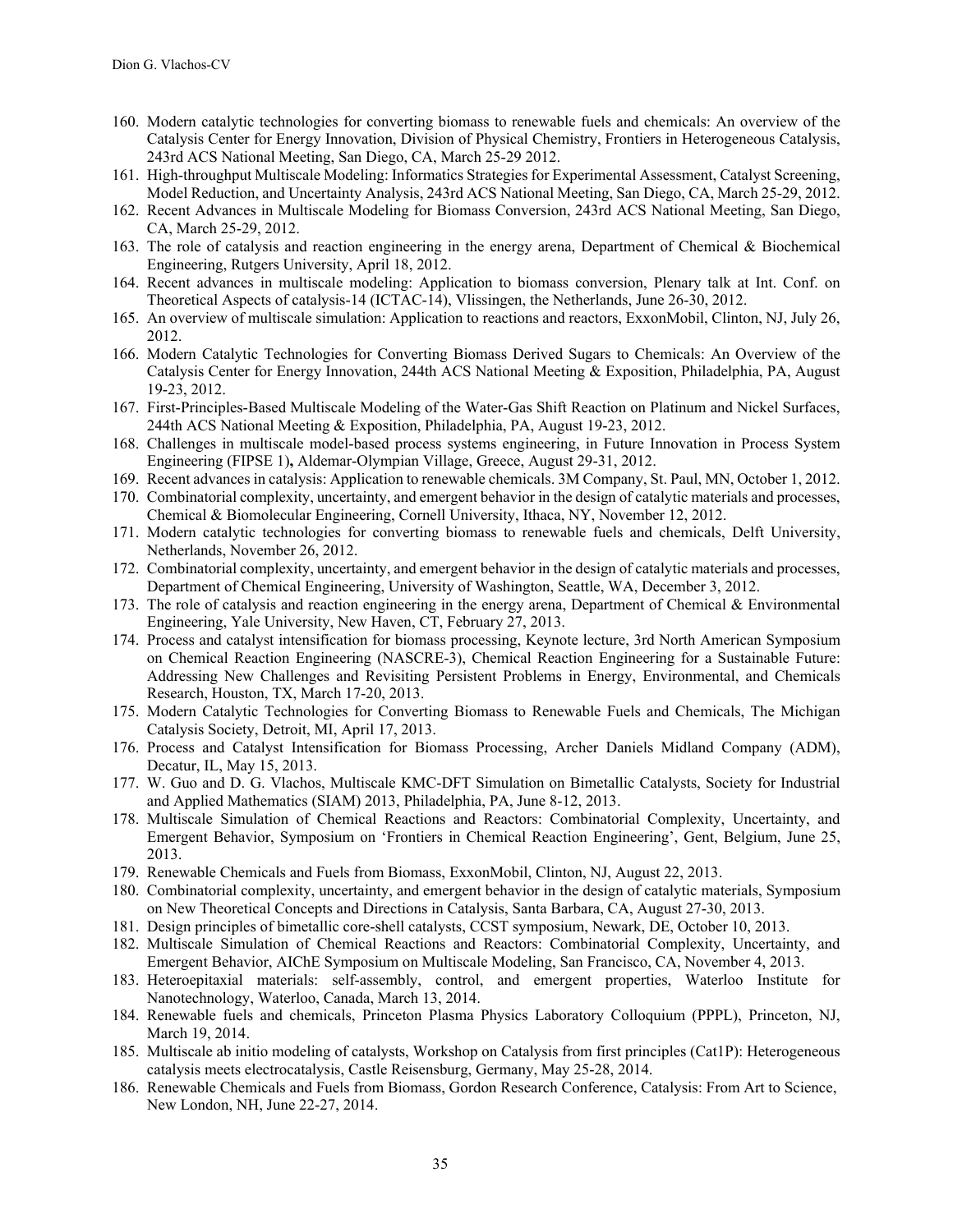- 187. Renewable fuels and chemicals, DuPont Co., Wilmington, DE, July 1, 2014.
- 188. Process and Catalyst Intensification for Distributed Energy and Chemicals, NSF Workshop on Process Intensification, Washington DC, Sept. 30 – October 1, 2014.
- 189. Renewable fuels and chemicals, J. D. Lindsay Lecture Series, Department of Chemical Engineering, Texas A&M University, October 8, 2014.
- 190. Modern catalytic technologies for converting biomass to renewable fuels and chemicals, Plenary lecture for the conference, *Advanced Materials, Energy and Sustainability*, 64th Canadian Chemical Engineering Conference (CSChE 2014), Niagara Falls, Ontario, October 19-22, 2014.
- 191. Heteroepitaxial materials in the energy arena: Self-assembly, control, and emergent properties, 2014-2015 ICI Distinguished DB Robinson Lectureship Series at the University of Alberta, Department of Chemical and Materials Engineering, Univ. of Alberta, October 23, 2014.
- 192. Multiscale Simulation of Chemical Reactions and Reactors: Combinatorial Complexity, Uncertainty, and Emergent Behavior, 2014-2015 ICI Distinguished Lecture, DB Robinson Lectureship Series at the University of Alberta, Department of Chemical and Materials Engineering, Univ. of Alberta, October 24, 2014.
- 193. Modeling reaction pathways, in Theory and Computation for Interface Science and Catalysis: Fundamentals, Research and Hands-on Engagement using VASP, A Joint Workshop of the Center for Functional Nanomaterials at Brookhaven National Laboratory and the Institute for Advanced Computational Science at Stony Brook University, November 2-7, 2014.
- 194. Tools for kinetic modeling, in Theory and Computation for Interface Science and Catalysis: Fundamentals, Research and Hands-on Engagement using VASP, A Joint Workshop of the Center for Functional Nanomaterials at Brookhaven National Laboratory and the Institute for Advanced Computational Science at Stony Brook University, November 2-7, 2014.
- 195. Multiscale ab initio modeling of catalysts, Inorganic Materials Plenary: Honorary Session I for Prof. Michael Tsapatsis, AIChE Meeting, Atlanta, GA, 2014.
- 196. Design principles of bimetallic core-shell catalysts, in honor of Arvind Varma, AIChE Meeting, Atlanta, GA, 2014.
- 197. Catalyst and process intensification, Dow Chemicals, Midland, MI, January 14, 2015.
- 198. Renewable Chemicals and Fuels from Biomass, Air Liquide, Newark, DE, January 19, 2015.
- 199. Multiscale simulations: Application to biological systems, UT Southwestern Medical Center, Dallas, TX 75390- 8816, January 26, 2015.
- 200. Catalyst and process intensification, Department of Chemical & Biomolecular Engineering, Univ. of Connecticut, Storrs, CT, February 5, 2015.
- 201. Design principles of bimetallic core-shell catalysts, in George Olah Award Symposium, 249th ACS Meeting, Denver, Colorado, March 22-26, 2015.
- 202. Mechanisms and catalyst design principles in the conversion of sugars and furans to renewable monomers and fuels, 249th ACS Meeting, Denver, Colorado, March 22-26, 2015.
- 203. Insights into the hydrodeoxygenation mechanisms for lignin upgrade, 249th ACS Meeting, Denver, Colorado, March 22-26, 2015.
- 204. In Silico Prediction of Emergent Catalysts, in session on 'Design of materials and chemical processes: the genomic approach', 249th ACS Meeting, Denver, Colorado, March 22-26, 2015.
- 205. Correlated Uncertainty Quantification: Application to Complex Chemical Kinetics Mechanisms, Fifteenth International Conference on Numerical Combustion Program, Avignon, France, April 21, 2015.
- 206. Renewable Chemicals and Fuels from Biomass, CCP, Wilmington, DE, May 7, 2015.
- 207. In Silico Prediction of Core-Shell Bimetallic Catalysts, Thalis Program, Ioannina, Greece, June 29, 2015.
- 208. Renewable Chemicals and Fuels from Biomass, Thalis Program, Ioannina, Greece, June 29, 2015.
- 209. Comparing simulation and experiments: Successes and gaps, Catalysis Research PI Meeting, Benchmarking Catalysis Science, DOE BES meeting, July 19-22, 2015, Keynote lecture.
- 210. Renewable Chemicals and Fuels from Biomass, Discovery Days, Purdue University, West Lafayette, IN, October 2, 2015.
- 211. Renewable Chemicals and Fuels from Biomass, EFRC, Purdue University, West Lafayette, IN, October 2, 2015.
- 212. Multiscale Modeling for Energy Applications, Department of Chemical Engineering, MIT, Boston, MA, October 16, 2015.
- 213. Design Principles of Bifunctional Catalysts: Hydrogenation, dehydration, and hydrogenolysis, in honor of the 2015 CRE Practice Award winner Dan Hickman, AIChE meeting, Salt Lake city, Utah, Nov. 2015.
- 214. Design Principles of Bimetallic Core-Shell Catalysts, in Honor of Curt Conner, AIChE meeting, Salt Lake city, Utah, Nov. 2015.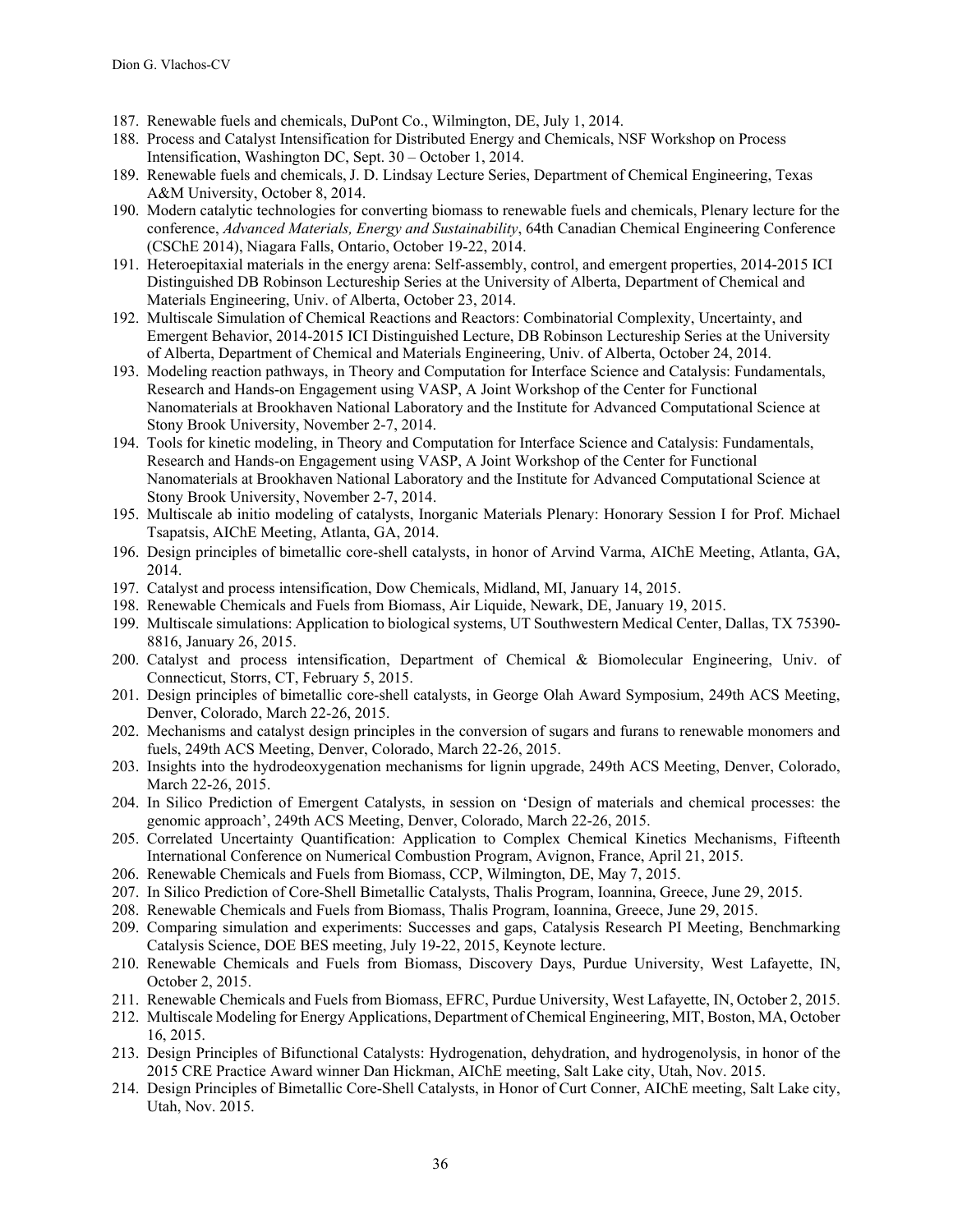- 215. Modern Catalytic Technologies for Converting Biomass to Renewable Fuels and Chemicals, in honor of Stan Sandler, AIChE meeting, Salt Lake city, Utah, Nov. 2015.
- 216. Multiscale simulation of chemical reactions and catalyst discovery, in Advanced Ab Initio Methods I, MRS Symposium YY, Boston, MA, November 29-December 4, 2015.
- 217. How predictive are multiscale materials simulations? Keynote lecture in Predictive Multiscale Materials Modelling, Isaac Newton Institute, Cambridge, England, December 1-4, 2015.
- 218. In Silico Prediction of Materials for Energy Applications, Department of Chemistry, University of Pennsylvania, Philadelphia, PA, March 9, 2016.
- 219. Modern catalytic technologies for converting biomass to renewable aromatics, 251<sup>st</sup> ACS Meeting, San Diego, CA, March 13-17, 2016.
- 220. Multifunctional catalysts for low temperature upgrade of biomass, 251<sup>st</sup> ACS Meeting, San Diego, CA, March 13-17, 2016.
- 221. Tuning Catalytic Performance via Active Site Design, 251st ACS Meeting, San Diego, CA, March 13-17, 2016.
- 222. Renewable fuels and chemicals from biomass, Plenary Lecture, Academia Mexicana de Investigacion y Docencia en Ingenieria Quimica (AMIDIQ), Puerto Vallarta, Mexico, May 3-6, 2016.
- 223. First principles prediction of optimal catalyst active site, SIAM meeting, Philadelphia, May 8-12, 2016.
- 224. Kinetics short-course, ISCRE meeting, Minneapolis, MN, June 2016.
- 225. Hydrogenolysis Mechanism of Furanics on Metal/Metal Oxide Catalysts, ACS Meeting, Philadelphia, PA, August 21-25, 2016.
- 226. In Silico Prediction of Materials for Energy Applications, Department of Chemical Engineering, UCL, London, September 13, 2016.
- 227. In Silico Prediction of Materials for Energy Applications, Catalysis Club of Philadelphia Award Lecture, Wilmington, DE, September 15, 2016.
- 228. Mechanisms and Kinetics in Complex Systems: Application to Biomass Processing, Plenary Lecture, X International Conference on Mechanisms of Catalytic Reactions, Svetlogorsk, Kaliningrad, Russia, October 3- 7, 2016.
- 229. In Silico Prediction of Materials for Energy Applications, Katholieke Universiteit Leuven, Leuven, Belgium, October 12, 2016.
- 230. Design Principles for New Catalytic Materials for Energy Applications, Gent University, Gent, Belgium, October 14, 2016.
- 231. Maria Burka and the Reaction Engineering Community, In honor of Maria Burka, AIcHE Annual Meeting, San Francisco, CA, November 13-18, 2016.
- 232. In Silico Prediction of Materials for Energy Applications, Doumas Lecture, Department of Chemical Engineering, Virginia Tech, VA, December 2, 2016.
- 233. Robust Self-Sustainment in Austere Environments Enablers for Comprehensive Power and Energy Efficiencies, Army Science Planning and Strategy Meeting, Materials for Sustainable and Mission Flexible Intelligent Systems, Aberdeen, MD, December 8-9, 2016.
- 234. In Silico Prediction of Materials for Energy Applications, Department of Chemical and Biomolecular Engineering, Clemson Univ., Clemson, SC, February 2, 2017.
- 235. Renewable chemicals and fuels from biomass, Department of Energy, Polytechnic Di Milano, Milan, Italy, February 21, 2017.
- 236. Process Intensification for Reactions and Reactors, Process Intensification Topical Conference at the AIChE Spring Meeting in San Antonio, TX, March 27-29, 2017.
- 237. Mechanisms of lignin and furan derivative upgrade on metal surfaces, 253<sup>rd</sup> ACS National Meeting in San Francisco, CA, April 2-6, 2017.
- 238. Recent advances in biomass conversion for bioproducts and fuels, 253rd ACS National Meeting in San Francisco, CA, April 2-6, 2017.
- 239. Renewable chemicals and fuels from biomass, Technical University of Eindhoven, Eindhoven, Netherlands, May 17, 2017.
- 240. Renewable chemicals and fuels from biomass, 254<sup>th</sup> ACS National Meeting, Washington, DC, August 20-24, 2017.
- 241. In silico prediction of materials for energy applications, 254th ACS National Meeting, Washington, DC, August 20-24, 2017.
- 242. Process Intensification and Modularization for Sustainability, 2017 AIChE Annual Meeting, Minneapolis, MN, October 29-November 3, 2017.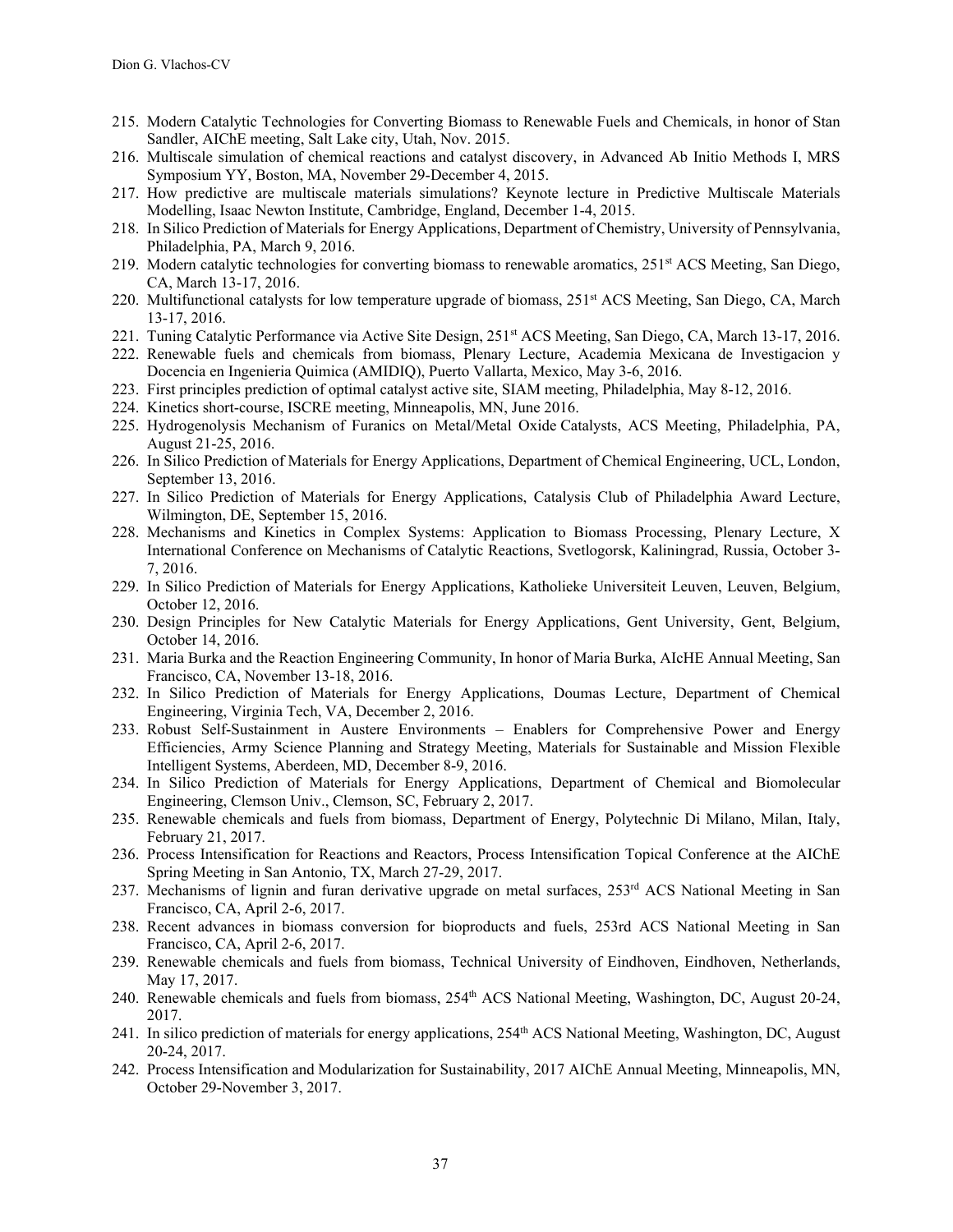- 243. Predictive Multiscale Modeling of Complex Systems for Sustainability, 8<sup>th</sup> Asian-Pacific Chemical Reaction Engineering Symposium (APCRE 2017), Shanghai, China, November 12‐15, 2017. Plenary talk.
- 244. Renewable chemicals and fuels from biomass, State Key Laboratory of Physical Chemistry of Solid Surfaces, Xiamen University, Xiamen, China, November 15th, 2017.
- 245. Small molecules, big challenges, National University of Singapore, Singapore, November 17, 2017.
- 246. Emerging Feedstocks and Opportunities, Lehigh University, Bethlehem, PA, January 24, 2018.
- 247. Renewable Chemicals and Fuels: From First Principles to Chemical Manufacturing, New York University: Tandon School of Engineering, January 26, 2018.
- 248. Predictive Multiscale Modeling of Complex Systems for Sustainability, Georgia Institute of Technology, Atlanta, GA, April 4, 2018.
- 249. Renewable chemicals and fuels from biomass, Invited Talk, Washington University, St. Louis, MO, April 13, 2018.
- 250. Machine Learning for Reducing Parametric and Model Form Uncertainty of Predictive, Complex Chemical-Reaction Models. Keynote, ISCRE 25<sup>th</sup>, Florence, Italy, May 20-23, 2018.
- 251. Predictive Modeling of Complex Chemical Reactions: Correlated Data, Uncertainty Quantification, And Machine Learning, Invited, First Conference on Machine Learning in Science and Engineering, Pittsburgh, PA, CMU, June  $7<sup>th</sup>$ , 2018.
- 252. In Silico Prediction of Materials for Energy Applications, Pittsburgh-Cleveland Catalysis Society (PCCS) Annual Symposium, Pittsburgh, PA, June 8<sup>th</sup>, 2018.
- 253. In Silico Prediction of Materials for Energy Applications, FIPSE (Future Innovation in Process Systems), Chalkidiki, Greece, June 25-27, 2018.
- 254. Modular Manufacturing for Emerging Energy Industries: Shale Gas and Biomass Upgrade, Plenary (with Stratos Pistikopoulos), Process Systems Engineering (PSE 2018), San Diego, CA, July 1-5, 2018.
- 255. Renewable Chemicals and Fuels: From First Principles to Chemical Manufacturing, National Technical University of Athens, Athens, Greece, October 17, 2018.
- 256. From First Principles to Chemical Manufacturing of Renewable Chemicals, AIChE Invited talk in honor of CRE Young Investigators, AIChE Annual Meeting, Pittsburgh, PA, October 29-November 2, 2018.
- 257. Multi‐level Bridge between Reaction Engineering and Computational Catalysis, Plenary lecture, XXIII International conference on Chemical Reactors, CHEMREACTOR-23, Ghent, Belgium, November 5- 9, 2018.
- 258. Emerging Feedstocks and Opportunities, Distinguished Lecture in Energy, EPFL ChemE seminar series, EPFL, November  $30<sup>th</sup>$ , 2018.
- 259. Data Science for Chemistry and Chemical Engineering, National University of Singapore, Singapore, January 7-11, 2019.
- 260. From First Principles to Chemical Manufacturing of Renewable Chemicals, National University of Singapore, Singapore, January 7-11, 2019.
- 261. Non-oxidative Conversion of Methane to Value-added Chemicals, Spring ACS National Meeting, Orlando, FL, March 31 – April 4, 2019
- 262. Computational Operando Spectroscopy and Kinetics for Single Atom Catalysis, Spring ACS National Meeting, Orlando, FL, March 31 – April 4, 2019
- 263. Artificial Intelligence for Chemical Sciences, Spring ACS National Meeting, Orlando, FL, March 31 April 4, 2019
- 264. Renewable Chemicals and Fuels: From First Principles to Chemical Manufacturing, Chemical Engineering Department Seminar, University of California at Santa Barbara, May 9, 2019.
- 265. Modular Manufacturing for Emerging Energy Industries: Green Ammonia, Shale Gas, and Biomass Upgrade, Plenary at Second International Process Intensification Conference (IPIC2), Leuven, Belgium, May 27-29, 2019.
- 266. Modular Manufacturing for Emerging Energy Industries: Green Ammonia, Shale Gas, and Biomass Upgrade, Plenary at 12<sup>th</sup> Panhellenic Symposium of Chemical Engineering, Athens, May 29-31, 2019.
- 267. Catalyst and Process Intensification for Modular and Improved Manufacturing of Emerging Energy Industries, LyondellBasell Company, Houston, TX, June  $11<sup>th</sup>$ , 2019.
- 268. Chemical Manufacturing of Renewable Bioproducts from Diverse Feedstocks, Plenary at CatBior V, Turku / Åbo, Finland, September 23-27, 2019.
- 269. Chemical Manufacturing of Renewable Bioproducts from Diverse Feedstocks, Oklahoma State University, October 8<sup>th</sup>, 2019.
- 270. Business Case for Process Intensification and Modularization, Panel Presentation and Discussion at SOCMA (Synthetic Organic Chemical Manufacturers) Meeting, Philadelphia, PA, October 10, 2019.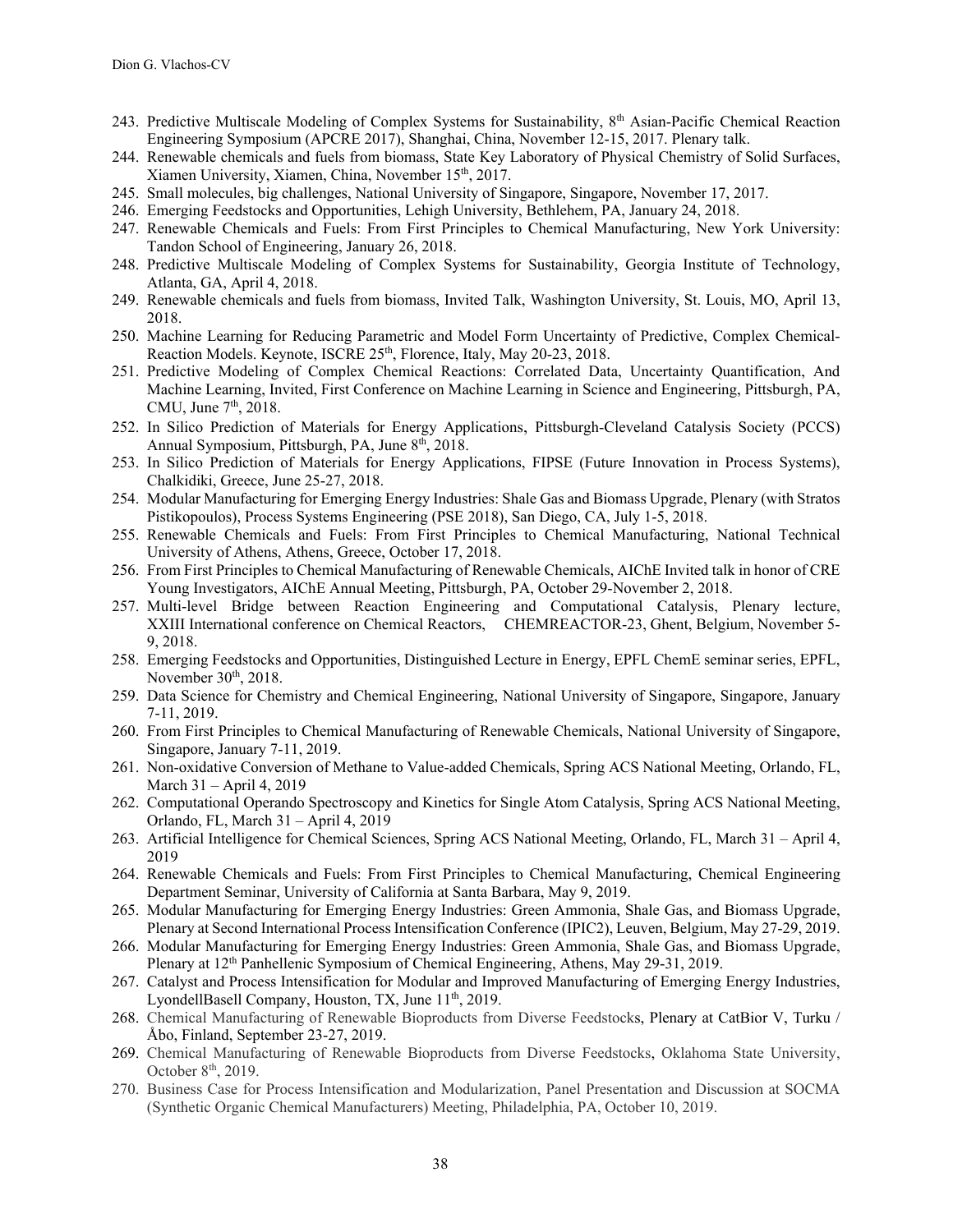- 271. Computation-driven catalyst discovery, Plenary at International Conference on Unconventional Catalysis, Reactors and Applications, Zaragoza, Spain, October 16-18, 2019.
- 272. Renewable Chemicals and Fuels: From First Principles to Chemical Manufacturing, Iowa State University, Ames, IA, January 23rd, 2020.
- 273. Biorefinery separations, Gordon Conference on Chemical Separations, Galveston, TX, January 26-31, 2020.
- 274. Data Science for Chemistry and Chemical Engineering, Johns Hopkins University, Baltimore, MD, February 6, 2020.
- 275. Data Science and Multiscale Modeling in Sciences and Engineering, DARWIN HPC symposium, Newark, DE, February 12, 2020.
- 276. Renewable Chemicals and Fuels: From First Principles to Chemical Manufacturing, Lectures at the Leading Edge, Chemical Engineering and Applied Chemistry, Univ. of Toronto, March  $18<sup>th</sup>$ , 2020. Rescheduled as a Webinar for October 14, 2020.
- 277. Graph Theoretical Approaches for Thermochemistry, Uncertainty Quantification, and Atomically Resolved Kinetic Monte Carlo Simulations, Spring National ACS Meeting, Philadelphia, PA, March 22 – 26, 2020. Postponed.
- 278. Data Science and Fundamentals for Closing the Materials Gap, Spring National ACS Meeting, Philadelphia, PA, March 22 – 26, 2020. Postponed.
- 279. Non-oxidative Conversion of Methane to Value-added Chemicals, Spring National ACS Meeting, Philadelphia, PA, March 22 – 26, 2020. Postponed.
- 280. Operando Spectroscopy, Kinetics, and Stability of Single-Atom Catalysts for CO Oxidation, Spring National ACS Meeting, Philadelphia, PA, March 22 – 26, 2020. Postponed.
- 281. Emergent Behavior of Catalysts Exposes Fundamental Limitations of Sabatier's Principle, Spring National ACS Meeting, Philadelphia, PA, March 22 – 26, 2020. Postponed.
- 282. Closing the gap between experiments and calculations: How far are we? Keynote Lecture at GRC Catalysis, New London, New Hampshire, June 28-July 2, 2020, 2020. Postponed.
- 283. Computational Catalysis: A Process Intensification Tool; RAPID Webinar Series, July 30, 2020.
- 284. The roles of catalysis and reaction engineering in a circular economy, Plenary at ISCRE 26 & APCRE 9, New Delhi, India, December 6-9, 2020. Postponed.
- 285. Data science for catalyst discovery and process intensification, Webinar to the Department of Chemical Engineering at Texas Tech University, October 2, 2020.
- 286. Data science for catalyst discovery and process intensification, Webinar to Physical Science and Engineering Division, King Abdullah University of Science and Technology, Thuwal, Saudi Arabia, October 12, 2020.
- 287. Data science and multiscale modeling for chemical sciences, Distinguished Seminar Series in Computational Science and Engineering, MIT, Webinar, November 19, 2020.
- 288. International Symposium on Green Chemistry (ISGC), La Rochelle, France, May 3-7, 2021.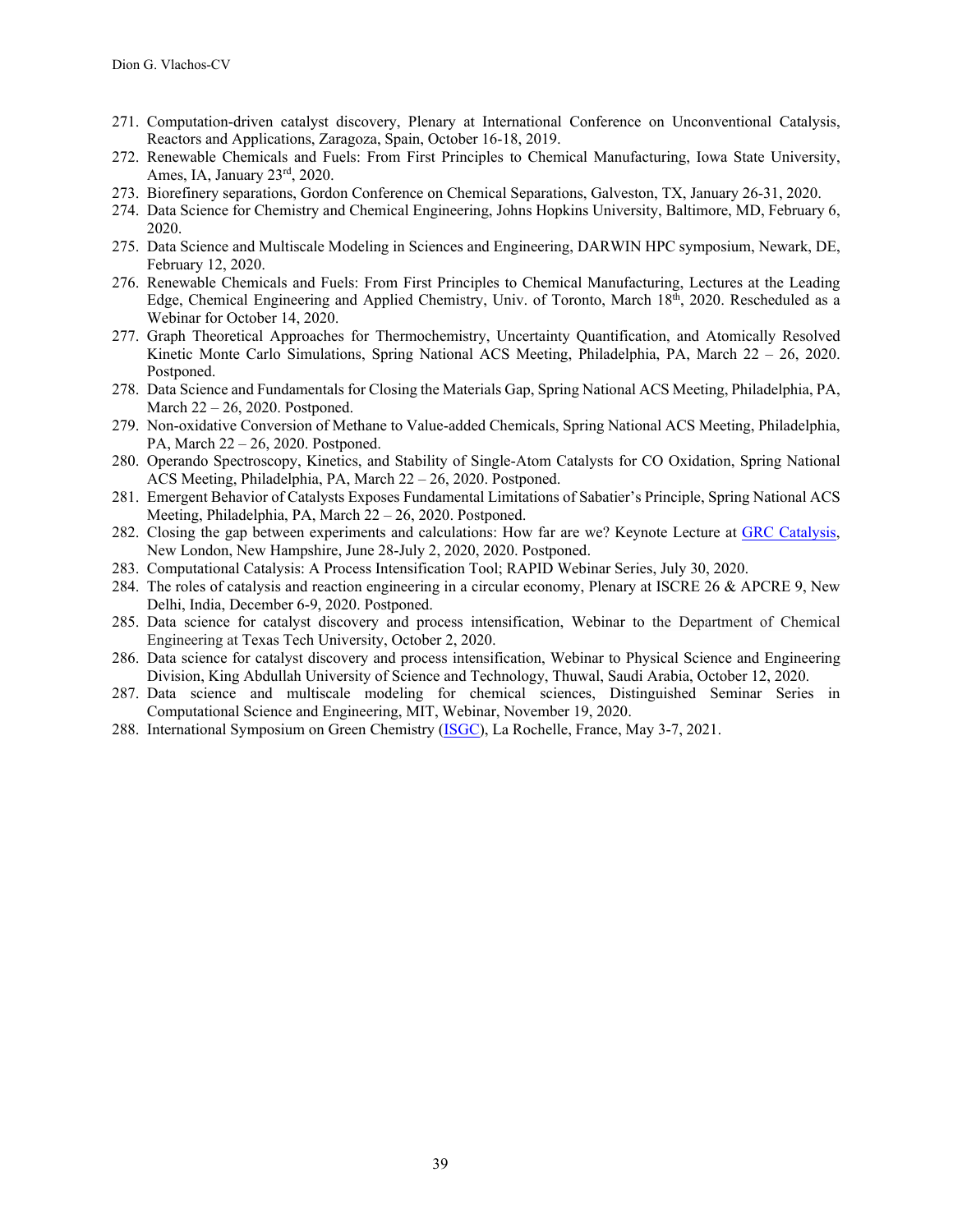# **CONTRIBUTED PRESENTATIONS AT (INTER)NATIONAL MEETINGS**

- 1. D. G. Vlachos and K. F. Jensen, "Step Dynamics on Crystal Surfaces", American Institute of Chem. Eng., November 5-10, 1989, San Francisco, CA.
- 2. D. G. Vlachos, L. D. Schmidt, and R. Aris, "Monte Carlo Studies of Rate Multiplicities and Self-Sustained Oscillations in Surface Reactions", American Institute of Chem. Eng., November 11-16, 1990, Chicago, IL.
- 3. D. G. Vlachos, L. D. Schmidt, and R. Aris, "Structure of Small Catalyst Particles", American Institute of Chem. Eng., November 17-22, 1991, Los Angeles, CA.
- 4. D. G. Vlachos, L. D. Schmidt, and R. Aris, "Kinetics of Facet Formation during Growth or Etching of Crystals", Materials Research Society, December 2-6, 1991, Boston, MA.
- 5. D. G. Vlachos, L. D. Schmidt, and R. Aris, "Structure of Small Catalyst Particles", 12th International Symposium on Chemical Reaction Eng., 6/29/92-7/2/92, Torino, Italy.
- 6. D. G. Vlachos, L. D. Schmidt, and R. Aris, "Comparison of Small Metal Clusters: Ni, Pd, Pt, Cu, Ag, Au", 6th International Symposium on Small Particles and Inorganic Clusters, September 16-22, 1992, Chicago, IL.
- 7. D. G. Vlachos, L. D. Schmidt, and R. Aris, "Structure and Dynamics of Small Particles", American Institute of Chem. Eng., November 1-6, 1992, Miami, FL.
- 8. D. G. Vlachos, R. Olsen, L. D. Schmidt, and R. Aris, "Homogeneous-Heterogeneous Combustion Near Surfaces", American Institute of Chem. Eng., November 1-6, 1992, Miami, FL.
- 9. D. G. Vlachos, L. D. Schmidt, and R. Aris, "Ignition and Extinction of Flames near Surfaces", American Institute of Chem. Eng., 1993, St. Lewis.
- 10. Balakrishna, D. G. Vlachos, L. D. Schmidt, and R. Aris, "Combustion of Natural Gas near Surfaces", American Institute of Chem. Eng., 1993, St. Lewis.
- 11. D. G. Vlachos, L. D. Schmidt, and R. Aris, "Methane Flames Near Surfaces", Twenty Fifth Symposium (International) on Combustion, July 31-August 5, 1994, Irvine, CA.
- 12. D. G. Vlachos, "Instabilities in homogeneous non-isothermal reactors: Comparison of deterministic and Monte Carlo Simulations", Gordon Conference on Oscillations and Dynamical Instabilities, August 7-12, 1994, Newport, RI.
- 13. S. Kalamatianos and D. G. Vlachos, "The interplay of transport and kinetics on flame stability", American Institute of Chem. Eng., November 13-18, 1994, San Francisco, CA.
- 14. S. -J. He and D. G. Vlachos, "Sintering of Supported Metal Catalysts: A Molecular Approach", American Institute of Chem. Eng., November 13-18, 1994, San Francisco, CA.
- 15. D. G. Vlachos, "Stochastic simulations of nanophase materials", American Institute of Chem. Eng., November 13-18, 1994, San Francisco, CA.
- 16. M. M. Zacharias and D. G. Vlachos, "Simulated annealing calculations of nanoclusters", Materials Research Society, November 27-December 2, 1994, Boston, MA.
- 17. D. G. Vlachos, "Growth of elongated nanostructures", Materials Research Society, November 27-December 2, 1994, Boston, MA.
- 18. S. Kalamatianos and D. G. Vlachos, "Mechanism reduction of complex reaction networks," American Institute of Chem. Eng., November 12-17, 1995, Miami, FL.
- 19. D. G. Vlachos, "The role of catalysis in homogeneous ignition and extinction of hydrogen," American Institute of Chem. Eng., November 12-17, 1995, Miami, FL.
- 20. S. -J. He and D. G. Vlachos, "The interplay of thermodynamics and kinetics in the formation of nanoparticles," American Institute of Chem. Eng., November 12-17, 1995, Miami, FL.
- 21. S. -J. He and D. G. Vlachos, "Hysteresis, oscillations, and phase transitions in growth of particles," American Institute of Chem. Eng., November 12-17, 1995, Miami, FL.
- 22. D. G. Vlachos, "Stochastic modeling of chemical reactors," American Institute of Chem. Eng., November 12-17, 1995, Miami, FL.
- 23. P. Bui, I. Graff, D. G. Vlachos, and P. R. Westmoreland, "Measurement of consumption and generation rates in a plasma-enhanced chemical vapor deposition reactor," American Institute of Chem. Eng., November 12-17, 1995, Miami, FL.
- 24. D. G. Vlachos and P. -A. Bui, "Homogeneous-heterogeneous ignitions and extinctions of hydrogen/air mixtures," in Sixth International Conference on Numerical Combustion, New Orleans, LA, March 4-6, 1996.
- 25. D. G. Vlachos and P. -A. Bui, "Homogeneous-heterogeneous oxidation reactors: Reactor safety, chemical synthesis, and pollution abatement," in AIChE Spring meeting, New Orleans, LA, Feb. 25-29, 1996.
- 26. D. G. Vlachos, "Homogeneous-heterogeneous oxidation reactions over platinum and inert surfaces," in 14th International Symposium on Chemical Reaction Engineering, Brugge, Belgium, May 5-8, 1996.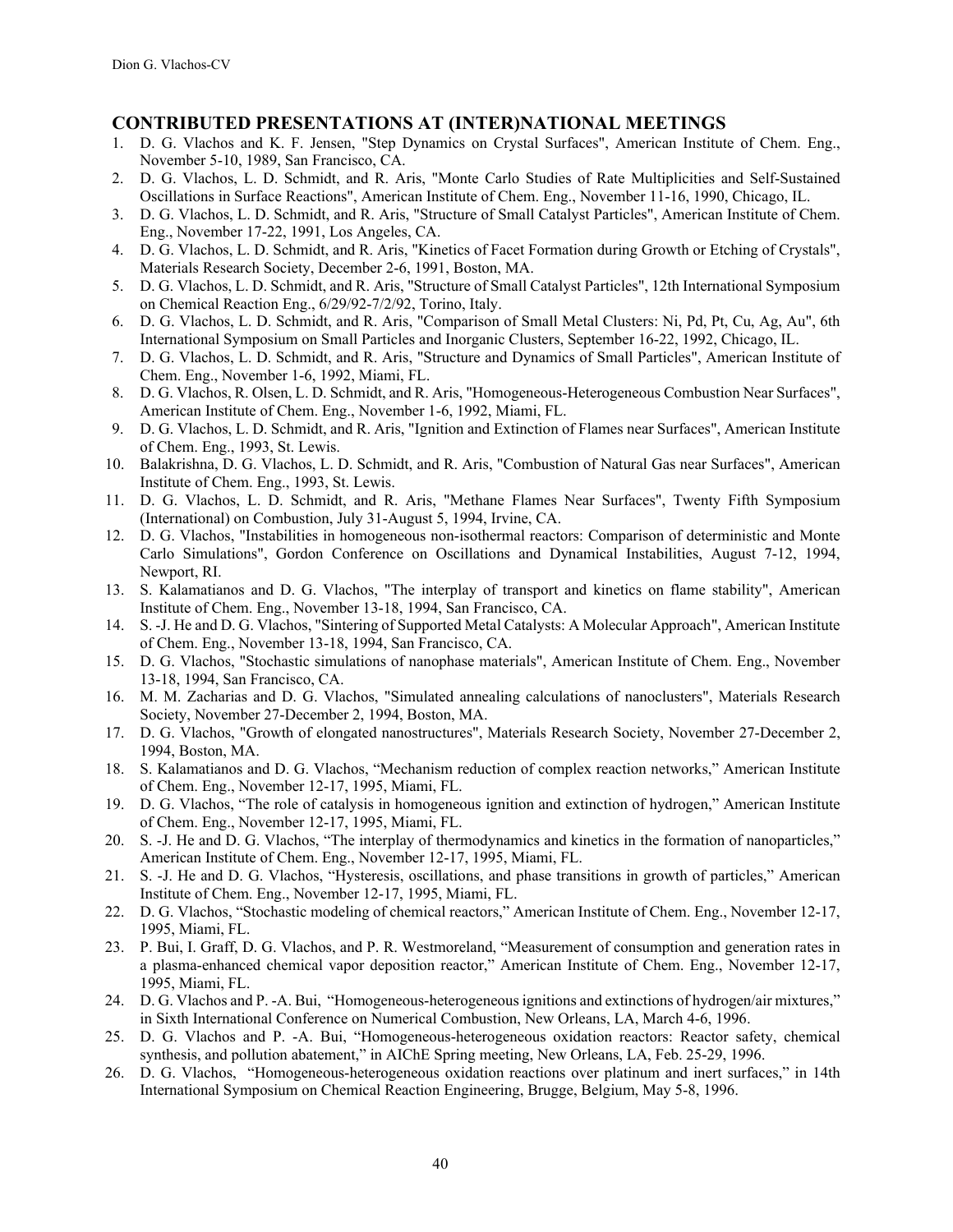- 27. M. Tsapatsis and D. G. Vlachos, "Continuum and Stochastic Modeling on the Role of Gel Microstructure in Zeolite Crystallization," in Materials Research Society meeting, CA, April 8-12, 1996.
- 28. P. -A. Bui, D. G. Vlachos, and P. R. Westmoreland, "Homogeneous ignition of hydrogen/air mixtures over platinum," in Twenty Sixth Symposium (International) on Combustion, The Combustion Institute, Napoli, Italy, July 28-August 2, 1996.
- 29. P. -A. Bui, D. G. Vlachos, and P. R. Westmoreland, "On the self-inhibition of surface fuel ignition in catalytic oxidation reactors," in Twenty Sixth Symposium (International) on Combustion, The Combustion Institute, Napoli, Italy, July 28-August 2, 1996.
- 30. Y. K. Park and D. G. Vlachos, "Ignitions, extinctions, and oscillations in natural gas combustion," in American Institute of Chem. Eng., Chicago, IL, November 10-15, 1996.
- 31. M. Ziauddin, A. Balakrishna, L. D. Schmidt, R. Aris, and D. G. Vlachos, "Methane flames near inert surfaces: Effect of composition, pressure, preheat, and residence time," in American Institute of Chem. Eng., Chicago, IL, November 10-15, 1996.
- 32. D. G. Vlachos and M. Tsapatsis, "Mathematical modeling and experiments in zeolites: Nucleation and growth," in American Institute of Chem. Eng., Chicago, IL, November 10-15, 1996.
- 33. P. -A. Bui, D. G. Vlachos, and P. R. Westmoreland, "On the self-inhibition of surface fuel ignition in catalytic oxidation reactors," in American Institute of Chem. Eng., Chicago, IL, November 10-15, 1996.
- 34. D. G. Vlachos, "Stochastic modeling of chemical reactors with detailed kinetics: Induction times and explosions," in American Institute of Chem. Eng., Chicago, IL, November 10-15, 1996.
- 35. D. G. Vlachos and P. A. Monson, "Free energy of solid-phase clusters," in American Institute of Chem. Eng., Chicago, IL, November 10-15, 1996.
- 36. D. G. Vlachos, P.-A. Bui, Y. K. Park, and P. Aghalayam, "Numerical bifurcation theory applied to real chemistry premixed flames: Flame stability and pollution abatement," in International colloquium on advanced computation & analysis of combustion, Moscow, Russia, May 12-14, 1997.
- 37. M. Tsapatsis and D. G. Vlachos, "Continuum and stochastic models of zeolite crystallization," in International Symposium on Zeolites and Microporous Crystals, Tokyo, Japan, August 24-27, 1997.
- 38. Y. K. Park and D. G. Vlachos, "Ignitions and oscillations in methane/air mixtures," *in Gordon Conference on Oscillations and Dynamical Instabilities,* July 13-18, 1997, Newport, RI, 1997.
- 39. Y. K. Park, P.-A. Bui, and D. G. Vlachos, "Simulations of flammability and ignitability of catalytic oxidation reactors with detailed reaction mechanisms," American Institute of Chem. Eng., Los Angeles, CA, November 16- 21, 1997.
- 40. V. Nikolakis, M. Tsapatsis, and D. G. Vlachos, "Mathematical modeling of zeolite nucleation and growth," American Institute of Chem. Eng., Los Angeles, CA, November 16-21, 1997.
- 41. P. Aghalayam and D. G. Vlachos, "Simulations of NOx production and destruction paths in H2/air premixed flames near surfaces," American Institute of Chem. Eng., Los Angeles, CA, November 16-21, 1997.
- 42. D. G. Vlachos, "Multiscale integration hybrid algorithms for homogeneous-heterogeneous process modeling," American Institute of Chem. Eng., Los Angeles, CA, November 16-21, 1997.
- 43. Y. K. Park and D. G. Vlachos, "Ignitions, extinctions, oscillations, and chemical synthesis in methane oxidation," American Institute of Chem. Eng., Los Angeles, CA, November 16-21, 1997.
- 44. R. Olsen, Y. K. Park, and D. G. Vlachos, "Reaction set reduction at oscillatory ignition points," ACS National Meeting, Dallas, TX, March 29-April 2, 1998.
- 45. P. Aghalayam and D. G. Vlachos, "NOx and fuel emissions in the combustion of hydrogen/air mixtures," in Twenty Seven Symposium (International) on Combustion, The Combustion Institute, Boulder, CO August 2-7, 1998.
- 46. P. Aghalayam and D. G. Vlachos, "An integrated microreactor/heat exchanger for natural gas Combustion: Efficiency and pollutant emissions," American Institute of Chem. Eng., Miami, FL, November 15-20, 1998.
- 47. P.-A. Bui and D. G. Vlachos, "Oscillations in complex reacting flows: H2/air flames near surfaces," American Institute of Chem. Eng., Miami, FL, November 15-20, 1998.
- 48. M. Gummalla, D. G. Vlachos, and M. A. Delichatsios, "Bifurcations and structure of surface stabilized methaneair diffusion flames," in Twenty Seven Symposium (International) on Combustion, The Combustion Institute, Boulder, CO August 2-7, 1998.
- 49. Y. K. Park, P. -A. Bui, N. E. Fernandes, and D. G. Vlachos, "Catalytic Combustion of H2/O2/N2 mixtures near Pt: Model validation through experiments and prediction of operation regimes," in Twenty Seven Symposium (International) on Combustion, The Combustion Institute, Boulder, CO August 2-7, 1998.
- 50. Y. K. Park, N. Fernandes, and D. G. Vlachos, "Pt catalyzed combustion of diluted H2/O2 mixtures: Experimental validation of detailed modeling," American Institute of Chem. Eng., Miami, FL, November 15-20, 1998.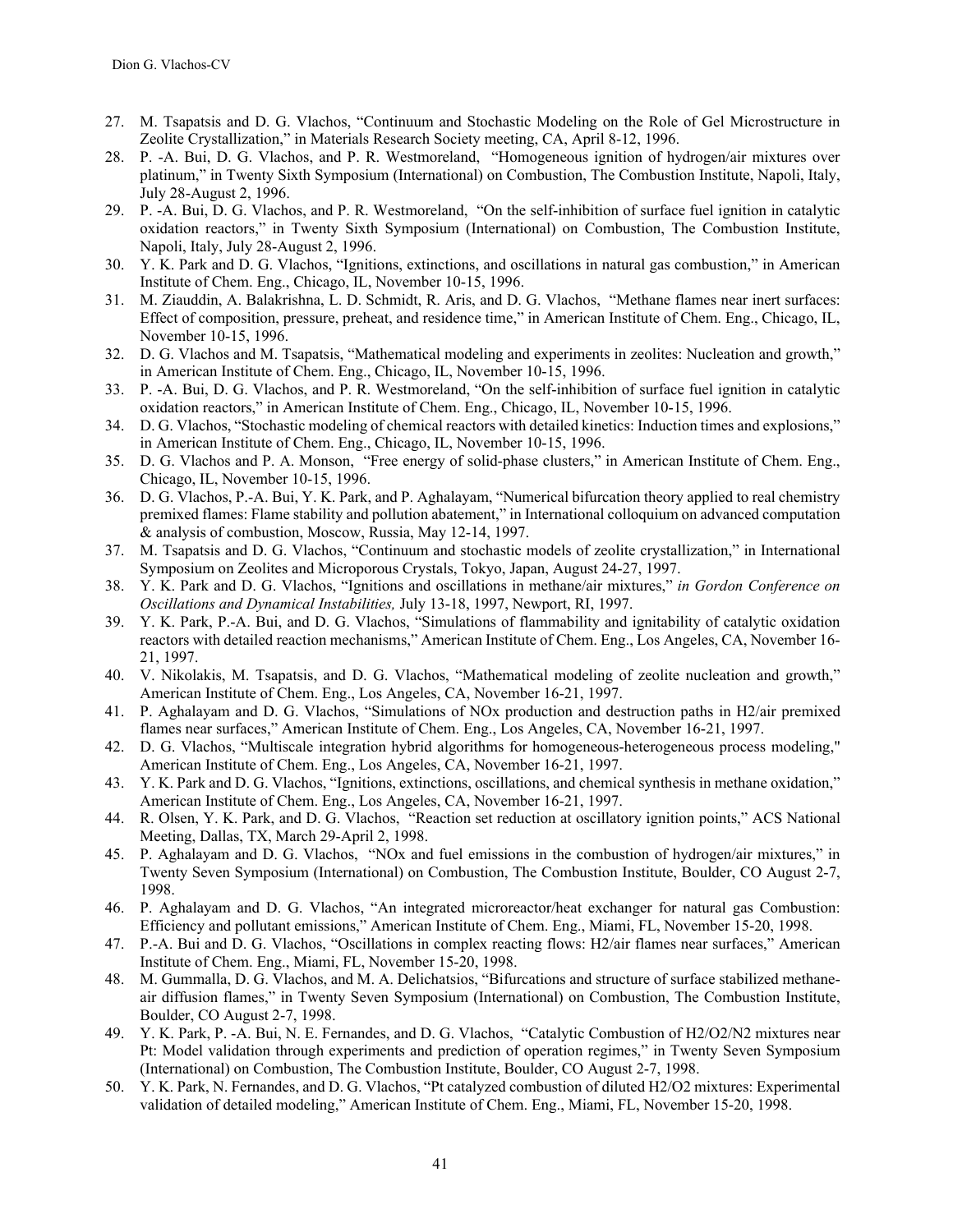- 51. V. Nikolakis, M. Tsapatsis, and D. G. Vlachos, "Study of zeolite L growth using lattice Monte Carlo simulations", American Institute of Chem. Eng., Miami, FL, November 15-20, 1998.
- 52. D. G. Vlachos and J. Reese, "Linking molecular and macroscopic simulations in epitaxial film growth", American Institute of Chem. Eng., Miami, FL, November 15-20, 1998.
- 53. D. G. Vlachos, M. Gummalla, P. -A. Bui, P. R. Westmoreland, and R. J. Olsen, "Recent advances and future directions in nonlinear dynamics of complex reactions in combustion," in 13th Int. Congress of Chemical and Process Eng., Prague, Czech Republic, August 23-28, 1998.
- 54. D. G. Vlachos, "Two-dimensional simulations with detailed chemistry in fast flow partial oxidation monolith reactors," in ISCRE 15th, Newport Beach, CA, Sept. 13-16, 1998.
- 55. Y. K. Park, N. E. Fernandes, and D. G. Vlachos, "Effect of dilution on catalytic oxidation: Model validation through experiments and prediction of operation regimes," in ISCRE 15th, Newport Beach, CA, Sept. 13-16, 1998.
- 56. S. Raimondeau and D. G. Vlachos, "Two-dimensional detailed chemistry simulation of methane in short contact time catalytic monoliths," in Mediterranean Combustion Symposium, Antalya, Turkey, June 20-25, 1999.
- 57. M. Gummalla, H. Bermudez, D. G. Vlachos, and M. A. Delichatsios, "Flammability, multiplicity and oscillation in surface stabilized diffusion flames: Application to fire extinction," in Mediterranean Combustion Symposium, Antalya, Turkey, June 20-25, 1999.
- 58. S. Fisher, N. Fernandes, D. G. Vlachos, M. Tsapatsis, and J. J. Watkins, "Fabrication of supported thin film metal membranes for hydrogen separation by reactive deposition from supercritical fluids,", AIChE meeting, Dallas, TX, Oct. 31-Nov. 5, 1999.
- 59. M. Gummalla, D. G. Vlachos, and M. A. Delichatsios, "Counterflow diffusion flames: Flame extinction, flammability, and fire suppression," in American Institute of Chem. Eng., Dallas, TX, Oct. 31-Nov. 5, 1999.
- 60. M. Gummalla, D. G. Vlachos, and M. A. Delichatsios, "Chaotic dynamics and isola of periodic orbits at high pressures in a distributed flow and reaction system," in AIChE meeting, Dallas, TX, Oct. 31-Nov. 5, 1999.
- 61. V. Nikolakis, D. G. Vlachos, and M. Tsapatsis, "Theoretical and experimental studies of the seeded growth of TPA-silicalite-1", AIChE meeting, Dallas, TX, Oct. 31-Nov. 5, 1999.
- 62. D. G. Vlachos, J. S. Reese, R. Lam, S. Raimondeau, and M. Katsoulakis, "Bridging the gap of multiple scales: From microscopic, to mesoscopic, to macroscopic models for catalytic and deposition reactors", AIChE meeting, Dallas, TX, Oct. 31-Nov. 5, 1999.
- 63. M. Katsoulakis and D. G. Vlachos, "A multiscale approach to cluster growth problems", in "Multiscale Models for Surface Evolution and Reacting Flows, Institute of Mathematics and its Applications (IMA) Workshop", Minneapolis, MN, June 5-9, 2000.
- 64. V. Nikolakis, G. Bonilla, D. G. Vlachos, and M. Tsapatsis, "Theoretical and experimental studies of the seeded growth of TPA-slicalite-1 nanoparticles and membranes", Int. Symp. Zeolites and Microporous Materials, Sendai, Japan, Aug. 6-9, 2000.
- 65. P. Aghalayam, Y. K. Park and D. G. Vlachos, "A detailed surface reaction mechanism for CO oxidation on Pt", Twenty Eight Symposium (International) on Combustion, The Combustion Institute, Edinburgh, Scotland, July 30-August 4, 2000.

## *Bernard Lewis Award from the Combustion Institute*

- 66. M. Gummalla, M. A. Delichatsios, and D. G. Vlachos, "A criterion for critical solid fuel extinction", Twenty Eight Symposium (International) on Combustion, The Combustion Institute, Edinburgh, Scotland, July 30- August 4, 2000.
- 67. M. Gummalla and D. G. Vlachos, "Oscillatory instabilities and chaotic dynamics in premixed  $H_2$ -air flames", Twenty Eight Symposium (International) on Combustion, The Combustion Institute, Edinburgh, Scotland, July 30-August 4, 2000.
- 68. D. G. Vlachos, V. Nikolakis, G. Bonilla, and M. Tsapatsis, "Modeling Growth of Zeolites: From nanoclusters to membranes,", in PDEs with Chemical Engineering Applications, First SIAM Conference on Computational Science and Engineering, Washington, DC, Sept. 21-23, 2000.
- 69. J. C. Poshusta, S. M. Fisher, N. E. Fernandes, T. Basak, D. G. Vlachos, M. Tsapatsis, and J. Watkins, "Fabrication of palladium membranes in porous supports by reactive deposition from supercritical fluids", Annual AIChE meeting, Los Angeles, CA, Nov. 12-17, 2000.
- 70. G. Bonilla, D. G. Vlachos, and M. Tsapatsis, "Simulation of the polycrystalline film growth of zeolite membranes," Annual AIChE meeting, Los Angeles, CA, Nov. 12-17, 2000.
- 71. G. Bonilla, D. G. Vlachos, and M. Tsapatsis, "Characterization of the microstructure of zeolite membranes using fluorescence confocal microscopy," Annual AIChE meeting, Los Angeles, CA, Nov. 12-17, 2000.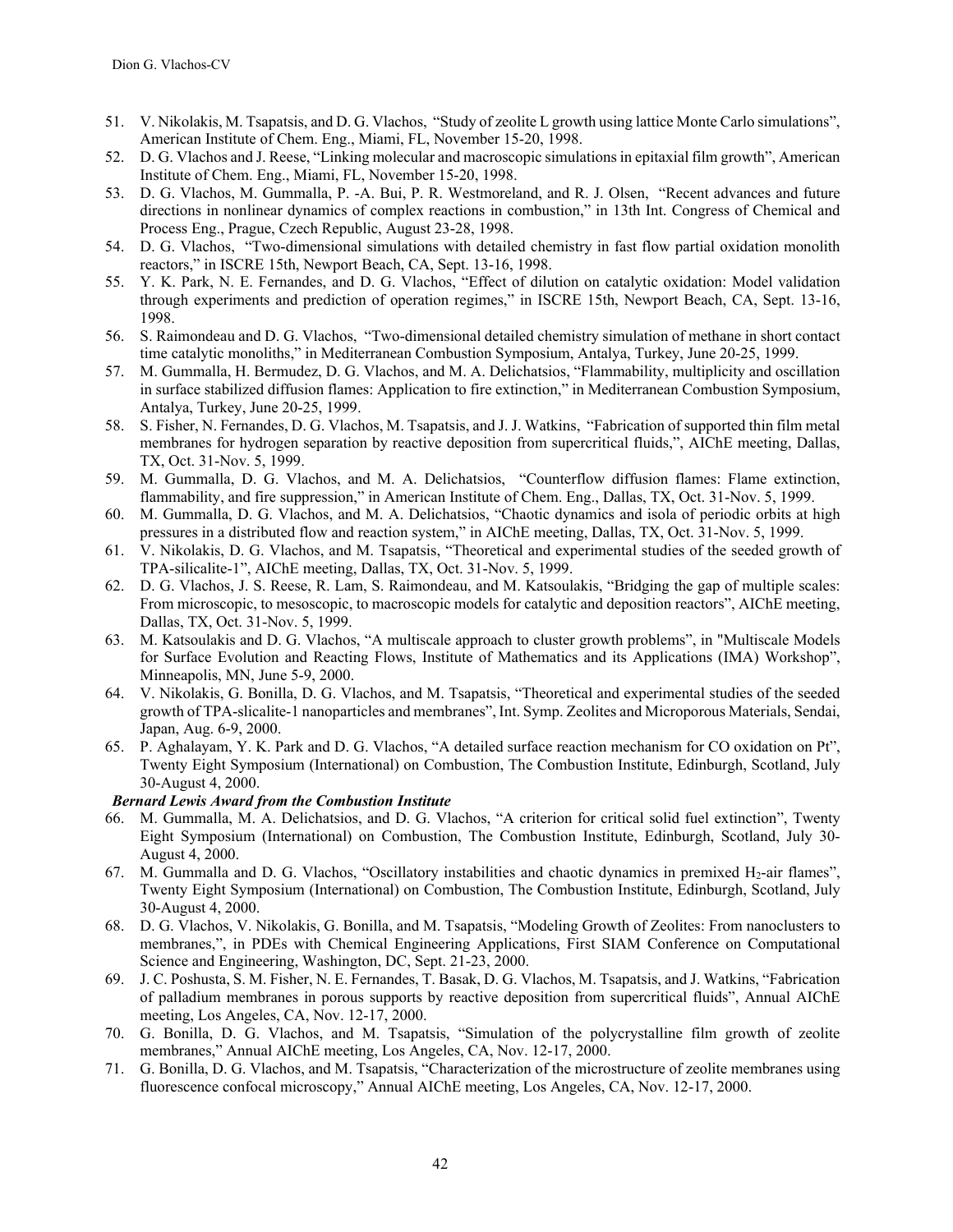- 72. S. Raimondeau, P. Aghalayam, Y. K. Park, and D. G. Vlachos, "Multiscale models of chemical reactors", Annual AIChE meeting, Los Angeles, CA, Nov. 12-17, 2000.
- 73. V. Nikolakis, G. Xomeritakis, M. Tsapatsis, and D. G. Vlachos, "Development of a new aluminosilicate-type zeolite membrane and its application to hydrocarbon isomers separation," Annual AIChE meeting, Los Angeles, CA, Nov. 12-17, 2000.
- 74. G. Bonilla, V. Nikolakis, M. Tsapatsis, D. G. Vlachos, "Growth Studies of Silicalite-1 Crystals and Thin Films", Gordon Research Conference on: Membranes Materials and Processes, New London, CT (July 29 - August 3, 2000).
- 75. P. Aghalayam, D. G. Vlachos, and V. Papavassiliou, "Construction and optimization of elementary surface reaction mechanisms for catalytic oxidation",  $5<sup>th</sup>$  International Conference on Chemical Kinetics, NIST, Gaithersburg, MD, July 16-20, 2001.
- 76. D. G. Vlachos, R. Lam, M. Snyder, M. A. Katsoulakis, "A Novel approach to molecular modeling of transport through inorganic nanoporous membranes", International Workshop on Zeolitic and Microporous Membranes, IWZMM2001, Purmerend, Netherlands, July 1-4, 2001.
- 77. S. Raimondeau and D. G. Vlachos, "Modeling of high temperature microreactors," AIChE meeting, Reno, Nov. 4-9, 2001.

#### *Catalysis and Reaction Engineering Student Award*

- M. A. Snyder, R. Lam, D. G. Vlachos, and M. A. Katsoulakis, "A novel approach to molecular modeling of transport through nanoporous membranes," AIChE meeting, Reno, Nov. 4-9, 2001.
- 79. D. G. Vlachos, R. Lam, M. A. Snyder, and M. A. Katsoulakis, and Z. Chen, "Mesoscopic models and simulations of transport in nanoporous films," AIChE meeting, Reno, Nov. 4-9, 2001.
- 80. M. Gummalla, M. Tsapatsis, and J. J. Watkins, and D. G. Vlachos, "Multiscale Modeling for Deposition of Thin Films in Porous Media," AIChE meeting, Reno, Nov. 4-9, 2001.
- 81. R. Harikrishnan, M. I. Lebedeva, D. G. Vlachos and M. Tsapatsis, "Periodic patterning in materials deposition by self-regulating diffusion-reaction processes," AIChE meeting, Reno, Nov. 4-9, 2001.
- 82. P. Aghalayam, D. G. Vlachos, and V. Papavassiliou, "Construction and optimization of elementary surface reaction mechanisms for catalytic oxidation", AIChE meeting, Reno, Nov. 4-9, 2001.
- 83. M. A. Snyder, D. G. Vlachos, and M. A. Katsoulakis, "Novel approach to molecular modeling of transport through inorganic nanoporous membranes", ACS meeting, Orlando, FL, April 7-11, 2002.
- 84. A. B. Mhadeshwar, P. Aghalayam, V. Papavassiliou, and D. G. Vlachos, "Surface reaction mechanism development for partial oxidation of methane to synthesis gas", ACS meeting, Orlando, FL, April 7-11, 2002.
- 85. D. G. Vlachos, M. A. Snyder, R. Lam, V. Nikolakis, G. Bonilla, M. Tsapatsis, and M. A. Katsoulakis, "Multiscale modeling for linking growth, microstructure, and transport-chemistry properties of inorganic microporous films", Mathematics in Chemical Kinetics and Engineering, Int. Workshop, Ghent, Belgium, May 5-8, 2002.
- 86. D. G. Vlachos, M. Lebedeva, H. Ramanan, and M. Tsapatsis, "Mechanisms of Pattern Formation in Materials", AIChE meeting, Indianapolis, IN, Nov. 3-8, 2002.
- 87. M.A. Snyder, D. G. Vlachos, and M. A. Katsoulakis, "Mesoscopic Modeling of Transport through Anisotropic Microporous Membranes", AIChE meeting, Indianapolis, IN, Nov. 3-8, 2002.
- 88. D. G. Norton, S. Raimondeau, and D. G. Vlachos, "Design Rules for Exothermic Microchemical Systems", AIChE meeting, Indianapolis, IN, Nov. 3-8, 2002.
- 89. D. Kragten, J. Fedeyko, J. Rimer, K. R. Sawant, R. Lobo, D. G. Vlachos, and M. Tsapatsis, "Nanoscale Zeolite Crystal Growth", AIChE meeting, Indianapolis, IN, Nov. 3-8, 2002.
- 90. G. Bonilla, Z. Lai, J. G. Nery, M. Tsapatsis, and D. G. Vlachos, "Use of Organic SDAs to Control Morphology of Zeolite Crystals and Its Implications on Membrane Microstructure", AIChE meeting, Indianapolis, IN, Nov. 3-8, 2002.
- 91. D. G. Norton and D. G. Vlachos, "Oscillations in microburners: Premixed methane/air mixtures", in *Third Joint Meeting of the U.S. Sections of The Combustion Institute*, March 16-19, 2003. Chicago, IL.
- 92. A. B. Mhadeshwar, D. D. Kragten, and D. G. Vlachos, "Application of quantum mechanical density functional theory as a fundamental basis for microkinetic modeling of catalytic combustion", in *Third Joint Meeting of the U.S. Sections of The Combustion Institute*, March 16-19, 2003. Chicago, IL.
- 93. R. F. Lobo, et al., "Nanoscale Zeolite Crystal Growth", Nanostructured Catalysts Session, AIChE meeting, Indianapolis, IN, Nov. 3-8, 2002 (invited).
- 94. J. D. Rimer, D. Kragten, R. Lobo, and D. Vlachos, "The growth of zeolite crystals from the deposition of subcolloidal silica-template nanoparticles", 77<sup>th</sup> ACS Colloid & Surface Science Symposium, Atlanta, GA, June 15-18, 2003.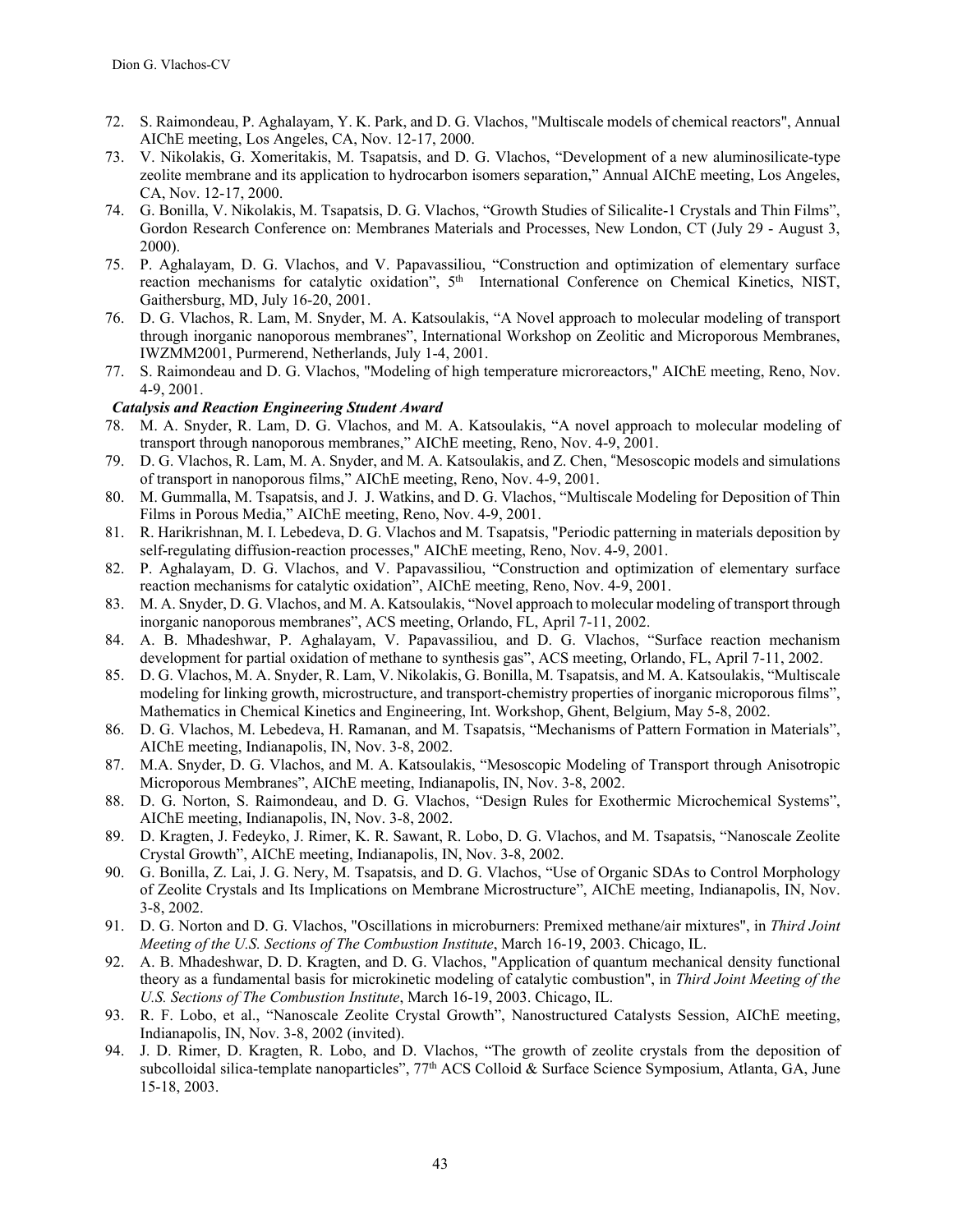- 95. J. Fedeyko, D. Kragten, K. Sawant, D. Vlachos, and R. Lobo "The structure of subcolloidal zeolite nanoparticles", 77th ACS Colloid & Surface Science Symposium, Atlanta, GA, June 15-18, 2003.
- 96. D. G. Vlachos, A. Chatterjee, and M. A. Katsoulakis, "Hierarchical, multiscale simulations for pattern formation", 77th ACS Colloid & Surface Science Symposium, Atlanta, GA, June 15-18, 2003.
- 97. A. B. Mhadeshwar, S. Raimondeau, J. Ludwig, and D. G. Vlachos, "Multiscale simulations for catalytic reactions: Application to hydrogen production", 77th ACS Colloid & Surface Science Symposium, Atlanta, GA, June 15- 18, 2003.
- 98. D. G. Vlachos, A. Chatterjee, and M. A. Katsoulakis, "Coarse-Graining of Stochastic Processes and Associated Lattice Monte Carlo", 3rd International Workshop on Nonequilibrium Thermodynamics and Complex Fluids, Princeton, NJ, August 14-17 2003.
- 99. A. B. Mhadeshwar, H. Wang, and D. G. Vlachos, "Thermodynamic Consistency in Microkinetic Development of Surface Reaction Mechanisms", 226 ACS Fall Meeting, New York, NY Sept. 7-11, 2003.
- 100. D. G. Norton and D. G. Vlachos, "The Role of Fuel in the Stability of Exothermic Microchemical Systems", 226 ACS Fall Meeting, New York, NY Sept. 7-11, 2003.
- 101. S. R. Deshmukh, A. B. Mhadeshwar and D. G. Vlachos, "Microkinetic Modeling of Ammonia Synthesis & Decomposition on Ruthenium and Microreactor Design for Hydrogen Production", 226 ACS Fall Meeting, New York, NY Sept. 7-11, 2003.
- 102. D. G. Norton, S. R. Deshmukh, A. B. Mhadeshwar, E. Wetzel, and D. G. Vlachos, "Fuel processing at the microscale for portable fuel cells", 226 ACS Fall Meeting, New York, NY Sept. 7-11, 2003.
- 103. J. D. Rimer, J. M. Fedeyko, D. Kragten, K. R. Sawant, R. F. Lobo, D. G. Vlachos, "Growth of zeolite nanocrystals via the self-assembly of subcolloidal silica-template nanoparticles", AIChE meeting, San Francisco, CA, Nov. 2003.D. G. Norton, S. R. Deshmukh, A. Mhadeshwar, E. Wetzel, D. G. Vlachos, "Fuel Processing at the Microscale for Portable Fuel Cells", AIChE meeting, San Francisco, CA, Nov. 2003.
- 105. D. G. Norton and D. G. Vlachos, "The Role of Fuel in the Stability of Exothermic Microchemical Systems", AIChE meeting, San Francisco, CA, Nov. 2003.
- 106. A.B. Mhadeshwar, H. Wang, and D. G. Vlachos, "Thermodynamic Consistency in Microkinetic Development of Surface Reaction Mechanisms", AIChE meeting, San Francisco, CA, Nov. 2003.
- 107. S. R. Deshmukh, M. B. Mhadeshwar, and D. G. Vlachos, "Microreactor Design for Hydrogen Production from Ammonia: Microkinetic Modeling and CFD simulations", AIChE meeting, San Francisco, CA, Nov. 2003.A. Chatterjee, D. G. Vlachos and M. A. Katsoulakis, "Beyond microscopic simulation for materials growth: spatially adaptive coarse-grained stochastic theory and Monte Carlo simulation", AIChE meeting, San Francisco, CA, Nov. 2003.
- 109. M. A. Snyder and D. G. Vlachos, "Multiscale modeling of transport in microporous membranes", AIChE meeting, San Francisco, CA, Nov. 2003.
- 110. M. A. Snyder, D. G. Vlachos, Z. Lai, and M. Tsapatsis, "Toward quantitatively assessing the size and distribution of grain boundaries and defects in polycrystalline microporous membranes", AIChE meeting, San Francisco, CA, Nov. 2003.
- 111. D. G. Vlachos and M. A. Katsoulakis, "Novel coarse grained kinetic Monte Carlo simulations: Application to patterning of materials", AIChE meeting, San Francisco, CA, Nov. 2003.
- 112. G. Bonilla, I. Diaz, O. Terasaki, M. Tsapatsis, and D. G. Vlachos, "Silicalite-1 Crystal Morphology Modification", AIChE meeting, San Francisco, CA, Nov. 2003.
- 113. J. D. Rimer, R. F. Lobo, and D. G. Vlachos, 'The role of self-assembled silica-tetrapropylammonium nanoparticles in the growth of silicalite-1 crystals', 78<sup>th</sup> ACS Colloid and Surf. Sci. Symp., Yale, CT, June 20-23, 2004.
- 114. J. Fedeyko, R. F. Lobo, and D. G. Vlachos, 'A new class of self-assembled organic-silica nanoparticles',  $78<sup>th</sup>$ ACS Colloid and Surf. Sci. Symp., Yale, CT, June 20-23, 2004.
- 115. A. B. Mhadeshwar and D. G. Vlachos, "Microkinetic Analysis of Water-Promoted CO oxidation, Water-Gas Shift, and Preferential Oxidation of CO on Pt for Hydrogen Generation", AIChE meeting, Austin, TX, Nov. 7- 12, 2004.
- 116. M. A. Snyder, D. G. Vlachos, Z. Lai, and M. Tsapatsis**,** "Fluorescence confocal optical microscopy for quantitatively characterizing polycrystalline features of microporous zeolite membranes and their effect upon membrane performance", AIChE meeting, Austin, TX, Nov. 7-12, 2004.
- 117. M. A. Snyder and D. G. Vlachos, "Mesoscopic modeling for bridging disparate scales of molecular transport through microporous crystalline membranes", AIChE meeting, Austin, TX, Nov. 7-12, 2004.
- 118. Energy Integration in Microchemical Devices for Hydrogen Production", AIChE meeting, Austin, TX, Nov. 7- 12, 2004.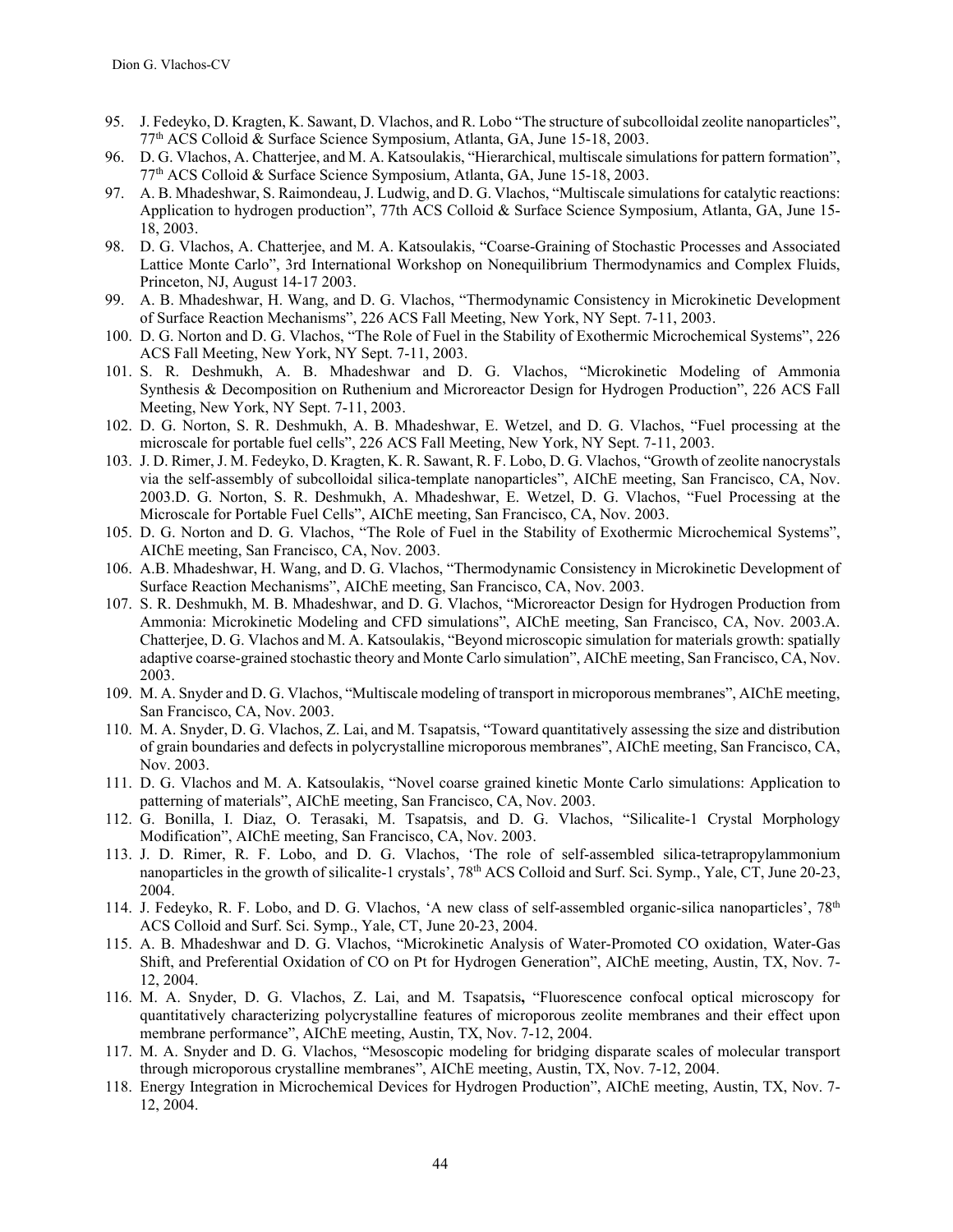- 119. J. Ludwig and D. G. Vlachos, "Prediction of sticking coefficients for use in microkinetic models using density functional theory and molecular dynamics:  $H_2/Pt(111)$ ", AIChE meeting, Austin, TX, Nov. 7-12, 2004.
- 120. S. R. Deshmukh and D. G. Vlachos, "Microreactor dynamics", AIChE meeting, Austin, TX, Nov. 7-12, 2004.
- 121. K. Mayawala, D. G. Vlachos, and J. S. Edwards, "Surface Dynamics of Epidermal Growth Factor Receptors: Study of Ligand Binding and Oligomerization Events", AIChE meeting, Austin, TX, Nov. 7-12, 2004.
- 122. V. Nikolakis, D. G. Vlachos, S. Caratzoulas, and M. Tsapatsis, 'Complexation of tetrapropylammonium cation on silicalite-1 surface. Model development, experimental validation and crystal growth related predictions", AIChE meeting, Austin, TX, Nov. 7-12, 2004.
- 123. D. G. Norton and D. G. Vlachos, "The Design and Development of Hydrocarbon Fueled Catalytic Microburners', AIChE meeting, Austin, TX, Nov. 7-12, 2004.
- 124. A. Chatterjee, M. A. Katsoulakis, and D. G. Vlachos, "Adaptive Coarse-Grained Monte Carlo Methods: A Novel Multiscale Stochastic Simulation for Large Length and Time Scales", AIChE meeting, Austin, TX, Nov. 7-12, 2004.
- 125. J. M. Fedeyko, D. G. Vlachos, and R. F. Lobo, "A New Class of Self-Assembled Organic-Silica Nanoparticles", AIChE meeting, Austin, TX, Nov. 7-12, 2004.
- 126. J. D. Rimer, D. G. Vlachos, and R. F. Lobo, "The Role of Self-Assembled Silica-Tetrapropylammonium Nanoparticles in the Growth of Silicalite-1 Crystals", AIChE meeting, Austin, TX, Nov. 7-12, 2004.
- 127. A. Chatterjee, M. A. Katsoulakis, and D. G. Vlachos, "Time Acceleration of Spatially Homogeneous and Distributed Kinetic Monte Carlo Simulations", AIChE meeting, Austin, TX, Nov. 7-12, 2004.
- 128. A. Chatterjee, M. A. Katsoulakis, and D. G. Vlachos, "Hierarchical Continuum/Stochastic Simulations for Pattern Formation of Nanomaterials", AIChE meeting, Austin, TX, Nov. 7-12, 2004.
- 129. K. Mayawala, D. G. Vlachos, and J. S. Edwards, "Superagonistic Activation of Epidermal Growth Factor Receptor (EGFR) by EGF-related Growth Factors: An In-silico Study", AIChE meeting, Austin, TX, Nov. 7-12, 2004.
- 130. A. Chatterjee, M. A. Katsoulakis, and D. G. Vlachos, "Optimally designed spatially adaptive kinetic Monte Carlo simulations: Nonlinear behavior on catalytic surfaces", AIChE meeting, Austin, TX, Nov. 7-12, 2004.
- 131. J. M. Fedeyko, D. G. Vlachos, and R. F. Lobo, "A New Class of Self-Assembled Organic-Silica Nanoparticles", 78TH ACS Colloid and Surface Science Symposium, New Haven, CT (2004).
- 132. J. D. Rimer, D. G. Vlachos, and R. F. Lobo, "The Role of Self-Assembled Silica-Tetrapropylammonium Nanoparticles in the Growth of Silicalite-1 Crystals", 78<sup>TH</sup> ACS Colloid and Surface Science Symposium, New Haven, CT (2004).
- 133. A. B. Mhadeshwar and D. G. Vlachos, "Molecular modeling of water-gas shift and preferential oxidation of CO reactions", ISCRE 18th meeting, Chicago, IL, June 6-9, 2004.
- 134. D. G. Norton and D. G. Vlachos, "Hydrogen assisted self-ignition of propane/air mixtures in catalytic microburners"*, Proc. Combust. Inst.*, Chicago, IL, July 25-30, 2004.
- 135. ACS meeting talks of Rimer and Fedeyko
- 136. "Structural evolution of silica-tetrapropylammonium nanoparticles in the synthesis of silicalite-1", 229th ACS National Meeting, San Diego, CA, March 13-17, 2005.
- 137. D. G. Norton, E. D. Wetzel, and D. G. Vlachos, "Catalytic Microcombustion For Portable Power Generation", Army Science Conference, FL, 2004.
- 138. J. D. Rimer, R. F. Lobo, and D. G. Vlachos, "Growth Mechanisms of High-Silica Zeolites", 14th International Zeolite Conference, Cape Town, South Africa (2004).
- 139. Cape Town, South Africa meeting papers (2)
- 140. M. A. Snyder and D. G. Vlachos, "Mesoscopic modeling of transport through polycrystalline microporous membranes," 8th International Conference in Inorganic Membranes, Cincinnati, Ohio, July 18-22, 2004.
- 141. M. A. Snyder and D. G. Vlachos, "Mesoscopic modeling of transport through polycrystalline microporous membranes", 3rd Intl. Zeolite Membrane Meeting (IZZ), Breckenridge, CO, July 25-28, 2004.
- 142. M. A. Snyder. Z. Lai, M. Tsapatsis, and D. G. Vlachos, "Quantitative characterization of grain boundaries and defects within microporous zeolite membranes and their effect upon transport properties", 3<sup>rd</sup> Intl. Zeolite Membrane Meeting (IZZ), Breckenridge, CO, July 25-28, 2004.
- 143. J. M. Fedeyko, D. G. Vlachos, and R. F. Lobo, "Structure Determination of Subcolloidal Zeolite Nanoparticle Precursors", American Conference on Neutron Scattering, College Park, MD (2004).
- 144. J. D. Rimer, R. F. Lobo, and D. G. Vlachos, "Silica Nanoparticle Formation and Evolution in the Synthesis of All-Silica Zeolites", 19<sup>th</sup> North American Catalysis Society Meeting, Philadelphia, PA, May 22-27 (2005).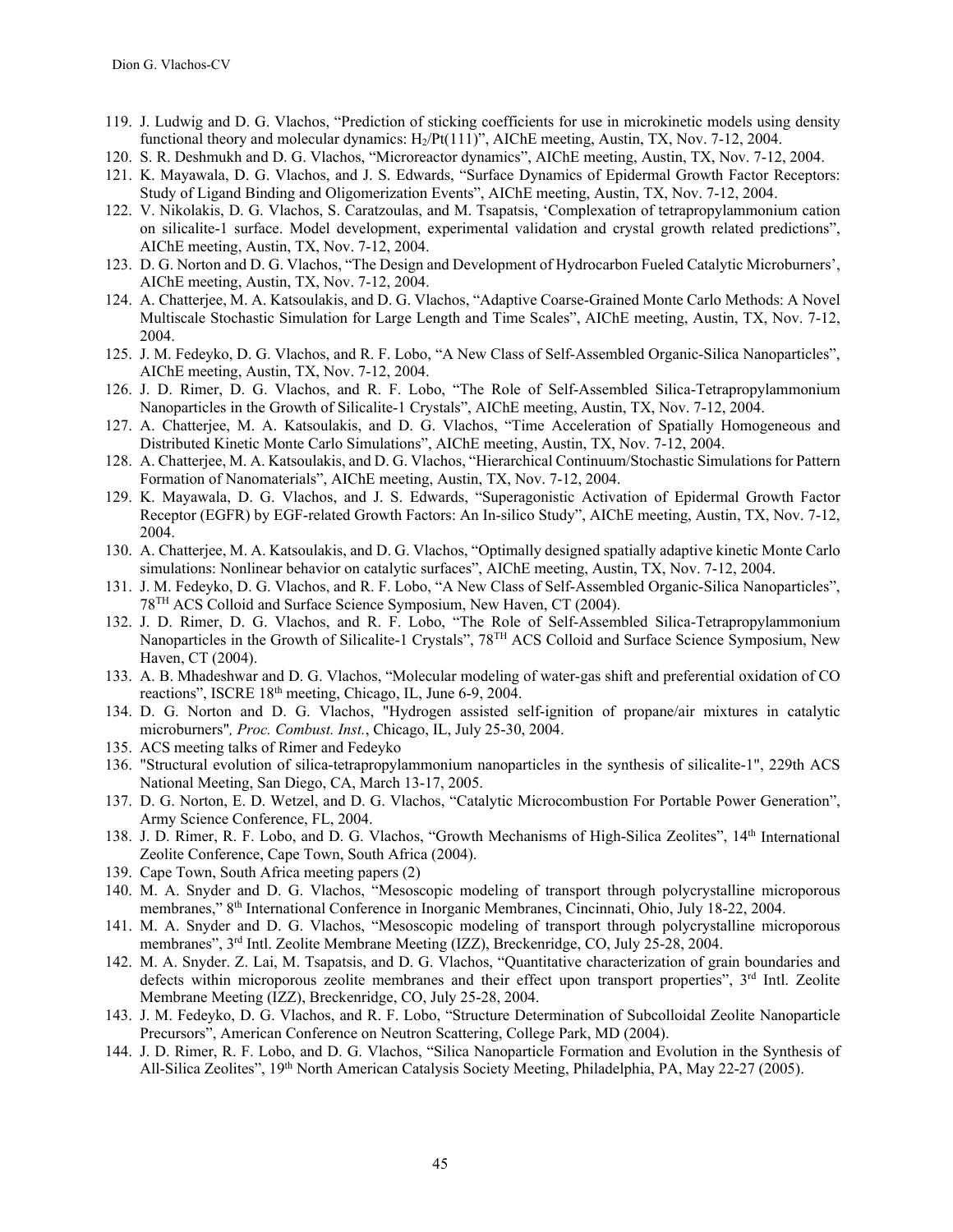- 145. R. F. Lobo, J. M. Fedeyko, J. D. Rimer, and D. G. Vlachos, "Self-assembly of Silica Nanoparticles in Basic Solutions of Tetraalkylammonium Cations", 229th American Chemical Society Annual Meeting, San Diego, CA, (2005).
- 146. J. D. Rimer, J. M. Fedeyko, R. F. Lobo and D. G. Vlachos, "Structural Evolution of Silica-Tetrapropylammonium Nanoparticles in the Synthesis of Silicalite-1", 229<sup>th</sup> American Chemical Society Annual Meeting, San Diego, CA, (2005).
- 147. S. Deshmukh and D. G. Vlachos, "Design Principles of Multifunctional Microdevices", Microreaction Technology (IMRET8), Spring AIChE meeting, Atlanta, GA, April 10-24, 2005.
- 148. S. Deshmukh and D. G. Vlachos, "Mixing in Structured Microchemical Devices", Microreaction Technology (IMRET8), Spring AIChE meeting, Atlanta, GA, April 10-24, 2005.
- 149. S. Deshmukh, A. Mhadeshwar, and D. G. Vlachos, "Hydrogen Production from Ammonia Decomposition: Hierarchical, Multiscale Microkinetic Modeling and Microreactor Simulation", Microreaction Technology (IMRET8), Spring AIChE meeting, Atlanta, GA, April 10-24, 2005.
- 150. A. Benderly, A. Gaffney, N. Chadda, J. Lampert, W. Ruettinger, D. G. Vlachos, "Millisecond Oxidation of Alkanes", Spring AIChE meeting, Atlanta, GA, April 10-24, 2005.
- 151. "Silica Nanoparticle Formation and Evolution in the Synthesis of All-Silica Zeolites", in the "Nanotechnolgy as applied to catalysis" session, 19th North American Catalysis Society Meeting, Philadelphia, PA (2005).
- 152. D. G. Norton, S. R. Deshmukh, E. Wetzel, and D. G. Vlachos, 'Design concepts of portable fuel processing devices', EuropaCat-VII, Sofia, Bulgaria, Aug. 28 – Sept. 1, 2005.
- 153. B. J. Feist, J. Lauterbach, and D. G. Vlachos, 'High-throughput experimentation and microkinetic modeling of ammonia decomposition on Ru supported catalysts', EuropaCat-VII, Sofia, Bulgaria, Aug. 28 – Sept. 1, 2005.
- 154. J. Ludwig and D. G. Vlachos, 'Prediction of sticking coefficients for use in microkinetic models using density functional theory and classical molecular dynamics:  $H_2/Pt(111)$ ', EuropaCat-VII, Sofia, Bulgaria, Aug. 28 – Sept. 1, 2005.
- 155. A. B. Mhadeshwar and D. G. Vlachos, 'Hierarchical multiscale modeling of chemical kinetics: Water-gas shift and preferential oxidation of CO on noble metals', EuropaCat-VII, Sofia, Bulgaria, Aug. 28 – Sept. 1, 2005.
- 156. D. G. Vlachos, 'An Introduction to Multiscale Analysis', in Tutorial of Multiscale Topical Conference, AIChE meeting, Cincinnati, OH, Oct. 30-Nov. 4, 2005.
- 157. D. G. Vlachos, 'Multiscale Methods for Stochastic Simulation', in Tutorial of Multiscale Topical Conference, AIChE meeting, Cincinnati, OH, Oct. 30-Nov. 4, 2005.
- 158. M. A. Snyder and D. G. Vlachos, 'Multiscale Modeling for Bridging Disparate Scales of Diffusion in Polycrystalline Microporous Membranes', AIChE meeting, Cincinnati, OH, Oct. 30-Nov. 4, 2005.
- 159. N. Kaisare, S. Deshmukh, and D. G. Vlachos, 'On the Stability of Micro-Scale Heat Sources', AIChE meeting, Cincinnati, OH, Oct. 30-Nov. 4, 2005.
- 160. A. Chatterjee, D. G. Vlachos, 'Hierarchical Multiscale Stochastic Simulations', AIChE meeting, Cincinnati, OH, Oct. 30-Nov. 4, 2005.
- 161. M. A. Snyder, D. G. Vlachos, Z. Lai, M. Tsapatsis, V. Nikolakis, 'Non-Destructive, Quantitative Characterization of Microporous Thin Film Polycrystallinity for Elucidating Structure-Properties Relations', AIChE meeting, Cincinnati, OH, Oct. 30-Nov. 4, 2005.
- 162. A. B. Mhadeshwar and D. G. Vlachos, 'Methane Oxidation on Noble Metals for Hydrogen Production: a Hierarchical, Multiscale Microkinetic Modeling Approach', AIChE meeting, Cincinnati, OH, Oct. 30-Nov. 4, 2005.
- 163. Z. Zheng, V. Guliants, Y.S. Lin, M. A. Snyder, and D. G. Vlachos, 'Synthesis and Gas Permeation Properties of Sodalite Membranes', AIChE meeting, Cincinnati, OH, Oct. 30-Nov. 4, 2005.
- 164. S. Deshmukh, A. Chatterjee, and D. G. Vlachos, 'Multiscale Modeling of Catalytic Activity: from Single Crystals to Defected and Polycrystalline Materials', AIChE meeting, Cincinnati, OH, Oct. 30-Nov. 4, 2005.
- 165. S. Deshmukh, N. Kaisare, and D. G. Vlachos, 'Hierarchical Modeling of Integrated Microdevices for Hydrogen Production', AIChE meeting, Cincinnati, OH, Oct. 30-Nov. 4, 2005.
- 166. K. Mayawala, D. G. Vlachos, and J. S. Edwards, 'Implications of Spatial Organization of Epidermal Growth Factor Receptors', AIChE meeting, Cincinnati, OH, Oct. 30-Nov. 4, 2005.
- 167. J. D. Rimer, R. F. Lobo, and D. G. Vlachos, 'Physical Basis for the Formation and Stability of Silica Nanoparticles in Basic Solutions of Monovalent Cations', AIChE meeting, Cincinnati, OH, Oct. 30-Nov. 4, 2005.
- 168. S. Caratzoulas, D. G. Vlachos, and M. Tsapatsis, 'Molecular Dynamics Studies on the Stability of Cage-like Polysilicate Ions in TMA Aqueous Solution', AIChE meeting, Cincinnati, OH, Oct. 30-Nov. 4, 2005.
- 169. A. Samant, A. Chatterjee, and D. G. Vlachos, 'Multiscale Stochastic Simulations of the Mitogen Activated Protein (MAP) Kinase Cascade', AIChE meeting, Cincinnati, OH, Oct. 30-Nov. 4, 2005.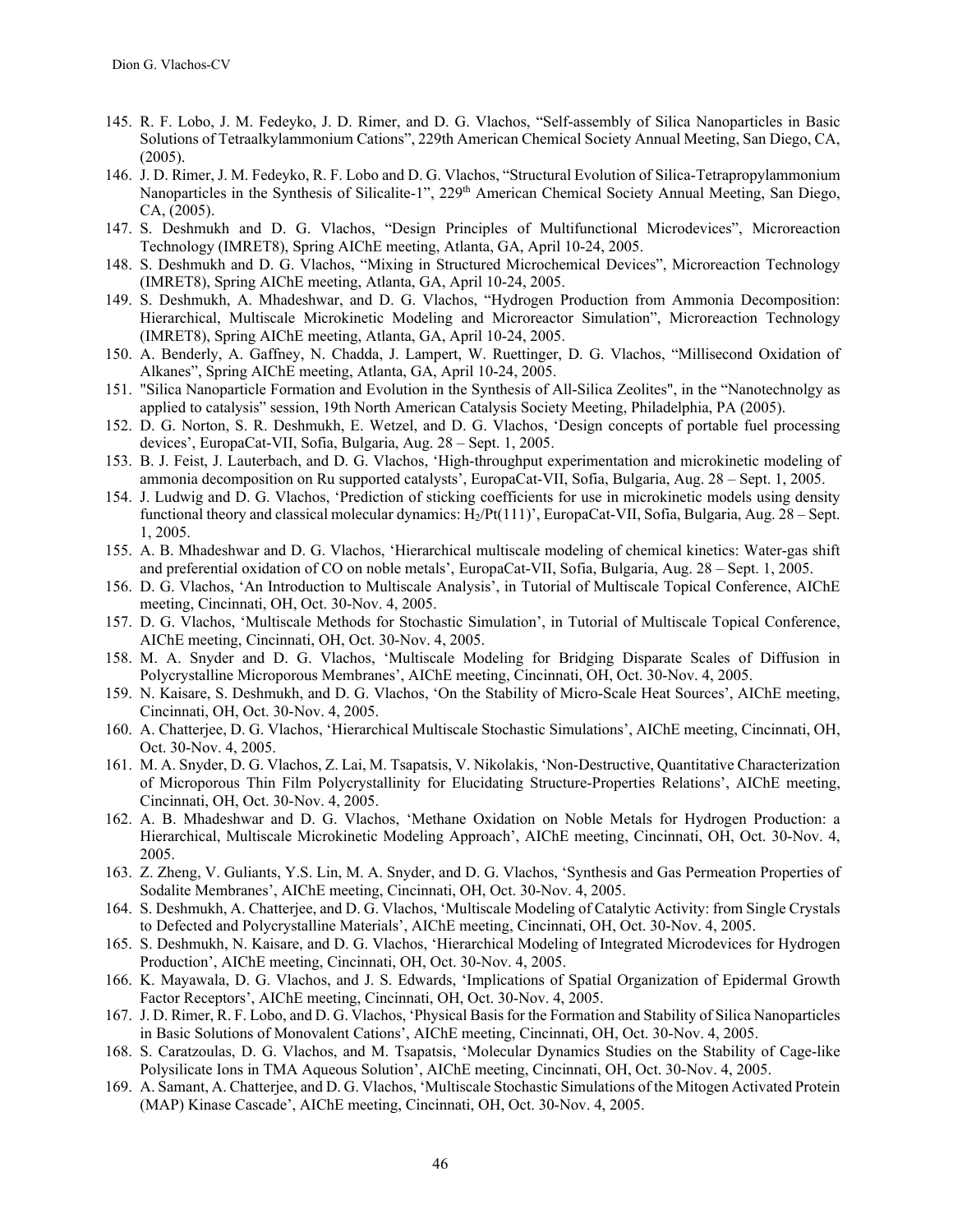- 170. J. M. Fedeyko, R. F. Lobo, and D. G. Vlachos, 'Self-assembly of aluminosilicate solutions: The role of nanoparticles in zeolite synthesis', ACS meeting, Atlanta, GA, March 26-30, 2006.
- 171. J. Rimer, D. Roth, R. Lobo and D. G. Vlachos, Self-assembly and Role of Silica Nanoparticles in the Nucleation and Growth of Silicalite-1, CECAM workshop on 'Computational aspects of building blocks, nucleation, and synthesis of porous materials', Lyon, France, Aug. 29-31, 2006.
- 172. A. Chatterjee and D. G. Vlachos, 'Systems tasks in nanotechnology via hierarchical multiscale modeling: Nanopattern formation in heteroepitaxy' (final paper number 96), 232nd ACS National Meeting, San Francisco, CA, September 10-14, 2006.
- 173. N. S. Kaisare and D. G. Vlachos, Extending the Region of Stable Homogeneous Micro-Combustion through Forced Unsteady Operation, Symp. Int. Comb., Heidelberg, Germany, Aug. 2006.
- 174. N. S. Kaisare and D. G. Vlachos, 'Stability limits of homogeneous combustion in a reverse-flow microreactor,' IMRET meeting, Postdam, Germany, Sept. 6-8, 2006.
- 175. D. G. Vlachos, Temporal Coarse-Graining of Lattice Kinetic Monte Carlo Simulations, AIChE meeting, San Francisco, CA, Nov. 12-17, 2006.
- 176. Chatterjee and D. G. Vlachos, Generation of Kinetic "Phase Diagrams" for Self-Assembled Nanopattern Formation in Heteroepitaxy Via Hierarchical Multiscale Modeling, AIChE meeting, San Francisco, CA, Nov. 12- 17, 2006.
- 177. N. Kaisare, S. Deshmukh, D. G. Vlachos, Effect of Combustion Mode on Performance and Startup of Microburners, AIChE meeting, San Francisco, CA, Nov. 12-17, 2006.
- 178. D. G. Vlachos, Multiscale Model-Based Design of Experiments and Catalysts, AIChE meeting, San Francisco, CA, Nov. 12-17, 2006.
- 179. K. Mayawala, D. G. Vlachos, and J. S. Edwards, Spatial Organization of EGF Receptors and Its Implications for Signaling, AIChE meeting, San Francisco, CA, Nov. 12-17, 2006.
- 180. A. Samant, D. G. Vlachos, and B. A. Ogunnaike, Hybrid, Multiscale Algorithm for Simulating Stochastic Systems, AIChE meeting, San Francisco, CA, Nov. 12-17, 2006.
- 181. V. Papavassiliou, P. Pacouloute, R. Drnevich, D. G. Vlachos, J. Hemmings, L. Bonnell, Catalytic Hot Oxygen Reactor, AIChE meeting, San Francisco, CA, Nov. 12-17, 2006.
- 182. J. A. Federici, N. Kaisare, D. G. Vlachos, Enhancing Microburner Stability for Portable Power through Heat Recuperation, AIChE meeting, San Francisco, CA, Nov. 12-17, 2006.
- 183. J. A. Federici, D. G. Norton, E. D. Wetzel, and D. G. Vlachos, Catalytic Microcombustors with Integrated Thermoelectric Elements for Portable Power Production, AIChE meeting, San Francisco, CA, Nov. 12-17, 2006.
- 184. J. J. Ludwig and D. G. Vlachos, Molecular Dynamics Simulations of the Dissociation of Hydrogen on Single Crystal Surfaces Using Neural Networks, AIChE meeting, San Francisco, CA, Nov. 12-17, 2006.
- 185. A.-M. S. Niehaus, D. G. Vlachos, and J. S. Edwards, Microscopic and Coarse Grained Stochastic Simulation of Epidermal Growth Factor Receptor Diffusion on Corralled Membrane Surfaces, AIChE meeting, San Francisco, CA, Nov. 12-17, 2006.R. F. Lobo, J. M. Fedeyko, D. G. Vlachos, J. D. Rimer, Mechanistic Links between Mesoporous and Microporous Silicate Synthesis, AIChE meeting, San Francisco, CA, Nov. 12-17, 2006.
- 187. K. Mayawala, A.-M. S. Niehaus, D. G. Vlachos, J. S. Edwards, Multiscale Stochastic Simulations for Systems Biology Modeling: Implications of Spatial Organization of EGF Receptor, MACKiE II meeting, Houston, Feb. 7 & 8, 2007.
- 188. A. Chatterjee and D. G. Vlachos, Systems Tasks in Nanotechnology via Hierarchical Multiscale Modeling: Nanopattern Formation in Heteroepitaxy, MACKiE II meeting, Houston, Feb. 7 & 8, 2007.
- 189. D. G. Vlachos, Multiscale simulations of nucleation and growth in porous media, meeting, MACKiE II meeting, Houston, Feb. 7 & 8, 2007.
- 190. D. G. Vlachos, A. Mhadeshwar, and N. Kaisare, Microkinetic modeling: Hierarchical multiscale model development and use, NASCRE II meeting, Houston, Feb. 4-7, 2007.
- 191. N. S. Kaisare and D. G. Vlachos, Optimization of Heat Recuperating Reactor Strategies for Autothermal Fuel Reforming to Hydrogen, North American Catalysis Meeting, Houston, June 17-22, 2007.
- 192. V. Prasad, A. Karim, N. S. Kaisare, D. Hansgen, and D. G. Vlachos, A Unified Modeling Framework for Design of Multi-Site Catalysts: Application to NH3 Decomposition for H2 Production, North American Catalysis Meeting, Houston, June 17-22, 2007.
- 193. E. D'Addio, R. Vijay, J. Binz, W. D. Pyrz, D. G. Vlachos, D. J. Buttrey, J. Lauterbach, K-Promoted Ru Catalysts for Ammonia Decomposition Discovered Using High-Throughput Experimentation, AIChE meeting, Salt Lake City, Utah, Nov. 4-9, 2007.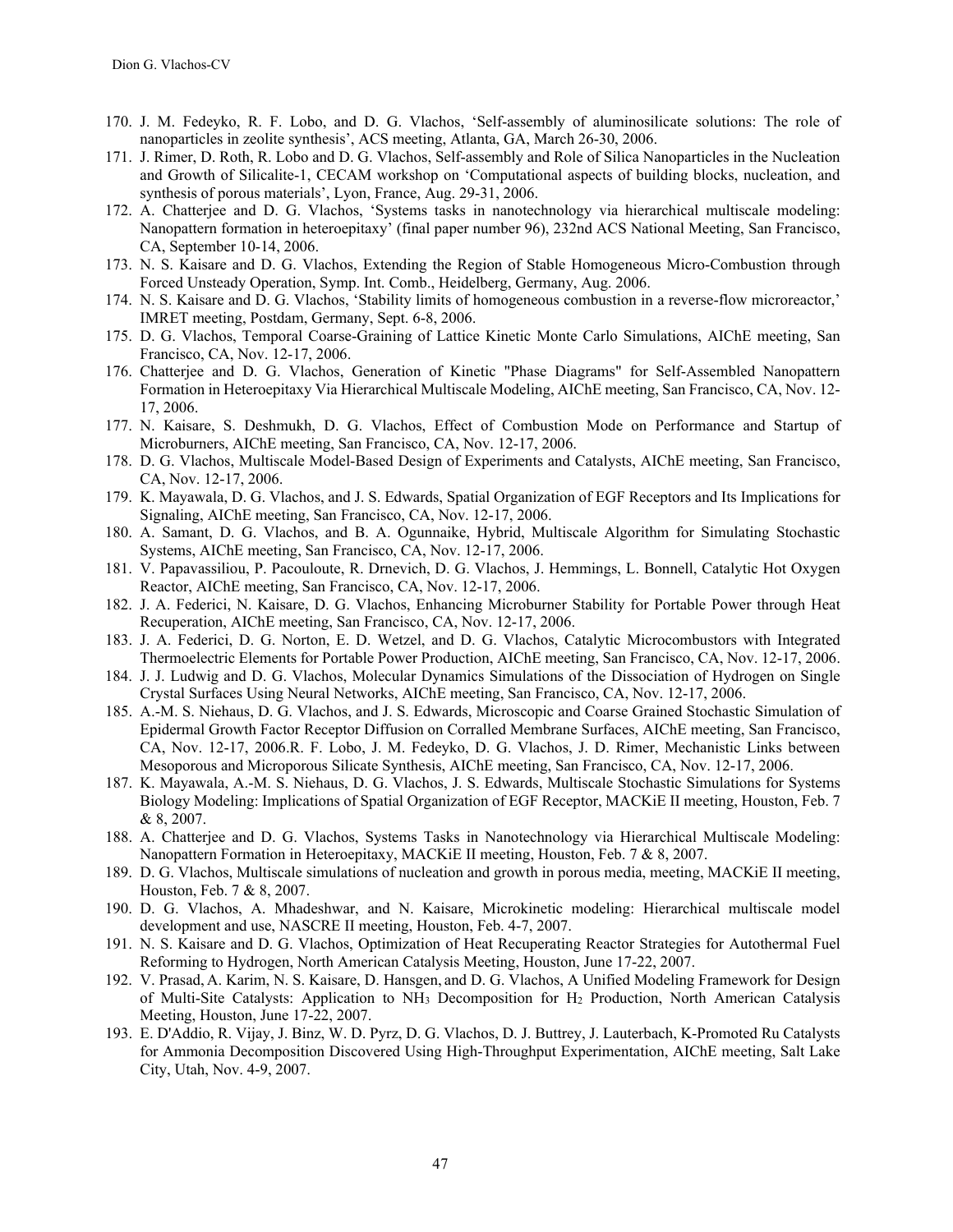- 194. W. D. Pyrz, R.Vijay, J. Binz, D. G. Vlachos, J. Lauterbach, D. Buttrey, Characterization of K-Promoted Ru Catalysts for Hydrogen Production Via Ammonia Decomposition, AIChE meeting, Salt Lake City, Utah, Nov. 4- 9, 2007
- 195. V. Prasad and D. G. Vlachos, Hierarchical Multiscale Model-Based Design of Experiments: Application to Catalytic Systems for Portable and Distributed Energy Generation, AIChE meeting, Salt Lake City, Utah, Nov. 4-9, 2007
- 196. M. Maestri, D. G. Vlachos, A. Beretta, G. Groppi and E. Tronconi, Insights into the CH4 partial oxidation on Rh: a microkinetic perspective, 14<sup>th</sup> Int. Congress on Catalysis, Seoul, Korea, July 13-18, 2008
- 197. M. Maestri, D. G. Vlachos, A. Beretta, G. Groppi, E. Tronconi, Insights into the CH4 partial oxidation on Rh: A microkinetic perspective, Rideal Conference, March 17-19, Cambridge, UK, 2008
- 198. M. Maestri, D. G. Vlachos, A. Beretta, G. Groppi, E. Tronconi, Insights into the CH4 partial oxidation on Rh: A microkinetic perspective, 235th American Chemical Society National Meeting, April 6-10, New Orleans, LA, 2008
- 199. S. Caratzoulas and D. G. Vlachos, Molecular insights into nucleation and growth of zeolitic materials, 235<sup>th</sup> ACS National Meeting, New Orleans, LA, April 6-10, 2008
- 200. G. Mpourmpakis and D. G. Vlachos, Understanding the silver nanoparticle growth via first principle methods, 235th ACS National Meeting, New Orleans, LA, April 6-10, 2008
- 201. G. D. Stefanidis and D. G. Vlachos, Manipulating Homogeneous Chemistry in Catalytic Microreactors: Operation Strategies and Design Principles, IMRET 10<sup>th</sup> Meeting, New Orleans, LA, April 6-10, 2008
- 202. G. D. Stefanidis, N. Kaisare, and D. G. Vlachos, Ignition Strategies for Catalytic Microdevices, IMRET 10th Meeting, New Orleans, LA, April 6-10, 2008
- 203. G. D. Stefanidis, N. Kaisare, and D. G. Vlachos, Design Principles of Multifunctional Microdevices for Hydrogen Production Via Short Contact Time Steam Reforming, IMRET 10th Meeting, New Orleans, LA, April 6-10, 2008
- 204. Maestri et al., C1 microkinetic model for methane conversion to syngas on Rh", IWCC7 web site (http://iwcc7.web.psi.ch/), 2008
- 205. A. Chatterjee and D. G. Vlachos, Control of self-assembled nanoparticle array structures in heteroepitaxy, Cetrato, Italy, 5<sup>th</sup> Chemical Engineering Conference for Collaborative Research in the Eastern Mediterranean Countries, May 25-29, 2008
- 206. V. Prasad, A. M. Karim, Z. Ulissi, M. Zagrobelny, and D. G. Vlachos, HIGH throughput multiscale modeling for design of experiments, catalysts, and reactors: application to hydrogen production from ammonia, ISCRE  $20<sup>th</sup>$ meeting, Kyoto, Japan, September 7-10, 2008
- 207. D. G. Vlachos, Multiscale Simulation for Scale-up of Nanotechnological Processes: Symbiosis of Traditional and Modern Tools, AIChE meeting, Philadelphia, PA, Nov. 16-21, 2008
- 208. J. A. Federici and D. G. Vlachos, Design and Testing of Microreactors for Kinetic Experiments of Catalytic Oxidation of Small Alkanes Over Platinum, AIChE meeting, Philadelphia, PA, Nov. 16-21, 2008
- 209. G. Mpourmpakis and D. G. Vlachos, Understanding the Silver Nanoparticle Growth Via First Principle Methods, AIChE meeting, Philadelphia, PA, Nov. 16-21, 2008
- 210. Y. Chen and D. G. Vlachos, Insights into Partial Oxidation and Reforming of Ethane on Pt: Density Functional Theory, AIChE meeting, Philadelphia, PA, Nov. 16-21, 2008.
- 211. G. Mpourmpakis and D. G. Vlachos, First Principle Calculations of Supported Catalysts: CO Binding on MgO Supported Gold Clusters and Nanoparticles, AIChE meeting, Philadelphia, PA, Nov. 16-21, 2008
- 212. J. Synowczynski, J. Andzelm, and D. G. Vlachos, DFT Study of the Dissociation of  $H_2O$  and  $H_2$  on Al<sub>2</sub>O<sub>3</sub> Supported Pt Clusters, AIChE meeting, Philadelphia, PA, Nov. 16-21, 2008
- 213. D. A. Hansgen, J. G. Chen, D. G. Vlachos, Theoretical and Experimental Studies of Hydrogen Production from Ammonia Decomposition, AIChE meeting, Philadelphia, PA, Nov. 16-21, 2008
- 214. G. D. Stefanidis, N. S. Kaisare, and D. G. Vlachos, Ignition Strategies for Catalytic Microdevices, AIChE meeting, Philadelphia, PA, Nov. 16-21, 2008
- 215. S. D. Collins, A. Chatterjee, and D. G. Vlachos, Coarse-Grained Kinetic Monte Carlo Models: Applications to Membrane Receptor Dimerization, AIChE meeting, Philadelphia, PA, Nov. 16-21, 2008
- 216. M. N. Costa, D. G. Vlachos, and J. S. Edwards, Stochastic Spatial and Non-Spatial Simulations of the Erbb Signaling Pathways Demonstrate the Importance of Spatial Organization In Signal Transduction, AIChE meeting, Philadelphia, PA, Nov. 16-21, 2008
- 217. J. A. Federici, E. D. Wetzel, B. R. Geil, and D. G. Vlachos, Heat Recirculation Microreactors in Gas-Phase and Catalytic Reactions, AIChE meeting, Philadelphia, PA, Nov. 16-21, 2008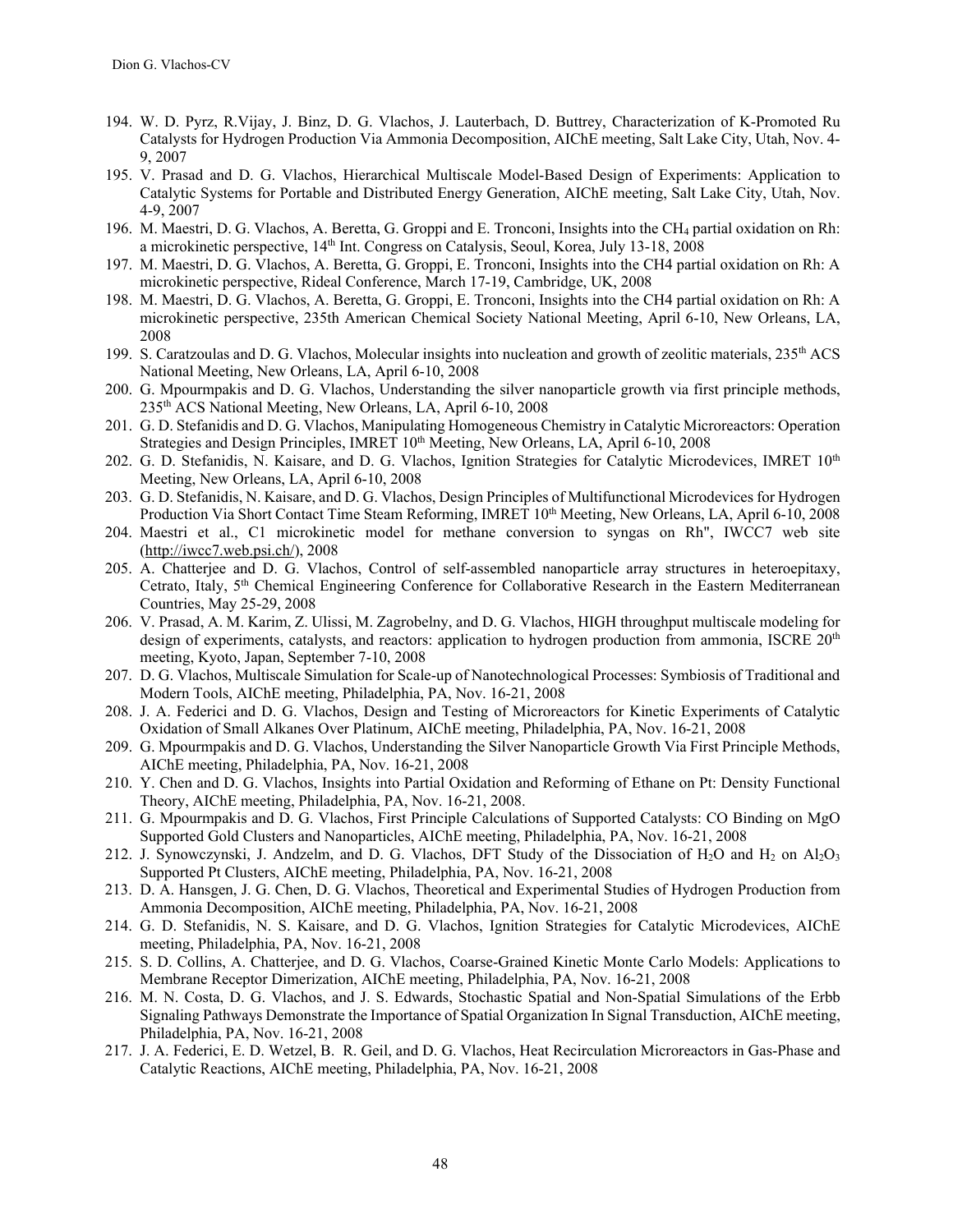- 218. J. D. Rimer, A. Navrotsky, D. G. Vlachos, and R. F. Lobo, Microporous Silicate Nucleation and Growth: Mechanistic Investigations toward Rational Design of Nanocrystalline Materials, AIChE meeting, Philadelphia, PA, Nov. 16-21, 2008
- 219. K. Al-Majnouni, N. D. Hould, D. G. Vlachos, and R. F. Lobo, Crystallization of Mordenite from a Clear Solution, AIChE meeting, Philadelphia, PA, Nov. 16-21, 2008
- 220. G. D. Stefanidis, N. S. Kaisare, M. Maestri, and D. G. Vlachos, Design Principles of Multifunctional Microdevices for Hydrogen Production Via Short Contact Time Steam Reforming, AIChE meeting, Philadelphia, PA, Nov. 16-21, 2008
- 221. V. Prasad, Z. W. Ulissi, M. A. Zagrobelny, and D. G. Vlachos, Optimal Design of Catalysts Via Multiscale Modeling: Application to Hydrogen Production Reactions, AIChE meeting, Philadelphia, PA, Nov. 16-21, 2008
- 222. M. Maestri, E. Tronconi, G. Groppi, A. Beretta, and D. G. Vlachos, Steam and Dry Reforming and Partial Oxidation of Methane on Rh. A Comprehensive Kinetics Study, AIChE meeting, Philadelphia, PA, Nov. 16-21, 2008
- 223. W. W. Lonergan, J. G. Chen, and D. G. Vlachos, Structure-Property Relationships of Supported Pt-Ni Bimetallic Catalysts, AIChE meeting, Philadelphia, PA, Nov. 16-21, 2008
- 224. S. D. Collins, A. Chatterjee, and D. G. Vlachos, Multiscale Monte Carlo Study of Epidermal Growth Factor Receptor Diffusion and Dimerization, AIChE meeting, Philadelphia, PA, Nov. 16-21, 2008
- 225. S. D. Collins, A. Chatterjee, and D. G. Vlachos, Coarse-Grained Kinetic Monte Carlo Models: Complex Lattices, Multicomponent Systems, and Homogenization at the Stochastic Level, AIChE meeting, Philadelphia, PA, Nov. 16-21, 2008N. O. Hanes, D. G. Vlachos, and J. A. Federici, Atomization, Ignition, and Sustained Catalytic Combustion of Liquid Fuels, AIChE meeting, Philadelphia, PA, Nov. 16-21, 2008
- 227. J. Synowczynski, J. Andzelm and D. G. Vlachos, Quantum Modeling of H<sub>2</sub> and H<sub>2</sub>O Chemistry on Pt/ $\alpha$ -Al<sub>2</sub>O<sub>3</sub>, Computational Catalysis III: Oxides and Oxide-Supported Transition Metals, AIChE meeting, Nashville, TN, Nov. 7-13, 2009
- 228. K. Al-majnouni and D. G. Vlachos, High Temperature Decomposition and Reactivity of Bronsted Acid Sites in Zeolites, Catalysis with Microporous and Mesoporous Materials I, AIChE meeting, Nashville, TN, Nov. 7-13, 2009
- 229. M. S. Mettler, G. D. Stefanidis and D. G. Vlachos, Scale-out of Microreactor Stacks for Syngas Production from Methane, Microreaction Engineering I, AIChE meeting, Nashville, TN, Nov. 7-13, 2009
- 230. G. D. Stefanidis and D. G. Vlachos, High vs. Low Temperature Reforming for Hydrogen Production via Microtechnology, Microreaction Engineering I, AIChE meeting, Nashville, TN, Nov. 7-13, 2009
- 231. Y. Chen, M. Salciccioli and D. G. Vlachos, Dehydrogenation, Hydrogenolysis and Oxidation of Ethane on Pt: Density Functional Theory Study and Microkinetic Analysis, Computational Catalysis II: Transition Metals, AIChE meeting, Nashville, TN, Nov. 7-13, 2009
- 232. M. Salciccioli and D. G. Vlachos, Microkinetic Modeling of Polyol Thermal Decomposition and Reforming on Platinum, Reaction Path Analysis I, AIChE meeting, Nashville, TN, Nov. 7-13, 2009
- 233. G. Mpourmpakis and D. G. Vlachos, Charging of Metal Oxide Supported Au Clusters and its Effect on the CO Oxidation Reaction, Computational Catalysis III: Oxides and Oxide-Supported Transition Metals, AIChE meeting, Nashville, TN, Nov. 7-13, 2009
- 234. D. A. Hansgen, J. G. Chen and D. G. Vlachos, Computational and Experimental Studies of a Ni/Pt Bimetallic Catalyst for H2 Production, Rational Catalyst Design III, AIChE meeting, Nashville, TN, Nov. 7-13, 2009 *Catalysis and Reaction Engineering Student Award*
- 235. W. W. Lonergan, D. G. Vlachos and J. G. Chen, Structure-Property Relationships of Supported Pt/Ni Bimetallic Catalysts, Fundamentals of Supported Catalysis I, AIChE meeting, Nashville, TN, Nov. 7-13, 2009
- 236. W. W. Lonergan, D. G. Vlachos, J. G. Chen, Structure-Property Relationships of Supported Pt/3d Bimetallic Catalysts, Poster Session, New York Catalysis Society Spring Symposium, Bethlehem, PA, Mar. 17, 2010.
- 237. W. W. Lonergan, D. G. Vlachos, J. G. Chen, Structure-Property Relationships of Supported Pt/3d Bimetallic Catalysts, Poster Session, Catalysis Club of Philadelphia, Claymont, DE, Mar. 18, 2010.
- 238. W. W. Lonergan, D. G. Vlachos, J. G. Chen, Structure-Property Relationships of Supported Pt/3d Bimetallic Catalysts, Poster Session, Gordon Research Conference: Catalysis, New London, NH, Jun. 29, 2010.
- 239. W. W. Lonergan, D. G. Vlachos, J. G. Chen, Structure-Property Relationships of Supported Pt/3d Bimetallic Catalysts, New York Catalysis Society Meeting, Somerset, NJ, Sept. 15, 2010.
- 240. D. A. Hansgen, J. G. Chen and D. G. Vlachos, First Principles Based Bimetallic Catalyst Prediction for the Ammonia Decomposition Reaction, AIChE Meeting, Salt Lake City, UT, Nov. 7-12, 2010.
- 241. S. Caratzoulas and D. G. Vlachos, First Principles Based Bimetallic Catalyst Prediction for the Ammonia Decomposition Reaction, AIChE Meeting, Salt Lake City, UT, Nov. 7-12, 2010.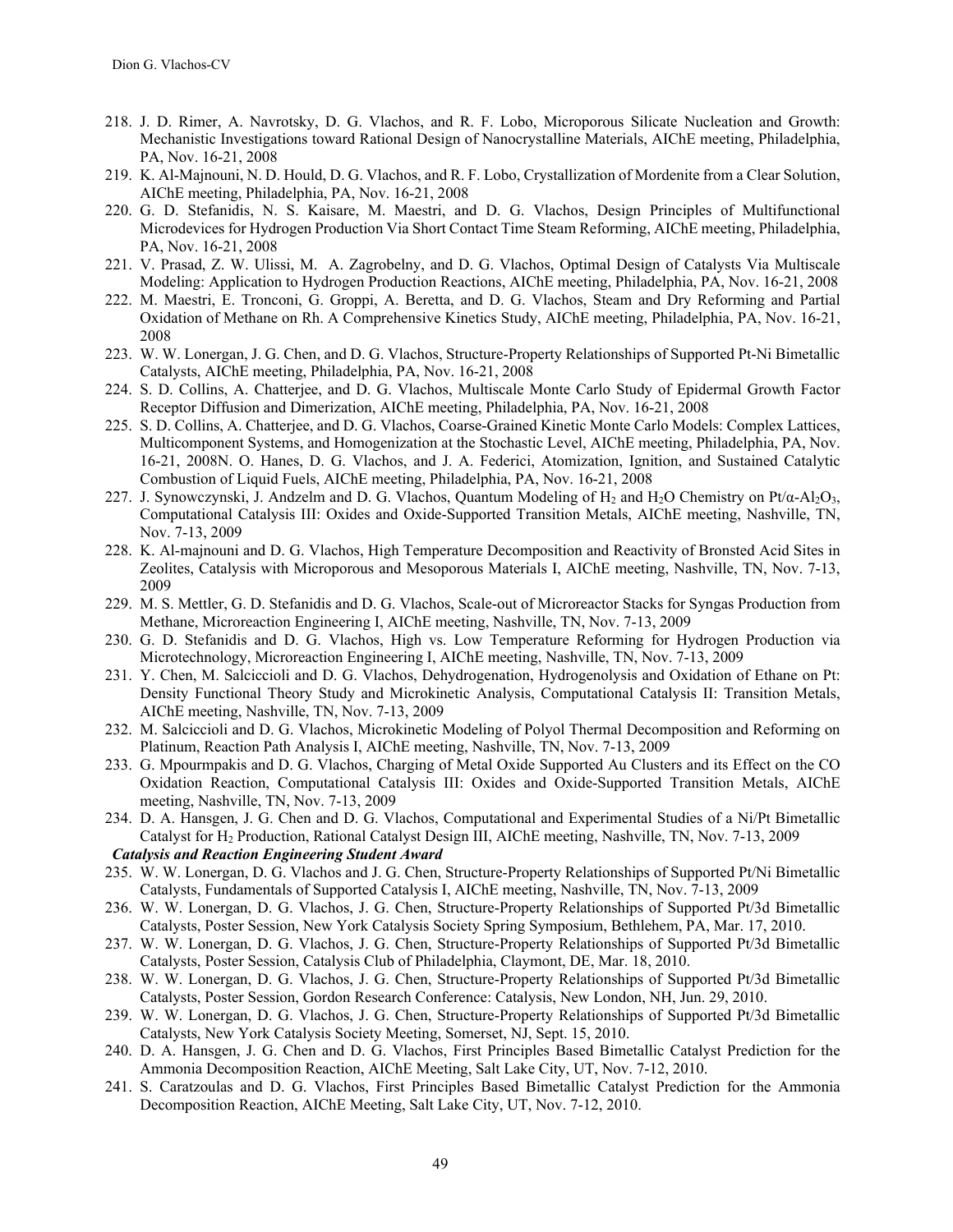- 242. M. Salciccioli and D. G. Vlachos, Microkinetic Modeling of Ethylene Glycol Decomposition On Pt and Ni-Pt Bimetallic Catalysts, AIChE Meeting, Salt Lake City, UT, Nov. 7-12, 2010.
- *Catalysis and Reaction Engineering Student Award*
- 243. M. S. Mettler, G. D. Stefanidis and D. G. Vlachos, Stability and Performance of Microreactor Stacks for Coupling of Exothermic and Endothermic Reactions, AIChE Meeting, Salt Lake City, UT, Nov. 7-12, 2010.
- 244. W. W. Lonergan, D. G. Vlachos and J. G. Chen, Structure Property Relationships of Supported Pt/Ni Bimetallic Catalysts: Correlating Pt-Ni Bimetallic Bond Formation to Catalytic Activity, AIChE Meeting, Salt Lake City, UT, Nov. 7-12, 2010.
- 245. N. M. Abukhdeir and D. G. Vlachos, Hierarchical Multi-Scale Modeling of Surface Pattern Formation Resulting from Complex Particle-Particle Interactions, AIChE Meeting, Salt Lake City, UT, Nov. 7-12, 2010.
- 246. N. M. Abukhdeir and D. G. Vlachos, Accelerated Simulation of Surface Pattern-Forming Systems Via Hierarchical Multi-Scale and Mesoscopic Modeling, AIChE Meeting, Salt Lake City, UT, Nov. 7-12, 2010.
- 247. M. Salciccioli and D. G. Vlachos, Microkinetic Modeling of Catalytic Reforming of Oxygenated Hydrocarbons, AIChE Meeting, Salt Lake City, UT, Nov. 7-12, 2010.
- 248. M. Stamatakis and D. G. Vlachos, Reduction of Stochastic on-Lattice Chemical Kinetics Models to Well-Mixed Descriptions via Singular Perturbation, AIChE Meeting, Salt Lake City, UT, Nov. 7-12, 2010.
- 249. M. Stamatakis and D. G. Vlachos, Structural Sensitivity of the Water Gas Shift Reaction on Platinum Surfaces, AIChE Meeting, Salt Lake City, UT, Nov. 7-12, 2010.
- 250. M. Salciccioli and D. G. Vlachos, Kinetic modeling of catalytic reforming of oxygenates on platinum based catalysts, Pacifichem meeting, Honolulu, Hawaii, December 15-20, 2010.
- 251. M. Stamatakis, Y. Chen and D. G. Vlachos, Structural Sensitivity of the Water-Gas Shift Reaction on Platinum Surfaces, 22nd North American Catalysis Society Meeting, Detroit, MI, June 5-10, 2011.
- 252. M. Salciccioli, D. G. Vlachos, Rational Catalyst Design for Reforming of Ethylene Glycol to Syngas, 22nd North American Catalysis Society Meeting, Detroit, MI, June 5-10, 2011.
- 253. Y. Chen, M. Salciccioli and D. G. Vlachos, Hierarchical Mechanism Development for Complex Reaction Networks of Biomass: Conversion of glycerol to synthesis gas over Platinum, 22nd North American Catalysis Society Meeting, Detroit, MI, June 5-10, 2011.
- 254. S. Caratzoulas and D. G. Vlachos, A theoretical study of two dehydration reactions in water: fructose to 5 hydroxymethylfurfural and glycerol to acrolein, 22nd North American Catalysis Society Meeting, Detroit, MI, June 5-10, 2011.
- 255. D. G. Vlachos, Mechanistic insights into the conversion of biomass derivatives to renewable fuels and chemicals, EuropaCat X, Glasgow, Scotland, August 28-September 2, 2011.
- 256. M. S. Mettler, D. G. Vlachos and P. J. Dauenhauer, A Novel Experimental Technique for Study of Isothermal Pyrolysis of Cellulose, AIChE Meeting, Minneapolis, MN, October 17-21, 2011.
- 257. S. A. Tupy, T. Vispute, G. W. Huber, J. G. Chen and D. G. Vlachos, Catalytic Studies of Reforming of Oxygenates, AIChE Meeting, Minneapolis, MN, October 17-21, 2011.
- 258. S. H. Mushrif, N. Nikbin, S. Caratzoulas, V. Choudhary, S. I. Sandler, V. Nikolakis and D. G. Vlachos, Molecular Investigation of Catalytic Isomerization of Glucose to Fructose, AIChE Meeting, Minneapolis, MN, October 17- 21, 2011.
- 259. M. Stamatakis and D. G. Vlachos, Investigation of Structure Sensitivity for the CO Oxidation Chemistry On Pt and Au, AIChE Meeting, Minneapolis, MN, October 17-21, 2011.
- 260. V. Choudhary, D. G. Vlachos and S. I. Sandler, Reaction Free Energies in Solutions for Glucose Conversion into Biomass Intermediates, AIChE Meeting, Minneapolis, MN, October 17-21, 2011.
- 261. J. McGill, N. M. Abukhdeir, B. A. Ogunnaike and D. G. Vlachos, Optimization and Control of Heteroepitaxial Surface Morphologies, AIChE Meeting, Minneapolis, MN, October 17-21, 2011.
- 262. R. Xiong, D. G. Vlachos and S. I. Sandler, Molecular Screening of Alcohol Adsorption onto Zeolite from Aqueous Solution, AIChE Meeting, Minneapolis, MN, October 17-21, 2011.
- 263. V. Nikolakis, T. Courtney, S. Caratzoulas, R. F. Lobo, J. G. Chen and D. G. Vlachos, Investigation of Liquid Phase 1,2-Propanediol Dehydration Using Zeolite Catalysts, AIChE Meeting, Minneapolis, MN, October 17-21, 2011.
- 264. S. H. Mushrif, S. Caratzoulas and D. G. Vlachos, Understanding Solvent Effects In the Selective Conversion of Fructose to HMF: A Molecular Dynamics Investigation, AIChE Meeting, Minneapolis, MN, October 17-21, 2011.
- 265. T. Courtney, G. Mpourmpakis, J. G. Chen, D. G. Vlachos and S. Caratzoulas, Ab-Initio Study of Glycerol Dehydration Mechanisms with Explicit Solvent Treatment, AIChE Meeting, Minneapolis, MN, October 17-21, 2011.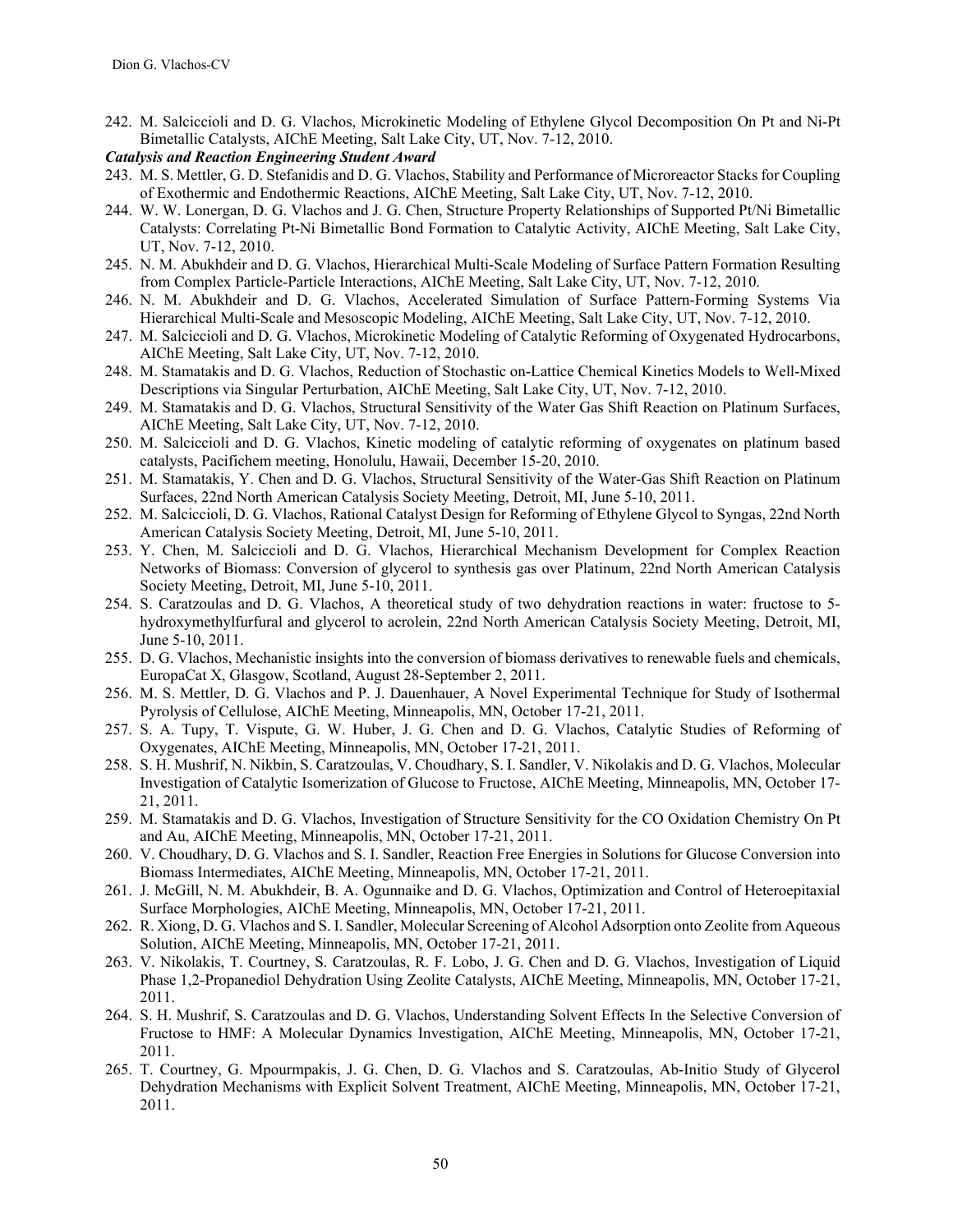- 266. M. S. Mettler, D. G. Vlachos and P. J. Dauenhauer, Condensed-Phase Cellulose Pyrolysis, Poster Session of CRE Division, AIChE Meeting, Minneapolis, MN, October 17-21, 2011.
- 267. M. Salciccioli and D. G. Vlachos, Rational Catalyst Design for Oxygenate Reforming, AIChE Meeting, Minneapolis, MN, October 17-21, 2011.
- 268. N. M. Abukhdeir and D. G. Vlachos. Nano-scale surface pattern evolution in heteroepitaxial bimetallic films. Materials Research Society Fall Meeting, Nov 2011, Boston, MA, USA, November 2011, (poster presentation).
- 269. A. M. Karim, S. Tupy, L. Zhang, D. L. King, D. G. Vlachos, G. Mpourmpakis, J. G. Chen, and Y. Wang, H2 Production by Aqueous Phase Reforming of Bio-liquids: Correlating the Catalytic Activity and Selectivity to the Local Coordination and Electronic Structure of Pt and PtNi, Operando-IV Conference, Upton, NY, April 29-May 3, 2012.
- 270. V. Choudhary, A. B. Pinar, S. Caratzoulas, S. I. Sandler, D. G. Vlachos, and R. F. Lobo, Xylose Conversion to Furfural in a Cascade of Reactions Using Lewis and Brønsted Acid Catalysts in Aqueous Media, Gordon Research Conference on Catalysis, New London, NH, June 1, 2012.
- 271. V. Choudhary, S. Caratzoulas, A. B. Pinar, S. I. Sandler, D. G. Vlachos, and R. F. Lobo, Xylose Conversion to Furfural using Lewis and Brønsted Acid Catalysts in Aqueous Media, 244th ACS National Meeting, Philadelphia, PA, August 19-23, 2012.
- 272. M. A. Christiansen, D. G. Vlachos, Predictive Microkinetic Modeling of Pt-Catalyzed Ethylene Glycol Steam Reforming, 244th ACS National Meeting, Philadelphia, PA, August 19-23, 2012.
- 273. R. C. Catapan, A. A. M. Oliveira, M. Stamatakis, Y. Chen, M. A. Christiansen, D. G. Vlachos, First-principlesbased Multiscale Modeling of the Water-gas Shift Reaction on Platinum and Nickel Surfaces, 244th ACS National Meeting, Philadelphia, PA, August 19-23, 2012.
- 274. J. S. Kruger, M. Leon-Garcia, V. Nikolakis, D. G. Vlachos, Aqueous-Phase Fructose Dehydration Using Zeolite Catalysts, 244th ACS National Meeting, Philadelphia, PA, August 19-23, 2012.
- 275. J. E. Sutton and D. G. Vlachos, Mechanistic Insights into Ethanol Steam Reforming on Pt(111) via Microkinetic Modeling, 244th ACS National Meeting, Philadelphia, PA, August 19-23, 2012.
- 276. J. E. Sutton and D. G. Vlachos, Error Distributions in Semi-Empirical Methods for Estimating Thermochemical and Kinetic Properties, 244th ACS National Meeting, Philadelphia, PA, August 19-23, 2012.
- 277. D. G. Vlachos, V. Choudhary, A. B. Pinar, V. Nikolakis, S. H. Mushrif, S. Caratzoulas, S. I. Sandler, and R. F. Lobo, Modern Catalytic Technologies for Converting Biomass Derived Sugars to Chemicals: An Overview of the Catalysis Center for Energy Innovation, 244th ACS National Meeting, Philadelphia, PA, August 19-23, 2012.
- 278. S. Caratzoulas, P. Daoutidis, P. J. Dauenhauer, M. E. Davis, W. Fan, M. Ierapetritou, R. F. Lobo, V. Nikolakis, M. Tsapatsis, D. G. Vlachos, Converting Biomass Feedstocks to Green Plastics, 3rd Annual Biobased Chemicals: Commercialization and Partnering Conference, San Francisco, CA, September 13-14, 2012.
- 279. M. A. Christiansen, D. G. Vlachos, Predictive Microkinetic Modeling of Pt-Catalyzed Ethylene Glycol Steam Reforming, AIChE Annual Meeting, Pittsburgh, PA, October 28-November 2, 2012.
- 280. J. S. Kruger, M. Leon-Garcia, V. Nikolakis, D. G. Vlachos, Aqueous-Phase Fructose Dehydration Using Zeolite Catalysts, AIChE Annual Meeting, Pittsburgh, PA, October 28-November 2, 2012.
- 281. M. Leon-Garcia, T. D. Swift, V. Nikolakis, D. G. Vlachos, Adsorption in Zeolites of Components Encountered in Hexose Dehydration, AIChE Annual Meeting, Pittsburgh, PA, October 28-November 2, 2012.
- 282. C. L. Williams, C. C. Chang, P. T. Do, N. Nikbin, S. Caratzoulas, D. G. Vlachos, R. F. Lobo, W. Fan, and P. J. Dauenhauer, Catalytic Cycloaddition of Ethylene to Dimethylfuran for the Production of p-Xylene, AIChE Annual Meeting, Pittsburgh, PA, October 28-November 2, 2012.
- 283. C. L. Williams, C. C. Chang, P. T. Do, N. Nikbin, S. Caratzoulas, D. G. Vlachos, R. F. Lobo, W. Fan, and P. J. Dauenhauer, Cycloaddition of Biomass Derived Furans for the Renewable Production of p-Xylene, AIChE Annual Meeting, Pittsburgh, PA, October 28-November 2, 2012.
- 284. G. Mpourmpakis, M. Stamatakis, N. Nikbin, M. A. Christiansen and D. G. Vlachos, Poisoning Mechanisms of MgO-Supported Au Clusters in CO Oxidation, AIChE Annual Meeting, Pittsburgh, PA, October 28-November 2, 2012.
- 285. G. Mpourmpakis, D. G. Vlachos and R. J. Gorte, Developing Relationships for the Lewis-Catalyzed Alcohol Dehydration on Alumina, AIChE Annual Meeting, Pittsburgh, PA, October 28-November 2, 2012.
- 286. N. Nikbin, S. Caratzoulas and D. G. Vlachos, Acid-Catalyzed Conversion of Dimethylfuran to p-Xylene in Catalytic Zeolite-Y. A Combined Computational and Experimental Study, AIChE Annual Meeting, Pittsburgh, PA, October 28-November 2, 2012.
- 287. V. Nikolakis, S. H. Mushrif, S. Caratzoulas, B. Herbert, K. S. Booksh and D. G. Vlachos, Understanding the Solvation of Fructose and 5-hydroxymethylfurfural in Water-dimethyl Sulfoxide Mixtures using Molecular Dynamics and Vibrational Spectroscopy, AIChE Annual Meeting, Pittsburgh, PA, October 28-November 2, 2012.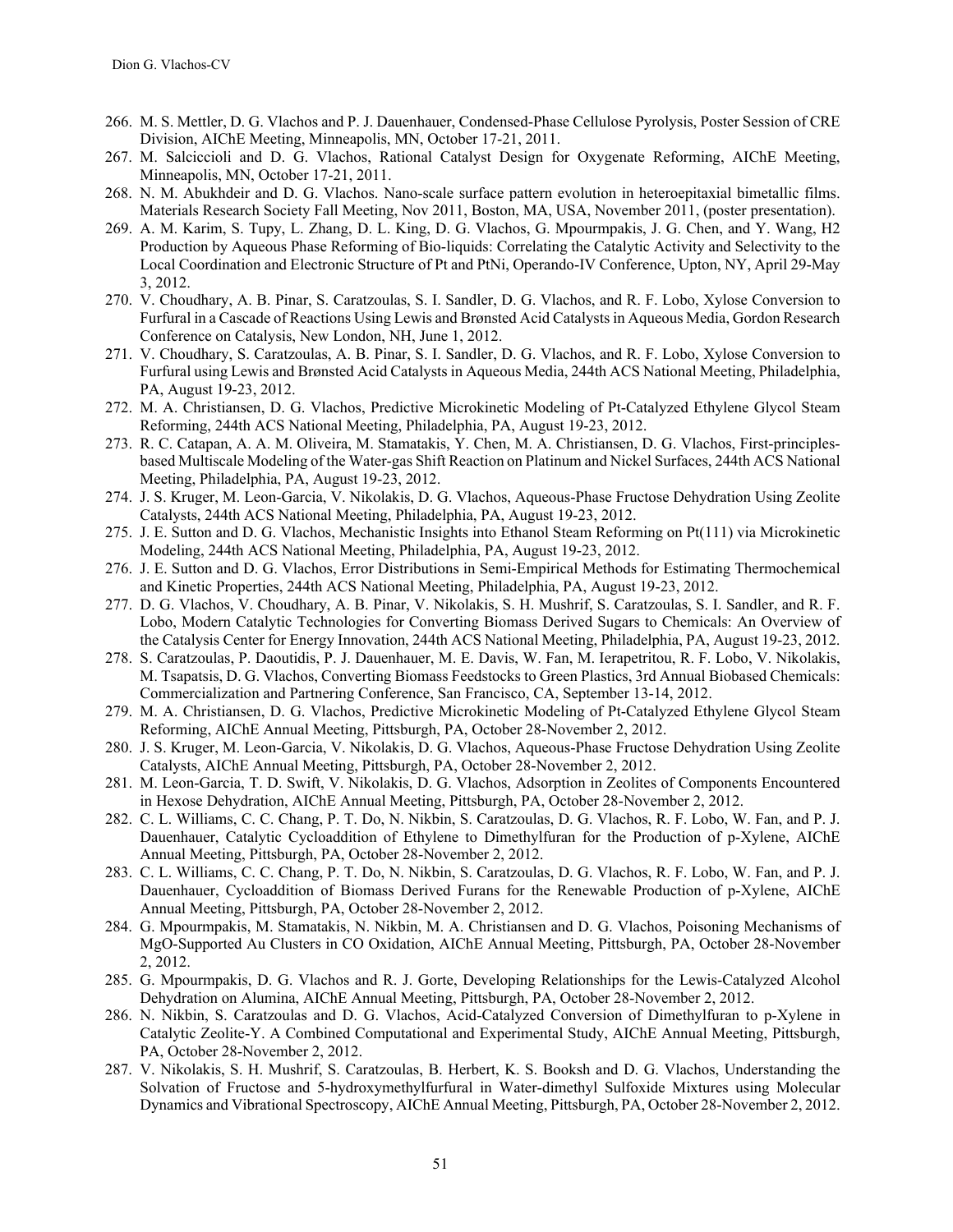- 288. J. E. Sutton, P. Panagiotopoulou, X. E. Verykios and D. G. Vlachos, Combined DFT and Microkinetic Modeling Study of Ethanol Steam Reforming on Pt, AIChE Annual Meeting, Pittsburgh, PA, October 28-November 2, 2012.
- 289. J. E. Sutton and D. G. Vlachos, Analysis of Errors in Semi-Empirical Techniques for the Estimation of Microkinetic Model Parameters, AIChE Annual Meeting, Pittsburgh, PA, October 28-November 2, 2012.
- 290. S. H. Mushrif, S. Caratzoulas, V. Choudhary, S. I. Sandler, D. J. Doren and D. G. Vlachos, Modeling the Aldose-Ketose Isomerization by Lewis Acids in the Gas Phase and Aqueous Media. A Detailed Mechanistic Study, AIChE Annual Meeting, Pittsburgh, PA, October 28-November 2, 2012.
- 291. V. Vorotnikov and D. G. Vlachos, Reaction of Sugar Derivatives on Metal Surfaces, AIChE Annual Meeting, Pittsburgh, PA, October 28-November 2, 2012.
- 292. V. Vorotnikov and D. G. Vlachos, Theoretical Insights into Reactions of Furans on Metal Surfaces, AIChE Annual Meeting, Pittsburgh, PA, October 28-November 2, 2012.
- 293. R. Xiong, S. I. Sandler and D. G. Vlachos, Molecular Screening of Alcohol and Polyol Adsorption onto MFI-Type Zeolites, AIChE Annual Meeting, Pittsburgh, PA, October 28-November 2, 2012.
- 294. P. J. Dauenhauer, R. F. Lobo and D. G. Vlachos, Renewable Catalytic Process for the Production of p-Xylene from Glucose, AIChE Annual Meeting, Pittsburgh, PA, October 28-November 2, 2012.
- 295. A. D. Paulsen, M. S. Mettler, D. G. Vlachos and P. J. Dauenhauer, Pyrolytic Conversion of Biomass to Fuels: Deoxygenation Via Elimination and Cyclization within Molten Cellulose, AIChE Annual Meeting, Pittsburgh, PA, October 28-November 2, 2012.
- 296. A. D. Paulsen, M. S. Mettler, D. G. Vlachos and P. J. Dauenhauer, Revealing Cellulose Pyrolysis Chemistry, AIChE Annual Meeting, Pittsburgh, PA, October 28-November 2, 2012.
- 297. T. D. Swift, C. Bagia, P. Dornath, V. Nikolakis, W. Fan and D. G. Vlachos, Reactive Adsorption for the Selective Dehydration of Sugars to Furans: Modeling and Experiments, 3rd North American Symposium on Chemical Reaction Engineering (NASCRE-3), Houston, TX, March 17-20, 2013.
- 298. T. D. Courtney, V. Nikolakis, G. Mpourmpakis, J. G. Chen, and D. G. Vlachos, Effect of Solid-Acid Characteristics on Liquid-Phase Dehydration of Propylene Glycol, Catalysis Society of Metropolitan New York Spring Symposium, Princeton, NJ, March 20, 2013.
- 299. J. S. Kruger, M. Leon-Garcia, V. Nikolakis and D. G. Vlachos, Elucidating the Roles of Zeolite H-BEA in Aqueous-Phase Fructose Dehydration, Forest Products Laboratory, Madison, WI, April 17, 2013.
- 300. V. Choudhary, S. H. Mushrif, C. Ho, C. Mackintosh, M. Orella, A. Anderko, V. Nikolakis, N. Marinkovic, A. I. Frenkel, D. G. Vlachos and S. I. Sandler, Transformation of Aldose Sugars to Platform Furans Using CrCl<sub>3</sub> With HCl in Aqueous Media, 23<sup>rd</sup> North American Catalysis Society Meeting, Louisville, KY, June 2-7, 2013.
- 301. N. Nikbin, S. Caratzoulas and D. G. Vlachos, Theoretical Insights into the Conversion of 2,5-Dimethylfuran and Ethylene to p-Xylene, 23rd North American Catalysis Society Meeting, Louisville, KY, June 2-7, 2013.
- 302. J. E. Sutton and D. G. Vlachos, Error Analysis in Semi-Empirical Methods for Microkinetic Modeling, 23<sup>rd</sup> North American Catalysis Society Meeting, Louisville, KY, June 2-7, 2013.
- 303. M. A. Christiansen, G. Mpourmpakis and D. G. Vlachos, DFT-based Microkinetic Modeling of Ethanol Dehydration on γ-Al<sub>2</sub>O<sub>3</sub>, 23<sup>rd</sup> North American Catalysis Society Meeting, Louisville, KY, June 2-7, 2013.
- 304. V. Vorotnikov and D. G. Vlachos, Theoretical Insights into Reactions of C5 Furans on Metal Surfaces, 23<sup>rd</sup> North American Catalysis Society Meeting, Louisville, KY, June 2-7, 2013.
- 305. W. Guo, M. Stamatakis and D. G. Vlachos, First-Principles TPD Simulation of Nitrogen Desorption on Ni/Pt(111) Bimetallic Catalyst, 23<sup>rd</sup> North American Catalysis Society Meeting, Louisville, KY, June 2-7, 2013. Poster.
- 306. A. M. Karim, S. Tupy, J. E. Sutton, M. Gray, H. M. Brown, D. G. Vlachos, J. G. Chen, D. L. King and Y. Wang, Correlating the Aqueous Phase Reforming Activity with the Structure of Pt-M Bimetallic Catalysts, 23<sup>rd</sup> North American Catalysis Society Meeting, Louisville, KY, June 2-7, 2013. Poster.
- 307. J. S. Kruger, M. Leon-Garcia, V. Nikolakis and D. G. Vlachos, Elucidating the Roles of an H-BEA Zeolite in Aqueous-Phase Fructose Dehydration, Energy Frontier Research Center (EFRC) PI Meeting, Washington, DC, July 18, 2013.
- 308. J. S. Kruger, M. Leon-Garcia, V. Nikolakis and D. G. Vlachos, Multiple Roles of Zeolites in Fructose Dehydration, Energy Frontier Research Center (EFRC) PI Meeting, Washington, DC, July 18, 2013.
- 309. W. Yu, M. Salciccioli, M. A. Barteau, D. G. Vlachos and J. G. Chen, First Principles Design of Metal-Modified Molybdenum Carbide Surfaces for Controlling the Activity and Selectivity of Ethylene Glycol Reactions, AIChE Annual Meeting, San Francisco, CA, November 3-8, 2013.
- 310. N. R. Peela, I. C. Lee, and D. G. Vlachos, Rational Design of Bimetallic Catalysts for Total Oxidation Reactions, AIChE Annual Meeting, San Francisco, CA, November 3-8, 2013.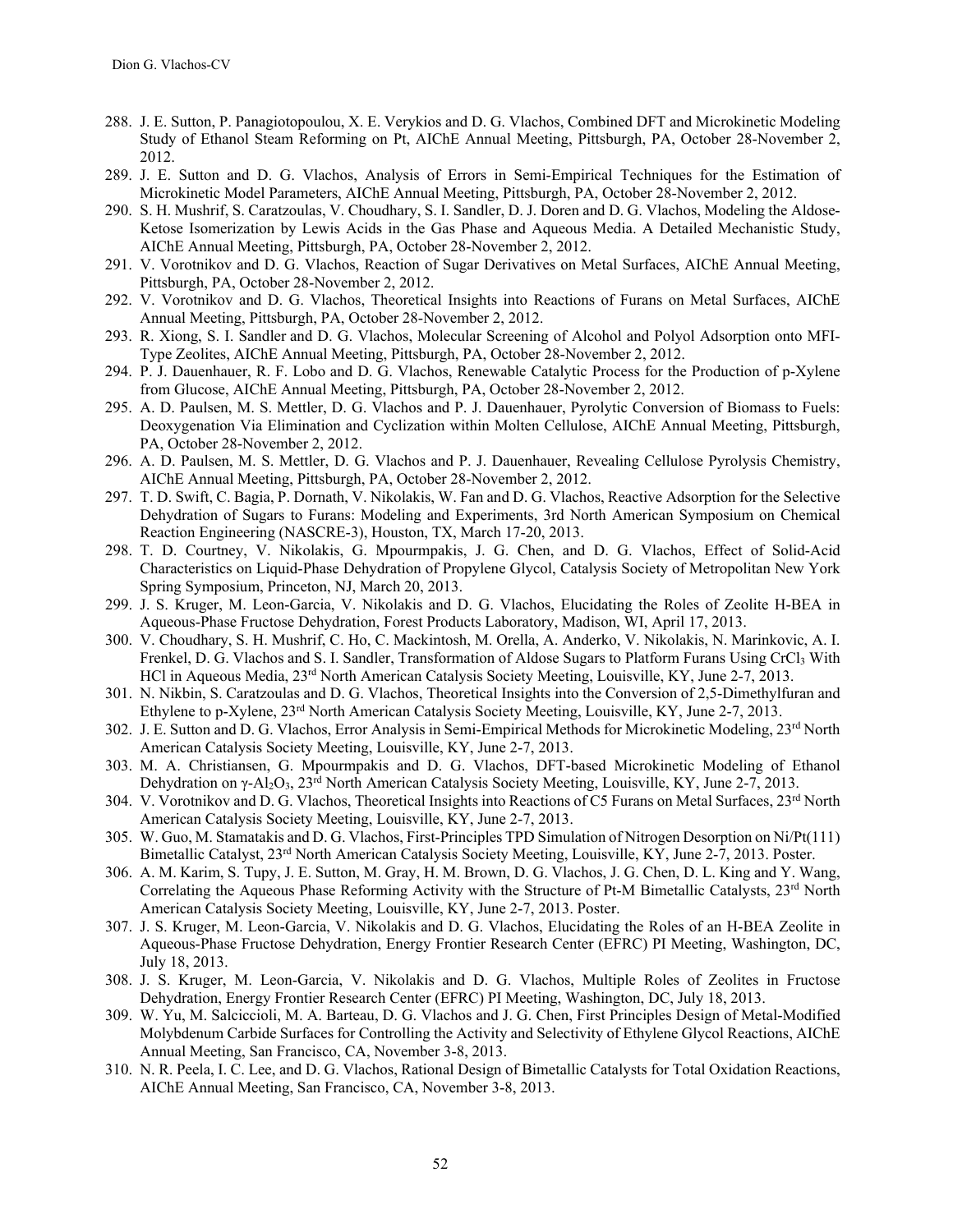- 311. J. S. Kruger, M. Leon-Garcia, V. Nikolakis and D. G. Vlachos, Elucidating the Roles of an H-BEA Zeolite in Aqueous-Phase Fructose Dehydration, AIChE Annual Meeting, San Francisco, CA, November 3-8, 2013.
- 312. N. R. Peela, I. C. Lee, J. E. Sutton and D. G. Vlachos, Density Functional Theory Based Microkinetic Modeling of Ethane Total Oxidation Over Pt(111), AIChE Annual Meeting, San Francisco, CA, November 3-8, 2013.
- 313. N. Rai, S. Caratzoulas and D. G. Vlachos, Understanding the Role of Silanol Groups in Sn-Beta Zeolite for Glucose Isomerization and Epimerization Reactions, AIChE Annual Meeting, San Francisco, CA, November 3- 8, 2013.
- 314. D. G. Vlachos, Multiscale Simulation of Chemical Reactions and Reactors: Combinatorial Complexity, Uncertainty, and Emergent Behavior, AIChE Annual Meeting, San Francisco, CA, November 3-8, 2013.
- 315. V. Choudhary, M. León, S. H. Mushrif, C. Ho, A. Anderko, V. Nikolakis, N. Marinkovic, A. I. Frenkel, S. I. Sandler and D. G. Vlachos, Mechanistic Insights in Catalytic Conversion of Sugars to Platform Furan Derivatives, AIChE Annual Meeting, San Francisco, CA, November 3-8, 2013.
- 316. W. Guo, M. Stamatakis and D. G. Vlachos, Multiscale KMC-DFT Simulation On Bimetallic Catalysts, AIChE Annual Meeting, San Francisco, CA, November 3-8, 2013.
- 317. M. León, R. Xiong, T. D. Swift, V. Nikolakis, S. I. Sandler and D. G. Vlachos, Adsorption of the Compounds Encountered in Monosaccharide Dehydration in Zeolites, AIChE Annual Meeting, San Francisco, CA, November 3-8, 2013.
- 318. G. Tsilomelekis, C. Bagia, T. R. Josephson, S. Caratzoulas, V. Nikolakis and D. G. Vlachos, Understanding Solvation Effects on Biomass Derived Platform Chemicals: A Combined Spectroscopic and Theoretical Approach, AIChE Annual Meeting, San Francisco, CA, November 3-8, 2013.
- 319. J. Jae, W. Zheng, R. F. Lobo and D. G. Vlachos, Production of Dimethylfuran from Hydroxymethylfurfural through Catalytic Transfer Hydrogenation with Ruthenium Supported on Carbon, AIChE Annual Meeting, San Francisco, CA, November 3-8, 2013.
- 320. T. D. Swift, C. Bagia, V. Nikolakis, D. G. Vlachos, P. Dornath and W. Fan, Reactive Adsorption for the Selective Production of Furans from Carbohydrates, AIChE Annual Meeting, San Francisco, CA, November 3-8, 2013.
- 321. N. Nikbin, S. Caratzoulas and D. G. Vlachos, Towards Catalyst Design for the Conversion of 2,5-Dimethylfuran to p-Xylene, AIChE Annual Meeting, San Francisco, CA, November 3-8, 2013.
- 322. R. Xiong, M. León, V. Nikolakis, S. I. Sandler and D. G. Vlachos, Adsorption of 5-Hydroxymethyl-Furfural (HMF) from Liquid Water/Dimethyl Sulfoxide (DMSO) Solutions onto Hydrophobic Zeolites: An Experimental and Simulation Study, AIChE Annual Meeting, San Francisco, CA, November 3-8, 2013.
- 323. T. D. Swift, C. Bagia, V. Choudhary, V. Nikolakis and D. G. Vlachos, On the Fructose Dehydration Kinetics in Aqueous HCl: An Integrated Experimental and Physics-Based Modeling Approach, AIChE Annual Meeting, San Francisco, CA, November 3-8, 2013.
- 324. T. D. Swift, C. Bagia, V. Choudhary, G. Peklaris, V. Nikolakis and D. G. Vlachos, An Experimental and Computational Study of Brønsted Acid-catalyzed Fructose Dehydration Kinetics, 247th ACS National Meeting, Dallas, TX, March 16-20, 2014.
- 325. Ryan Patet, Stavros Caratzoulas and Dionisios G. Vlachos, Modeling the Production of Aromatics from Biomass in Solid Acid Zeolites, AIChE Annual Meeting, Atlanta, GA, November 16-21, 2014.
- 326. Vinit Choudhary, Liu Yang, George Tsilomelekis, Stavros Caratzoulas, Vladimiros Nikolakis, Stanley I. Sandler and Dionisios G. Vlachos, Mechanistic Insights into Fructose Dehydration to 5-(hyroxymethyl)Furfural, AIChE Annual Meeting, Atlanta, GA, November 16-21, 2014.
- 327. George Tsilomelekis, Vladimiros Nikolakis and Dionisios G. Vlachos, Unraveling Solvation Effects on 5- Hydroxylmethylfurfural Degradation: Insights from Catalytic and Spectroscopic Studies, AIChE Annual Meeting, Atlanta, GA, November 16-21, 2014.
- 328. Tyler R. Josephson, George Tsilomelekis, Christina Bagia, Stavros Caratzoulas, Vladimiros Nikolakis and Dionisios G. Vlachos, Solvent-Induced Frequency Shifts of 5-Hydroxymethylfurfural and Their Role in Its Stability, AIChE Annual Meeting, Atlanta, GA, November 16-21, 2014.
- 329. Paul Dauenhauer, Wei Fan, Dionisios Vlachos and Stavros Caratzoulas, Renewable Aromatic Chemicals By Diels-Alder Cycloaddition of Biomass-Derived Furans, AIChE Annual Meeting, Atlanta, GA, November 16-21, 2014.
- 330. Tim Courtney, Chun-Chih Chang, Wei Fan, Vladimiros Nikolakis, Jingguang G. Chen and Dionisios G. Vlachos, Understanding the Interaction of Water with the Sn Site of Sn-BEA Zeolites and Its Effect on Zeolite Activity, AIChE Annual Meeting, Atlanta, GA, November 16-21, 2014.
- 331. Vassili Vorotnikov and Dionisios G. Vlachos, Semi-Empirical Thermochemical Property Estimation for Biomass Derivatives on Transition Metal Surfaces, AIChE Annual Meeting, Atlanta, GA, November 16-21, 2014.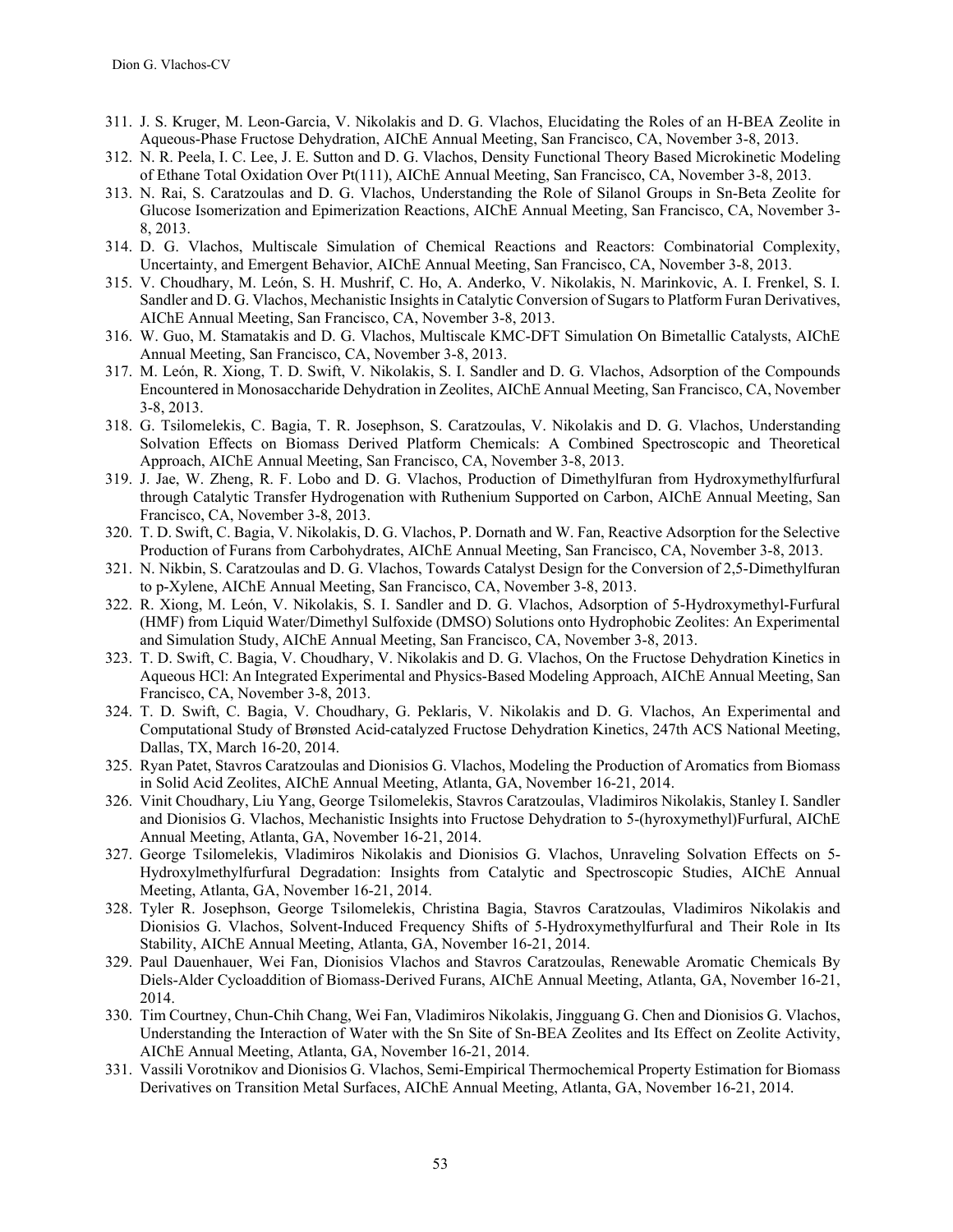- 332. Dion G. Vlachos, Multiscale Ab Initio Modeling of Catalysts, AIChE Annual Meeting, Atlanta, GA, November 16-21, 2014.
- 333. Marcel Núñez and Dionisios G. Vlachos, Uncertainty Quantification in Stochastic Multiscale Models of Heterogeneous Catalysis, AIChE Annual Meeting, Atlanta, GA, November 16-21, 2014.
- 334. Bingjun Xu, Dion G. Vlachos, Paraskevi Panagiotopoulou and Matthew Gilkey, Mechanistic Studies on Hydrodeoxygenation of Furfural to 2-Methyl Furan Via Ring C-H Bond Activations, AIChE Annual Meeting, Atlanta, GA, November 16-21, 2014.
- 335. Glen Jenness, Matthew A. Christiansen, Stavros Caratzoulas, Dionisios G. Vlachos and Raymond J. Gorte, Site-Dependent Lewis Acidity of  $\gamma$ -Al<sub>2</sub>O<sub>3</sub> and Its Impact on Ethanol Dehydration and Etherification, AIChE Annual Meeting, Atlanta, GA, November 16-21, 2014.
- 336. Vassili Vorotnikov and Dionisios G. Vlachos, Predictive Modeling for Understanding Biomass Upgrade over Metal Surfaces, AIChE Annual Meeting, Atlanta, GA, November 16-21, 2014.
- 337. Vinit Choudhary, Andre Bonill, Ana B. Pinar, Samir H. Mushrif, Vladimiros Nikolakis, Nebojsa Marinkovic, Anatoly I. Frenkel, Raul F. Lobo, Stanley I. Sandler and Dionisios G. Vlachos, Fundamental Insights and Similarities Between Homogeneous and Heterogeneous Catalysis in Biomass Conversion, AIChE Annual Meeting, Atlanta, GA, November 16-21, 2014.
- 338. Alex D. Paulsen, Matthew S. Mettler, Dionisios G. Vlachos and Paul Dauenhauer, Tuning Cellulose Pyrolysis Chemistry: Selective Decarbonylation via Catalyst-Impregnated Pyrolysis, AIChE Annual Meeting, Atlanta, GA, November 16-21, 2014.
- 339. Alexander V. Mironenko, Glen Jenness, Bingjun Xu and Dionisios G. Vlachos, Selective Hydrodeoxygenation on Ru Based Catalysts for the Conversion of Furfural to Methylfuran, AIChE Annual Meeting, Atlanta, GA, November 16-21, 2014.
- 340. Geun Ho Gu and Dionisios G. Vlachos, DFT and Microkinetic Modeling of p-Cresol Hydrodeoxygenation on Pt(111), AIChE Annual Meeting, Atlanta, GA, November 16-21, 2014.
- 341. Tyler R. Josephson, George Tsilomelekis, Christina Bagia, Stavros Caratzoulas, Vladimiros Nikolakis and Dionisios G. Vlachos, Ab Initio Study of Solvent-Induced Frequency Shifts of 5-Hydroxymethylfurfural, AIChE Annual Meeting, Atlanta, GA, November 16-21, 2014. Poster.
- 342. Alex D. Paulsen, Matthew S. Mettler, Dionisios G. Vlachos and Paul Dauenhauer, Pyrolytic Conversion of Cellulose to Fuels: Tuning the Mechanisms of Cellulose Pyrolysis to Improve Bio-Oil Properties, AIChE Annual Meeting, Atlanta, GA, November 16-21, 2014. Poster.
- 343. Glen R Jenness and Dionisios G. Vlachos, Understanding Reactivity of Metal Oxides: Case Studies of Alcohol Reduction on γ-Al<sub>2</sub>O<sub>3</sub> and Rutile RuO<sub>2</sub>, Catalysis Society of Metropolitan New York (CSMNY) Annual Symposium, March 18, 2015. Poster.
- 344. Dion Vlachos, Design Principles of Bimetallic Core-Shell Catalysts, in George Olah Award Symposium, 249th ACS Meeting, Denver, Colorado, March 22-26, 2015.
- 345. Dion Vlachos, In Silico Prediction of Emergent Catalysts, 249th ACS Meeting, Denver, Colorado, March 22-26, 2015.
- 346. Dion Vlachos, Insights Into the Hydrodeoxygenation Mechanisms for Lignin Upgrade, 249th ACS Meeting, Denver, Colorado, March 22-26, 2015.
- 347. Dion Vlachos, Mechanisms and Catalyst Design Principles in the Conversion of Sugars and Furans to Renewable Monomers and Fuels, 249th ACS Meeting, Denver, Colorado, March 22-26, 2015.
- 348. Christina Bagia, T. Dallas Swift, George Tsilomelekis, Ruichang Xiong, Liu Yang, Stavros Caratzoulas, Vladimiros Nikolakis and Dionisios G. Vlachos, Elucidating the Role of Organic Co-Solvents in Fructose Dehydration Kinetics, 24th North American Catalysis Society Meeting (NAM), Pittsburgh, PA, June 14-19, 2015.
- 349. Matthew J. Gilkey, Paraskevi Panagiotopolou, Alexander V. Mironenko, Glen R. Jenness, Dionisios G. Vlachos, Bingjun Xu, Mechanistic Investigation of the Hydrodeoxygenation of Furfural to 2-Methylfuran over Ru/C Using Isotopic Labeling Techniques, 24th North American Catalysis Society Meeting (NAM), Pittsburgh, PA, June 14- 19, 2015.
- 350. Geun Ho Gu, Kyungtae Lee, Dionisios G. Vlachos, Computational Study of Hydrodeoxygenation of Lignin Compounds on Pt(111). 24th North American Catalysis Society Meeting (NAM), Pittsburgh, PA, June 14-19, 2015. Poster.
- 351. Glen R. Jenness, Stavros Caratzoulas, Dionisios G. Vlachos, Raymond J. Gorte, Understanding the Impact of Lewis Acidity of Oxide Surfaces on Adsorption and Dehydration, 24th North American Catalysis Society Meeting (NAM), Pittsburgh, PA, June 14-19, 2015.
- 352. Alexander V. Mironenko, Dionisios G. Vlachos, Hydrogenolysis Mechanism of Furfural on Ru/RuOx Catalyst, 24th North American Catalysis Society Meeting (NAM), Pittsburgh, PA, June 14-19, 2015. Poster.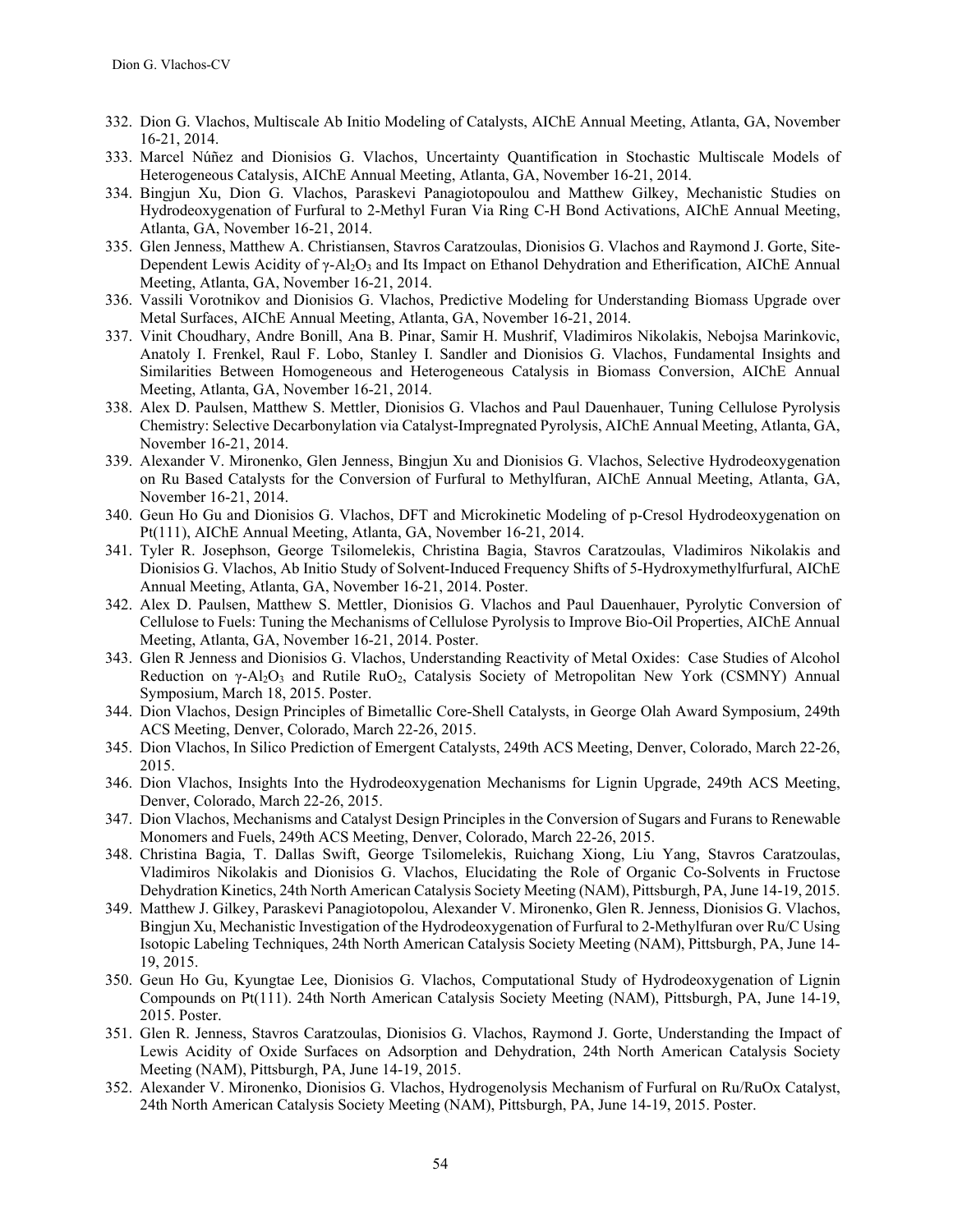- 353. T. Dallas Swift, Huong Nguyen, Vladimiros Nikolakis and Dionisios G. Vlachos, Optimization of the Brønsted-Lewis Catalyst for One-Pot Glucose Conversion to HMF, 24th North American Catalysis Society Meeting (NAM), Pittsburgh, PA, June 14-19, 2015.
- 354. Vassili Vorotnikov, Shengguang Wang and Dionisios G. Vlachos, Conformational Effects and Metal Catalyst Screening for Upgrade of Furanics, 24th North American Catalysis Society Meeting (NAM), Pittsburgh, PA, June 14-19, 2015.
- 355. Bingjun Xu, Matt Gilkey, Alexander Mironenko and Dionisios G. Vlachos, Aromatic Ring Activation of Furanic Compounds on Ru-Based Catalysts, 24th North American Catalysis Society Meeting (NAM), Pittsburgh, PA, June 14-19, 2015.
- 356. Alexander V. Mironenko, Dionisios G. Vlachos, Hydrogenolysis Mechanism of Furfuryl Alcohol on Ru/RuOx Catalyst, The 2015 Conference on Foundations of Molecular Modeling and Simulation (FOMMS 2015), Mt. Hood, OR, July 12-16, 2015. Poster.
- 357. Jeffrey R. Christianson, Stavros Caratzoulas and Dionisios G. Vlachos, Computational Insight into the Effect of Sn-Beta Na Exchange and Solvent on Glucose Isomerization and Epimerization, AIChE Annual Meeting in Salt Lake City, Utah, November 8-13, 2015.
- 358. Paul J. Dauenhauer, Wei Fan, Stavros Caratzoulas and Dionisios G. Vlachos, Kinetic Regime Change in the Diels-Alder Cycloaddition of Biomass-Derived Furans with Solid Acids, AIChE Annual Meeting in Salt Lake City, Utah, November 8-13, 2015.
- 359. Ioanna Fampiou, Stavros Caratzoulas and Dionisios G. Vlachos, Electronic Structure Effects on Adsorption on Bimetallic Surfaces, AIChE Annual Meeting in Salt Lake City, Utah, November 8-13, 2015.
- 360. Geun Ho Gu and Dionisios G. Vlachos, Fast Estimation Methods of Catalytic Cycles of Lignin Molecules on Pt(111), AIChE Annual Meeting in Salt Lake City, Utah, November 8-13, 2015.
- 361. Glen Jenness, Ke Xiong, Geun Ho Gu, Dionisios G. Vlachos and Jingguang G. Chen, Understanding the Catalytic Ring Opening of Furfural on Iridium, AIChE Annual Meeting in Salt Lake City, Utah, November 8-13, 2015. Poster.
- 362. Glen Jenness, Stavros Caratzoulas, Dionisios G. Vlachos and Raymond J. Gorte, Towards a Molecular Understanding of the Reactivity of Oxide Catalysts, AIChE Annual Meeting in Salt Lake City, Utah, November 8-13, 2015.
- 363. Tyler R. Josephson, Kramer Brand, Jay Labinger, Mark E. Davis, Dionisios G. Vlachos and Stavros Caratzoulas, Investigation of Sugar Transformation Mechanisms on Homogeneous Sn-Silicate Catalysts, AIChE Annual Meeting in Salt Lake City, Utah, November 8-13, 2015. Poster.
- 364. Tyler R. Josephson, Kramer Brand, Jay Labinger, Mark E. Davis, Dionisios G. Vlachos and Stavros Caratzoulas, Investigation of Sugar Isomerization Mechanism on Homogeneous Sn-Silicate Catalysts, AIChE Annual Meeting in Salt Lake City, Utah, November 8-13, 2015.
- 365. Sai Konda, Stavros Caratzoulas and Dionisios G. Vlachos, Computational Investigation of Bifunctional Catalysts for Bio-Oil Upgrade, AIChE Annual Meeting in Salt Lake City, Utah, November 8-13, 2015.
- 366. Alexander V. Mironenko and Dionisios G. Vlachos, C-O Bond Hydrogenolysis over Metal/Lewis Acid Catalysts, AIChE Annual Meeting in Salt Lake City, Utah, November 8-13, 2015.
- 367. Alexander V. Mironenko and Dionisios G. Vlachos, Unraveling Metal/Lewis Acid Synergy in Hydrogenolysis of Furfuryl Alcohol, AIChE Annual Meeting in Salt Lake City, Utah, November 8-13, 2015. Poster.
- 368. Marcel Núñez and Dionisios G. Vlachos, First Principles Prediction of Active Sites for Bimetallic Catalysts, AIChE Annual Meeting in Salt Lake City, Utah, November 8-13, 2015.
- 369. Ryan Patet, Paraskevi Panagiotopoulou, Stavros Caratzoulas and Dionisios G. Vlachos, Dehydration Reactions in Lewis Acidic Zeolites, AIChE Annual Meeting in Salt Lake City, Utah, November 8-13, 2015. Poster.
- 370. Ryan Patet, Stavros Caratzoulas and Dionisios G. Vlachos, The Effect of Brønsted Acidic Zeolites on the Synthesis of Aromatics from Furans, AIChE Annual Meeting in Salt Lake City, Utah, November 8-13, 2015.
- 371. George Tsilomelekis, Vladimiros Nikolakis, Stavros Caratzoulas and Dionisios G. Vlachos, Solvent Effects on the Stability of 5-Hydroxymethylfurfural: Understanding the Undesirable Side Reactions, AIChE Annual Meeting in Salt Lake City, Utah, November 8-13, 2015.
- 372. Dionisios G. Vlachos, Design Principles of Bifunctional Catalysts: Hydrogenation, Dehydrogenation, and Hydrogenolysis, AIChE Annual Meeting in Salt Lake City, Utah, November 8-13, 2015.
- 373. Dionisios G. Vlachos, Design Principles of Bimetallic Core-Shell Catalysts, AIChE Annual Meeting in Salt Lake City, Utah, November 8-13, 2015.
- 374. Dionisios G. Vlachos, Modern Catalytic Technologies for Converting Biomass to Renewable Fuels and Chemicals, AIChE Annual Meeting in Salt Lake City, Utah, November 8-13, 2015.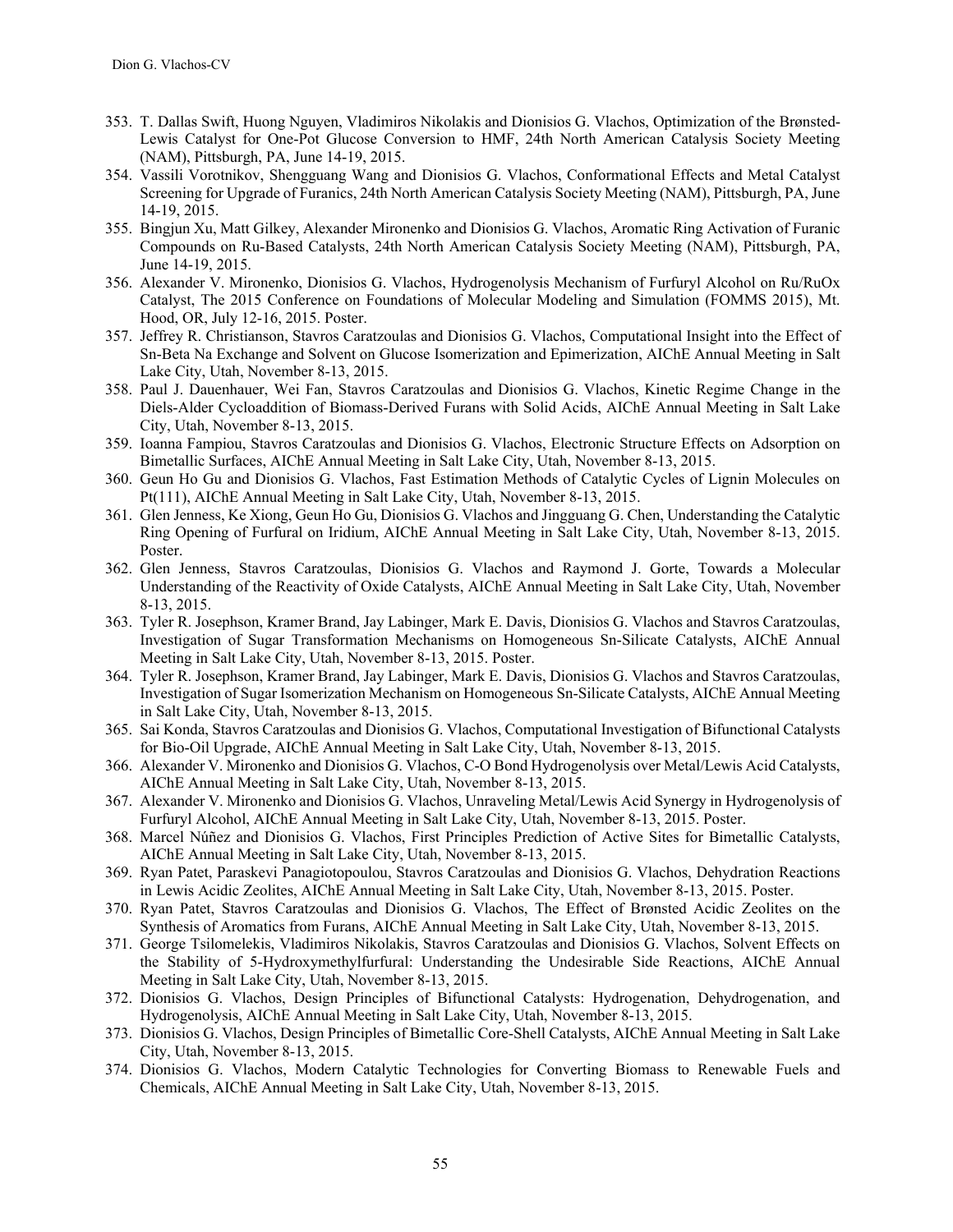- 375. Bingjun Xu, Matthew Gilkey and Dionisios G. Vlachos, Mechanistic Investigations of Furanics Upgrade Via Catalytic Transfer Hydrogenation, AIChE Annual Meeting in Salt Lake City, Utah, November 8-13, 2015.
- 376. Weiqing Zheng, Liang Wang, Ajay K. Prasad, Suresh G. Advani and Dionisios G. Vlachos, Nano Tungsten Carbide Catalysts for Polymer Electrolyte Membrane Fuel Cells, AIChE Annual Meeting in Salt Lake City, Utah, November 8-13, 2015.
- 377. Alexander V. Mironenko, Dionisios G. Vlachos, Tools for Kinetic Modeling, ISCRE24 Conference Workshop, Minneapolis, MN, June 12, 2016.
- 378. Alexander V. Mironenko, Dionisios G. Vlachos, C-O Bond Activation via Low-Temperature Heterogeneous Catalysis, Spring Symposium, EFRC Catalysis Center for Energy Innovation, Newark, DE, April 11, 2016.
- 379. Marcel Nunez, Dionisios G. Vlachos, Identification of Active Sites On Transition Metal Catalysts, 24th International Symposium on Chemical Reaction Engineering, Minneapolis, MN, June 13, 2016. Poster.
- 380. Saikat Dutta, Ashish Bohre, Dionisios Vlachos, Basudeb Saha, Lattice Interrupted Graphene Oxide Catalyzed Selective and Solventless Hydroxyalkylation/alkylation of Sylvan to Valorize to Fuel Reservoir, ACS 252nd National Meeting, Philadelphia, PA, August 21-25, 2016. Poster.
- 381. Marcel Nunez, Dionisios G. Vlachos, Optimization of Transition Metal Catalyst Structure for the Oxygen Reduction Reaction, 252nd American Chemical Society National Meeting & Exposition, Philadelphia, PA, Aug. 22, 2016.
- 382. Alexander V. Mironenko, Dionisios G. Vlachos, Hydrogenolysis Mechanism of Furanics on Metal/Metal Oxide Catalysts, 2016 ACS Meeting, Philadelphia, PA, August 23, 2016.
- 383. Alexander V. Mironenko, Glen R. Jenness, Dionisios G. Vlachos, Mechanism of Furfural Hydrodeoxygenation on Metal/Metal Oxide Catalysts, 2016 AIChE Annual Meeting, San Francisco, CA, November 14, 2016.
- 384. Konstantinos Goulas, Glen R. Jenness, Alexander V. Mironenko, Tobias Mazal, Dionisios G. Vlachos, Vacancy-Mediated Hydrodeoxygenation of Furfuryl Alcohol over Metal Oxide, 2016 AIChE Annual Meeting, San Francisco, CA, November 14, 2016.
- 385. Alexander V. Mironenko, Dionisios G. Vlachos, Radical Mechanism for Low Temperature C-O Bond Activation on Metal/Metal Oxide Catalysts, 2016 AIChE Annual Meeting, San Francisco, CA, November 14, 2016.
- 386. Stephen A. Giles, Stavros Caratzoulas, Dionisios G. Vlachos, Yushan Yan, Nanoparticle Catalysts Supported on Substitutionally Doped Graphene: Effects on Activity and Stability for Hydrogen Oxidation, 2016 AIChE Annual Meeting, San Francisco, CA, November 16, 2016.
- 387. Alexander V. Mironenko, Konstantinos Goulas, Christopher Murray, Ray Gorte, Dionisios G. Vlachos, Metal Core/Surface Oxide Shell Catalysts for C-O Bond Activation, 2016 AIChE Annual Meeting, San Francisco, CA, November 16, 2016.
- 388. Kristeen Esther Joseph, Dae Sung Park, Christoph Krumm, Maura Koehle, Limin Ren, Michael Tsapatsis, Raul F. Lobo, Dionisios Vlachos, Paul J. Dauenhauer, Tunable Oleo-Furan Surfactants By Acylation of Renewable Furans, North American Catalysis Society Meeting, Denver, CO, June 5, 2017.
- 389. Basudeb Saha, Saikat Dutta, Dionisios G. Vlachos, Catalytic Upgrading of Low Carbon Biomass Furanics to Long Chain Fuels, North American Catalysis Society Meeting, Denver, CO, June 5, 2017.
- 390. Alexander V. Mironenko, Konstantinos A. Goulas, Glen Jenness, Raymond J. Gorte, Christopher Murray, Dionisios G. Vlachos, Conjugation-Driven Radical Mechanism for Low-Temperature C-O Bond Activation on Metal Oxide Catalysts, North American Catalysis Society Meeting, Denver, CO, June 5, 2017.
- 391. Matthew J. Gilkey, Alexander V. Mironenko, Dionisios G. Vlachos, Bingjun Xu, Adipic Acid Production from Biomass Derivatives, North American Catalysis Society Meeting, Denver, CO, June 5, 2017.
- 392. Hannah Nguyen, Nick Xiao, Anatoly Frenkel, Stavros Caratzoulas, Dionisios G. Vlachos, On the Mechanism of Metal Chloride Catalysts in Reductive Etherification of Furan Derivatives, North American Catalysis Society Meeting, Denver, CO, June 5, 2017.
- 393. Saikat Dutta, Dionisios G. Vlachos, Basudeb Saha, Reaction Network of Hydrodeoxygenation of Trifurylmethane to Access Jet Fuels, North American Catalysis Society Meeting, Denver, CO, June 5, 2017. Poster.
- 394. Ziwei Cheng, Dionisios G. Vlachos, Basudeb Saha, Structural Characterization of Fructose-Derived Humins, North American Catalysis Society Meeting, Denver, CO, June 5, 2017. Poster.
- 395. Sunitha Sadula, Basudeb Saha, Dionisios G. Vlachos, An Integrated Process for Direct Depolymerization of Biomass to Sugars and Sugars Dehydration to Furfurals, North American Catalysis Society Meeting, Denver, CO, June 5, 2017. Poster.
- 396. Weiqing Zheng, Konstantinos A. Goulas, Dionisios G. Vlachos, Observation of the Active Sites of Ru Catalyst in Hydrodeoxygenation of Furfural, North American Catalysis Society Meeting, Denver, CO, June 5, 2017.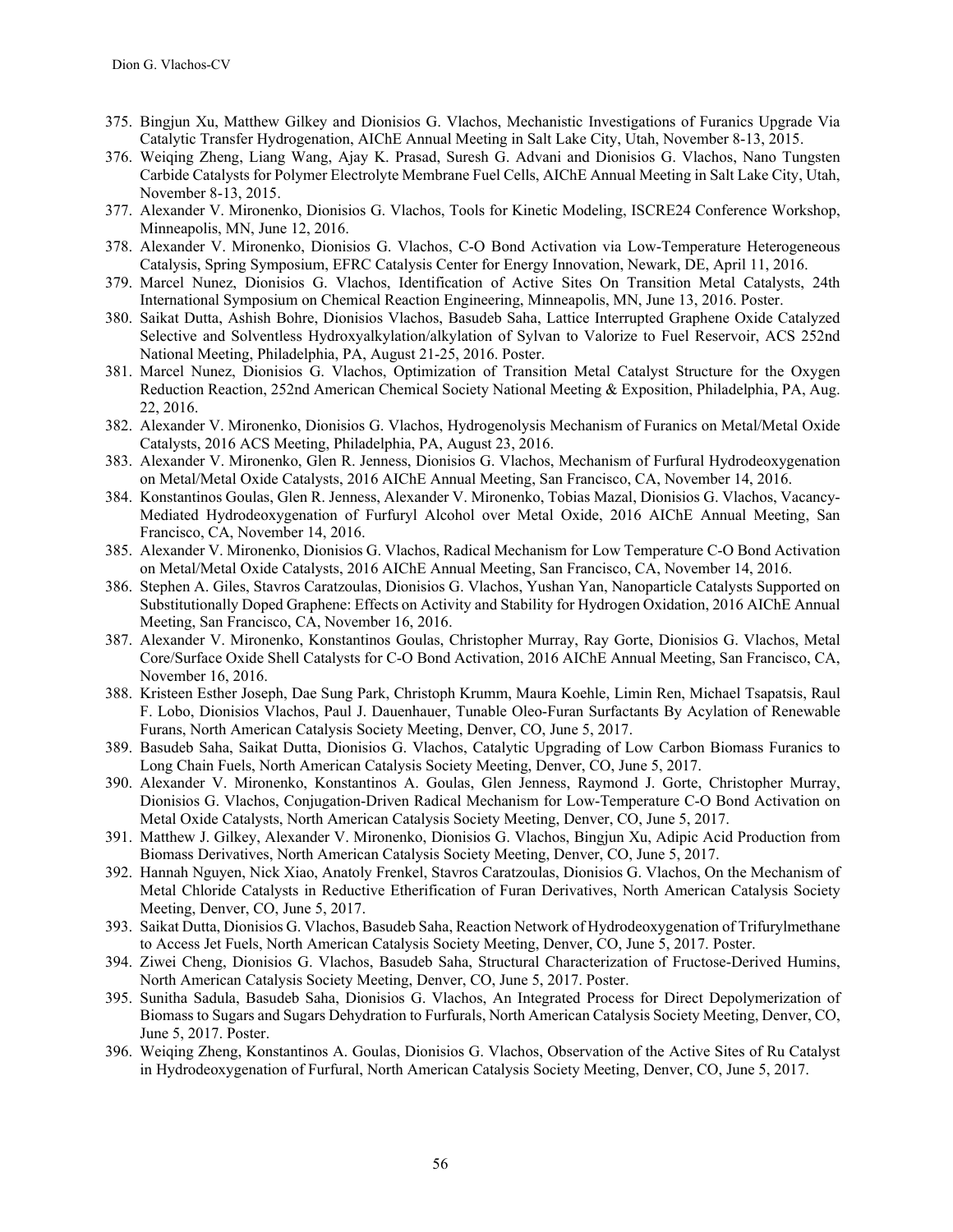- 397. Sibao Liu, Saikat Dutta, Basudeb Saha, Dionisios Vlachos, Synthesis of Renewable Jet-Fuel Ranged Alkanes By Hydrodeoxygenation of High Carbon Furans over Ir-ReOx/SiO2, North American Catalysis Society Meeting, Denver, CO, June 6, 2017.
- 398. Sha Li, Tyler Josephson, Stavros Caratzoulas, Dionisios G. Vlachos, The Effects of Solvent and Na Cations in Glucose Isomerization and Epimerization in Sn-BEA, North American Catalysis Society Meeting, Denver, CO, June 8, 2017.
- 399. Geun Ho Gu, Benjamin Schweitzer, Carine Michel, Stephan Steinmann, Philippe Sautet, Dionisios G. Vlachos, Group Additivity for Solvation Free Energy Estimation of Aliphatic Oxygenates on Pt(111), North American Catalysis Society Meeting, Denver, CO, June 9, 2017.
- 400. Jiayi Fu, Efterpi Vasiliadou, Basudeb Saha, Dionisios G. Vlachos, Bio-Succinic Acid Production from Tartaric Acid, 2017 AIChE Annual Meeting, Minneapolis, MN, October 29-November 3, 2017.
- 401. Pierre Desir, Basudeb Saha, Dion Vlachos, Process Intensification for the Aqueous Phase Dehydration of Biomass-Derived Carbohydrates, 2017 AIChE Annual Meeting, Minneapolis, MN, October 29-November 3, 2017.
- 402. Matthew Gilkey, Alexander V. Mironenko, Dion Vlachos, Bingjun Xu, Renewable Adipic Acid Production Via Metal-Free Cleavage of C-O Bonds in the Presence of Molecular H2 in Organic Acid Solvents, 2017 AIChE Annual Meeting, Minneapolis, MN, October 29-November 3, 2017.
- 403. Alexander V. Mironenko, Dionisios G. Vlachos, First-Principles-Derived Structure-Energy Relationship for Surface Oxides, 2017 AIChE Annual Meeting, Minneapolis, MN, October 29-November 3, 2017.
- 404. Angela Norton, Hannah Nguyen, Dionisios G. Vlachos, Spectroscopic and Modeling Study of Aluminum Active Species in Glucose Isomerization, 2017 AIChE Annual Meeting, Minneapolis, MN, October 29-November 3, 2017.
- 405. Konstantinos A. Goulas, Alexander V. Mironenko, Glen R. Jenness, Vassili Vorotnikov, Tobias Mazal, Dionisios G. Vlachos, Hydrodeoxygenation of Furfural over Multifunctional Catalysts, 2017 AIChE Annual Meeting, Minneapolis, MN, October 29-November 3, 2017.
- 406. Alexander V. Mironenko, Dionisios G. Vlachos, DFT+U-Inspired Functional for Improved Modeling of Molecules and Solids, 2017 AIChE Annual Meeting, Minneapolis, MN, October 29-November 3, 2017.
- 407. Katherine P. Vinter, C. Luke Williams, Ryan Patet, Chun-Chih Chang, Nima Nikbin, Shuting Feng, Matthew R. Wiatrowski, Stavros Caratzoulas, Wei Fan, Dionisios G. Vlachos, Paul J. Dauenhauer, Inhibition of Xylene Isomerization in the Production of Renewable Aromatic Chemicals from Biomass-Derived Furans, 2017 AIChE Annual Meeting, Minneapolis, MN, October 29-November 3, 2017.
- 408. Sha Li, Omar A. Abdelrahman, Paul J. Dauenhauer, Dionisios G. Vlachos, Stavros Caratzoulas, Renewable Butadiene Production from Tetrahydrofuran over HZSM-5, 2017 AIChE Annual Meeting, Minneapolis, MN, October 29-November 3, 2017.
- 409. Weiqing Zheng, Liang Wang, Stephen A. Giles, Yushan Yan, Ajay K. Prasad, Dionisios G. Vlachos, Durable, Self-Hydrating, Tungsten Carbide-Based Composite Polymer Electrolyte Membrane Fuel Cells, 2017 AIChE Annual Meeting, Minneapolis, MN, October 29-November 3, 2017.
- 410. Joshua Lansford, Dionisios G. Vlachos, Adsorbate Vibrations on Transition Metal Surfaces: Applications and Theory, 2017 AIChE Annual Meeting, Minneapolis, MN, October 29-November 3, 2017.
- 411. Li Shuai, Dionisios G. Vlachos, Basudeb Saha, Selectively Cleaving Carbon-Carbon Interunit Linkages in Lignins to Boost Monomer Production, 2017 AIChE Annual Meeting, Minneapolis, MN, October 29-November 3, 2017.
- 412. Tyler R. Josephson, Limin Ren, Qiang Guo, Swagata Pahari, Robert F. DeJaco, Michael Tsapatsis, J. Ilja Siepmann, Dionisios G. Vlachos, Stavros Caratzoulas, Mechanism for Selective Fructose Etherification on Hierarchical Sn-SPP Zeolite, 2017 AIChE Annual Meeting, Minneapolis, MN, October 29-November 3, 2017.
- 413. Kristeen Esther Joseph, Dae Sung Park, Christoph Krumm, Michael Tsapatsis, Raul F. Lobo, Dionisios G. Vlachos, Paul J. Dauenhauer, Reaction Engineering for Bio-Renewable Furan-Derived Surfactants, 2017 AIChE Annual Meeting, Minneapolis, MN, October 29-November 3, 2017.
- 414. Omar A. Abdelrahman, Dae Sung Park, Katherine Vinter, Charles S. Spanjers, Limin Ren, Hong Je Cho, Dion Vlachos, Wei Fan, Michael Tsapatsis, Paul J. Dauenhauer, Acid Catalyzed Production of 1,3-Butadiene from Biomass Derived Tetrahydrofuran, 2017 AIChE Annual Meeting, Minneapolis, MN, October 29-November 3, 2017.
- 415. Sha Li, Tyler R. Josephson, Dionisios G. Vlachos, Stavros Caratzoulas, On the Role of Na Cations and Solvent in Glucose Isomerization and Epimerization in Sn-BEA, 2017 AIChE Annual Meeting, Minneapolis, MN, October 29-November 3, 2017.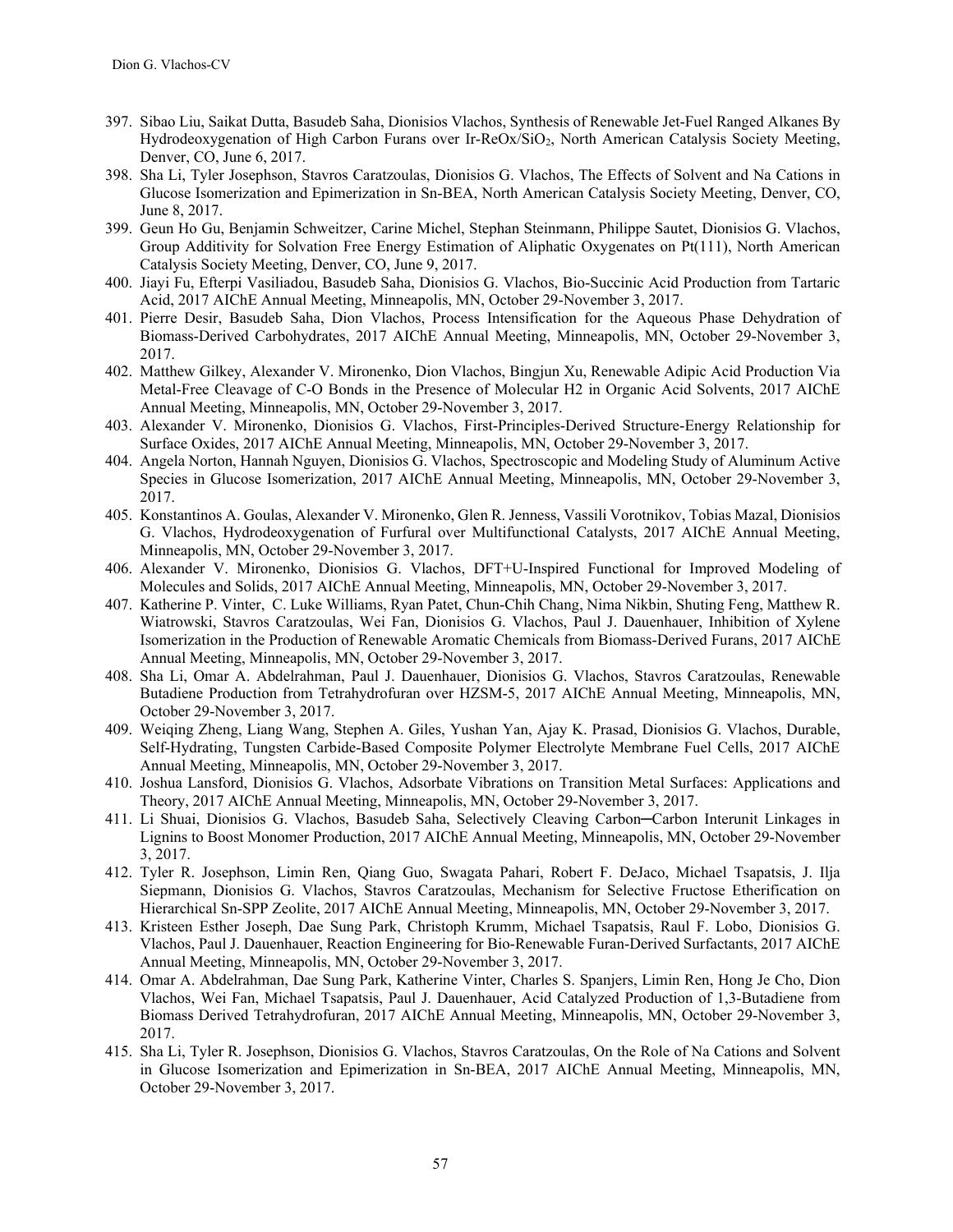- 416. Weiqing Zheng, Konstantinos A. Goulas, Ayman M. Karim, Prashant Kumar, K. Andre Mkhoyan, Michael Tsapatsis, Dionisios G. Vlachos, Role of O in Ru Catalyst in Hydrodeoxygenation of Furfural, 2017 AIChE Annual Meeting, Minneapolis, MN, October 29-November 3, 2017.
- 417. Kristeen Esther Joseph, Dae Sung Park, Christoph Krumm, Michael Tsapatsis, Raul F. Lobo, Dionisios G. Vlachos, Paul J. Dauenhauer, Tunable Oleo-Furan Surfactants Via Acylation of Biomass-Derived Furans, 2017 AIChE Annual Meeting, Minneapolis, MN, October 29-November 3, 2017.
- 418. Zhiqiang Zhang, Maura Koehle, Raul F. Lobo, Stavros Caratzoulas, Dion G. Vlachos, Acylation of Furans in Acidic Zeolites – a DFT Study, 2017 AIChE Annual Meeting, Minneapolis, MN, October 29-November 3, 2017.
- 419. Ziwei Cheng, Jeffrey Everhart, George Tsilomelekis, Vladimiros Nikolakis, Basudeb Saha, Dionisios G. Vlachos, Structural Analysis of Humins Formed in the Brønsted-Catalyzed Dehydration of Fructose, 2017 AIChE Annual Meeting, Minneapolis, MN, October 29-November 3, 2017.
- 420. Saikat Dutta, Dionisios G. Vlachos, Basudeb Saha, Super Oleophilic and Water Repellent Graphene Oxide Sponge for Catalytic Coupling of Furanics, 2017 AIChE Annual Meeting, Minneapolis, MN, October 29- November 3, 2017.
- 421. Joshua L. Lansford, Dionisios G. Vlachos, Entropic Effects on Microkinetic Modeling and for Catalyst Structure Prediction via DFT, theory, and Machine Learning, 2018, The  $25<sup>th</sup>$  International Symposium on Chemical Reaction Engineering, Firenze, Italy, May 20-23, 2018.
- 422. Jiayi Fu, Efterpi S. Vasiliadou, Konstantinos A. Goulas, Basudeb Saha, Dionisios G. Vlachos, Selective Hydrodeoxgenation of Tartaric Acid to Succinic Acid, 2018, The 25th International Symposium on Chemical Reaction Engineering, Firenze, Italy, May 20-23, 2018.
- 423. Yifan Wang, Ya-qiong Su, Jin-Xun Liu, Ivo Filot, Konstantinos Alexopoulos, Dionisios G. Vlachos, Emiel J.M. Hensen, First-Principles Modeling of Single Atom Catalysis: CO Oxidation over Atomically Dispersed Pt on CeO2, AIChE Annual Meeting, Pittsburgh, PA, October 29-November 2, 2018.
- 424. Pierre Desir, Basudeb Saha, Dionisios G. Vlachos, Two-Phase Microreactor Design for the Reactive Extraction of Biomass Derivatives, AIChE Annual Meeting, Pittsburgh, PA, October 29-November 2, 2018.
- 425. Elvis Ebikade, Jonathan Lym, Basudeb Saha, Dionisios G. Vlachos, Kinetic Studies of Acid Hydrolysis of Linear Polysaccharides from Food Waste, AIChE Annual Meeting, Pittsburgh, PA, October 29-November 2, 2018.
- 426. Hilal Ezgi Toraman, Konstantinos Alexopoulos, Dionisios G. Vlachos, Microkinetic Modeling of Direct, Non-Oxidative Conversion of Methane to Value-Added Chemicals over Iron/Silica Catalyst, AIChE Annual Meeting, Pittsburgh, PA, October 29-November 2, 2018.
- 427. Sibao Liu, Basudeb Saha, Dionisios G. Vlachos, Oxophilic Metal Oxide Modified Iridium Catalysts for Selective Production of Renewable Hydrocarbons, AIChE Annual Meeting, Pittsburgh, PA, October 29-November 2, 2018.
- 428. Elvis Ebikade, Jonathan Lym, Basudeb Saha, Dionisios G. Vlachos, Acid Hydrolysis of Glycosidic Bonds in Linear Polysaccharides from Food Waste: Kinetic Studies and Modeling, 2018, AIChE Annual Meeting, Pittsburgh, PA, October 29-November 2, 2018.
- 429. Natalia Rodriguez Quiroz, Dionisios G. Vlachos, A Fundamental Study of Cellulose Hydrolysis in Super Acidic Molten Salt Hydrate Media, 2018, AIChE Annual Meeting, Pittsburgh, PA, October 29-November 2, 2018.
- 430. Pierre Desir, Basudeb Saha, Dionisios G. Vlachos, Liquid-Liquid Microfluidic Flows for the Reactive Extraction of HMF, 2018, AIChE Annual Meeting, Pittsburgh, PA, October 29-November 2, 2018.
- 431. Sha Li, Efterpi Vasiliadou, Raul F. Lobo, Dionisios Vlachos, Stavros Caratzoulas, Mechanistic Insights into the Prins Condensation of Formaldehyde with Butene Isomers over H-[AI]-ZSM5 Catalyst, AIChE Annual Meeting, Pittsburgh, PA, October 29-November 2, 2018.
- 432. Jiayi Fu, Weiqing Zheng, Jonathan Lym, Konstantinos Alexopoulos, Alexander V. Mironenko, Dionisios G. Vlachos, Selective Hydrodeoxygenation of Furfuryl Alcohol on Doped Metal Oxide Catalysts, AIChE Annual Meeting, Pittsburgh, PA, October 29-November 2, 2018.
- 433. Jonathan Lym, Konstantinos Alexopoulos, Jiayi Fu, Weiqing Zheng, Alexander V. Mironenko, Dionisios G. Vlachos, Enhancing the Specific Activity of Metal Oxides Using Transition-Metal Dopants, AIChE Annual Meeting, Pittsburgh, PA, October 29-November 2, 2018.
- 434. Konstantinos Alexopoulos, Dionisios G. Vlachos, Modeling of Single Atom Catalysis for CO Oxidation, AIChE Annual Meeting, Pittsburgh, PA, October 29-November 2, 2018.
- 435. Joshua Lansford, Dionisios G. Vlachos, Catalyst Characterization from Complex Infrared Spectroscopy: A Machine Learning Approach, 2018, AIChE Annual Meeting, Pittsburgh, PA, October 29-November 2, 2018.
- 436. Sibao Liu, Basudeb Saha, Dionisios G. Vlachos, Lubricant Base Oils Production from Biomass, AIChE Annual Meeting, Pittsburgh, PA, October 29-November 2, 2018.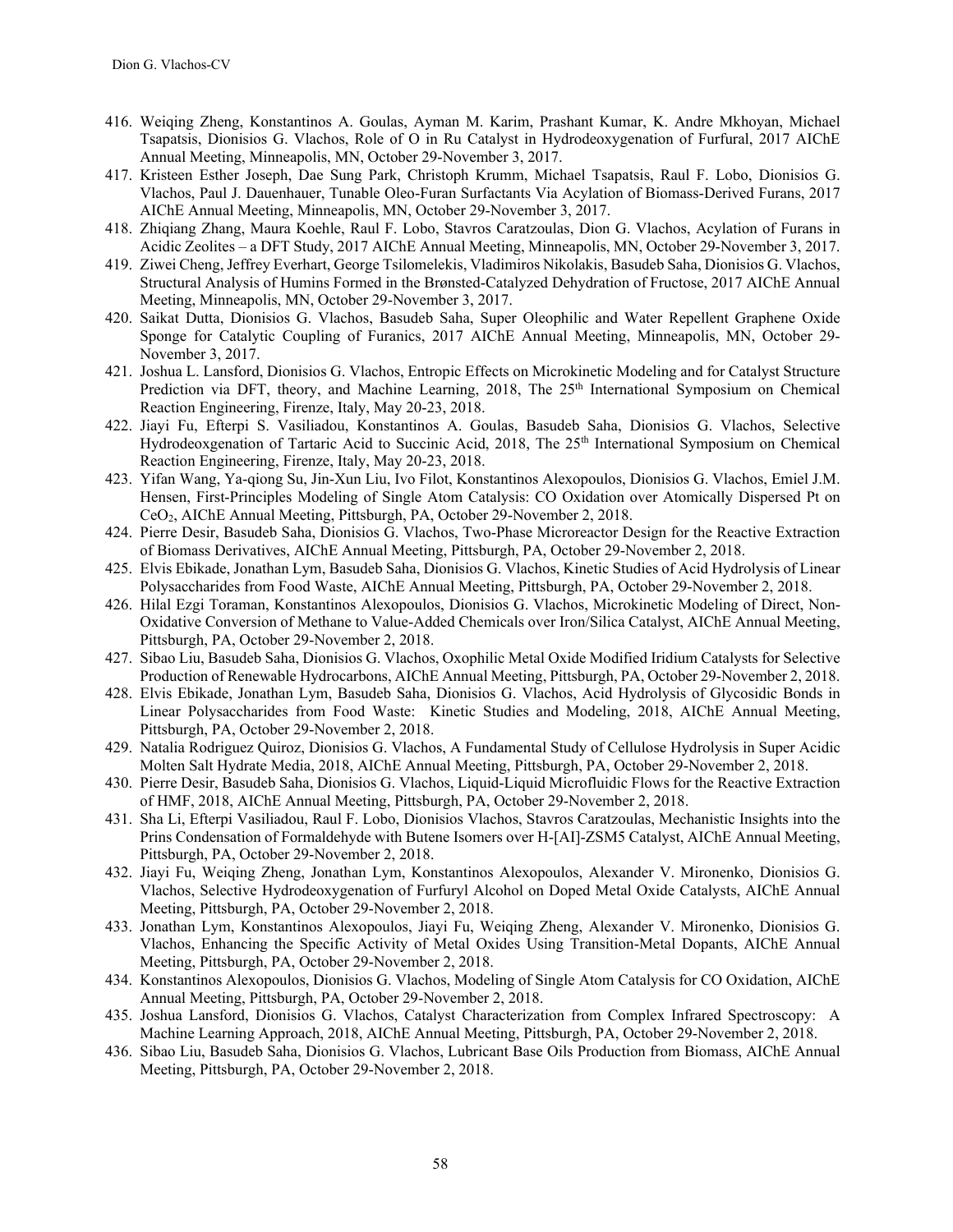- 437. Geun Ho Gu, Petr Plechac, Jonathan Lym, Dionisios G. Vlachos, Thermochemistry of Gas-Phase and Surface Species Via Lasso-Assisted Subgraph Selection, AIChE Annual Meeting, Pittsburgh, PA, October 29-November 2, 2018.
- 438. Weiqing Zheng, Jiayi Fu, Jonathan Lym, Konstantinos Alexopoulos, Na Li, Jorge A. Boscoboinik, Dong Su, Dionisios G. Vlachos, Characterization of Isolated Pt Atoms on Anatase TiO<sub>2</sub>, AIChE Annual Meeting, Pittsburgh, PA, October 29-November 2, 2018.
- 439. Natalia Rodriguez Quiroz, Dionisios G. Vlachos, Understanding Super Acidic Molten Salt Hydrate Media for Cellulose Hydrolysis, AIChE Annual Meeting, Pittsburgh, PA, October 29-November 2, 2018.
- 440. Angela M. Norton, Sibao Liu, Basudeb Saha, Dionisios G. Vlachos, Renewable Lubricant Alkanes from Biomass-Derived Platform Chemicals, AIChE Annual Meeting, Pittsburgh, PA, October 29-November 2, 2018.
- 441. Shizhong Liu, Jiayi Fu, Weiqing Zheng, Cong Wang, Raymond J. Gorte, Stavros Caratzoulas, Dionisios G. Vlachos, Brønsted Acid Sites on Tungsten Oxide/Platinum Catalysts in Isopropyl Alcohol Dehydration, 2019 North American Catalysis Society Meeting, Chicago, IL, June 23-28, 2019.
- 442. Natalia Rodriguez-Quiroz, Dionisios G. Vlachos, Understanding Acidity of Molten Salt Hydrate Media for Cellulose Hydrolysis by Coupling Kinetic Studies, Electrolyte Solution Modeling, and 13C-NMR Experiments, 2019 North American Catalysis Society Meeting, Chicago, IL, June 23-28, 2019.
- 443. Geun Ho Gu, Yousung Jung, Dionisios G. Vlachos, Predicting Multi-Dentate Adsorbate Conformation on Metal Surfaces, 2019 North American Catalysis Society Meeting, Chicago, IL, June 23-28, 2019.
- 444. Jonathan Lym, Geun Ho Gu, Yousung Jung, Dionisios G. Vlachos, Lattice Convolutional Neural Network for Modelling Adsorbate Coverage Effects, 2019 North American Catalysis Society Meeting, Chicago, IL, June 23- 28, 2019.
- 445. Yifan Wang, Yaqiong Su, Emiel J. M. Hensen, Dionisios G. Vlachos, Statistical-Learning, First-Principles Modeling of the Stability and Dynamics of Single Atom Catalysts, 2019 North American Catalysis Society Meeting, Chicago, IL, June 23-28, 2019.
- 446. Pierre Desir, Basudeb Saha, Dionisios G. Vlachos, Two-Phase, Liquid-Liquid Microreactor for the Reactive Extraction of HMF, 2019 North American Catalysis Society Meeting, Chicago, IL, June 23-28, 2019.
- 447. Sebastian Prodinger, Basudeb Saha, Dionisios G. Vlachos, Raul F. Lobo, Impact of Support Effects on the Hydrodeoxygenation Reaction of HMF, 2019 North American Catalysis Society Meeting, Chicago, IL, June 23- 28, 2019.
- 448. Elvis Ebikade, Benjamin Fisher, Changqing Wu, Dionisios G. Vlachos, Repurposing Food Waste for an Integrated Biorefinery, 2019 North American Catalysis Society Meeting, Chicago, IL, June 23-28, 2019.
- 449. Jiayi Fu, Weiqing Zheng, Jonathan Lym, Alexander V. Mironenko, Konstantinos Alexopoulos, Dionisios G. Vlachos, Stable and Selective Catalysts for Biomass Hydrodeoxygenation, 2019 North American Catalysis Society Meeting, Chicago, IL, June 23-28, 2019.
- 450. Sibao Liu, Basudeb Saha, Dionisios G. Vlachos, Catalysis for Renewable Lubricant Base Oils, 2019 North American Catalysis Society Meeting, Chicago, IL, June 23-28, 2019.
- 451. Gaurav Kumar, Sha Li, Omar Abdelrahman, Michael Tsapatsis, Dionisios G. Vlachos, Stavros Caratzoulas, Paul J. Dauenhauer, Mechanisms and Pathways of Dehydra-Decyclization of Tetrahydrofuran on H-ZSM5, 2019 North American Catalysis Society Meeting, Chicago, IL, June 23-28, 2019.
- 452. Sha Li, Omar Abdelrahman, Gaurav Kumar, Paul J. Dauenhauer, Dionisios G. Vlachos, Stavros Caratzoulas, Combined Theoretical and Experimental Study of Dehydra-Decyclization of Tetrahydrofuran in H-ZSM5, 2019 North American Catalysis Society Meeting, Chicago, IL, June 23-28, 2019.
- 453. Konstantinos Goulas, Jennifer D. Lee, Christopher B. Murray, Dionisios G. Vlachos, Spectroscopic Insights into the Origins of Selectivity of Bimetallic Hydrodeoxygenation Catalyst, 2019 North American Catalysis Society Meeting, Chicago, IL, June 23-28, 2019. Poster.
- 454. Joshua Lansford, Dionisios G. Vlachos, Catalyst Site Characterization from Complex Infrared Spectroscopy, 2019 North American Catalysis Society Meeting, Chicago, IL, June 23-28, 2019.
- 455. Gerhard R. Wittreich, Hilal Ezgi Toraman, Dionisios G. Vlachos, Kinetics and Mechanism of Ethane Oxidative Dehydrogenation in Short Contact Reactors, 2019 North American Catalysis Society Meeting, Chicago, IL, June 23-28, 2019. Poster.
- 456. Elvis Ebikade, Dionisios G. Vlachos, Turning Food Waste into Nitrogen-Doped Bio-Carbocatalyst, AIChE Annual Meeting, Orlando, FL, November 10-15, 2019.
- 457. Fanglin Che, Himanshu Goyal, Dionisios G. Vlachos, Microwave Heating of Packed Bed Reactors, AIChE Annual Meeting, Orlando, FL, November 10-15, 2019.
- 458. Udit Gupta, Dionisios G. Vlachos, Expert System for Automated Reaction Mechanism Generation, AIChE Annual Meeting, Orlando, FL, November 10-15, 2019.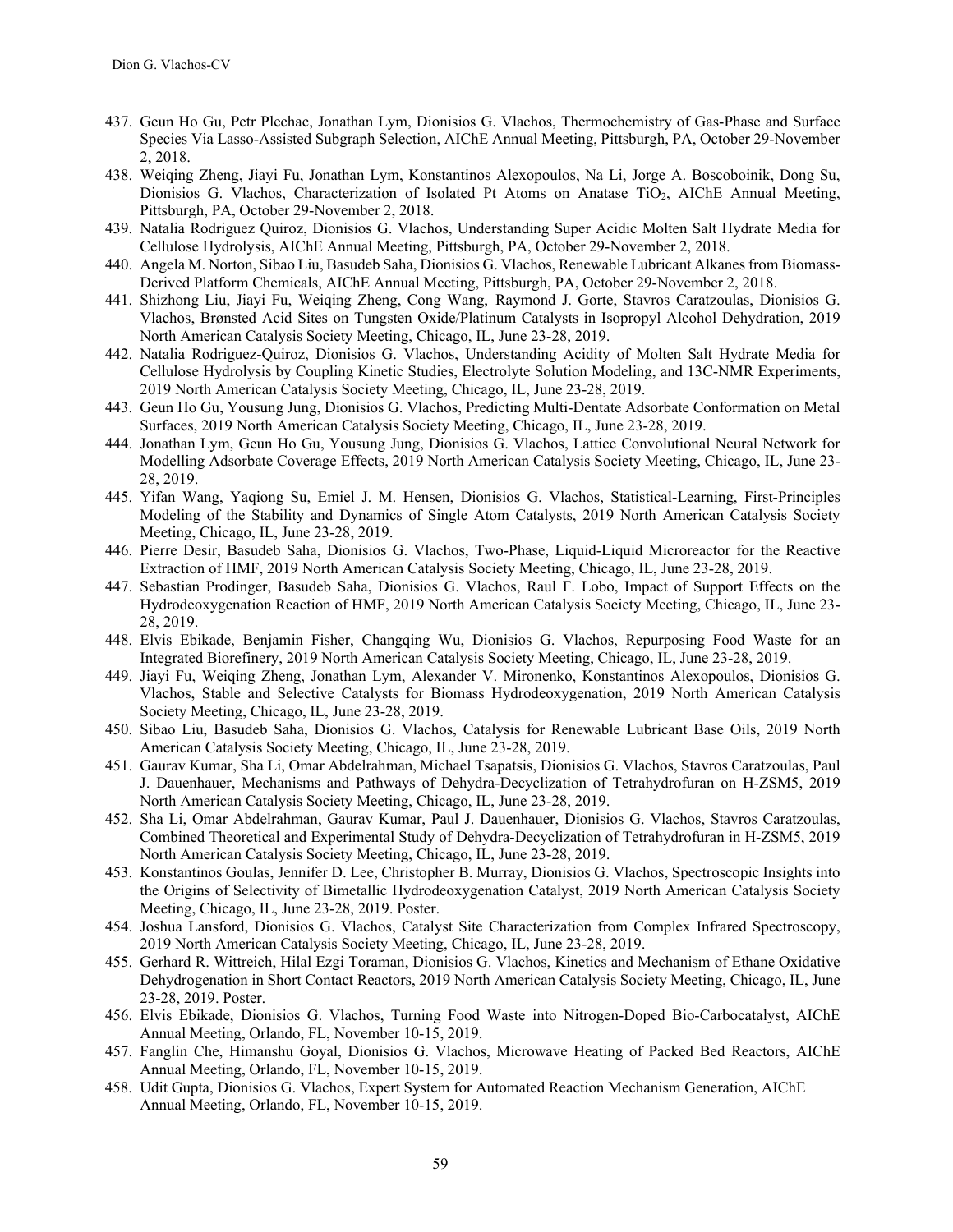- 459. Gerhard R. Wittreich, Dionisios G. Vlachos, Markos A. Katsoulakis, Impact of Uncertainty Quantification and Density Functional Theory Error Propagation on Surface Catalyzed Kinetic Models, AIChE Annual Meeting, Orlando, FL, November 10-15, 2019.
- 460. Tai-Ying Chen, Pierre Desir, Mauro Bracconi, Matteo Maestri, Dionisios G. Vlachos, Design and Scale-up of Biphasic Microreactors for Biomass-Derived Carbohydrates' Conversion, AIChE Annual Meeting, Orlando, FL, November 10-15, 2019.
- 461. Yifan Wang, Ziwei Cheng, Dionisios G. Vlachos, Model-Driven Design of Experiments and Optimization, AIChE Annual Meeting, Orlando, FL, November 10-15, 2019.
- 462. Angela M. Norton, Weiqing Zheng, Dionisios G. Vlachos, Michael Tsapatsis, Jorge A. Boscoboinik, Probing Hydroxyl Groups on Metal-Supported 2-D Silica Films, AIChE Annual Meeting, Orlando, FL, November 10- 15, 2019.
- 463. Himaghna Bhattacharjee, Dionisios G. Vlachos, Study of Density Functional Errors in Microkinetic Modeling: A Data Driven Approach, AIChE Annual Meeting, Orlando, FL, November 10-15, 2019.
- 464. Yifan Wang, Ya-qiong Su, Emiel Hensen, Dionisios G. Vlachos, Statistical-Learning-Assisted First-Principles Modeling of Catalysts Sintering, AIChE Annual Meeting, Orlando, FL, November 10-15, 2019.
- 465. M. Alexander Ardagh, Shizhong Liu, Gerhard R. Wittreich, Omar A. Abdelrahman, Qi Zhang, Dionisios G. Vlachos, Paul Dauenhauer, Transcending the Volcano Plot: Enhancing NH3 Synthesis with Dynamic Catalysis, AIChE Annual Meeting, Orlando, FL, November 10-15, 2019.
- 466. Jonathan Lym, Gerhard R. Wittreich, Udit Gupta, Bharat Medasani, Dionisios G. Vlachos, Reaction Software Ecosystem and Data Hub for Heterogeneous Catalysis, AIChE Annual Meeting, Orlando, FL, November 10-15, 2019. Poster.
- 467. Natalia Rodriguez Quiroz, Joshua Lansford, George Tsilomelekis, Dionisios G. Vlachos, Combining Experimental Kinetics and Thermodynamic Modeling with IR Spectroscopy and Machine Learning for Fundamental Studies and Fast Product Quantification, AIChE Annual Meeting, Orlando, FL, November 10-15, 2019. Poster.
- 468. Maximilian R. Cohen, Dionisios G. Vlachos, A Computational Investigation of Catalytic Upgrading of CO2 to Methanol over Indium Oxide, AIChE Annual Meeting, Orlando, FL, November 10-15, 2019. Poster.
- 469. Jon Wilson, Stavros Caratzoulas, Dionisios G. Vlachos, Yushan Yan, pH Effects in the Hydrogen Oxidation Reaction: A DFT/MD Approach to Understand Adsorbed Hydroxyl on Platinum, AIChE Annual Meeting, Orlando, FL, November 10-15, 2019.
- 470. Sai Praneet Batchu, Stavros Caratzoulas, Dionisios G. Vlachos, Mechanistic Understanding of the Role of Ga in the Dehydrogenation of Ethane on Ga/Al2O3 Catalyst, AIChE Annual Meeting, Orlando, FL, November 10-15, 2019. Poster.
- 471. Hilal Ezgi Toraman, Gerhard R. Wittreich, Dionisios G. Vlachos, Mechanism of Oxidative Dehydrogenation of Ethane at High Temperatures, AIChE Annual Meeting, Orlando, FL, November 10-15, 2019. Poster.
- 472. Konstantinos Alexopoulos, Dionisios G. Vlachos, Descriptor-Based Modeling of CO Oxidation over Alumina-Supported Single Metal Atoms, AIChE Annual Meeting, Orlando, FL, November 10-15, 2019. Poster.
- 473. Jiayi Fu, Weiqing Zheng, Shizhong Liu, Cong Wang, Stavros Caratzoulas, Raymond J. Gorte, Dionisios G. Vlachos, Structure-Property Relations of PtWOx/C Inverse Catalysts, AIChE Annual Meeting, Orlando, FL, November 10-15, 2019. Poster.
- 474. Natalia Rodriguez Quiroz, Joshua Lansford, George Tsilomelekis, Dionisios G. Vlachos, Coupling Experimental Kinetics and Thermodynamic Modeling with IR Spectroscopy and Machine Learning for Fundamental Studies and Fast Product Quantification, 2019AIChE Annual Meeting, Orlando, FL, November 10-15, 2019. Poster.
- 475. Elvis Ebikade, Dionisios G. Vlachos, Food Waste Repurposing to an Integrated Biorefinery, AIChE Annual Meeting, Orlando, FL, November 10-15, 2019. Poster.
- 476. Shizhong Liu, Jiayi Fu, Weiqing Zheng, Stavros Caratzoulas, Dionisios G. Vlachos, Brønsted Acid Sites on Tungsten Oxide/Platinum Catalysts, AIChE Annual Meeting, Orlando, FL, November 10-15, 2019.
- 477. Sebastian Prodinger, Basudeb Saha, Dionisios G. Vlachos, Raul F. Lobo, Challenges and Opportunities in the Production of Dimethylfuran from Sugars By Performing Tandem Catalysis, AIChE Annual Meeting, Orlando, FL, November 10-15, 2019.
- 478. Sibao Liu, Basudeb Saha, Dionisios G. Vlachos, Catalytic Production of Renewable Lubricant Base Oils from Biomass, AIChE Annual Meeting, Orlando, FL, November 10-15, 2019.
- 479. Athanasios Kritikos, Yung Wei Hsiao, Dionisios G. Vlachos, Marianthi Ierapetritou, George Tsilomelekis, Adsorption of Biomass-Derived Value-Added Chemicals in a Micro-Packed-Bed Reactor. a CFD Study AIChE Annual Meeting, Orlando, FL, November 10-15, 2019.